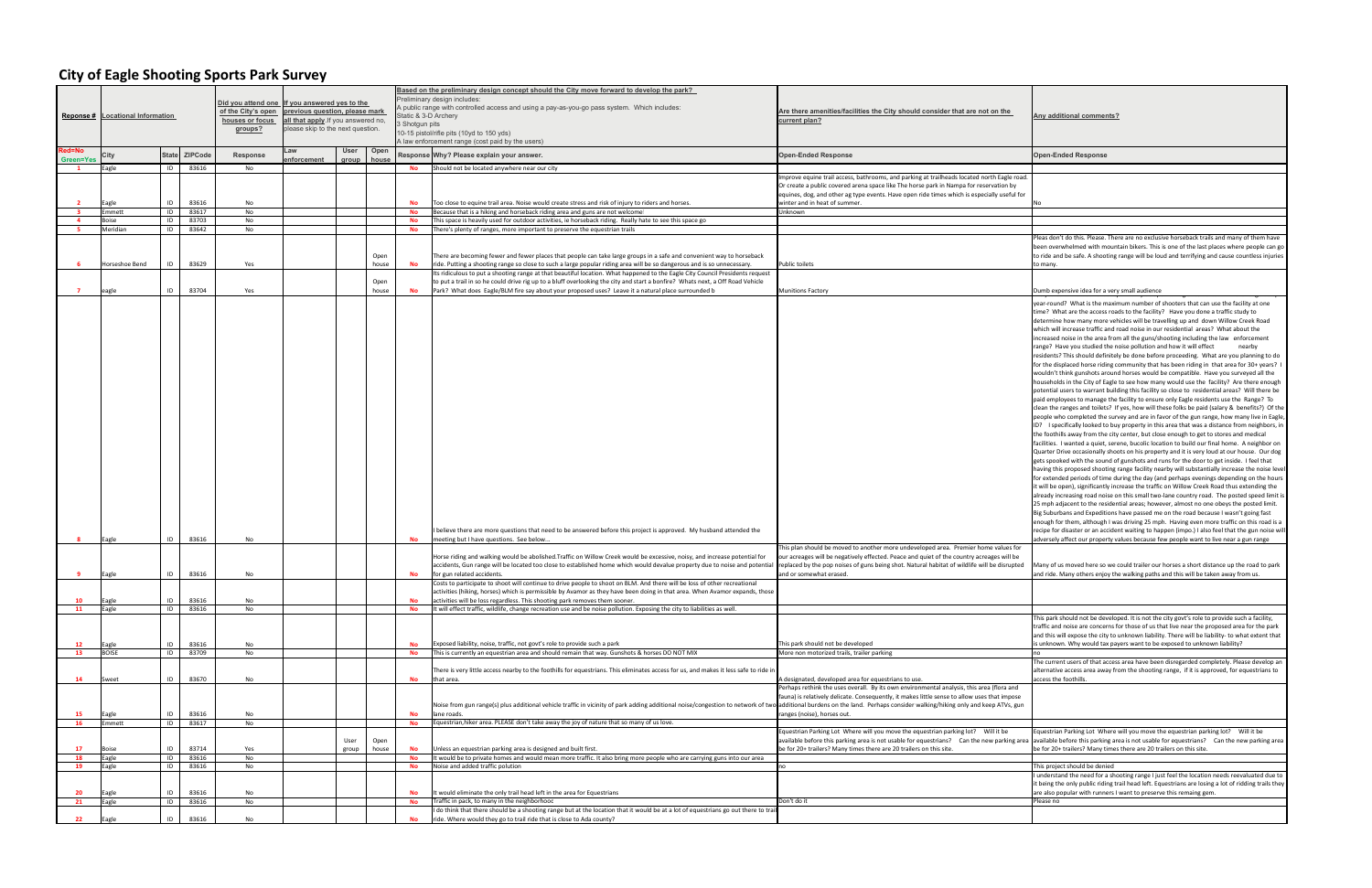| -23             | EAGLE          | ID | 83616 | No        |       |           | There is no need for a shooting range in the foothills. We have thousands of acres of land in the desert south of Boise, away<br>from homes, that can be used for shooting ranges. |                                                                                                   | The reason we live north of Eagle is for the quiet natural beauty. The large lots with horse<br>cows, lamas, etc. There is absolutely no reason for a shooting range in this area.                                                                                                                                                                                                                                                                                                                                                                                                                                                                                                                                                                                                                                                                   |
|-----------------|----------------|----|-------|-----------|-------|-----------|------------------------------------------------------------------------------------------------------------------------------------------------------------------------------------|---------------------------------------------------------------------------------------------------|------------------------------------------------------------------------------------------------------------------------------------------------------------------------------------------------------------------------------------------------------------------------------------------------------------------------------------------------------------------------------------------------------------------------------------------------------------------------------------------------------------------------------------------------------------------------------------------------------------------------------------------------------------------------------------------------------------------------------------------------------------------------------------------------------------------------------------------------------|
|                 |                |    |       |           |       |           |                                                                                                                                                                                    |                                                                                                   |                                                                                                                                                                                                                                                                                                                                                                                                                                                                                                                                                                                                                                                                                                                                                                                                                                                      |
|                 |                |    |       |           |       |           |                                                                                                                                                                                    |                                                                                                   | While we are not opposed to a shooting range, we disagree with the chosen location. We                                                                                                                                                                                                                                                                                                                                                                                                                                                                                                                                                                                                                                                                                                                                                               |
|                 |                |    |       |           |       |           |                                                                                                                                                                                    |                                                                                                   | have multiple objections, but 3 that really stand out. 1. Access. Willow Creek is a narrow                                                                                                                                                                                                                                                                                                                                                                                                                                                                                                                                                                                                                                                                                                                                                           |
|                 |                |    |       |           |       |           |                                                                                                                                                                                    |                                                                                                   | hilly, winding road with poor visibility in places that runs through an existing residential                                                                                                                                                                                                                                                                                                                                                                                                                                                                                                                                                                                                                                                                                                                                                         |
|                 |                |    |       |           |       |           |                                                                                                                                                                                    |                                                                                                   | community. It is also heavily used by bicyclists, joggers and horses. 2. Noise The                                                                                                                                                                                                                                                                                                                                                                                                                                                                                                                                                                                                                                                                                                                                                                   |
|                 |                |    |       |           |       |           |                                                                                                                                                                                    |                                                                                                   | topography of the foothills amplifies sound. The random gunfire we experience during                                                                                                                                                                                                                                                                                                                                                                                                                                                                                                                                                                                                                                                                                                                                                                 |
|                 |                |    |       |           |       |           |                                                                                                                                                                                    |                                                                                                   | hunting season while we are more likely than not to be inside anyway is nothing comparec                                                                                                                                                                                                                                                                                                                                                                                                                                                                                                                                                                                                                                                                                                                                                             |
|                 |                |    |       |           |       |           |                                                                                                                                                                                    |                                                                                                   | to the concentrated daily shooting at all times of the year. As we spend a lot of time outsid                                                                                                                                                                                                                                                                                                                                                                                                                                                                                                                                                                                                                                                                                                                                                        |
|                 |                |    |       |           |       |           |                                                                                                                                                                                    |                                                                                                   | and on our patio when the weather is nice, our enjoyment will definitely be disrupted py t                                                                                                                                                                                                                                                                                                                                                                                                                                                                                                                                                                                                                                                                                                                                                           |
| 24              | Eagle          | ID | 83616 | No        |       | No        | Location and access                                                                                                                                                                |                                                                                                   | constant pop pop pop of gunfire! 3. Proximity to existing dwellings. See above.                                                                                                                                                                                                                                                                                                                                                                                                                                                                                                                                                                                                                                                                                                                                                                      |
|                 |                |    |       |           |       |           | Noise, Noise, Noise! And forgetting about the Horse people who have used this area for years and years! We were just forced                                                        |                                                                                                   |                                                                                                                                                                                                                                                                                                                                                                                                                                                                                                                                                                                                                                                                                                                                                                                                                                                      |
|                 |                |    |       |           |       |           | out of Meridian after 40 plus years due to 2 highways, subdivisions and noise! You have to leave some room for people to live                                                      |                                                                                                   |                                                                                                                                                                                                                                                                                                                                                                                                                                                                                                                                                                                                                                                                                                                                                                                                                                                      |
|                 |                |    |       |           |       |           | and recreation! You're forgetting about a huge economic impact industry in Idaho! Horses and the people who love them.                                                             |                                                                                                   |                                                                                                                                                                                                                                                                                                                                                                                                                                                                                                                                                                                                                                                                                                                                                                                                                                                      |
| 25              | Horseshoe Bend | ID | 83629 | No        |       |           | More noise? No! Less room to ride?No!                                                                                                                                              | Horse trailer parking and trails for riding!                                                      | Take a teapot at the economic impact of horse people in Idaho! You'll be amazed!                                                                                                                                                                                                                                                                                                                                                                                                                                                                                                                                                                                                                                                                                                                                                                     |
|                 |                |    |       |           |       |           |                                                                                                                                                                                    |                                                                                                   | This isn't a public sector project. Using taxpayer monies to develop a facility that could                                                                                                                                                                                                                                                                                                                                                                                                                                                                                                                                                                                                                                                                                                                                                           |
|                 |                |    |       |           |       |           |                                                                                                                                                                                    |                                                                                                   | easily be developed by the private sector and which serves such a small segment of the                                                                                                                                                                                                                                                                                                                                                                                                                                                                                                                                                                                                                                                                                                                                                               |
| 26              | Eagle          |    | 83616 | No        |       | <b>No</b> | Noise. Safety.                                                                                                                                                                     | Parks, sports fields, swimming pools                                                              | community is silly. As a hunter and an outdoorsman, I oppose this project.                                                                                                                                                                                                                                                                                                                                                                                                                                                                                                                                                                                                                                                                                                                                                                           |
| 27              | Eagle          | ID | 83616 | No        |       | <b>No</b> | Fire hazard. Traffic hazard. Wildlife detriment. Noise problem. Infringement on our peace.                                                                                         | Eagle                                                                                             |                                                                                                                                                                                                                                                                                                                                                                                                                                                                                                                                                                                                                                                                                                                                                                                                                                                      |
| 28              | Meridian       | ID | 83646 | No        |       | No        | Many hike horse ride & exercise dogs in that area.                                                                                                                                 |                                                                                                   |                                                                                                                                                                                                                                                                                                                                                                                                                                                                                                                                                                                                                                                                                                                                                                                                                                                      |
|                 |                |    |       |           |       |           | Excess traffic, noise pollution , we ride horses in the area and don't need that here. Fire risk is already extremely high and                                                     |                                                                                                   | This has been an great place to ride horses. We've been riding there for years. I don't                                                                                                                                                                                                                                                                                                                                                                                                                                                                                                                                                                                                                                                                                                                                                              |
| 29              | Eagle          | ID | 83616 | No        |       |           | added traffic and fire arms increases risk fast moving grass fire.                                                                                                                 |                                                                                                   | support a mixed use and especially shooting range!                                                                                                                                                                                                                                                                                                                                                                                                                                                                                                                                                                                                                                                                                                                                                                                                   |
|                 |                |    |       |           |       |           | We ride horses there, it's one of the few spots horses are still allowed. Horses and gun fire do not mix. Gun fire spooks most                                                     |                                                                                                   | Please consider the area to stay horse friendly. We have been riding this area for decades                                                                                                                                                                                                                                                                                                                                                                                                                                                                                                                                                                                                                                                                                                                                                           |
| 30 <sub>2</sub> | Boise          | ID | 83709 | No        |       | <b>No</b> | horses.                                                                                                                                                                            | Maybe a different location location for the shooting range                                        | There are few areas left in the treasure Valley to ride horses.                                                                                                                                                                                                                                                                                                                                                                                                                                                                                                                                                                                                                                                                                                                                                                                      |
|                 |                |    |       |           | User  |           | This will ruin the little free land we have left. There are many other places that would be a better fit for a shooting range. Thi:                                                |                                                                                                   | Stop ruining our lively hoods. Every thing is changing, but not all of which is for the better.                                                                                                                                                                                                                                                                                                                                                                                                                                                                                                                                                                                                                                                                                                                                                      |
| 31              |                | ID | 83669 | Yes       | group |           | land is public land in which people take their horses and animals out on. This will destroy our rides, and activities.                                                             | Leaving it empty, or relocating                                                                   | Don't destroy our land.                                                                                                                                                                                                                                                                                                                                                                                                                                                                                                                                                                                                                                                                                                                                                                                                                              |
|                 |                |    |       |           |       |           | I feel that this area would be best utilized as an open park area for hiking, biking, and equestrian activities. The sound of                                                      |                                                                                                   |                                                                                                                                                                                                                                                                                                                                                                                                                                                                                                                                                                                                                                                                                                                                                                                                                                                      |
|                 |                |    |       |           |       |           | shotgun blasts is incompatible with any type of "habitat management" that includes wildlife. I also do not welcome the                                                             | habitat park" environment where peace and quiet are the goal so that everyone, human".            |                                                                                                                                                                                                                                                                                                                                                                                                                                                                                                                                                                                                                                                                                                                                                                                                                                                      |
|                 |                |    |       |           | Open  |           | additional traffic this will invite up Eagle Road. I live just south of Beacon Light off of Eagle Road and the traffic is already                                                  | and wildlife, can enjoy the area. This is a popular area for equestrians and the proposed use     | If building this noisy range that will disrupt the wildlife in the area will prevent housing                                                                                                                                                                                                                                                                                                                                                                                                                                                                                                                                                                                                                                                                                                                                                         |
| 32              | Eagle          | ID | 83616 | Yes       | house | <b>No</b> | heavy going north on Eagle Road to Beacon Light.                                                                                                                                   | totally incompatible with the current use.                                                        | subdivisions from being built in this area, that would at least be a silver lining.                                                                                                                                                                                                                                                                                                                                                                                                                                                                                                                                                                                                                                                                                                                                                                  |
|                 |                |    |       |           |       |           |                                                                                                                                                                                    |                                                                                                   | We are not in the city limits and desire it to remain that way. We have lived here for over $\alpha$                                                                                                                                                                                                                                                                                                                                                                                                                                                                                                                                                                                                                                                                                                                                                 |
|                 |                |    |       |           |       |           |                                                                                                                                                                                    |                                                                                                   | years and the decisions you are making directly affect us and our property. This valley is                                                                                                                                                                                                                                                                                                                                                                                                                                                                                                                                                                                                                                                                                                                                                           |
|                 |                |    |       |           |       |           |                                                                                                                                                                                    |                                                                                                   | already ruined by all of the growth and lack of planning and infrastructure. Can we please                                                                                                                                                                                                                                                                                                                                                                                                                                                                                                                                                                                                                                                                                                                                                           |
|                 |                |    |       |           |       |           | It is not conducive to the rural residential zoning or lifestyle. We have livestock, and other animals which would be affected                                                     |                                                                                                   | keep our little piece of heaven without having to listen to people shooting?! We are gun                                                                                                                                                                                                                                                                                                                                                                                                                                                                                                                                                                                                                                                                                                                                                             |
|                 |                |    |       |           |       |           | by the noise, not to mention our own peace and enjoyment of our property. We have worked hard to make our home and                                                                 |                                                                                                   | enthusiasts, but this does not belong anywhere near Eagle! You have already approved W،                                                                                                                                                                                                                                                                                                                                                                                                                                                                                                                                                                                                                                                                                                                                                              |
| -33             |                | ID | 83616 |           |       |           | property a safe haven and oasis for our multi-generational family living here. In addition, the area has enough traffic without                                                    |                                                                                                   | too much development in this area! A shooting range should be out in the desert                                                                                                                                                                                                                                                                                                                                                                                                                                                                                                                                                                                                                                                                                                                                                                      |
| 34              | Eagle<br>Eagle | ID | 83616 | No<br>No  |       | No        | adding a shooting range to attract more.<br>Noise, too close to housing & equine riders                                                                                            | Not relevant! We don't want the shooting range to be allowed to proceed.                          | somewhere, away from and out of noise range of residential areas!                                                                                                                                                                                                                                                                                                                                                                                                                                                                                                                                                                                                                                                                                                                                                                                    |
|                 |                |    |       |           |       |           |                                                                                                                                                                                    | Expanding the equine options or amenities would be great there are few places near the            |                                                                                                                                                                                                                                                                                                                                                                                                                                                                                                                                                                                                                                                                                                                                                                                                                                                      |
| 35              | Nampa          | ID | 83651 | No        |       |           | I and many horse riders use this area it is one of few near by places a shooting range would make it unsafe to ride.                                                               | alley to ride safely                                                                              | Please do not make it unsafe for horse riders by adding a shooting range                                                                                                                                                                                                                                                                                                                                                                                                                                                                                                                                                                                                                                                                                                                                                                             |
| 36              | Eagle          | ID | 83616 | No        |       | No        | Too close to family owned homes.                                                                                                                                                   | Eagle road is too busy now, it will mean more congestion.                                         | disapprove of this venture.                                                                                                                                                                                                                                                                                                                                                                                                                                                                                                                                                                                                                                                                                                                                                                                                                          |
|                 |                |    |       |           |       |           |                                                                                                                                                                                    |                                                                                                   | Please try to involve those of us who live next to the BLM, even though we are not living ir                                                                                                                                                                                                                                                                                                                                                                                                                                                                                                                                                                                                                                                                                                                                                         |
| 37              | Eagle          | ID | 83616 | No        |       | <b>No</b> | Too much traffic, too much noise, effect of noise on wildlife and livestock                                                                                                        |                                                                                                   | city limits.                                                                                                                                                                                                                                                                                                                                                                                                                                                                                                                                                                                                                                                                                                                                                                                                                                         |
|                 |                |    |       |           | Open  |           |                                                                                                                                                                                    |                                                                                                   |                                                                                                                                                                                                                                                                                                                                                                                                                                                                                                                                                                                                                                                                                                                                                                                                                                                      |
| 38              | EAGLE          | ID | 83616 | Yes       | house | No        | Too close to residences, noise disturbance and safety                                                                                                                              | Leave it as it is.                                                                                | We should not be soliciting non-Eagle residents to any of these amenities.                                                                                                                                                                                                                                                                                                                                                                                                                                                                                                                                                                                                                                                                                                                                                                           |
|                 |                |    |       |           |       |           | Not needed as ranges available in the Valley. Noise pollution to residents To the South. Increased traffic congestion on                                                           |                                                                                                   |                                                                                                                                                                                                                                                                                                                                                                                                                                                                                                                                                                                                                                                                                                                                                                                                                                                      |
|                 |                |    |       |           | Open  |           | Eagle/Willow Cr. Increased human use will result in high wildfire risk. No solid answer on what additional law enforcement                                                         |                                                                                                   | Bad idea with no thought given to the numerous residents on RR acreage that the range w                                                                                                                                                                                                                                                                                                                                                                                                                                                                                                                                                                                                                                                                                                                                                              |
| 39              | Eagle          | ID | 83616 | Yes       | house | <b>No</b> | will be needed and who is paying for it.                                                                                                                                           |                                                                                                   | directly/indirectly affect.                                                                                                                                                                                                                                                                                                                                                                                                                                                                                                                                                                                                                                                                                                                                                                                                                          |
|                 |                |    |       |           |       |           |                                                                                                                                                                                    |                                                                                                   | Think it's good to have available shooting range, but noise in the foothills Is a huge issue fo                                                                                                                                                                                                                                                                                                                                                                                                                                                                                                                                                                                                                                                                                                                                                      |
| 40              | Boise          | IN | 83714 | No        |       |           | No Need more information on how noise effects other properties and animals in the surrounding area.                                                                                |                                                                                                   | surrounding area - would like to have a sound study completed.                                                                                                                                                                                                                                                                                                                                                                                                                                                                                                                                                                                                                                                                                                                                                                                       |
|                 |                |    |       |           |       |           |                                                                                                                                                                                    |                                                                                                   | Guns and mountain bikes scare horses and are dangerous to riders we have been using thi                                                                                                                                                                                                                                                                                                                                                                                                                                                                                                                                                                                                                                                                                                                                                              |
|                 |                |    |       |           | User  |           |                                                                                                                                                                                    | SAFE HORSE TRAILS ACCESS!!!!! We have been using that land for generations and are now            | land first and YOU NEED to respect that and set aside safe places for us to ride and raise or                                                                                                                                                                                                                                                                                                                                                                                                                                                                                                                                                                                                                                                                                                                                                        |
| 41              | Nampa          |    | 83687 | Yes       | group |           | This has been accessible to horse people for generations. You need to keep access for us too!                                                                                      | not even a consideration!!!!!                                                                     | kids on the trails too                                                                                                                                                                                                                                                                                                                                                                                                                                                                                                                                                                                                                                                                                                                                                                                                                               |
|                 |                |    |       |           |       |           | Many people use the foothills to walk, walk their dogs and ride their horses. The foothills remain important for wildlife as                                                       |                                                                                                   |                                                                                                                                                                                                                                                                                                                                                                                                                                                                                                                                                                                                                                                                                                                                                                                                                                                      |
| 42              | Boise          | ID | 84714 |           |       |           |                                                                                                                                                                                    |                                                                                                   |                                                                                                                                                                                                                                                                                                                                                                                                                                                                                                                                                                                                                                                                                                                                                                                                                                                      |
|                 |                |    |       | No        |       |           | well. A shooting range is incompatible with this usage.                                                                                                                            |                                                                                                   |                                                                                                                                                                                                                                                                                                                                                                                                                                                                                                                                                                                                                                                                                                                                                                                                                                                      |
|                 |                |    |       |           |       |           |                                                                                                                                                                                    |                                                                                                   | This area is quiet and peaceful. Enjoyed by many hikers and horseback riders. Beautiful                                                                                                                                                                                                                                                                                                                                                                                                                                                                                                                                                                                                                                                                                                                                                              |
|                 |                |    |       |           |       |           |                                                                                                                                                                                    |                                                                                                   |                                                                                                                                                                                                                                                                                                                                                                                                                                                                                                                                                                                                                                                                                                                                                                                                                                                      |
|                 |                |    |       |           |       |           |                                                                                                                                                                                    |                                                                                                   |                                                                                                                                                                                                                                                                                                                                                                                                                                                                                                                                                                                                                                                                                                                                                                                                                                                      |
| 43              | Garden City    | ID | 83714 | No        |       | <b>No</b> | hike and own horses in the area                                                                                                                                                    | Trail heads, toilet facilities                                                                    | that back once vou take it awav.                                                                                                                                                                                                                                                                                                                                                                                                                                                                                                                                                                                                                                                                                                                                                                                                                     |
|                 |                |    |       |           | Open  |           |                                                                                                                                                                                    |                                                                                                   |                                                                                                                                                                                                                                                                                                                                                                                                                                                                                                                                                                                                                                                                                                                                                                                                                                                      |
| 44              | Eagle          | ID | 83616 | Yes       | house | <b>No</b> | It will take away the use by too many other groups. This is too user specific and other users would not be safe.                                                                   | Yes you are not considering all of the people that use this area.                                 | Shooters leave shells and trash from shooting and do not clean up their trash.                                                                                                                                                                                                                                                                                                                                                                                                                                                                                                                                                                                                                                                                                                                                                                       |
|                 |                |    |       |           |       |           | Because there's 840 acres of shooting range one gully further up the road and you're taking away the primary equestrian                                                            |                                                                                                   | Talk to the owners at the end of Aerie lane about a mixed use option. Eagle is about                                                                                                                                                                                                                                                                                                                                                                                                                                                                                                                                                                                                                                                                                                                                                                 |
| 45              | Boise          | ID | 83704 | <b>No</b> |       | No        | access point to the foothills.                                                                                                                                                     | Horse parking and trail access.                                                                   | equestrians. Why aren't you proposing \$2M to make it more Equestrian friendly?                                                                                                                                                                                                                                                                                                                                                                                                                                                                                                                                                                                                                                                                                                                                                                      |
|                 |                |    |       |           | Open  |           |                                                                                                                                                                                    |                                                                                                   |                                                                                                                                                                                                                                                                                                                                                                                                                                                                                                                                                                                                                                                                                                                                                                                                                                                      |
| 46              | Eagle          | ID | 83616 | Yes       | house | <b>No</b> | The noise level from the range and the increased traffic will negatively affect and impact the surrounding neighborhoods.                                                          |                                                                                                   |                                                                                                                                                                                                                                                                                                                                                                                                                                                                                                                                                                                                                                                                                                                                                                                                                                                      |
| 47              | Eagle          | ID | 93616 | No        |       | No        | It doesn't need to be with horses and hiking. Plus the noise in this area Witt existing homes so close by                                                                          |                                                                                                   |                                                                                                                                                                                                                                                                                                                                                                                                                                                                                                                                                                                                                                                                                                                                                                                                                                                      |
|                 |                |    |       |           |       |           |                                                                                                                                                                                    | Typical foothill amenities like hiking and mountain biking are appropriate for this type of       |                                                                                                                                                                                                                                                                                                                                                                                                                                                                                                                                                                                                                                                                                                                                                                                                                                                      |
|                 |                |    |       |           |       |           |                                                                                                                                                                                    | location that is near existing residential areas, similar to what is offered in the foothills all |                                                                                                                                                                                                                                                                                                                                                                                                                                                                                                                                                                                                                                                                                                                                                                                                                                                      |
| 48              | Eagle          | ID | 83616 | No        |       |           | We are very concerned about noise pollution and excess traffic moving through the Eagle foothills.                                                                                 | along the wasatch front in UT                                                                     | further away from residential homes.                                                                                                                                                                                                                                                                                                                                                                                                                                                                                                                                                                                                                                                                                                                                                                                                                 |
| 49              | Meridian       | ID | 83646 | No        |       | <b>No</b> | This area is highly used by equestrians.                                                                                                                                           | Safe horseback riding access                                                                      | Why take away access for one group to cater to another?                                                                                                                                                                                                                                                                                                                                                                                                                                                                                                                                                                                                                                                                                                                                                                                              |
|                 |                |    |       |           |       |           |                                                                                                                                                                                    |                                                                                                   | Please try to include those of us living near the BLM land but no within city limits in the                                                                                                                                                                                                                                                                                                                                                                                                                                                                                                                                                                                                                                                                                                                                                          |
| 50              | Eagle          | ID | 83616 | No        |       | <b>No</b> | Those of us who live nearby are concerned about noise. 2. This could significantly increase traffic on roads near my home.                                                         |                                                                                                   | planning of the BLM property.                                                                                                                                                                                                                                                                                                                                                                                                                                                                                                                                                                                                                                                                                                                                                                                                                        |
|                 |                |    |       |           |       |           |                                                                                                                                                                                    | The current plan is to continue to develop/destroy the Eagle Foothills as we know- the            |                                                                                                                                                                                                                                                                                                                                                                                                                                                                                                                                                                                                                                                                                                                                                                                                                                                      |
| 51              | Nampa          | ID | 83686 | <b>No</b> |       | <b>No</b> | Horses, bikers and hikers would all be affected by this!                                                                                                                           | current plan as a whole is all bad!                                                               | terrible people!                                                                                                                                                                                                                                                                                                                                                                                                                                                                                                                                                                                                                                                                                                                                                                                                                                     |
|                 |                |    |       |           |       |           | This is the only horse riding area available while there are many places to go shoot. I have and ride in the this area, it is                                                      |                                                                                                   |                                                                                                                                                                                                                                                                                                                                                                                                                                                                                                                                                                                                                                                                                                                                                                                                                                                      |
|                 |                |    |       |           |       |           | perfect for the equestrian and for walkers. The BLM is not much further where folks go to shoot. I go there to shoot and                                                           | 'es, this has always been for walkers and equestrians. There are gun ranges not too far           | Please reconsider your gun range, there are many around and not too far. Plus there is                                                                                                                                                                                                                                                                                                                                                                                                                                                                                                                                                                                                                                                                                                                                                               |
| 52              | Emmett         | ID | 83617 | No        |       | No        | would not. care to ride my horses there due to high volume of 4 wheelers and shooters.                                                                                             | away. Why take away the only one available.                                                       | housing close by. Not a good mix.                                                                                                                                                                                                                                                                                                                                                                                                                                                                                                                                                                                                                                                                                                                                                                                                                    |
|                 |                |    |       |           |       |           |                                                                                                                                                                                    |                                                                                                   | Please don't make the mistake of putting a gun range so close to housing and horses. It                                                                                                                                                                                                                                                                                                                                                                                                                                                                                                                                                                                                                                                                                                                                                              |
|                 |                |    |       |           |       |           |                                                                                                                                                                                    |                                                                                                   |                                                                                                                                                                                                                                                                                                                                                                                                                                                                                                                                                                                                                                                                                                                                                                                                                                                      |
| 53              | Nampa          | ID | 83686 | No        |       | No        | Horses and guns are not compatible plus it's too close to residents.                                                                                                               | Equestrian facilities, parking and trails.                                                        | be about esthetics, open spaces and a peaceful community.                                                                                                                                                                                                                                                                                                                                                                                                                                                                                                                                                                                                                                                                                                                                                                                            |
| 54              | Boise          | ID | 83709 | No        |       | <b>No</b> | This would completely cut out us equestrian users, whose areas to ride seem to be continually shrinking                                                                            |                                                                                                   |                                                                                                                                                                                                                                                                                                                                                                                                                                                                                                                                                                                                                                                                                                                                                                                                                                                      |
| 55              | Boise          | ID | 83709 | <b>No</b> |       | <b>No</b> | I ride my horse in the foot hills. I don't want loud guns going off, disturbing my peace and quiet. I am also not very happy                                                       | Remove them all and leave the foot hills alone.                                                   |                                                                                                                                                                                                                                                                                                                                                                                                                                                                                                                                                                                                                                                                                                                                                                                                                                                      |
|                 |                |    |       |           |       |           | about the idea of my ex racehorse getting spooked by gunshot.                                                                                                                      |                                                                                                   | grazing areas for the local cattle. We already have established shooting ranges in the Boise<br>area. I hate to see this type of negative impact on a such a serene landscape. You can't get<br>Relocate the proposed shooting area to a different area in Ada County that would be safe.<br>If the shooting range is inevitable please move back farther so the noise doesn't impact us<br>There are certainly alternative locations that should be used for this type of activity that ar<br>Eagle developers and those that okay the developments such as Avimor to continue are al<br>makes the situation dangerous and renders the area unsafe and unpleasant. Eagle should<br>The land for trail riding is rapidly disappearing with all the housing going up. There's alread<br>places to shoot guns in the valley we don't need another one. |
| 56              | Emmett         | ID | 83617 | No        |       |           | Because this is one of the few local spots equestrians, and many others use to enjoy the outdoors.                                                                                 |                                                                                                   | As much as I enjoy shooting, it would be a shame to lose wonderful riding area to a gun<br>range.                                                                                                                                                                                                                                                                                                                                                                                                                                                                                                                                                                                                                                                                                                                                                    |

|                                   | The reason we live north of Eagle is for the quiet natural beauty. The large lots with horses,<br>cows, lamas, etc. There is absolutely no reason for a shooting range in this area.                                                                                                                                                                                                                                                                                                                                                                                                                                                                                                                                                                                                                                                                    |
|-----------------------------------|---------------------------------------------------------------------------------------------------------------------------------------------------------------------------------------------------------------------------------------------------------------------------------------------------------------------------------------------------------------------------------------------------------------------------------------------------------------------------------------------------------------------------------------------------------------------------------------------------------------------------------------------------------------------------------------------------------------------------------------------------------------------------------------------------------------------------------------------------------|
|                                   | While we are not opposed to a shooting range, we disagree with the chosen location. We<br>have multiple objections, but 3 that really stand out. 1. Access. Willow Creek is a narrow,<br>hilly, winding road with poor visibility in places that runs through an existing residential<br>community. It is also heavily used by bicyclists, joggers and horses.<br>2. Noise The<br>topography of the foothills amplifies sound. The random gunfire we experience during<br>hunting season while we are more likely than not to be inside anyway is nothing compared<br>to the concentrated daily shooting at all times of the year. As we spend a lot of time outside<br>and on our patio when the weather is nice, our enjoyment will definitely be disrupted py the<br>constant pop pop pop of gunfire! 3. Proximity to existing dwellings. See above. |
|                                   | Take a teapot at the economic impact of horse people in Idaho! You'll be amazed!                                                                                                                                                                                                                                                                                                                                                                                                                                                                                                                                                                                                                                                                                                                                                                        |
|                                   | This isn't a public sector project. Using taxpayer monies to develop a facility that could<br>easily be developed by the private sector and which serves such a small segment of the<br>community is silly. As a hunter and an outdoorsman, I oppose this project.                                                                                                                                                                                                                                                                                                                                                                                                                                                                                                                                                                                      |
|                                   |                                                                                                                                                                                                                                                                                                                                                                                                                                                                                                                                                                                                                                                                                                                                                                                                                                                         |
|                                   | No<br>This has been an great place to ride horses. We've been riding there for years. I don't<br>support a mixed use and especially shooting range!                                                                                                                                                                                                                                                                                                                                                                                                                                                                                                                                                                                                                                                                                                     |
|                                   | Please consider the area to stay horse friendly. We have been riding this area for decades.<br>There are few areas left in the treasure Valley to ride horses.                                                                                                                                                                                                                                                                                                                                                                                                                                                                                                                                                                                                                                                                                          |
|                                   | Stop ruining our lively hoods. Every thing is changing, but not all of which is for the better.<br>Don't destroy our land.                                                                                                                                                                                                                                                                                                                                                                                                                                                                                                                                                                                                                                                                                                                              |
| reryone, human<br>e proposed use  | If building this noisy range that will disrupt the wildlife in the area will prevent housing<br>subdivisions from being built in this area, that would at least be a silver lining.                                                                                                                                                                                                                                                                                                                                                                                                                                                                                                                                                                                                                                                                     |
|                                   | We are not in the city limits and desire it to remain that way. We have lived here for over 40<br>years and the decisions you are making directly affect us and our property. This valley is<br>already ruined by all of the growth and lack of planning and infrastructure. Can we please<br>keep our little piece of heaven without having to listen to people shooting?! We are gun<br>enthusiasts, but this does not belong anywhere near Eagle! You have already approved WAY<br>too much development in this area! A shooting range should be out in the desert<br>somewhere, away from and out of noise range of residential areas!                                                                                                                                                                                                              |
|                                   | No                                                                                                                                                                                                                                                                                                                                                                                                                                                                                                                                                                                                                                                                                                                                                                                                                                                      |
| aces near the                     | Please do not make it unsafe for horse riders by adding a shooting range                                                                                                                                                                                                                                                                                                                                                                                                                                                                                                                                                                                                                                                                                                                                                                                |
|                                   | I disapprove of this venture.<br>Please try to involve those of us who live next to the BLM, even though we are not living in                                                                                                                                                                                                                                                                                                                                                                                                                                                                                                                                                                                                                                                                                                                           |
|                                   | city limits.                                                                                                                                                                                                                                                                                                                                                                                                                                                                                                                                                                                                                                                                                                                                                                                                                                            |
|                                   | We should not be soliciting non-Eagle residents to any of these amenities.                                                                                                                                                                                                                                                                                                                                                                                                                                                                                                                                                                                                                                                                                                                                                                              |
|                                   | Bad idea with no thought given to the numerous residents on RR acreage that the range will<br>directly/indirectly affect.                                                                                                                                                                                                                                                                                                                                                                                                                                                                                                                                                                                                                                                                                                                               |
|                                   | Think it's good to have available shooting range, but noise in the foothills Is a huge issue for<br>surrounding area - would like to have a sound study completed.                                                                                                                                                                                                                                                                                                                                                                                                                                                                                                                                                                                                                                                                                      |
| ns and are now                    | Guns and mountain bikes scare horses and are dangerous to riders we have been using this<br>land first and YOU NEED to respect that and set aside safe places for us to ride and raise our<br>kids on the trails too                                                                                                                                                                                                                                                                                                                                                                                                                                                                                                                                                                                                                                    |
|                                   |                                                                                                                                                                                                                                                                                                                                                                                                                                                                                                                                                                                                                                                                                                                                                                                                                                                         |
|                                   | This area is quiet and peaceful. Enjoyed by many hikers and horseback riders. Beautiful<br>grazing areas for the local cattle. We already have established shooting ranges in the Boise<br>area. I hate to see this type of negative impact on a such a serene landscape. You can't get<br>that back once you take it away.                                                                                                                                                                                                                                                                                                                                                                                                                                                                                                                             |
|                                   | Relocate the proposed shooting area to a different area in Ada County that would be safe.<br>Shooters leave shells and trash from shooting and do not clean up their trash.                                                                                                                                                                                                                                                                                                                                                                                                                                                                                                                                                                                                                                                                             |
|                                   | Talk to the owners at the end of Aerie lane about a mixed use option. Eagle is about<br>equestrians. Why aren't you proposing \$2M to make it more Equestrian friendly?                                                                                                                                                                                                                                                                                                                                                                                                                                                                                                                                                                                                                                                                                 |
|                                   | If the shooting range is inevitable please move back farther so the noise doesn't impact us.                                                                                                                                                                                                                                                                                                                                                                                                                                                                                                                                                                                                                                                                                                                                                            |
| r this type of<br>e foothills all | There are certainly alternative locations that should be used for this type of activity that are<br>further away from residential homes.<br>Why take away access for one group to cater to another?                                                                                                                                                                                                                                                                                                                                                                                                                                                                                                                                                                                                                                                     |
|                                   | Please try to include those of us living near the BLM land but no within city limits in the                                                                                                                                                                                                                                                                                                                                                                                                                                                                                                                                                                                                                                                                                                                                                             |
| know-the                          | planning of the BLM property.<br>Eagle developers and those that okay the developments such as Avimor to continue are all                                                                                                                                                                                                                                                                                                                                                                                                                                                                                                                                                                                                                                                                                                                               |
|                                   | terrible people!                                                                                                                                                                                                                                                                                                                                                                                                                                                                                                                                                                                                                                                                                                                                                                                                                                        |
| not too far                       | Please reconsider your gun range, there are many around and not too far. Plus there is<br>housing close by. Not a good mix.<br>Please don't make the mistake of putting a gun range so close to housing and horses. It                                                                                                                                                                                                                                                                                                                                                                                                                                                                                                                                                                                                                                  |
|                                   | makes the situation dangerous and renders the area unsafe and unpleasant. Eagle should<br>be about esthetics, open spaces and a peaceful community.                                                                                                                                                                                                                                                                                                                                                                                                                                                                                                                                                                                                                                                                                                     |
|                                   | The land for trail riding is rapidly disappearing with all the housing going up. There's already                                                                                                                                                                                                                                                                                                                                                                                                                                                                                                                                                                                                                                                                                                                                                        |
|                                   | places to shoot guns in the valley we don't need another one.<br>As much as I enjoy shooting, it would be a shame to lose wonderful riding area to a gun                                                                                                                                                                                                                                                                                                                                                                                                                                                                                                                                                                                                                                                                                                |
|                                   | range.                                                                                                                                                                                                                                                                                                                                                                                                                                                                                                                                                                                                                                                                                                                                                                                                                                                  |
|                                   |                                                                                                                                                                                                                                                                                                                                                                                                                                                                                                                                                                                                                                                                                                                                                                                                                                                         |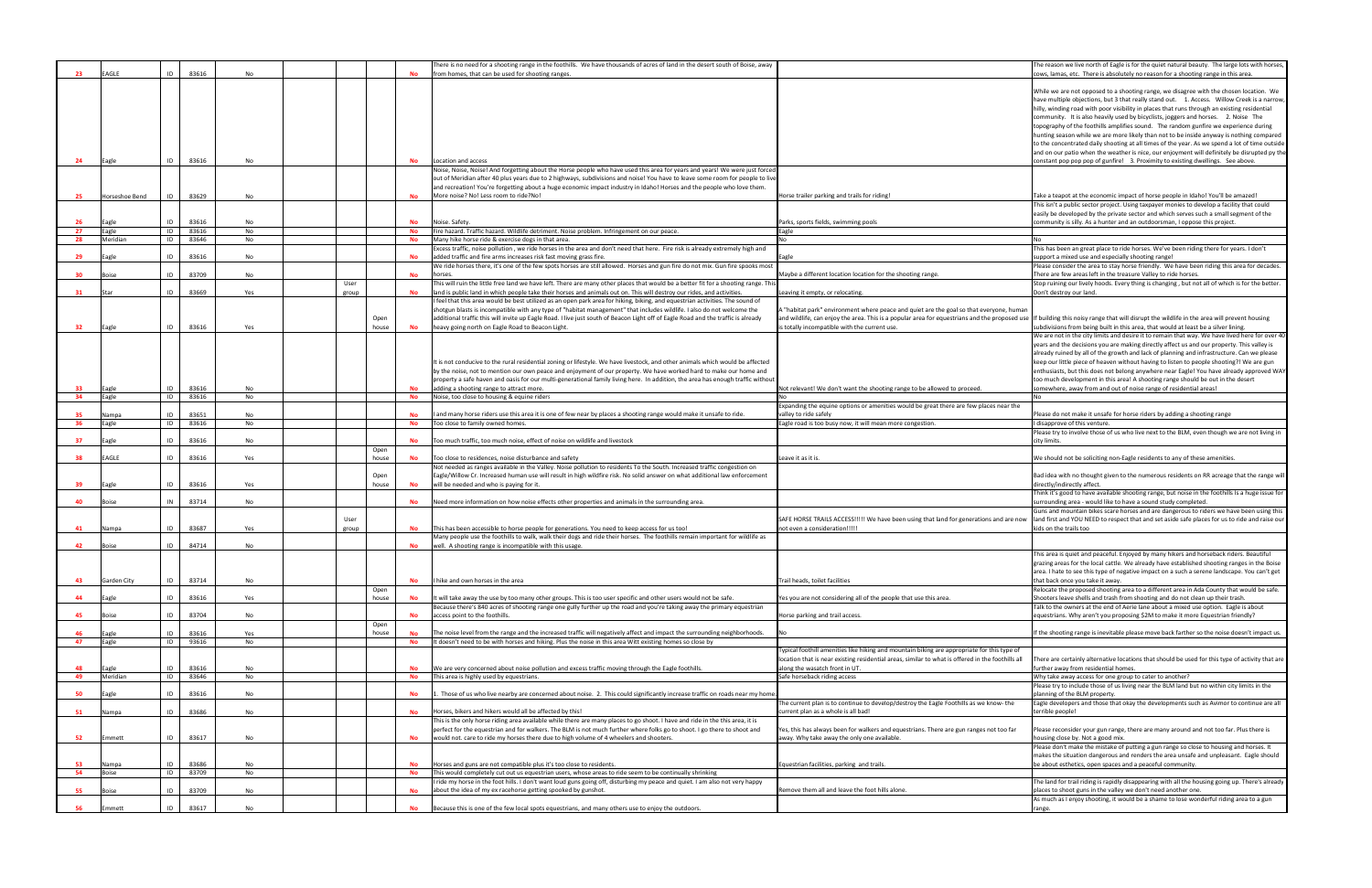| t go to ride these areas as it is unsafe for us to do so. Just take a drive in the foothills and                                                       | ere are many places on the foothills currently used by shooters. Horsemen cannot and do We cannot access BLM. There are no access points large enough for hirse trailers. Why are<br>shooters getting preferences over riders when they have many shooting areas available                                                                                                                                                                                                                                                                                                                                                                                                                                                                                                                                                                                                                                                                                                                            |
|--------------------------------------------------------------------------------------------------------------------------------------------------------|-------------------------------------------------------------------------------------------------------------------------------------------------------------------------------------------------------------------------------------------------------------------------------------------------------------------------------------------------------------------------------------------------------------------------------------------------------------------------------------------------------------------------------------------------------------------------------------------------------------------------------------------------------------------------------------------------------------------------------------------------------------------------------------------------------------------------------------------------------------------------------------------------------------------------------------------------------------------------------------------------------|
| every turnout you will see shooters.<br>orse trails                                                                                                    | and we have one area available for equestrians.<br>Limited vision not a sport for all users                                                                                                                                                                                                                                                                                                                                                                                                                                                                                                                                                                                                                                                                                                                                                                                                                                                                                                           |
|                                                                                                                                                        | There are gun ranges galore in this area. Please don't compromise a peaceful park to                                                                                                                                                                                                                                                                                                                                                                                                                                                                                                                                                                                                                                                                                                                                                                                                                                                                                                                  |
|                                                                                                                                                        | appease a niche population.<br>Equestrians have been using this area for decades. A shooting range would ruin it                                                                                                                                                                                                                                                                                                                                                                                                                                                                                                                                                                                                                                                                                                                                                                                                                                                                                      |
|                                                                                                                                                        |                                                                                                                                                                                                                                                                                                                                                                                                                                                                                                                                                                                                                                                                                                                                                                                                                                                                                                                                                                                                       |
|                                                                                                                                                        | Adding yet another shooting range is a waste of money. There are plenty of ranges<br>throughout the valley that are fine and aren't crowded.                                                                                                                                                                                                                                                                                                                                                                                                                                                                                                                                                                                                                                                                                                                                                                                                                                                          |
| gle                                                                                                                                                    | Please do not turn this foothills space into a gun range.                                                                                                                                                                                                                                                                                                                                                                                                                                                                                                                                                                                                                                                                                                                                                                                                                                                                                                                                             |
|                                                                                                                                                        | First, thank you all for your service to the community. Unfortunately, a facility as this should                                                                                                                                                                                                                                                                                                                                                                                                                                                                                                                                                                                                                                                                                                                                                                                                                                                                                                      |
|                                                                                                                                                        | be far out in the readily available desert due to noise, traffic and safety concerns. Clearly, it<br>is not in the best interest for the City of Eagle to provide shooting entertainment for<br>Southwest Idaho. It is completely outside the scope of what services a city should provide,<br>despite the enthusiasm from the outside special interest shooting groups you have<br>surveyed. Eagle needs safer roads, better schools and improved infrastructure more than<br>we need a shooting gallery. City resources and donation dollars can be better used helping<br>Eagle residents. I'm a hunter and a shooter that would benefit from the practice range, but<br>I'm also ethical and I see this as a misguided waste of time and money. It's also unethical<br>and unfair for you to do this to the nearby residents who will lose their peace and<br>tranquility. Work on preserving Eagle's open space for all to use without disturbing anyone.<br>That's what Eagle's residents want. |
| king and recreation trails,                                                                                                                            | Please consider additional recreational trails for this space                                                                                                                                                                                                                                                                                                                                                                                                                                                                                                                                                                                                                                                                                                                                                                                                                                                                                                                                         |
|                                                                                                                                                        |                                                                                                                                                                                                                                                                                                                                                                                                                                                                                                                                                                                                                                                                                                                                                                                                                                                                                                                                                                                                       |
| n't like the range being added so no.                                                                                                                  | Shooting range is welcome in more remote area, Away from hiking biking and equestrian                                                                                                                                                                                                                                                                                                                                                                                                                                                                                                                                                                                                                                                                                                                                                                                                                                                                                                                 |
| velop separated equestrian, bike hiking trails. To assure safety for users.                                                                            | trails.                                                                                                                                                                                                                                                                                                                                                                                                                                                                                                                                                                                                                                                                                                                                                                                                                                                                                                                                                                                               |
|                                                                                                                                                        |                                                                                                                                                                                                                                                                                                                                                                                                                                                                                                                                                                                                                                                                                                                                                                                                                                                                                                                                                                                                       |
|                                                                                                                                                        | Don't do it!!!                                                                                                                                                                                                                                                                                                                                                                                                                                                                                                                                                                                                                                                                                                                                                                                                                                                                                                                                                                                        |
|                                                                                                                                                        |                                                                                                                                                                                                                                                                                                                                                                                                                                                                                                                                                                                                                                                                                                                                                                                                                                                                                                                                                                                                       |
|                                                                                                                                                        |                                                                                                                                                                                                                                                                                                                                                                                                                                                                                                                                                                                                                                                                                                                                                                                                                                                                                                                                                                                                       |
| A, I hope in my life time it never gets developed selfish on my part                                                                                   | no                                                                                                                                                                                                                                                                                                                                                                                                                                                                                                                                                                                                                                                                                                                                                                                                                                                                                                                                                                                                    |
| fe horse trails                                                                                                                                        | When contemplating changing land near already developed homes; those directly next to &                                                                                                                                                                                                                                                                                                                                                                                                                                                                                                                                                                                                                                                                                                                                                                                                                                                                                                               |
| ot sure                                                                                                                                                | affected should be spoken to and worked with before bringing it to the City of Eagle.                                                                                                                                                                                                                                                                                                                                                                                                                                                                                                                                                                                                                                                                                                                                                                                                                                                                                                                 |
| ot sure                                                                                                                                                | Please consider those that ride their horses in this area and have been riding there for many<br>years.                                                                                                                                                                                                                                                                                                                                                                                                                                                                                                                                                                                                                                                                                                                                                                                                                                                                                               |
| ease don't build on the land at all. Leave it natural.                                                                                                 | Why not build this out on Hwy 16 at the Gem Cycle park where they already shoot, but it's<br>separate from horses? I didn't hear about the meeting, so didn't attend, but any park that<br>discourages horses from using the area we've used for years feels like we'd be losing a great<br>place to ride and hike away from the noises of the city. I think it's a bad ideaand sad to<br>this this is being proposed.<br>I did watch part of the Open House commentaries and agreed with one gentleman who<br>asked if you had done a broader survey of Eagle's residents to see what amenities they<br>would like to see out there. It seems that your surveys have been focused on gun<br>organizations, gun clubs, officer training, etc. versus the residents who live in the area and<br>will be impacted.                                                                                                                                                                                      |
| s equestrians. Gun fire and horses are not compatible. The equestrians and hikers were<br>ere first.                                                   | I am angry and disappointed with Eagle government for displacing people for a gun range<br>that could go many other locations. People want quiet and nature when moving to Eagle<br>not gun fire. This is a bad move for Eagle!                                                                                                                                                                                                                                                                                                                                                                                                                                                                                                                                                                                                                                                                                                                                                                       |
|                                                                                                                                                        | No                                                                                                                                                                                                                                                                                                                                                                                                                                                                                                                                                                                                                                                                                                                                                                                                                                                                                                                                                                                                    |
|                                                                                                                                                        |                                                                                                                                                                                                                                                                                                                                                                                                                                                                                                                                                                                                                                                                                                                                                                                                                                                                                                                                                                                                       |
| hink that the city should require that Avimore put in these amenities as part of the<br>quested annexation to Eagle.                                   |                                                                                                                                                                                                                                                                                                                                                                                                                                                                                                                                                                                                                                                                                                                                                                                                                                                                                                                                                                                                       |
| e noise suppression appears to be inadequate, cell phone/land line are missing for<br>nergencies, extension of power line for use at the 3 facilities. | It seems a little short-sighted of Eagle to propose this facility that will greatly impact the<br>future growth in the proposed area, in a negative way. I would not comprehend buying in<br>this area with the increase in traffic and noise generated by this proposed rod and gun<br>facility. Why should the City of Eagle compete with the Blacks Creek, Parma, and an indoor<br>shoot facility in Boise? Concentrate on other amenities to enhance the livability of Eagle.                                                                                                                                                                                                                                                                                                                                                                                                                                                                                                                     |
|                                                                                                                                                        | I want to see a business plan with cost of operation. I have serious doubts this can break                                                                                                                                                                                                                                                                                                                                                                                                                                                                                                                                                                                                                                                                                                                                                                                                                                                                                                            |
| obably                                                                                                                                                 | even and not become a burden for the taxpayers of Eagle.<br>We will fight this as hard as we can. You did NOT take into consideration there is a                                                                                                                                                                                                                                                                                                                                                                                                                                                                                                                                                                                                                                                                                                                                                                                                                                                      |
|                                                                                                                                                        | neighborhood directly across the street. You failed to notify them we would be listening to                                                                                                                                                                                                                                                                                                                                                                                                                                                                                                                                                                                                                                                                                                                                                                                                                                                                                                           |
| me                                                                                                                                                     | gun shots all day long<br>Not far enough from future development. Too close to proposed equestrian. Ranges are too                                                                                                                                                                                                                                                                                                                                                                                                                                                                                                                                                                                                                                                                                                                                                                                                                                                                                    |
| nger ranges                                                                                                                                            | short.                                                                                                                                                                                                                                                                                                                                                                                                                                                                                                                                                                                                                                                                                                                                                                                                                                                                                                                                                                                                |
| st please put it further away. Thank you                                                                                                               | Just please put it further away from my house that is off Ballantyne please. Also the noise of<br>this range will affect the quiet neighborhood that we live in and I wish to retire in. Thank<br>you for understanding my concerns.                                                                                                                                                                                                                                                                                                                                                                                                                                                                                                                                                                                                                                                                                                                                                                  |
|                                                                                                                                                        | Yes this is not something that is needed leave it as it is.                                                                                                                                                                                                                                                                                                                                                                                                                                                                                                                                                                                                                                                                                                                                                                                                                                                                                                                                           |
| gle Island                                                                                                                                             | We are not happy with the growth the City has fostered. Our rural atmosphere has been<br>ruined. Sorry we voted for the present Council as we thought they would do better.                                                                                                                                                                                                                                                                                                                                                                                                                                                                                                                                                                                                                                                                                                                                                                                                                           |
| s. A firing range to line up members of the City Council and Mayor for target practice.                                                                | Stop the shameless pandering to Eagle voters by lying and buying votes. You're all going<br>down in the next election anyway.                                                                                                                                                                                                                                                                                                                                                                                                                                                                                                                                                                                                                                                                                                                                                                                                                                                                         |
|                                                                                                                                                        |                                                                                                                                                                                                                                                                                                                                                                                                                                                                                                                                                                                                                                                                                                                                                                                                                                                                                                                                                                                                       |

|     |                |    |       |     |       |       |           |                                                                                                                                                                                                                                | There are many places on the foothills currently used by shooters. Horsemen cannot and do We cannot access BLM. There are no access points large enough for hirse trailers. |                                                                                          |
|-----|----------------|----|-------|-----|-------|-------|-----------|--------------------------------------------------------------------------------------------------------------------------------------------------------------------------------------------------------------------------------|-----------------------------------------------------------------------------------------------------------------------------------------------------------------------------|------------------------------------------------------------------------------------------|
|     |                |    |       |     |       |       |           | There are many public shooting ranges and only one public equestrian area. Please don't come against the riders of our valley not go to ride these areas as it is unsafe for us to do so. Just take a drive in the foothills a |                                                                                                                                                                             |                                                                                          |
| 57  | mmett          | ID | 83617 | No  |       |       | <b>No</b> | and close our only access to riding.                                                                                                                                                                                           | at every turnout you will see shooters.                                                                                                                                     | and we have one area available for equestrians.                                          |
| 58  | Star           | ID | 83669 | No  |       |       | No        | To close to city                                                                                                                                                                                                               | Horse trails                                                                                                                                                                | imited vision not a sport for all users                                                  |
|     |                |    |       |     |       |       |           | The current space is multi use and quiet. The proposed changes would negatively impact wildlife and community park user                                                                                                        |                                                                                                                                                                             | here are gun ranges galore in this area. Please don't compromise a peaceful parl         |
| 59  | Eagle          | ID | 83616 | No  |       |       | <b>No</b> | experiences.                                                                                                                                                                                                                   |                                                                                                                                                                             | ppease a niche population                                                                |
| 60  | una)           | ID | 83634 | No  |       |       | No        | This is incompatible with popular equestrian use in the same area                                                                                                                                                              |                                                                                                                                                                             | questrians have been using this area for decades. A shooting range would ruin it         |
|     |                |    |       |     |       |       |           | The Willow Creek area is a safe space for horseback riding and hiking. Adding a gun range will deter use of many users and                                                                                                     |                                                                                                                                                                             |                                                                                          |
|     |                |    |       |     |       |       |           | remove a quiet space from this area. There is also a range 8 miles or so up Pearl road that is easy to get to so it seems like a                                                                                               |                                                                                                                                                                             | Adding yet another shooting range is a waste of money. There are plenty of range         |
| 61  | agle           | ID | 83616 | No  |       |       | <b>No</b> | waste of money. Let us horseback riders have a safe/quiet area!                                                                                                                                                                |                                                                                                                                                                             | throughout the valley that are fine and aren't crowded.                                  |
|     |                |    |       |     |       |       |           | This area is used by horsemen, hikers, bikers, to turn it into a gun range would wreck it, bringing noise, traffic, and                                                                                                        |                                                                                                                                                                             |                                                                                          |
| 62  | agle           | ID | 83616 | No  |       |       | No        | threatening the safety of those who use it.                                                                                                                                                                                    | Eagle                                                                                                                                                                       | Please do not turn this foothills space into a gun range.                                |
|     |                |    |       |     |       |       |           |                                                                                                                                                                                                                                |                                                                                                                                                                             | First, thank you all for your service to the community. Unfortunately, a facility as t   |
|     |                |    |       |     |       |       |           |                                                                                                                                                                                                                                |                                                                                                                                                                             | be far out in the readily available desert due to noise, traffic and safety concerns.    |
|     |                |    |       |     |       |       |           |                                                                                                                                                                                                                                |                                                                                                                                                                             | is not in the best interest for the City of Eagle to provide shooting entertainment      |
|     |                |    |       |     |       |       |           |                                                                                                                                                                                                                                |                                                                                                                                                                             | Southwest Idaho. It is completely outside the scope of what services a city should       |
|     |                |    |       |     |       |       |           |                                                                                                                                                                                                                                |                                                                                                                                                                             | despite the enthusiasm from the outside special interest shooting groups you have        |
|     |                |    |       |     |       |       |           |                                                                                                                                                                                                                                |                                                                                                                                                                             | surveyed. Eagle needs safer roads, better schools and improved infrastructure mo         |
|     |                |    |       |     |       |       |           |                                                                                                                                                                                                                                |                                                                                                                                                                             | we need a shooting gallery. City resources and donation dollars can be better use        |
|     |                |    |       |     |       |       |           |                                                                                                                                                                                                                                |                                                                                                                                                                             |                                                                                          |
|     |                |    |       |     |       |       |           |                                                                                                                                                                                                                                |                                                                                                                                                                             | Eagle residents. I'm a hunter and a shooter that would benefit from the practice r       |
|     |                |    |       |     |       |       |           |                                                                                                                                                                                                                                |                                                                                                                                                                             | I'm also ethical and I see this as a misguided waste of time and money. It's also ur     |
|     |                |    |       |     |       |       |           |                                                                                                                                                                                                                                |                                                                                                                                                                             | and unfair for you to do this to the nearby residents who will lose their peace and      |
|     |                |    |       |     |       | Open  |           | Too close to private residences. Noise pollution, traffic congestion, ground water contamination, habitat loss, safety risks and                                                                                               |                                                                                                                                                                             | tranquility. Work on preserving Eagle's open space for all to use without disturbin      |
| 63  | Eagle          | ID | 83616 | Yes |       | house | <b>No</b> | stray bullets, liability issues and recurring expenses. Limited public good due to a very specific user group.                                                                                                                 |                                                                                                                                                                             | hat's what Eagle's residents want.                                                       |
| 64  | Nampa          | ID | 83686 | No  |       |       | No        | Because the area is needed for equestrian activity                                                                                                                                                                             |                                                                                                                                                                             |                                                                                          |
| 65  | Eagle          | ID | 83617 | No  |       |       | No        | Would like to keep this range land with hiking, biking, horse riding options                                                                                                                                                   | Hiking and recreation trails,                                                                                                                                               | Please consider additional recreational trails for this space                            |
|     |                |    |       |     |       |       |           | It is right next to trails that horse riders use and would also disturbed the peacefulness that can be found out in that area.                                                                                                 |                                                                                                                                                                             |                                                                                          |
| 66  | Vampa          | ID | 83687 | No  |       |       | <b>No</b> | Even if you walk your dog on the trail or just for a stroll I feel it would be a good location for the shooting range.                                                                                                         | Don't like the range being added so no.                                                                                                                                     |                                                                                          |
|     |                |    |       |     |       | Open  |           |                                                                                                                                                                                                                                |                                                                                                                                                                             | Shooting range is welcome in more remote area, Away from hiking biking and equ           |
| 67  | Horseshoe Bend | ID | 83629 | Yes |       | house | No        | Too close to equestrian and hiking trails                                                                                                                                                                                      | Develop separated equestrian, bike hiking trails. To assure safety for users.                                                                                               | trails.                                                                                  |
|     |                |    | 83687 |     |       |       |           |                                                                                                                                                                                                                                |                                                                                                                                                                             |                                                                                          |
| 68  | Nampa          | ID |       | No  |       |       | No        | Area is highly used by equestrians & I think would cause issues with that.                                                                                                                                                     |                                                                                                                                                                             |                                                                                          |
|     |                |    |       |     |       |       |           | I have been riding at Eagle Hills since 1987. It has been a great, quiet area for riders and hikers for many, many years. What a                                                                                               |                                                                                                                                                                             |                                                                                          |
| 69  | Nampa          | ID | 83687 | No  |       |       | <b>No</b> | shame to put a gun range out there. I am sure there are other areas that are better suited.                                                                                                                                    |                                                                                                                                                                             | Don't do it!!!                                                                           |
| 70  | Sweet          | ID | 83670 | No  |       |       | <b>No</b> | A shooting range where people ride horses is a bad idea                                                                                                                                                                        |                                                                                                                                                                             |                                                                                          |
|     |                |    |       |     |       |       |           | Because we all have different agenda's in what we love to do, Ive been hiking out there with my dog >20 years its peaceful                                                                                                     |                                                                                                                                                                             |                                                                                          |
|     |                |    |       |     |       |       |           | quiet and our dogs can run free, I know its not my land, and my opinion means nothing, but its where I find my peace, so                                                                                                       |                                                                                                                                                                             |                                                                                          |
| 71  | agle           | ID | 83616 | No  |       |       |           | close to the road is not an ideal spot so much open space as you continue down the road e                                                                                                                                      | N/A, I hope in my life time it never gets developed selfish on my part                                                                                                      |                                                                                          |
| 72  | agle           | ID | 83616 | No  |       |       | No        | Make sure it doesn't interfere with horse trails.                                                                                                                                                                              | Safe horse trails                                                                                                                                                           |                                                                                          |
|     |                |    |       |     |       | Open  |           |                                                                                                                                                                                                                                |                                                                                                                                                                             | When contemplating changing land near already developed homes; those directly            |
| 73  | agle           | ID | 83616 | Yes |       | house | No        | Should be placed in an area further away from residents.                                                                                                                                                                       | Not sure                                                                                                                                                                    | affected should be spoken to and worked with before bringing it to the City of Eag       |
|     |                |    |       |     |       |       |           | Because although I love shooting, so much property is being taken away for all of that love to ride our horses. I don't want to                                                                                                |                                                                                                                                                                             | Please consider those that ride their horses in this area and have been riding ther      |
| 74  | agle           | ID | 83616 | No  |       |       |           | have to worry about my horse spooking out about the noise while riding                                                                                                                                                         | Not sure                                                                                                                                                                    | ears.                                                                                    |
| 75  | Meridian       | ID | 83646 | No  |       |       | No        | This is one of very few safe and quiet public, outdoor spaces for horseback riding                                                                                                                                             |                                                                                                                                                                             |                                                                                          |
|     |                |    |       |     |       |       |           |                                                                                                                                                                                                                                |                                                                                                                                                                             |                                                                                          |
|     |                |    |       |     |       |       |           |                                                                                                                                                                                                                                |                                                                                                                                                                             | Why not build this out on Hwy 16 at the Gem Cycle park where they already shoo           |
|     |                |    |       |     |       |       |           |                                                                                                                                                                                                                                |                                                                                                                                                                             | separate from horses? I didn't hear about the meeting, so didn't attend, but any p       |
|     |                |    |       |     |       |       |           |                                                                                                                                                                                                                                |                                                                                                                                                                             | discourages horses from using the area we've used for years feels like we'd be los       |
|     |                |    |       |     |       |       |           |                                                                                                                                                                                                                                |                                                                                                                                                                             | place to ride and hike away from the noises of the city. I think it's a bad ideaand      |
| 76  | Meridian       | ID | 83646 | No  |       |       | No        | This is a major horseback riding area where local riders can ride even in the winter. Guns and horses don't mix.                                                                                                               | Please don't build on the land at all. Leave it natural                                                                                                                     | this this is being proposed                                                              |
|     |                |    |       |     |       |       |           |                                                                                                                                                                                                                                |                                                                                                                                                                             | did watch part of the Open House commentaries and agreed with one gentlema               |
|     |                |    |       |     |       |       |           | 1) I am concerned because of the increase of traffic on windy, narrow Willow Creek Rd. (Stillwell Estates area), and                                                                                                           |                                                                                                                                                                             | asked if you had done a broader survey of Eagle's residents to see what amenities        |
|     |                |    |       |     |       |       |           | considering the walkers, bikers, etc.; plus adding to the already increased traffic in general along Eagle Rd. and Beacon Light.                                                                                               |                                                                                                                                                                             | would like to see out there. It seems that your surveys have been focused on gun         |
|     |                |    |       |     |       |       |           | 2) The noise. Sound carries out here like crazy. I don't want to be exposed to constant "pops" in what should be a peaceful,                                                                                                   |                                                                                                                                                                             | organizations, gun clubs, officer training, etc. versus the residents who live in the    |
| -77 | Eagle          | ID | 83616 | No  |       |       | <b>No</b> | rural setting.                                                                                                                                                                                                                 |                                                                                                                                                                             | will be impacted.                                                                        |
|     |                |    |       |     |       |       |           | This the last place for equestrians to ride and have been doing so for many years. Put the shooting near highway16 which                                                                                                       |                                                                                                                                                                             | am angry and disappointed with Eagle government for displacing people for a gu           |
|     |                |    |       |     | User  | Open  |           | was the other proposed site. That area is not heavily used by equestrians or hikers. You are removing access to a very                                                                                                         | Yes equestrians. Gun fire and horses are not compatible. The equestrians and hikers were                                                                                    | that could go many other locations. People want quiet and nature when moving             |
| 78  | Eagle          | ID | 83616 | Yes | group | house | No        | popular area for many people. Please do NOT put a shooting range on Eagle road.                                                                                                                                                | there first.                                                                                                                                                                | not gun fire. This is a bad move for Eagle!                                              |
| 79  |                |    | 83616 |     |       |       |           | I am concerned about noise, increased traffic on Willow Creek Road, and effects on horseback riders                                                                                                                            | No                                                                                                                                                                          |                                                                                          |
|     | Eagle          | ID |       | No  |       |       | <b>No</b> |                                                                                                                                                                                                                                |                                                                                                                                                                             |                                                                                          |
|     |                |    |       |     |       |       |           | I support the establishment of a range; however I believe the present location selected is too close to homes and want to                                                                                                      |                                                                                                                                                                             |                                                                                          |
|     |                |    |       |     |       |       |           | ensure that it does not give rise to a nuisance to the current homeowners. My hope is extensive sound studies would be                                                                                                         |                                                                                                                                                                             |                                                                                          |
|     |                |    |       |     |       | Open  |           | conducted with the cooperation of impacted homeowners to ensure that no nuisance will be created by the establishment of                                                                                                       |                                                                                                                                                                             |                                                                                          |
| 80  | Eagle          | ID | 83616 | Yes |       | house | No        | a range near any homes.                                                                                                                                                                                                        |                                                                                                                                                                             |                                                                                          |
|     |                |    |       |     |       |       |           | There are a lot of other places, where there is an existing road, to put in a shooting range. Opening up another area of BLM                                                                                                   |                                                                                                                                                                             |                                                                                          |
|     |                |    |       |     |       |       |           | land will encourage traffic that has nothing to do with the shooting range. I am concerned with the increased noise and                                                                                                        | I think that the city should require that Avimore put in these amenities as part of the                                                                                     |                                                                                          |
| 81  | Eagle          | ID | 83616 | No  |       |       | <b>No</b> | traffic on Linder Road.                                                                                                                                                                                                        | requested annexation to Eagle.                                                                                                                                              |                                                                                          |
|     |                |    |       |     |       |       |           |                                                                                                                                                                                                                                |                                                                                                                                                                             |                                                                                          |
|     |                |    |       |     |       |       |           |                                                                                                                                                                                                                                |                                                                                                                                                                             | It seems a little short-sighted of Eagle to propose this facility that will greatly impa |
|     |                |    |       |     |       |       |           |                                                                                                                                                                                                                                |                                                                                                                                                                             | future growth in the proposed area, in a negative way. I would not comprehend b          |
|     |                |    |       |     |       |       |           |                                                                                                                                                                                                                                |                                                                                                                                                                             | this area with the increase in traffic and noise generated by this proposed rod and      |
|     |                |    |       |     | User  |       |           | User group would be too small or the user fees too high to pay for the bond, considering the initial cost of construction,                                                                                                     | The noise suppression appears to be inadequate, cell phone/land line are missing for                                                                                        | facility. Why should the City of Eagle compete with the Blacks Creek, Parma, and a       |
| 82  | boise          | ID | 83703 | Yes | group |       | <b>No</b> | maintenance costs, and staffing costs.                                                                                                                                                                                         | emergencies, extension of power line for use at the 3 facilities.                                                                                                           | shoot facility in Boise? Concentrate on other amenities to enhance the livability o      |
|     |                |    |       |     |       |       |           |                                                                                                                                                                                                                                |                                                                                                                                                                             | want to see a business plan with cost of operation. I have serious doubts this car       |
|     |                |    | 83616 |     |       | Open  |           | Location is a maior issue. I also have a lot of unanswered questions.                                                                                                                                                          |                                                                                                                                                                             |                                                                                          |
| 83  | agle           | ID |       | Yes |       | house | No        |                                                                                                                                                                                                                                | Probably                                                                                                                                                                    | ven and not become a burden for the taxpayers of Eagle.                                  |
|     |                |    |       |     |       |       |           |                                                                                                                                                                                                                                |                                                                                                                                                                             | We will fight this as hard as we can. You did NOT take into consideration there is a     |
|     |                |    |       |     |       | Open  |           |                                                                                                                                                                                                                                |                                                                                                                                                                             | neighborhood directly across the street. You failed to notify them we would be lis       |
| 84  | agle           | ID | 83616 | Yes |       | house | No        | Not appropriate location for many reasons. Property value, safety, traffic, fire hazard.                                                                                                                                       | None                                                                                                                                                                        | gun shots all day long                                                                   |
|     |                |    |       |     |       | Open  |           | Too close to future development and equestrian area. Ranges are too short which could also be remedied by moving to a                                                                                                          |                                                                                                                                                                             | Not far enough from future development. Too close to proposed equestrian. Rang           |
| 85  | Eagle          | ID | 83616 | Yes |       | house | No        | more remote area.                                                                                                                                                                                                              | onger ranges                                                                                                                                                                |                                                                                          |
|     |                |    |       |     |       |       |           | It is too close to homes. If there is a miss fire. It can hit homes or even people. My house is in range if a miss fire happens. I                                                                                             |                                                                                                                                                                             |                                                                                          |
|     |                |    |       |     |       |       |           | know chances are very slim for a miss fire to hit my house, one of my three kids, my wife or me, my animals but all it takes is                                                                                                |                                                                                                                                                                             | Just please put it further away from my house that is off Ballantyne please. Also tl     |
|     |                |    |       |     |       |       |           | one and it can result in injury or possible death. It is very unsettling for me to know this. It needs to be further away. Please                                                                                              |                                                                                                                                                                             | this range will affect the quiet neighborhood that we live in and I wish to retire in    |
| 86  | Eagle          | ID | 83616 | No  |       |       | <b>No</b> | for the safety of my family and community.                                                                                                                                                                                     | Just please put it further away. Thank you                                                                                                                                  | you for understanding my concerns.                                                       |
|     |                |    |       |     |       |       |           | There are plenty of places where people can shoot guns but very limited places to ride horses without the threat of being                                                                                                      |                                                                                                                                                                             |                                                                                          |
| 87  |                | ID | 83709 | No  |       |       | <b>No</b> | shot at                                                                                                                                                                                                                        |                                                                                                                                                                             |                                                                                          |
|     | <b>Boise</b>   |    |       |     |       |       |           |                                                                                                                                                                                                                                |                                                                                                                                                                             | Yes this is not something that is needed leave it as it is.                              |
|     |                |    |       |     |       |       |           | We do not need this kind of disruption to our neighborhoods. In addition, we ride horses and this would be very disruptive                                                                                                     |                                                                                                                                                                             | We are not happy with the growth the City has fostered. Our rural atmosphere h           |
| 88  | agle, ID       | ID | 83616 | No  |       |       | <b>No</b> | and dangerous                                                                                                                                                                                                                  | Eagle Island                                                                                                                                                                | uined. Sorry we voted for the present Council as we thought they would do bett           |
|     |                |    |       |     |       | Open  |           | Not only is this NOT NEEDED, it will undoubtedly increase taxes and fees on the rest of Eagle residents to support a range that                                                                                                |                                                                                                                                                                             | Stop the shameless pandering to Eagle voters by lying and buying votes. You're a         |
| 89  | Eagle          | ID | 83616 | Yes |       | house | No        | will only bring unwanted traffic from the remainder of the TV. Do you idiots have any sense at all?                                                                                                                            | Yes. A firing range to line up members of the City Council and Mayor for target practice.                                                                                   | down in the next election anyway.                                                        |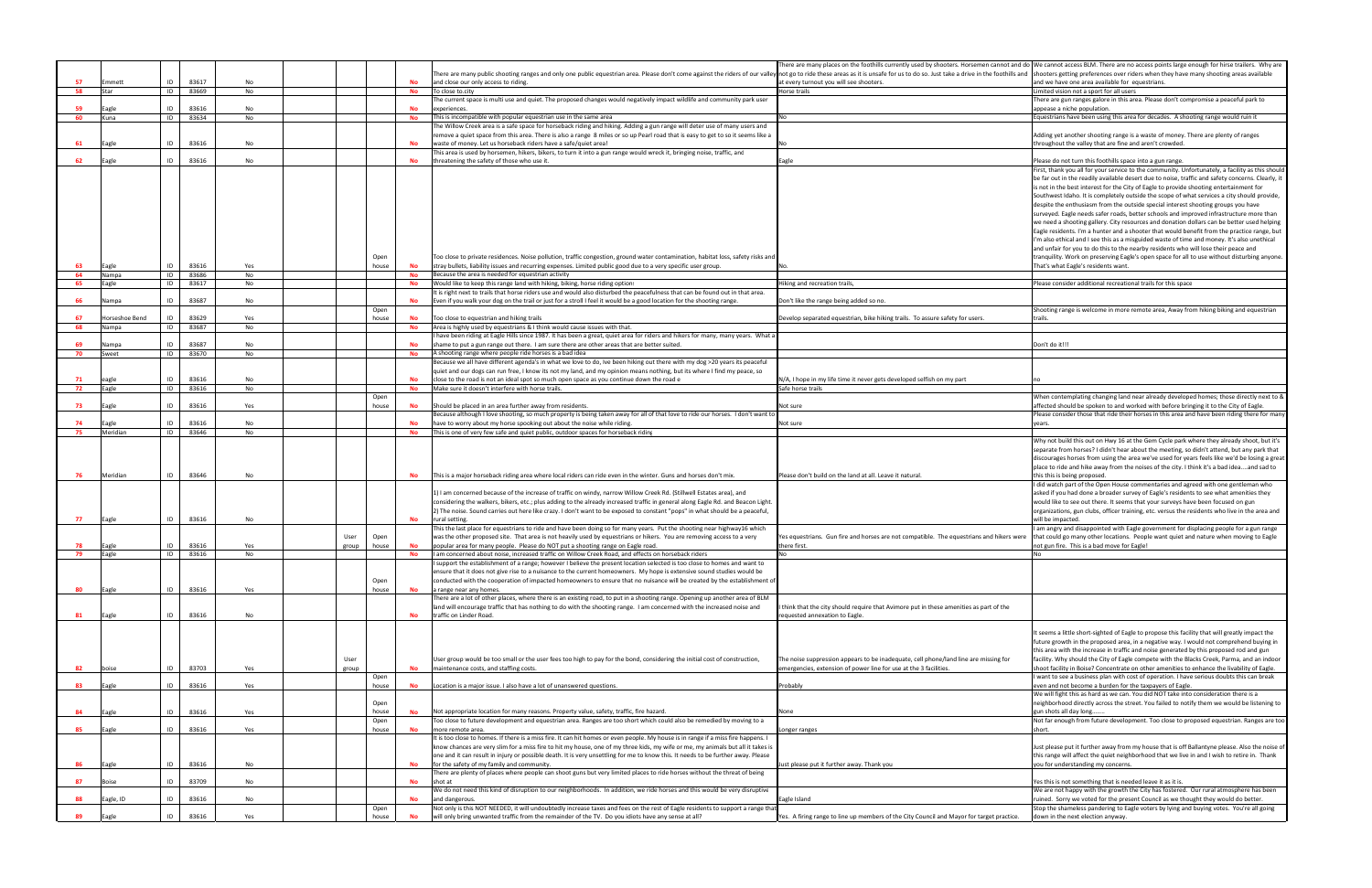|     | Eagle        | 83616<br>ID      | No        |                |           | The range is too limited. There is space for a long range venue which is becoming the most popular form of rifle shooting!                                                                                                                            | A long range rifle area. A clubhouse of some kind so people can eat inside/warm up/cool                                                                  |                                                                                                                                                                                                  |
|-----|--------------|------------------|-----------|----------------|-----------|-------------------------------------------------------------------------------------------------------------------------------------------------------------------------------------------------------------------------------------------------------|----------------------------------------------------------------------------------------------------------------------------------------------------------|--------------------------------------------------------------------------------------------------------------------------------------------------------------------------------------------------|
|     |              |                  |           |                |           | Limiting the ranges rifle area to 150 yards (instead of 600-1000) is shortsighted.                                                                                                                                                                    |                                                                                                                                                          | Thank you for working on this                                                                                                                                                                    |
|     |              |                  |           |                |           |                                                                                                                                                                                                                                                       |                                                                                                                                                          | Positioning this shooting range directly adjacent / on top of decades established open                                                                                                           |
|     |              |                  |           |                |           |                                                                                                                                                                                                                                                       |                                                                                                                                                          | equestrian trails seems very out of stepwithpromoting the multi-use area. Ashooting range                                                                                                        |
|     |              |                  |           |                |           | Shooting ranges with their accompanying noise disruption should not be placed on top of well-established multi-use                                                                                                                                    |                                                                                                                                                          | is incompatibile with most any other outdoor activity (hiking/biking/equestrian/falconry/<br>dog handling) in the immediate area. It seems to me there are far more isolated areas that          |
|     |              |                  |           |                |           | recreation trails that will most assuredly be displaced with no other reasonable options replacing. This is prime equestrian                                                                                                                          |                                                                                                                                                          |                                                                                                                                                                                                  |
| 91  | Eagle        | 83616<br>ID      | No        | User<br>group  |           | access area with the main parking area to access equestrian trails being taken over with no consideration.                                                                                                                                            | Ideally, move whole site. At minimum, allow continued horse parking and access to areas<br>north of little gulch and implement sound buffering measures. | would be amenable to a shooting range that would not displae so many other Eagle<br>resident outdoor recreation users.                                                                           |
|     |              |                  |           |                |           | Due to work, was unavailable for open house and user group meetings, however feel, as an avid user of the property,                                                                                                                                   |                                                                                                                                                          |                                                                                                                                                                                                  |
|     |              |                  |           |                |           | (equestrian, hiker), the use of the property for the proposed gun and archery shooting park would absolutely NOT be the                                                                                                                               |                                                                                                                                                          |                                                                                                                                                                                                  |
|     |              |                  |           |                |           | highest and best use of the property. I am not an Eagle resident, but neither would I be as a potential user of the park. In                                                                                                                          |                                                                                                                                                          |                                                                                                                                                                                                  |
|     |              |                  |           |                |           | fact, it is doubtful that that even half the future users of the range would hail from Eagle. I am a gun owner and an archer,                                                                                                                         |                                                                                                                                                          |                                                                                                                                                                                                  |
|     |              |                  |           |                |           |                                                                                                                                                                                                                                                       |                                                                                                                                                          |                                                                                                                                                                                                  |
|     |              |                  |           |                |           | and am satisfied with the many choices currently available in Ada County and Canyon County for practice. I am saddened,                                                                                                                               |                                                                                                                                                          |                                                                                                                                                                                                  |
|     |              |                  |           |                |           | disappointed, and frustrated at the lack of adequate riding (more lacking than even hiking areas), remaining.  Broken Horn,<br>the Avimor area, Dry Creek, Kuna Foothills, Kuna Bute, Lake Lowell, the Boise Foothills, Celebration Park, and now the |                                                                                                                                                          |                                                                                                                                                                                                  |
|     |              |                  |           |                |           |                                                                                                                                                                                                                                                       |                                                                                                                                                          |                                                                                                                                                                                                  |
|     |              |                  |           |                |           | Owyhees have all actively eliminated equestrian areas or have initiated policies and/or activities that are in the process of                                                                                                                         |                                                                                                                                                          |                                                                                                                                                                                                  |
|     |              |                  |           |                |           | eliminating or severely limiting equestrians by making it unsafe and/or nearly impossible for equestrians to safely access,                                                                                                                           |                                                                                                                                                          |                                                                                                                                                                                                  |
|     |              |                  |           |                |           | park, use and enjoy horseback riding. Allowing the proposed shooting/target ranges would greatly limit the availability, safety                                                                                                                       |                                                                                                                                                          |                                                                                                                                                                                                  |
|     |              |                  |           |                |           | and usability of the Eagle Foothills areas by equestrians and hikers. Change happens, it is fact, however stepping all over part                                                                                                                      |                                                                                                                                                          |                                                                                                                                                                                                  |
|     |              |                  |           |                |           | of our western heritage, for the sake of new interests and interest groups is not wise nor 'fair.' Yes, communities such as                                                                                                                           |                                                                                                                                                          | It is no secret that mountain bikers (over half our family do ride MBs), have ignored signage                                                                                                    |
|     |              |                  |           |                |           | Eagle and Boise like to be yuppie, and cater to the metro type groups of late, That would be all good and well if equestrians                                                                                                                         |                                                                                                                                                          | and dominate trailer only parking and most of the trails in Ada and Canyon County. I                                                                                                             |
|     |              |                  |           |                |           | were not being pushed out of the foothills, off public properties, and expected to be happy riding in circles in crowded arena                                                                                                                        |                                                                                                                                                          | understand different approaches have been put to use as trial programs, but as a 50 year                                                                                                         |
|     |              |                  |           |                |           | We love to ride in nature, ride the trails, mountains, hills, and areas of scenery and beauty. So few are left. Please do not                                                                                                                         | k facility, the Eagle Foothills as a whole, or other ample safe nature areas with trailer                                                                | rider in the area, I can attest none have been safe or adequate, no matter how well-                                                                                                             |
|     |              |                  |           |                |           | take the Eagle Foothills from us as well - especially when there are ample other choices to practice shoot and shoot for fun.                                                                                                                         |                                                                                                                                                          | parking, safe trails and without including motorized vehicles of any kind, for the specific safe intentioned. It is high time for a last place of refuge for equestrians to ride SAFELY, and not |
| -92 | Meridian     | 83642<br>ID      | No        |                | No        | Thank you.                                                                                                                                                                                                                                            | use of equestrians.                                                                                                                                      | be forced out of the community                                                                                                                                                                   |
| 93  | <b>Boise</b> | ID<br>83804      | No        |                | No        | We have very few places close to Eagle to ride into the hills. Many trails are blocked by private access. Please consider where<br>us horse back riders can go if you go forward with this plan. Thank you                                            |                                                                                                                                                          |                                                                                                                                                                                                  |
|     |              |                  |           | User<br>Open   |           |                                                                                                                                                                                                                                                       |                                                                                                                                                          |                                                                                                                                                                                                  |
| 94  | Nampa        | 83687-8763<br>ID | Yes       | group<br>house | No        | The plan would eliminate equestrian parking and be dangerous for equestrians                                                                                                                                                                          | Appropriate parking for horse trailers, Better a equestrian trails                                                                                       |                                                                                                                                                                                                  |
|     |              |                  |           |                |           |                                                                                                                                                                                                                                                       |                                                                                                                                                          | Hope this plan does not go through. It's just more development taking up the little outdoor                                                                                                      |
|     |              |                  |           |                |           | That area is great for walking and running the dog. It's just more traffic and more focus on guns. Waste of great outdoor                                                                                                                             |                                                                                                                                                          | space we have left. And for a small select group to make use of it. Well it is Idaho so maybe                                                                                                    |
| 95  | Garden City  | 83714<br>ID      | No        |                | <b>No</b> |                                                                                                                                                                                                                                                       | vope                                                                                                                                                     | not that small                                                                                                                                                                                   |
|     |              |                  |           |                |           | Why is a very good question. The justification of this range appears to be that the citizens of Eagle wanted a more safe place                                                                                                                        |                                                                                                                                                          |                                                                                                                                                                                                  |
|     |              |                  |           |                |           | to hike and ride horses than near BLM land where people could shoot willy nilly. So the city of Eagle now owns some land                                                                                                                              |                                                                                                                                                          |                                                                                                                                                                                                  |
|     |              |                  |           |                |           | and it will put in a "safe" gun range. But, people will still be able to shoot for free and willy nilly on the adjacent Federal Land                                                                                                                  |                                                                                                                                                          |                                                                                                                                                                                                  |
|     |              |                  |           |                |           | Therefore, the safety feature of the gun range is null and void. The only valid reason that I can see is that some very deep                                                                                                                          |                                                                                                                                                          |                                                                                                                                                                                                  |
|     |              |                  |           |                |           | and influential pockets and public servants want an easily accessible gun range with facilities. This is a terrible idea that will                                                                                                                    |                                                                                                                                                          |                                                                                                                                                                                                  |
|     |              |                  |           |                |           | cost the city now and in the future, both qualitatively and quantitively. Eagle's reputation of a beautiful rural area to live wit                                                                                                                    |                                                                                                                                                          |                                                                                                                                                                                                  |
|     |              |                  |           |                |           | amenities, will be replaced with one of an ugly area that caters to a small interest group. And it will cost the city financially                                                                                                                     |                                                                                                                                                          |                                                                                                                                                                                                  |
|     |              |                  |           |                |           | first as an unnecessary expense for the few, then as the "gun club" begins to incur expenses from being sued for noise and                                                                                                                            |                                                                                                                                                          |                                                                                                                                                                                                  |
|     |              |                  |           |                |           | accidents. And I suspect the man who asked about the subdivisions going in in the area is correct. Those developers are not                                                                                                                           |                                                                                                                                                          |                                                                                                                                                                                                  |
|     |              |                  |           |                |           | going to want their potential homeowners to see "gun range" in the area and say no thank you. I will say it again. This is a                                                                                                                          |                                                                                                                                                          |                                                                                                                                                                                                  |
|     | Boise        | 83714<br>ID      | No        |                | <b>No</b> | terrible idea at so many levels.                                                                                                                                                                                                                      | t is a terrible idea. Make the parking lot for hikers and equestrians better and call it good. This is a terrible idea at every level.                   |                                                                                                                                                                                                  |
|     |              |                  |           |                |           |                                                                                                                                                                                                                                                       |                                                                                                                                                          |                                                                                                                                                                                                  |
|     |              |                  |           |                |           | This is close to residential homes. It is used by hikers and equestrians and a shooting range will materially impact the use by                                                                                                                       |                                                                                                                                                          |                                                                                                                                                                                                  |
|     |              |                  |           |                |           | these groups. Why does the city want to impact the rural environment at the expense of a shooting range that could located                                                                                                                            |                                                                                                                                                          |                                                                                                                                                                                                  |
|     |              |                  |           |                |           | far better locations. Traffic impact on Eagle rd and Willow creek with adverse. I noted at the open house that many were in                                                                                                                           |                                                                                                                                                          |                                                                                                                                                                                                  |
|     |              |                  |           | Open           |           | favor of this range but I suspect they don't live in the surrounding area or for that matter have ever been up in this area. This                                                                                                                     |                                                                                                                                                          |                                                                                                                                                                                                  |
| 97  | eagle        | 83616            | Yes       | house          | No        | is an another example of Eagle government wanting to make Eagle a theme park and not protecting the rural environment.                                                                                                                                | Leave it as is!                                                                                                                                          |                                                                                                                                                                                                  |
| 98  | Eagle        | ID<br>83714      | No        |                | <b>No</b> | Noise down wind                                                                                                                                                                                                                                       |                                                                                                                                                          |                                                                                                                                                                                                  |
|     |              |                  |           |                |           |                                                                                                                                                                                                                                                       |                                                                                                                                                          | would like to see the city put in improvements that would encourage non-motorized use of Can the City of Eagle provide the public with a list of the potential donors for the shooting           |
| 99  | Middleton    | ID<br>83644      | No        |                | No        | I do not think this is the best use of the area for the greater population base in the Eagle area.                                                                                                                                                    | the BLM lands. Equestrian, hiking, dog walking                                                                                                           | park. That would be very helpful.                                                                                                                                                                |
|     |              |                  |           |                |           | Because we ride our horses there and it would cause harm to rider when the shot are fired as the horse would spook. We                                                                                                                                |                                                                                                                                                          |                                                                                                                                                                                                  |
| 100 | Boise        | 83714-2042<br>ID | No        |                | No        | barely have enough trails to go on as it is.                                                                                                                                                                                                          | More horse riding trails.                                                                                                                                |                                                                                                                                                                                                  |
|     |              |                  |           |                |           |                                                                                                                                                                                                                                                       |                                                                                                                                                          | I don't care how the 'expert' who is building the range spins it, there WILL BE noise for the                                                                                                    |
|     |              |                  |           |                |           |                                                                                                                                                                                                                                                       |                                                                                                                                                          |                                                                                                                                                                                                  |
| 101 | <b>EAGLE</b> | 83616            |           | User           |           |                                                                                                                                                                                                                                                       |                                                                                                                                                          | residents near the location of the range and those of us in the surrounding areas WILL SEE                                                                                                       |
|     |              |                  | Yes       | group          |           | As a gun owner, I have seen the lunacy of shooting near residential areas                                                                                                                                                                             |                                                                                                                                                          | <b>INCREASES</b> in traffic!                                                                                                                                                                     |
|     |              |                  |           |                |           | What's wrong with you guys. It's to close to population. Someone could get shot. Your idiots to consider this. Do you want                                                                                                                            |                                                                                                                                                          |                                                                                                                                                                                                  |
| 102 |              |                  |           |                |           | to be personally liable for this decision. I think not. Put it out way farther if you can find a place. NOT HERE. Do you know how Yes outdoor racquetball handball courts Kidd and adults. Cheap and it works in Calif and the                        |                                                                                                                                                          |                                                                                                                                                                                                  |
|     | Eagle        | ID<br>83616      | No        |                | <b>No</b> | far bullets fly???                                                                                                                                                                                                                                    | outh                                                                                                                                                     | development. You might save a life.                                                                                                                                                              |
|     |              |                  |           |                |           |                                                                                                                                                                                                                                                       |                                                                                                                                                          | This park enhances only the builders pockets. The peaceful country we paid to live in would                                                                                                      |
| 103 | Eagle        | ID<br>83616      | <b>No</b> |                | <b>No</b> | Noise pollution, roads cannot accommodate so much traffic, safety issues for road bikers                                                                                                                                                              |                                                                                                                                                          | not benefit.                                                                                                                                                                                     |
|     |              |                  |           | Open           |           | Wrong location. Too close to existing homes and losing walking/horse area. Should be located north of current proposed                                                                                                                                |                                                                                                                                                          |                                                                                                                                                                                                  |
| 104 | Eagle        | 83616<br>ID      | Yes       | house          | <b>No</b> | location.                                                                                                                                                                                                                                             | Set skeet traps.                                                                                                                                         | oone                                                                                                                                                                                             |
| 105 | Eagle        | ID<br>83616      | No        |                | No        | Don't want people with guns shooting anywhere near my home                                                                                                                                                                                            | Archery is fine, add other sport activities that families can enjoy together.                                                                            |                                                                                                                                                                                                  |
|     |              |                  |           |                |           | This would disrupt the quiet and peaceful nature of the foothills. people use the foothills to escape the noise of the city and                                                                                                                       |                                                                                                                                                          |                                                                                                                                                                                                  |
|     |              | ID               |           | Open           |           | utilize the trails for horse riding, hiking, and biking. The road leading to the range is not equipped to handle the increased                                                                                                                        |                                                                                                                                                          |                                                                                                                                                                                                  |
| 106 | Boise        | 83704            | Yes       | house          | No        | traffic in a residential area. There are gun ranges in Emmet already.<br>As a hunter, gun owner and Health Educator I understand the benefit of having a safe, controlled place for target practice.                                                  |                                                                                                                                                          |                                                                                                                                                                                                  |
|     |              |                  |           |                |           |                                                                                                                                                                                                                                                       | Eagle needs more bike lanes, basketball and tennis courts, as well as swimming pools and                                                                 |                                                                                                                                                                                                  |
| 107 | ioise        | 83712<br>ID      | <b>No</b> |                |           | However, I think the valley is in more need of public spaces that are more inclusive for outdoor activities in areas that are<br>lacking in parks, bike parks, swimming pools, climbing walls, etc.                                                   | outdoor activity space in general.                                                                                                                       | 4-5 miles of any housing or potential residential development.                                                                                                                                   |
| 108 | <b>Boise</b> | ID<br>83705      | No        |                | No        | I am nervous about guns                                                                                                                                                                                                                               |                                                                                                                                                          |                                                                                                                                                                                                  |
| 109 | Eagle        | ID<br>83616      | No        |                | <b>No</b> | Noise                                                                                                                                                                                                                                                 |                                                                                                                                                          | I can't imagine, considering the noise implications, that this plan would be approved within                                                                                                     |
|     |              |                  |           |                |           |                                                                                                                                                                                                                                                       |                                                                                                                                                          |                                                                                                                                                                                                  |
|     |              |                  |           |                |           |                                                                                                                                                                                                                                                       |                                                                                                                                                          | If a noise study has been, or will be completed, which shows that there is no, or only barely                                                                                                    |
|     |              |                  |           |                |           |                                                                                                                                                                                                                                                       |                                                                                                                                                          | audible impact to nearby residents, then this should be fine. Nothing wrong with a safe                                                                                                          |
|     |              |                  |           |                |           |                                                                                                                                                                                                                                                       |                                                                                                                                                          | place to go shooting. On the other hand, my parents live near a range in the Dallas area an                                                                                                      |
|     |              |                  |           |                |           | I believe there should be an "It depends" option to answer this question. The slides show that shotguns are to be fired                                                                                                                               |                                                                                                                                                          | that is all you can hear all day long. Most people there can't wait until that land gets sold                                                                                                    |
| 110 | Eagle        | 83616<br>ID      | No        |                | No        | towards the southwest. There is no mention of a noise study being done, or planned.                                                                                                                                                                   |                                                                                                                                                          | and redeveloped. Has anyone checked with the residents of Chantry Way? Thank you.                                                                                                                |
|     |              |                  |           |                |           |                                                                                                                                                                                                                                                       |                                                                                                                                                          | This is not needed or wanted by the majority of citizens in Ada county. We have had a                                                                                                            |
|     |              |                  |           |                |           |                                                                                                                                                                                                                                                       |                                                                                                                                                          | shooting range on Kuna Mora road for years that's available and disturbs nobody. There ar                                                                                                        |
|     |              |                  |           |                |           | The noise would be very disruptive in a peaceful multi use area historically used by hikers, equestrians, dog walkers and                                                                                                                             | Leave it as open space, we have plenty of improved parks in the valley if people want                                                                    | also many private ranges in the valley where shooters can go with out disturbing wildlife                                                                                                        |
| 111 | Boise        | 83714<br>ID      | No        |                |           | cyclists.I am a gun owner and know how loud and disruptive and noisy they are.                                                                                                                                                                        | amenities. We are loosing nature and the connection to it by "improving" every bit of land.                                                              | and other users. users.                                                                                                                                                                          |
| 112 | Eagle        | 83616<br>ID      | No        |                | <b>No</b> | Too much liability for Eagle                                                                                                                                                                                                                          | Try an exercise park. Very popular in Europe with outdoor gym equipment at every station.<br>Can be for all ages.                                        | Don't do things that will encourage residents from surrounding towns to come & enjoy. We<br>are crowded enough                                                                                   |

| A long range rifle area. A clubhouse of some kind so people can eat inside/warm up/cool                                                                                                          | Thank you for working on this.                                                                                                                                                               |
|--------------------------------------------------------------------------------------------------------------------------------------------------------------------------------------------------|----------------------------------------------------------------------------------------------------------------------------------------------------------------------------------------------|
|                                                                                                                                                                                                  | Positioning this shooting range directly adjacent / on top of decades established open                                                                                                       |
|                                                                                                                                                                                                  | equestrian trails seems very out of stepwithpromoting the multi-use area. Ashooting range                                                                                                    |
|                                                                                                                                                                                                  | is incompatibile with most any other outdoor activity (hiking/biking/equestrian/falconry/                                                                                                    |
| Ideally, move whole site. At minimum, allow continued horse parking and access to areas                                                                                                          | dog handling) in the immediate area. It seems to me there are far more isolated areas that<br>would be amenable to a shooting range that would not displae so many other Eagle               |
| north of little gulch and implement sound buffering measures.                                                                                                                                    | resident outdoor recreation users.                                                                                                                                                           |
|                                                                                                                                                                                                  |                                                                                                                                                                                              |
|                                                                                                                                                                                                  |                                                                                                                                                                                              |
|                                                                                                                                                                                                  |                                                                                                                                                                                              |
|                                                                                                                                                                                                  |                                                                                                                                                                                              |
|                                                                                                                                                                                                  |                                                                                                                                                                                              |
|                                                                                                                                                                                                  |                                                                                                                                                                                              |
|                                                                                                                                                                                                  |                                                                                                                                                                                              |
|                                                                                                                                                                                                  |                                                                                                                                                                                              |
|                                                                                                                                                                                                  |                                                                                                                                                                                              |
|                                                                                                                                                                                                  | It is no secret that mountain bikers (over half our family do ride MBs), have ignored signage                                                                                                |
|                                                                                                                                                                                                  | and dominate trailer only parking and most of the trails in Ada and Canyon County. I<br>understand different approaches have been put to use as trial programs, but as a 50 year             |
| A facility, the Eagle Foothills as a whole, or other ample safe nature areas with trailer                                                                                                        | rider in the area, I can attest none have been safe or adequate, no matter how well-                                                                                                         |
| parking, safe trails and without including motorized vehicles of any kind, for the specific safe intentioned. It is high time for a last place of refuge for equestrians to ride SAFELY, and not |                                                                                                                                                                                              |
| use of equestrians.                                                                                                                                                                              | be forced out of the community                                                                                                                                                               |
|                                                                                                                                                                                                  |                                                                                                                                                                                              |
|                                                                                                                                                                                                  |                                                                                                                                                                                              |
| Appropriate parking for horse trailers, Better a equestrian trails                                                                                                                               |                                                                                                                                                                                              |
|                                                                                                                                                                                                  | Hope this plan does not go through. It's just more development taking up the little outdoor<br>space we have left. And for a small select group to make use of it. Well it is Idaho so maybe |
| Nope                                                                                                                                                                                             | not that small.                                                                                                                                                                              |
|                                                                                                                                                                                                  |                                                                                                                                                                                              |
|                                                                                                                                                                                                  |                                                                                                                                                                                              |
|                                                                                                                                                                                                  |                                                                                                                                                                                              |
|                                                                                                                                                                                                  |                                                                                                                                                                                              |
|                                                                                                                                                                                                  |                                                                                                                                                                                              |
|                                                                                                                                                                                                  |                                                                                                                                                                                              |
|                                                                                                                                                                                                  |                                                                                                                                                                                              |
|                                                                                                                                                                                                  |                                                                                                                                                                                              |
| It is a terrible idea. Make the parking lot for hikers and equestrians better and call it good.                                                                                                  | This is a terrible idea at every level.                                                                                                                                                      |
|                                                                                                                                                                                                  |                                                                                                                                                                                              |
|                                                                                                                                                                                                  |                                                                                                                                                                                              |
|                                                                                                                                                                                                  |                                                                                                                                                                                              |
| Leave it as is!                                                                                                                                                                                  |                                                                                                                                                                                              |
|                                                                                                                                                                                                  |                                                                                                                                                                                              |
| I would like to see the city put in improvements that would encourage non-motorized use of<br>the BLM lands. Equestrian, hiking, dog walking.                                                    | Can the City of Eagle provide the public with a list of the potential donors for the shooting<br>park. That would be very helpful.                                                           |
|                                                                                                                                                                                                  |                                                                                                                                                                                              |
| More horse riding trails.                                                                                                                                                                        |                                                                                                                                                                                              |
|                                                                                                                                                                                                  | don't care how the 'expert' who is building the range spins it, there WILL BE noise for the<br>residents near the location of the range and those of us in the surrounding areas WILL SEE    |
| no                                                                                                                                                                                               | <b>INCREASES</b> in traffic!                                                                                                                                                                 |
|                                                                                                                                                                                                  |                                                                                                                                                                                              |
| Yes outdoor racquetball handball courts Kidd and adults. Cheap and it works in Calif and the Put a indoor range if you like but don't put us in danger or stop Toll brothers from                |                                                                                                                                                                                              |
| south                                                                                                                                                                                            | development. You might save a life.<br>This park enhances only the builders pockets. The peaceful country we paid to live in would                                                           |
| No                                                                                                                                                                                               | not benefit.                                                                                                                                                                                 |
|                                                                                                                                                                                                  |                                                                                                                                                                                              |
| Set skeet traps.<br>Archery is fine, add other sport activities that families can enjoy together.                                                                                                | none                                                                                                                                                                                         |
|                                                                                                                                                                                                  |                                                                                                                                                                                              |
|                                                                                                                                                                                                  |                                                                                                                                                                                              |
|                                                                                                                                                                                                  |                                                                                                                                                                                              |
| Eagle needs more bike lanes, basketball and tennis courts, as well as swimming pools and                                                                                                         | can't imagine, considering the noise implications, that this plan would be approved within                                                                                                   |
| outdoor activity space in general.                                                                                                                                                               | 4-5 miles of any housing or potential residential development.                                                                                                                               |
|                                                                                                                                                                                                  |                                                                                                                                                                                              |
|                                                                                                                                                                                                  |                                                                                                                                                                                              |
|                                                                                                                                                                                                  | If a noise study has been, or will be completed, which shows that there is no, or only barely                                                                                                |
|                                                                                                                                                                                                  | audible impact to nearby residents, then this should be fine. Nothing wrong with a safe                                                                                                      |
|                                                                                                                                                                                                  | place to go shooting. On the other hand, my parents live near a range in the Dallas area and                                                                                                 |
|                                                                                                                                                                                                  | that is all you can hear all day long. Most people there can't wait until that land gets sold<br>and redeveloped. Has anyone checked with the residents of Chantry Way? Thank you.           |
|                                                                                                                                                                                                  | This is not needed or wanted by the majority of citizens in Ada county. We have had a                                                                                                        |
|                                                                                                                                                                                                  | shooting range on Kuna Mora road for years that's available and disturbs nobody. There are                                                                                                   |
| Leave it as open space, we have plenty of improved parks in the valley if people want                                                                                                            | also many private ranges in the valley where shooters can go with out disturbing wildlife<br>and other users. users.                                                                         |
| amenities. We are loosing nature and the connection to it by "improving" every bit of land<br>Try an exercise park. Very popular in Europe with outdoor gym equipment at every station.          | Don't do things that will encourage residents from surrounding towns to come & enjoy. We                                                                                                     |
| Can be for all ages.                                                                                                                                                                             | are crowded enough.                                                                                                                                                                          |
|                                                                                                                                                                                                  |                                                                                                                                                                                              |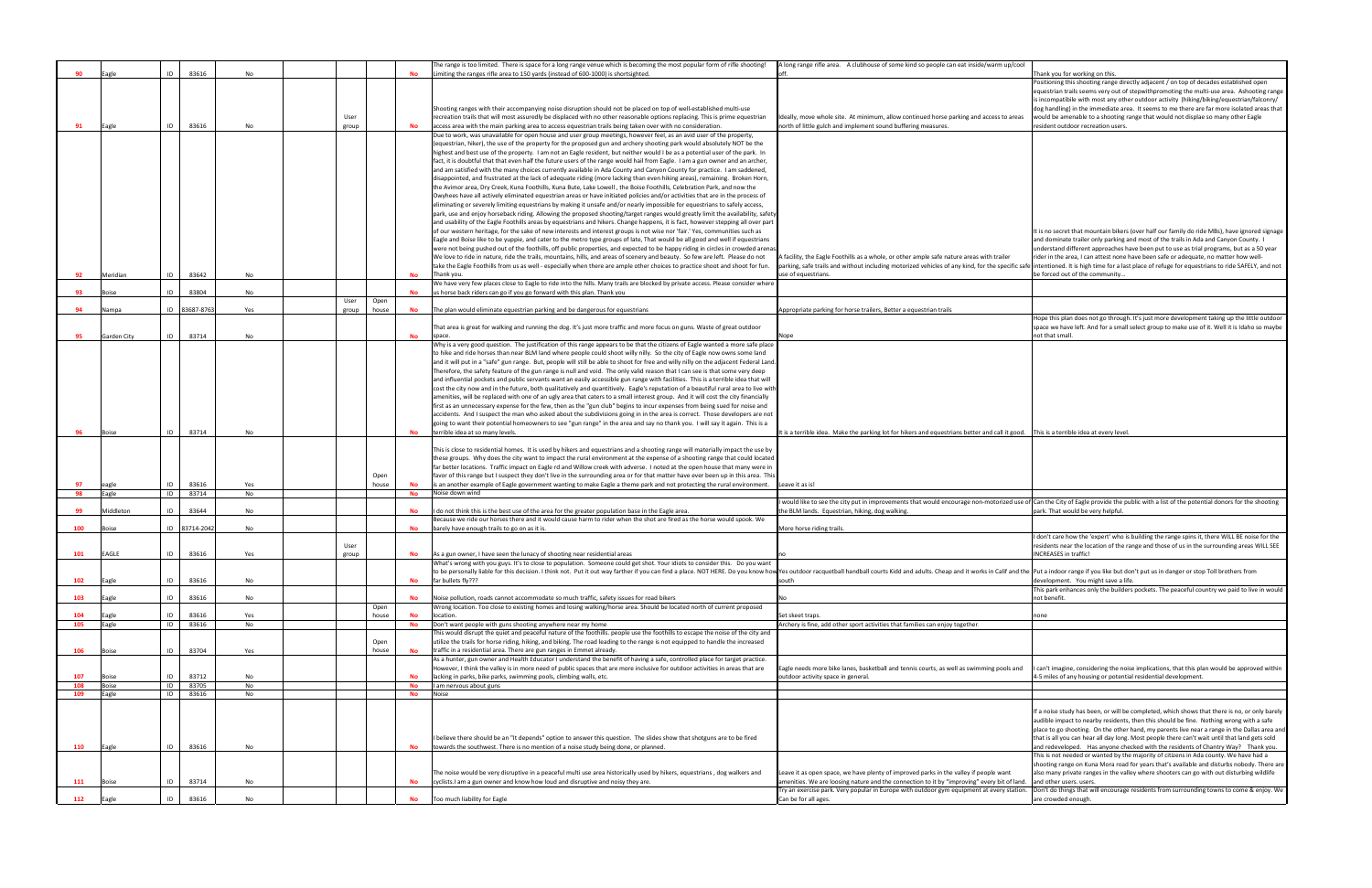|     |                   |      |       |           |       |       |           | Sound carries in the valley and this area is far to close to residential homes and properties with horses and other livestock.                                                                                                 |                                                                                                   |                                                                                                                                                                                                                                                                                   |
|-----|-------------------|------|-------|-----------|-------|-------|-----------|--------------------------------------------------------------------------------------------------------------------------------------------------------------------------------------------------------------------------------|---------------------------------------------------------------------------------------------------|-----------------------------------------------------------------------------------------------------------------------------------------------------------------------------------------------------------------------------------------------------------------------------------|
|     |                   |      |       |           |       |       |           | This would be detrimental to the well being of those living in Eagle, especially those with animals. Numerous properties have                                                                                                  |                                                                                                   | This makes no sense and think of the land owners who would like to sell to developers for                                                                                                                                                                                         |
|     |                   |      |       |           |       |       |           | horses, goats, chickens and dogs as well as cows. Imagine purchasing a home over \$1 million for the peace and serenity of                                                                                                     |                                                                                                   | additional housing only to realize they have just lost the value of their land because it is no                                                                                                                                                                                   |
|     |                   |      |       |           |       |       |           | living in Eagle only to find out later there is a gun range that goes in and is a noise nuisance that upsets your family and                                                                                                   |                                                                                                   | near a gun range. This is completely short sighted and lacking of common sense. People                                                                                                                                                                                            |
|     |                   |      |       |           |       |       |           | animals. This is probably the worst idea I have ever heard of. If they want to build a gun range, it shouldn't be anywhere                                                                                                     |                                                                                                   | are moving to Eagle for the quality of life and not a gun range. If you want to stop growth                                                                                                                                                                                       |
|     |                   |      |       |           |       |       |           | near homes or farms. This is very disturbing, as we recently purchased a home here and have two sensitive dogs and are in                                                                                                      | As I indicated above, this will be a detriment to livability in Eagle and detract from the        | and erode the tax base in Eagle, this is a way to do it. I'm very concerned about the horse                                                                                                                                                                                       |
|     |                   |      |       |           |       |       |           |                                                                                                                                                                                                                                |                                                                                                   |                                                                                                                                                                                                                                                                                   |
|     |                   |      |       |           |       |       |           | the process of getting goats and horses. This could force us to move and abandon or plans and suffer economic harm by                                                                                                          | reason people are moving here. It is far too close to residential neighborhoods and will          | farm near the intersection of Eagle Rd and Becaon Light Rd and what the impact would be                                                                                                                                                                                           |
|     |                   |      |       |           |       |       |           | moving shortly after purchasing out home. If people want to have a gun range, it should be far removed from residential                                                                                                        | prevent further development along beacon light road that will ultimately create a negative        | on the horses and the property owner. I have nothing against gun owners and shooting                                                                                                                                                                                              |
|     |                   |      |       |           |       |       |           | neighborhoods which are continuing to be developed in this area. This makes no sense and will detract from future                                                                                                              | inancial impact on the city. Who would buy a million dollar house that has to hear                | ranges, but I am very opposed to anything that creates noise and disruption to the                                                                                                                                                                                                |
|     |                   |      |       |           |       |       |           | development and ultimately cost the city of Eagle additional revenue. Allowing a project that actually decreases livability and gunshots all the time. Put this thing far away from any development because the noise will com |                                                                                                   |                                                                                                                                                                                                                                                                                   |
| 113 | Eagle             | ID   | 83616 | No        |       |       |           | revenue makes zero sense.                                                                                                                                                                                                      | be an issue and ultimately erode the tax base for the city of Eagle.                              | near Eagle. Go out to horseshoe bend if you want a gun range, as it is far less populated.                                                                                                                                                                                        |
| 114 | Boise             | ID   | 83702 | <b>No</b> |       |       | No        | We need to preserve open space and wildlife habitat.                                                                                                                                                                           | Natural park/conservation of wildlife habitat                                                     |                                                                                                                                                                                                                                                                                   |
|     |                   |      |       |           |       |       |           | There are many horse trail riders, cyclists, and mountain bikers using this area. The race would present many safety concerns                                                                                                  |                                                                                                   |                                                                                                                                                                                                                                                                                   |
| 115 | agle              | ID   | 83616 | No        |       |       | <b>No</b> | ncluding scaring horses and traffic congestion not present today.                                                                                                                                                              | should be built at all. Guns.                                                                     | Please use public funds for purposes that help the public, not for people to target practice                                                                                                                                                                                      |
|     |                   |      |       |           |       |       |           |                                                                                                                                                                                                                                |                                                                                                   | Do not extend Linder Road through to this park and developers project, it will overwhelm                                                                                                                                                                                          |
|     |                   |      |       |           |       |       |           |                                                                                                                                                                                                                                |                                                                                                   |                                                                                                                                                                                                                                                                                   |
| 116 | Eagle             | ID   | 83616 | No        |       |       | <b>No</b> | Noise pollution and traffic increase through our neighborhoods.                                                                                                                                                                |                                                                                                   | the area roads.                                                                                                                                                                                                                                                                   |
|     |                   |      |       |           | User  |       |           | There are plenty of gun ranges in the valley and so few open land access spaces. Please maintain some open range and trail                                                                                                     |                                                                                                   | Please help us keep Idaho open. It is sad for this Idaho native to see our open spaces                                                                                                                                                                                            |
| 117 | Eagle             | ID   | 83616 | Yes       | group |       | <b>No</b> | access.                                                                                                                                                                                                                        | lorse and trail access with miles and miles if recreation space.                                  | disappear.                                                                                                                                                                                                                                                                        |
| 118 | <b>Boise</b>      | ID   | 83709 | No        |       |       | <b>No</b> | Not safe for equine users                                                                                                                                                                                                      | No multi use area. This has been riding area.                                                     |                                                                                                                                                                                                                                                                                   |
|     |                   |      |       |           |       |       |           |                                                                                                                                                                                                                                | This is a wonderful idea that I know a lot of residents of Eagle and from all over the valley     |                                                                                                                                                                                                                                                                                   |
|     |                   |      |       |           |       |       |           |                                                                                                                                                                                                                                | would enjoy. However, we've spent a lot of time in the Eagle Senior Center, and it is a worn      |                                                                                                                                                                                                                                                                                   |
|     |                   |      |       |           |       |       |           |                                                                                                                                                                                                                                |                                                                                                   |                                                                                                                                                                                                                                                                                   |
|     |                   |      |       |           |       |       |           |                                                                                                                                                                                                                                | out, dark, sad space. Our seniors deserve better and if our community has a spare \$2.2M          |                                                                                                                                                                                                                                                                                   |
|     |                   |      |       |           |       |       |           |                                                                                                                                                                                                                                | we should invest it in them first. This is a project that isn't sexy and it doesn't get headlines |                                                                                                                                                                                                                                                                                   |
|     |                   |      |       |           |       |       |           |                                                                                                                                                                                                                                | but it gets pushed off by each city council. Make the Senior Center the priority, and do the      |                                                                                                                                                                                                                                                                                   |
|     |                   |      |       |           |       |       |           |                                                                                                                                                                                                                                | Shooting Range when more funds are available for that. Ask yourself if that space was the         |                                                                                                                                                                                                                                                                                   |
|     |                   |      |       |           |       |       |           |                                                                                                                                                                                                                                | one place your Mom or Dad went to eat lunch and see other people, the one place they              |                                                                                                                                                                                                                                                                                   |
|     |                   |      |       |           |       |       |           |                                                                                                                                                                                                                                | relied on for their social lifeis Eagle doing enough to make sure that space lifts them up        |                                                                                                                                                                                                                                                                                   |
|     |                   | ID   | 83616 | No        |       |       |           | We feel the \$2.2M in funds should be spent to improve our derelict Senior Center                                                                                                                                              |                                                                                                   | Senior Center first, please.                                                                                                                                                                                                                                                      |
| 119 | Eagle             |      |       |           |       |       | No        |                                                                                                                                                                                                                                | and shows them they are valued members of our community.                                          |                                                                                                                                                                                                                                                                                   |
|     |                   |      |       |           |       |       |           |                                                                                                                                                                                                                                |                                                                                                   |                                                                                                                                                                                                                                                                                   |
| 120 | Boise             | ID   | 83705 | No        |       |       | <b>No</b> | I don't believe law enforcement should pay for use of their designated range - perhaps add \$1 to each public participants fee? none that I'm aware of but then I live in Boise.                                               |                                                                                                   | If approved, when will this new range be available for public use?                                                                                                                                                                                                                |
| 121 | Eagle             | ID   | 83616 | No        |       |       | <b>No</b> | Impact on wildlife/birds plus noise                                                                                                                                                                                            | agle                                                                                              |                                                                                                                                                                                                                                                                                   |
| 122 | Boise             | ID I | 83706 | No        |       |       | No        | Foothills should not be developed                                                                                                                                                                                              |                                                                                                   |                                                                                                                                                                                                                                                                                   |
|     |                   |      |       |           |       | Open  |           |                                                                                                                                                                                                                                |                                                                                                   | Another shooting range seems like a loud, dangerous, and unnecessary use of funding tha                                                                                                                                                                                           |
|     |                   |      | 83703 |           |       |       |           |                                                                                                                                                                                                                                | reation of trail system would fit well here.                                                      | misrepresents the population served.                                                                                                                                                                                                                                              |
| 123 | Boise             | ID   |       | Yes       |       | house | No        |                                                                                                                                                                                                                                |                                                                                                   |                                                                                                                                                                                                                                                                                   |
|     |                   |      |       |           |       | Open  |           |                                                                                                                                                                                                                                |                                                                                                   |                                                                                                                                                                                                                                                                                   |
| 124 | Eagle             | ID   | 83616 | Yes       |       | house | <b>No</b> | Foothills should be kept open                                                                                                                                                                                                  |                                                                                                   |                                                                                                                                                                                                                                                                                   |
|     |                   |      |       |           |       |       |           | I am an Idaho native, I have watched while others have taken over areas that use to be used exclusively by equestrians. Our                                                                                                    |                                                                                                   |                                                                                                                                                                                                                                                                                   |
|     |                   |      |       |           |       |       |           | are is getting smaller as urban sprawl is allowed to continue in Idaho. Somethings need to be designated for the equestrian                                                                                                    |                                                                                                   |                                                                                                                                                                                                                                                                                   |
| 125 | Wilder            | ID   | 83676 | No        |       |       | <b>No</b> | sport, as it brings in money to the valley also.                                                                                                                                                                               | orse trailhead                                                                                    | N/A                                                                                                                                                                                                                                                                               |
|     |                   |      |       |           |       |       |           |                                                                                                                                                                                                                                |                                                                                                   |                                                                                                                                                                                                                                                                                   |
|     |                   |      |       |           |       |       |           | t needs to be built further,out of town. I'm sure the hoses on the road don't want to, listen to gun range noise. Also, horses                                                                                                 |                                                                                                   |                                                                                                                                                                                                                                                                                   |
|     |                   |      |       |           |       |       |           | have been using that area for many, many years. It's more horse friendly and quieter, this close to the house, and Avimore is                                                                                                  | Furn it into a multi park are like Eagle Island, that would be more satisfying to the             |                                                                                                                                                                                                                                                                                   |
| 126 | Nampa             | ID   | 83651 | No        |       |       | <b>No</b> | planning on building a community close to that site.                                                                                                                                                                           | ommunity, then a gun range. The range needs to be built further from town!                        |                                                                                                                                                                                                                                                                                   |
|     |                   |      |       |           |       |       |           | With all due respect to those who want a shooting range, I beg the City of Eagle to reconsider this proposal based on the                                                                                                      |                                                                                                   |                                                                                                                                                                                                                                                                                   |
|     |                   |      |       |           |       |       |           | noise factor of shots being fired. I am the owner of 2 rescued and previously severely abused dogs that are negatively and                                                                                                     |                                                                                                   |                                                                                                                                                                                                                                                                                   |
|     |                   |      |       |           |       |       |           | significantly affected to any loud noise, to the point of requiring medication for fireworks, thunderstorms, etc. I am also                                                                                                    |                                                                                                   |                                                                                                                                                                                                                                                                                   |
|     |                   |      |       |           |       |       |           | adopting 2 terribly abused older horses that would be traumatized if this park moves forward. I humbly ask the City to                                                                                                         |                                                                                                   |                                                                                                                                                                                                                                                                                   |
|     |                   |      |       |           |       |       |           |                                                                                                                                                                                                                                |                                                                                                   |                                                                                                                                                                                                                                                                                   |
|     |                   |      |       |           |       |       |           | consider the effects of this for anyone, any animals included, suffering from PTSD and the negative consequences that will                                                                                                     |                                                                                                   |                                                                                                                                                                                                                                                                                   |
|     |                   |      |       |           |       |       |           | follow. We live exactly 3 miles from Beacon Light and Eagle Rd so there is no way we will not hear the loud bangs regularly.                                                                                                   |                                                                                                   |                                                                                                                                                                                                                                                                                   |
|     |                   |      |       |           |       |       |           |                                                                                                                                                                                                                                |                                                                                                   |                                                                                                                                                                                                                                                                                   |
|     |                   |      |       |           |       |       |           | We purposefully moved to Eagle to own a property big enough for farm animals and I'm extremely disappointed to read this                                                                                                       |                                                                                                   |                                                                                                                                                                                                                                                                                   |
|     |                   |      |       |           |       |       |           |                                                                                                                                                                                                                                |                                                                                                   |                                                                                                                                                                                                                                                                                   |
|     |                   |      |       |           |       |       |           | is being considered. Please take into consideration that this area is inhabited by a number of people with horses, goats,                                                                                                      | do not normally follow these things, however, I read about this in the Boise Dev and my           |                                                                                                                                                                                                                                                                                   |
|     |                   |      |       |           |       |       |           | chickens, etc., AS PETS, and do something right for these vulnerable animals. Additionally, we work from home so I find it                                                                                                     | heart sank. It is not a location that is far enough away from people just trying to live.         |                                                                                                                                                                                                                                                                                   |
| 127 | Eagle             | ID   | 83616 | No        |       |       | No        | hard to believe this is being considered so close to subdivisions.                                                                                                                                                             | Please think of us and choose a spot further away from residential areas.                         | has the echo of bullets being shot all day. Please please reconsider.                                                                                                                                                                                                             |
|     |                   |      |       |           |       |       |           | This is another classic example of the City of Eagle's incompetence, overreach, and corruption. To think that you are going to                                                                                                 |                                                                                                   |                                                                                                                                                                                                                                                                                   |
|     |                   |      |       |           |       |       |           | be able to fund this through user fees is patently absurd and proves you have not done any fiscal analysis as most gun ranges                                                                                                  |                                                                                                   |                                                                                                                                                                                                                                                                                   |
|     |                   |      |       |           |       |       |           | now are struggling due to ammunition costs and other reasons. Also, to claim this will solve the BLM shooting issue is also                                                                                                    |                                                                                                   |                                                                                                                                                                                                                                                                                   |
|     |                   |      |       |           |       |       |           | patently absurd and just shows your extreme ignorance. Once people realize how much it's going to cost them to shoot at                                                                                                        |                                                                                                   |                                                                                                                                                                                                                                                                                   |
|     |                   |      |       |           |       |       |           |                                                                                                                                                                                                                                |                                                                                                   |                                                                                                                                                                                                                                                                                   |
|     |                   |      |       |           |       |       |           | the range, they're gonna go right back out to the BLM where they can shoot for free. So, all you will have accomplished is                                                                                                     |                                                                                                   | What's the back-door deal with GWC developers Jason??? Surely, you don't expect                                                                                                                                                                                                   |
|     |                   |      |       |           |       | Open  |           | additional traffic from outside Eagle on our already mismanaged and overcrowded roads in a desperate attempt at pandering                                                                                                      |                                                                                                   |                                                                                                                                                                                                                                                                                   |
| 128 | Eagle             | ID   | 83616 | Yes       |       | house | <b>No</b> | to a conservative voter base.                                                                                                                                                                                                  | NO                                                                                                | ac of prime development ground without anything in return, do you???                                                                                                                                                                                                              |
|     |                   |      |       |           |       |       |           | ou are taking away a wonderful area for families to hike and for people to ride their horses and still enjoy nature. It is a                                                                                                   |                                                                                                   |                                                                                                                                                                                                                                                                                   |
| 129 | <b>MERIDIAN</b>   | ID   | 83642 | No        |       |       | <b>No</b> | wonderful area to see a variety of wildlife. Why put it there?                                                                                                                                                                 | The City should just leave it alone                                                               | Horrible idea                                                                                                                                                                                                                                                                     |
|     |                   |      |       |           |       | Open  |           |                                                                                                                                                                                                                                | This would be an ideal location for equestrian parking and trail access as it has been for the    |                                                                                                                                                                                                                                                                                   |
| 130 | Middleton         | ID   | 83644 | Yes       |       | house | <b>No</b> | This shooting range is in the location where hundreds of equestrians park and ride in the Eagle foothills.                                                                                                                     | ast 40+ years                                                                                     | This is and should continue to be an equestrian parking and trail system.                                                                                                                                                                                                         |
| 131 | Eagle             | ID   | 83616 | No        |       |       | No        | While I like the concept, I feel the location is too close to existing houses                                                                                                                                                  |                                                                                                   |                                                                                                                                                                                                                                                                                   |
|     |                   |      |       |           |       |       |           |                                                                                                                                                                                                                                |                                                                                                   |                                                                                                                                                                                                                                                                                   |
| 132 | Eagle             | ID   | 83616 | No        |       |       | <b>No</b> | Focus on retaining open space and where is the money coming from?                                                                                                                                                              | Geep Eagle rural. Forget this.                                                                    | Do not pursue, please.                                                                                                                                                                                                                                                            |
| 133 | Caldwell          | ID   | 83607 | No        |       |       | No        | Should remain horse trailer parking                                                                                                                                                                                            | Iquestrian activities                                                                             |                                                                                                                                                                                                                                                                                   |
|     |                   |      |       |           |       | Open  |           | There are adequate alternatives; this location is too close to homes and will mean that other uses in that area must lapse or                                                                                                  |                                                                                                   |                                                                                                                                                                                                                                                                                   |
| 134 | Eagle             | ID   | 83616 | Yes       |       | house | No        | be moved; this is a preferred equestrian access point and should be retained; the danger of fire in this area is significant.                                                                                                  |                                                                                                   |                                                                                                                                                                                                                                                                                   |
|     |                   |      |       |           | User  |       |           | Noise pollution for residents, roads are not equipped to handle additional traffic capacity (unless study completed), increased                                                                                                |                                                                                                   |                                                                                                                                                                                                                                                                                   |
| 135 | agle              | ID   | 83616 | No        | group |       | <b>No</b> | danger for residents.                                                                                                                                                                                                          | Voise and traffic study                                                                           |                                                                                                                                                                                                                                                                                   |
|     |                   |      |       |           |       |       |           | lorseback riders and hikers have used this area for years. The areas left for equestrians are shrinking rapidly and this would                                                                                                 |                                                                                                   |                                                                                                                                                                                                                                                                                   |
| 136 | Meridian          | ID   | 83642 | No        |       |       | <b>No</b> | severely limit safe locations for them to ride.                                                                                                                                                                                |                                                                                                   |                                                                                                                                                                                                                                                                                   |
|     |                   |      |       |           |       |       |           |                                                                                                                                                                                                                                |                                                                                                   |                                                                                                                                                                                                                                                                                   |
|     |                   |      |       |           |       | Open  |           |                                                                                                                                                                                                                                |                                                                                                   |                                                                                                                                                                                                                                                                                   |
| 137 | <b>Baker City</b> | OR   | 97814 | Yes       |       | house | No        | This area for years is used for horseback riding.                                                                                                                                                                              |                                                                                                   | A shooting range is not appropriate for this area. What are you thinking. Eagle???                                                                                                                                                                                                |
| 138 | Eagle             | ID   | 83616 | No        |       |       | <b>No</b> | Too close to the traditional equestrian area and they are disappearing                                                                                                                                                         |                                                                                                   | There are already shooting facilities near Eagle.                                                                                                                                                                                                                                 |
|     |                   |      |       |           |       |       |           | The area proposed for parking is currently used by hikers and equestrians to park vehickes and horse trailers. This area has                                                                                                   |                                                                                                   |                                                                                                                                                                                                                                                                                   |
|     |                   |      |       |           |       |       |           | been used for this purpose for years. Horse trailers need a lot of space due to their size and area next to them to tie horses. I                                                                                              |                                                                                                   |                                                                                                                                                                                                                                                                                   |
|     |                   |      |       |           |       |       |           |                                                                                                                                                                                                                                |                                                                                                   |                                                                                                                                                                                                                                                                                   |
|     |                   |      |       |           |       |       |           | there is loud shooting sharing a parking lot is not a good idea. Someone will get hurt. Expecting us to just go somewhere else                                                                                                 |                                                                                                   |                                                                                                                                                                                                                                                                                   |
|     |                   |      |       |           |       |       |           | s not feasible. There just aren't any other parking areas large enough andwith rideable land to move to. It would be easier to                                                                                                 |                                                                                                   |                                                                                                                                                                                                                                                                                   |
| 139 | Nampa             | ID   | 83687 | No        |       |       | <b>No</b> | put shooting range else where.                                                                                                                                                                                                 |                                                                                                   |                                                                                                                                                                                                                                                                                   |
|     |                   |      |       |           |       |       |           |                                                                                                                                                                                                                                |                                                                                                   | People who don't live in eagle useagle use the eagle foothills as a horseback riding                                                                                                                                                                                              |
| 140 | Weiser            | ID   | 83672 | No        |       |       | No        | Shooting guns and horses don't mix                                                                                                                                                                                             |                                                                                                   | destination                                                                                                                                                                                                                                                                       |
|     |                   |      |       |           |       |       |           | Many horse riders use this area and this would mean they could no longer utilized this are anymore. There are fewer and                                                                                                        |                                                                                                   |                                                                                                                                                                                                                                                                                   |
|     |                   | ID   |       |           |       |       | No        |                                                                                                                                                                                                                                |                                                                                                   |                                                                                                                                                                                                                                                                                   |
| 141 | Middleton         |      | 83644 | No        |       |       |           | ewer areas left to the riders for them to enjoy.                                                                                                                                                                               | you plan to use this area in this manner I think it is definitely not on the right path.          | I seriously think if this proposal goes through, we may be forced to leave. And that breaks<br>my heart because we just moved from Boise to get a quiet, country setting not one that<br>anybody with half a brain to believe your absurd claim that they generously "donated" 66 |
| 142 | Eagle             | ID   | 83616 | No        |       |       | <b>No</b> | The foothills are used by many equestrians. A gun range will cause horses to be frightened and possibly injured. There is no<br>other safe place for equestrians to condition their horses on hills.                           |                                                                                                   |                                                                                                                                                                                                                                                                                   |

| This makes no sense and think of the land owners who would like to sell to developers for<br>additional housing only to realize they have just lost the value of their land because it is now<br>near a gun range. This is completely short sighted and lacking of common sense. People<br>are moving to Eagle for the quality of life and not a gun range. If you want to stop growth<br>and erode the tax base in Eagle, this is a way to do it. I'm very concerned about the horse<br>farm near the intersection of Eagle Rd and Becaon Light Rd and what the impact would be<br>on the horses and the property owner. I have nothing against gun owners and shooting<br>ranges, but I am very opposed to anything that creates noise and disruption to the<br>community. There is no way to mitigate the noise and traffic issue. This has no place in or<br>near Eagle. Go out to horseshoe bend if you want a gun range, as it is far less populated. |
|-------------------------------------------------------------------------------------------------------------------------------------------------------------------------------------------------------------------------------------------------------------------------------------------------------------------------------------------------------------------------------------------------------------------------------------------------------------------------------------------------------------------------------------------------------------------------------------------------------------------------------------------------------------------------------------------------------------------------------------------------------------------------------------------------------------------------------------------------------------------------------------------------------------------------------------------------------------|
| Please use public funds for purposes that help the public, not for people to target practice.                                                                                                                                                                                                                                                                                                                                                                                                                                                                                                                                                                                                                                                                                                                                                                                                                                                               |
| Do not extend Linder Road through to this park and developers project, it will overwhelm                                                                                                                                                                                                                                                                                                                                                                                                                                                                                                                                                                                                                                                                                                                                                                                                                                                                    |
| the area roads.<br>Please help us keep Idaho open. It is sad for this Idaho native to see our open spaces                                                                                                                                                                                                                                                                                                                                                                                                                                                                                                                                                                                                                                                                                                                                                                                                                                                   |
| disappear.                                                                                                                                                                                                                                                                                                                                                                                                                                                                                                                                                                                                                                                                                                                                                                                                                                                                                                                                                  |
| Senior Center first, please.                                                                                                                                                                                                                                                                                                                                                                                                                                                                                                                                                                                                                                                                                                                                                                                                                                                                                                                                |
|                                                                                                                                                                                                                                                                                                                                                                                                                                                                                                                                                                                                                                                                                                                                                                                                                                                                                                                                                             |
| If approved, when will this new range be available for public use?                                                                                                                                                                                                                                                                                                                                                                                                                                                                                                                                                                                                                                                                                                                                                                                                                                                                                          |
|                                                                                                                                                                                                                                                                                                                                                                                                                                                                                                                                                                                                                                                                                                                                                                                                                                                                                                                                                             |
| Another shooting range seems like a loud, dangerous, and unnecessary use of funding that<br>misrepresents the population served.                                                                                                                                                                                                                                                                                                                                                                                                                                                                                                                                                                                                                                                                                                                                                                                                                            |
| No                                                                                                                                                                                                                                                                                                                                                                                                                                                                                                                                                                                                                                                                                                                                                                                                                                                                                                                                                          |
|                                                                                                                                                                                                                                                                                                                                                                                                                                                                                                                                                                                                                                                                                                                                                                                                                                                                                                                                                             |
| N/A                                                                                                                                                                                                                                                                                                                                                                                                                                                                                                                                                                                                                                                                                                                                                                                                                                                                                                                                                         |
|                                                                                                                                                                                                                                                                                                                                                                                                                                                                                                                                                                                                                                                                                                                                                                                                                                                                                                                                                             |
| I seriously think if this proposal goes through, we may be forced to leave. And that breaks<br>my heart because we just moved from Boise to get a quiet, country setting not one that<br>has the echo of bullets being shot all day. Please please reconsider.                                                                                                                                                                                                                                                                                                                                                                                                                                                                                                                                                                                                                                                                                              |
| What's the back-door deal with GWC developers Jason??? Surely, you don't expect<br>anybody with half a brain to believe your absurd claim that they generously "donated" 660<br>ac of prime development ground without anything in return, do you???                                                                                                                                                                                                                                                                                                                                                                                                                                                                                                                                                                                                                                                                                                        |
| Horrible idea                                                                                                                                                                                                                                                                                                                                                                                                                                                                                                                                                                                                                                                                                                                                                                                                                                                                                                                                               |
|                                                                                                                                                                                                                                                                                                                                                                                                                                                                                                                                                                                                                                                                                                                                                                                                                                                                                                                                                             |
| This is and should continue to be an equestrian parking and trail system.                                                                                                                                                                                                                                                                                                                                                                                                                                                                                                                                                                                                                                                                                                                                                                                                                                                                                   |
| Do not pursue, please.                                                                                                                                                                                                                                                                                                                                                                                                                                                                                                                                                                                                                                                                                                                                                                                                                                                                                                                                      |
|                                                                                                                                                                                                                                                                                                                                                                                                                                                                                                                                                                                                                                                                                                                                                                                                                                                                                                                                                             |
|                                                                                                                                                                                                                                                                                                                                                                                                                                                                                                                                                                                                                                                                                                                                                                                                                                                                                                                                                             |
|                                                                                                                                                                                                                                                                                                                                                                                                                                                                                                                                                                                                                                                                                                                                                                                                                                                                                                                                                             |
|                                                                                                                                                                                                                                                                                                                                                                                                                                                                                                                                                                                                                                                                                                                                                                                                                                                                                                                                                             |
|                                                                                                                                                                                                                                                                                                                                                                                                                                                                                                                                                                                                                                                                                                                                                                                                                                                                                                                                                             |
| A shooting range is not appropriate for this area. What are you thinking. Eagle???                                                                                                                                                                                                                                                                                                                                                                                                                                                                                                                                                                                                                                                                                                                                                                                                                                                                          |
| There are already shooting facilities near Eagle.                                                                                                                                                                                                                                                                                                                                                                                                                                                                                                                                                                                                                                                                                                                                                                                                                                                                                                           |
|                                                                                                                                                                                                                                                                                                                                                                                                                                                                                                                                                                                                                                                                                                                                                                                                                                                                                                                                                             |
| People who don't live in eagle useagle use the eagle foothills as a horseback riding                                                                                                                                                                                                                                                                                                                                                                                                                                                                                                                                                                                                                                                                                                                                                                                                                                                                        |
| destination                                                                                                                                                                                                                                                                                                                                                                                                                                                                                                                                                                                                                                                                                                                                                                                                                                                                                                                                                 |
|                                                                                                                                                                                                                                                                                                                                                                                                                                                                                                                                                                                                                                                                                                                                                                                                                                                                                                                                                             |
|                                                                                                                                                                                                                                                                                                                                                                                                                                                                                                                                                                                                                                                                                                                                                                                                                                                                                                                                                             |
|                                                                                                                                                                                                                                                                                                                                                                                                                                                                                                                                                                                                                                                                                                                                                                                                                                                                                                                                                             |
|                                                                                                                                                                                                                                                                                                                                                                                                                                                                                                                                                                                                                                                                                                                                                                                                                                                                                                                                                             |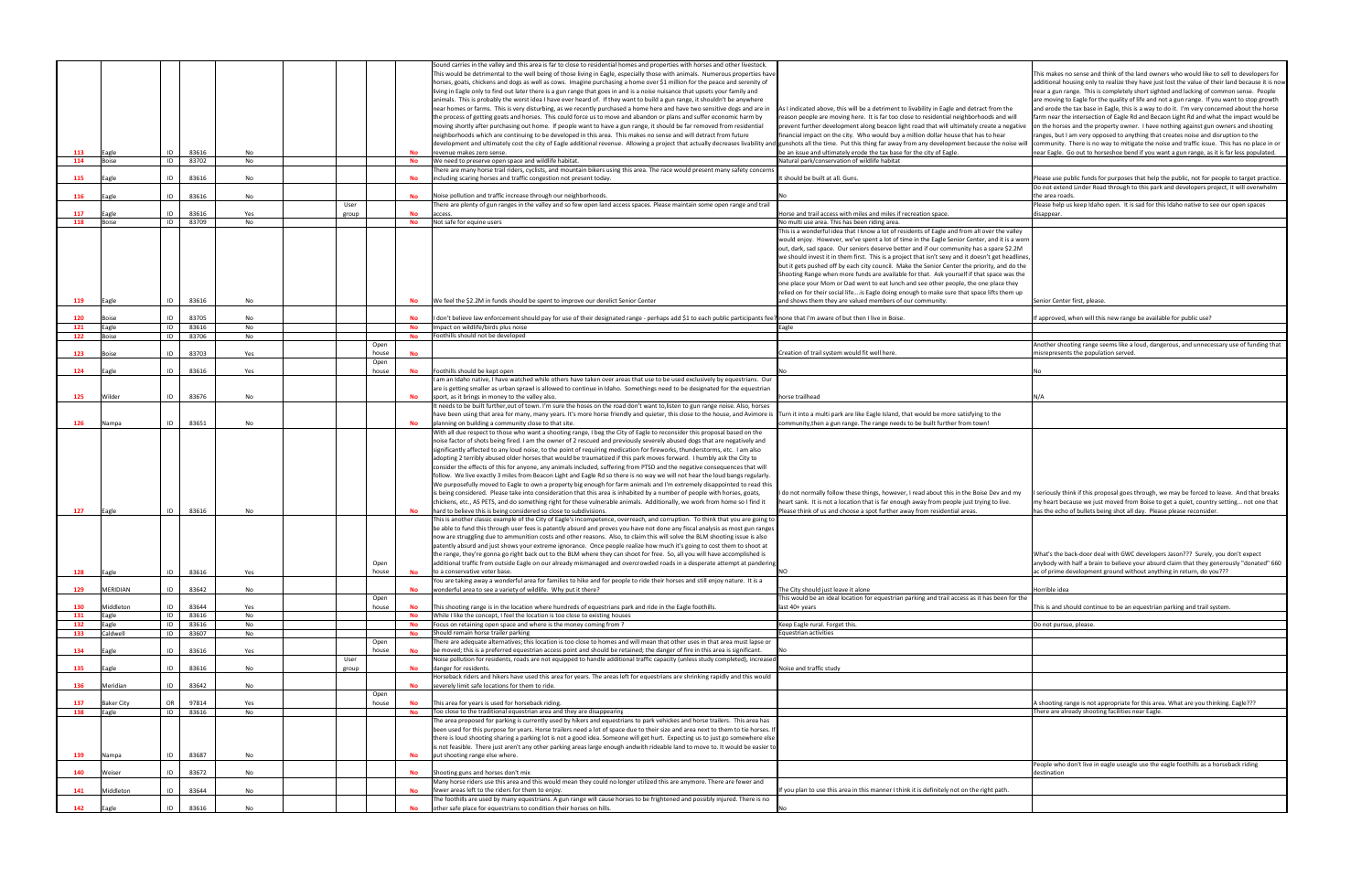|                                                           | Firearms=loud noises. Horses in general don't like loud noises. Thus would mean possible<br>safety issues, for the already existing equine area, for people and animals. Sad what this<br>could mean if this moved forward.                                                                                                                                                                                                                                                                                                                                                                                                                                                                                                                                             |
|-----------------------------------------------------------|-------------------------------------------------------------------------------------------------------------------------------------------------------------------------------------------------------------------------------------------------------------------------------------------------------------------------------------------------------------------------------------------------------------------------------------------------------------------------------------------------------------------------------------------------------------------------------------------------------------------------------------------------------------------------------------------------------------------------------------------------------------------------|
|                                                           |                                                                                                                                                                                                                                                                                                                                                                                                                                                                                                                                                                                                                                                                                                                                                                         |
| etter for horses                                          |                                                                                                                                                                                                                                                                                                                                                                                                                                                                                                                                                                                                                                                                                                                                                                         |
|                                                           |                                                                                                                                                                                                                                                                                                                                                                                                                                                                                                                                                                                                                                                                                                                                                                         |
|                                                           | Don't do it!                                                                                                                                                                                                                                                                                                                                                                                                                                                                                                                                                                                                                                                                                                                                                            |
| a nuisance or                                             |                                                                                                                                                                                                                                                                                                                                                                                                                                                                                                                                                                                                                                                                                                                                                                         |
|                                                           | I can't believe that the city of Eagle is seriously considering kicking out the equestrian<br>community that has been established in this ovation for over 40 years to out in a gun range.<br>It is mind boggling. Horses and guns DO NOT MIX! A gun range should be located farther<br>out or by the prison south of Boise. The city of Eagle will be shooting themselves in the foot.<br>What about future home developments, will people really want to live next to a gun range?<br>How do you displace a user group that has been using the land for 40+ years for a gun<br>range? Financially I believe it's a huge financial mistake to put a gun range in this location.<br>Please don't do anything to take away from current horse access or have a gun range |
|                                                           | anywhere close to horse trails as the noise spooks horses and makes them very upset                                                                                                                                                                                                                                                                                                                                                                                                                                                                                                                                                                                                                                                                                     |
| are multi-use.                                            |                                                                                                                                                                                                                                                                                                                                                                                                                                                                                                                                                                                                                                                                                                                                                                         |
| equestrian users.<br>using it. I just don't<br>ng happens |                                                                                                                                                                                                                                                                                                                                                                                                                                                                                                                                                                                                                                                                                                                                                                         |
| ought of                                                  | There needs to be more areas to safely ride horses.                                                                                                                                                                                                                                                                                                                                                                                                                                                                                                                                                                                                                                                                                                                     |
|                                                           |                                                                                                                                                                                                                                                                                                                                                                                                                                                                                                                                                                                                                                                                                                                                                                         |
| ian, trails &                                             | The eagle foothills or someplace we feel safe letting our families explore on mountain bikes,<br>on foot & horse back. I will not feel safe nor safe to have my family out there.                                                                                                                                                                                                                                                                                                                                                                                                                                                                                                                                                                                       |
|                                                           |                                                                                                                                                                                                                                                                                                                                                                                                                                                                                                                                                                                                                                                                                                                                                                         |
|                                                           | The city needs to be transparent on what they are getting in return for the land, because it's<br>unrealistic to say they aren't giving anything for it. The range is in a bad location that's to<br>close to future developments and not long enough for long range shooting                                                                                                                                                                                                                                                                                                                                                                                                                                                                                           |
| ırea.                                                     |                                                                                                                                                                                                                                                                                                                                                                                                                                                                                                                                                                                                                                                                                                                                                                         |
|                                                           |                                                                                                                                                                                                                                                                                                                                                                                                                                                                                                                                                                                                                                                                                                                                                                         |
| pusing                                                    | Do not put in a range                                                                                                                                                                                                                                                                                                                                                                                                                                                                                                                                                                                                                                                                                                                                                   |
|                                                           | Further back and away from existing trails and houses might be a better location.                                                                                                                                                                                                                                                                                                                                                                                                                                                                                                                                                                                                                                                                                       |
| ition trails.                                             |                                                                                                                                                                                                                                                                                                                                                                                                                                                                                                                                                                                                                                                                                                                                                                         |
| use of the space,                                         | Please consider that you are continuing to develop land that made our state so great,<br>amenities like this are already available and taking away from a large group of existing users<br>of the space is a huge disappointment.                                                                                                                                                                                                                                                                                                                                                                                                                                                                                                                                       |
|                                                           | Please don't put the shooting range in                                                                                                                                                                                                                                                                                                                                                                                                                                                                                                                                                                                                                                                                                                                                  |
|                                                           | Please consider a location that is not near equestrian trails.                                                                                                                                                                                                                                                                                                                                                                                                                                                                                                                                                                                                                                                                                                          |
|                                                           |                                                                                                                                                                                                                                                                                                                                                                                                                                                                                                                                                                                                                                                                                                                                                                         |
|                                                           | Let's be smart about this people. Please.                                                                                                                                                                                                                                                                                                                                                                                                                                                                                                                                                                                                                                                                                                                               |
|                                                           | None                                                                                                                                                                                                                                                                                                                                                                                                                                                                                                                                                                                                                                                                                                                                                                    |
|                                                           | Adding a riding arena is not sufficient and is not ideal for more trail riders. Minimal a riding<br>trail around perimeter of development (if safe) would be a nice addition. Trail riders, are not<br>arena riders, in most cases                                                                                                                                                                                                                                                                                                                                                                                                                                                                                                                                      |
|                                                           |                                                                                                                                                                                                                                                                                                                                                                                                                                                                                                                                                                                                                                                                                                                                                                         |
| es citizens about<br>Il be a recreational                 |                                                                                                                                                                                                                                                                                                                                                                                                                                                                                                                                                                                                                                                                                                                                                                         |
|                                                           |                                                                                                                                                                                                                                                                                                                                                                                                                                                                                                                                                                                                                                                                                                                                                                         |

|     |              |             |           |       |       |           |                                                                                                                                                                                                                                                           |                                                                                                                                                                              | irearms=loud noises. Horses in general don't like loud noises. Thus would mean possible                                                                                                           |
|-----|--------------|-------------|-----------|-------|-------|-----------|-----------------------------------------------------------------------------------------------------------------------------------------------------------------------------------------------------------------------------------------------------------|------------------------------------------------------------------------------------------------------------------------------------------------------------------------------|---------------------------------------------------------------------------------------------------------------------------------------------------------------------------------------------------|
|     |              |             |           |       |       |           | Too close to the equine area that is frequently used. The average person knows that horses spook with loud noises.                                                                                                                                        |                                                                                                                                                                              | safety issues, for the already existing equine area, for people and animals. Sad what this                                                                                                        |
| 143 | EAGLE        | 83616<br>ID | No        |       |       |           | Firearms=loud noises. It would be nice if it could be moved further away.                                                                                                                                                                                 | J/A                                                                                                                                                                          | could mean if this moved forward.                                                                                                                                                                 |
| 144 | Meridian     | 83646<br>ID | No        |       |       | <b>No</b> | Shooting will be too close in proximity to horse trailer parking.                                                                                                                                                                                         |                                                                                                                                                                              |                                                                                                                                                                                                   |
| 145 | Preston      | ID<br>83263 | No        |       |       | No        | We are loosing enough places to ride horses we don't need to loose anymore                                                                                                                                                                                | just don't want to lose anymore horse places to ride maybe develop it better for horses                                                                                      |                                                                                                                                                                                                   |
|     |              |             |           |       |       |           | use that area for walking and don't want to listen to gun shots, nor do all the horse riders. We live nearby and don't want to<br>hear gunshots. I walk 4.5 miles up Willowcreek past the entrance to the proposed park and do not want the extra traffic |                                                                                                                                                                              |                                                                                                                                                                                                   |
|     |              |             |           |       |       |           | running me over. Our dog hates loud noises, especially gunshots. Willowcreek Road is already caving at the edges, increased                                                                                                                               |                                                                                                                                                                              |                                                                                                                                                                                                   |
|     |              |             |           |       |       |           | traffic will only exacerbate that erosion. No amount of sound muffling will stop the gunshot noise. I will consider that the                                                                                                                              |                                                                                                                                                                              |                                                                                                                                                                                                   |
|     |              |             |           |       |       |           | park will erode the value of my property and others in the same area, and I will not be take that lying down. Please move                                                                                                                                 |                                                                                                                                                                              |                                                                                                                                                                                                   |
|     |              |             |           |       |       |           | the park underground or somewhere 20 miles away from anyone's house. I cannot believe the mayor supports this project.                                                                                                                                    |                                                                                                                                                                              |                                                                                                                                                                                                   |
|     |              |             |           |       | Open  |           | You should not start this project unless every single homeowner in the area hears the impact of a test firing and agrees that it                                                                                                                          |                                                                                                                                                                              |                                                                                                                                                                                                   |
| 146 | Eagle        | 83616<br>ID | Yes       |       | house |           | should go forward. If you support the range put it in your own backyard not ours.                                                                                                                                                                         | ust walking/horse riding areas.                                                                                                                                              | )on't do it!                                                                                                                                                                                      |
|     |              |             |           | User  |       |           |                                                                                                                                                                                                                                                           |                                                                                                                                                                              |                                                                                                                                                                                                   |
| 147 | Eagle        | ID<br>83616 | Yes       | group |       | <b>No</b> | would like the current trail system to remain.                                                                                                                                                                                                            |                                                                                                                                                                              |                                                                                                                                                                                                   |
|     |              |             |           |       |       |           | Horseback riders and hikers frequent that area and have used that dirt parking lot for years. Having had a personal                                                                                                                                       |                                                                                                                                                                              |                                                                                                                                                                                                   |
|     |              |             |           |       |       |           | experience with a "stray" bullet from a shooting range while horseback riding on public trails, I don't think putting a shooting Something other than a shooting range. Something that would not create a nuisance or                                     |                                                                                                                                                                              |                                                                                                                                                                                                   |
| 148 | Meridian     | 83642<br>ID | No        |       |       |           | range close to a know riding/hiking area is a good idea. Not to mention the noise disturbance.                                                                                                                                                            | hazard for other recreationists.                                                                                                                                             |                                                                                                                                                                                                   |
|     |              |             |           |       |       |           |                                                                                                                                                                                                                                                           |                                                                                                                                                                              | can't believe that the city of Eagle is seriously considering kicking out the equestrian                                                                                                          |
|     |              |             |           |       |       |           |                                                                                                                                                                                                                                                           |                                                                                                                                                                              | community that has been established in this ovation for over 40 years to out in a gun rang                                                                                                        |
|     |              |             |           |       |       |           |                                                                                                                                                                                                                                                           |                                                                                                                                                                              | It is mind boggling. Horses and guns DO NOT MIX! A gun range should be located farther                                                                                                            |
|     |              |             |           |       |       |           |                                                                                                                                                                                                                                                           |                                                                                                                                                                              | out or by the prison south of Boise. The city of Eagle will be shooting themselves in the foc                                                                                                     |
|     |              |             |           |       |       |           |                                                                                                                                                                                                                                                           |                                                                                                                                                                              | What about future home developments, will people really want to live next to a gun range                                                                                                          |
|     |              |             |           | User  | Open  |           | Not here. A gun park is fine but not this close to town, expensive homes and removal of a 40+ year equestrian parking area to                                                                                                                             |                                                                                                                                                                              | How do you displace a user group that has been using the land for 40+ years for a gun                                                                                                             |
| 149 |              | 83669<br>ID | Yes       | group | house | No        | access BLM and private riding areas.                                                                                                                                                                                                                      |                                                                                                                                                                              | range? Financially I believe it's a huge financial mistake to put a gun range in this location.                                                                                                   |
|     |              |             |           |       |       |           |                                                                                                                                                                                                                                                           |                                                                                                                                                                              | Please don't do anything to take away from current horse access or have a gun range                                                                                                               |
| 150 | Eagle        | ID<br>83616 | No        |       |       |           | If the location interferes with current horse trailer parking and/or horse trails, then this is not a suitable location                                                                                                                                   |                                                                                                                                                                              | anywhere close to horse trails as the noise spooks horses and makes them very upset                                                                                                               |
|     |              |             |           |       |       |           | This is one of the last open areas to ride horses, hike, or cycle. There are already multiple gun ranges around the valley, none                                                                                                                          |                                                                                                                                                                              |                                                                                                                                                                                                   |
| 151 | Middleton    | ID<br>83644 | No        |       |       | <b>No</b> | of which are overcrowded. There is a need for more open spaces, not less.                                                                                                                                                                                 | Open spaces for horseback riding, cycling, or other outdoor activities that are multi-use.                                                                                   |                                                                                                                                                                                                   |
|     |              |             |           |       |       |           | The location is currently set aside for horse trailer parking for access to Little Gulch. A shooting range in the horse area would                                                                                                                        |                                                                                                                                                                              |                                                                                                                                                                                                   |
| 152 | Parma        | 83660<br>ID | No        |       |       | No        | effectively remove equestrian access to the area.                                                                                                                                                                                                         | Please locate the shooting range in an area that will not negatively affect equestrian users.                                                                                |                                                                                                                                                                                                   |
|     |              |             |           |       |       |           |                                                                                                                                                                                                                                                           | like the idea of a shooting range in Eagle. I would be a patron and enjoy using it. I just don'                                                                              |                                                                                                                                                                                                   |
|     |              |             |           |       |       |           |                                                                                                                                                                                                                                                           | think the proposed location is the best place for it knowing horseback riding happens                                                                                        |                                                                                                                                                                                                   |
| 153 | Star         | ID<br>83669 | No        |       |       |           | Most horses are not comfortable around shooting and could be dangerous for riders nearby                                                                                                                                                                  | hearby                                                                                                                                                                       |                                                                                                                                                                                                   |
| 154 | Emmett       | 83617<br>ID | No        |       |       | No        | We are losing places to ride horses. This needs to be thought of before building the park                                                                                                                                                                 | 'es, make room for the horse community. This is not fair and should be thought of                                                                                            | here needs to be more areas to safely ride horses.                                                                                                                                                |
| 155 | lampa        | 83687<br>ID | No        |       |       | No        | There are enough places to shoot, the area is used for equestrian parking.                                                                                                                                                                                |                                                                                                                                                                              |                                                                                                                                                                                                   |
| 156 | Meridian     | ID<br>83646 | No        |       |       | No        | It's way too close to houses and boarding facilities                                                                                                                                                                                                      | Once Upon a Horse                                                                                                                                                            |                                                                                                                                                                                                   |
| 157 |              | ID<br>83709 | No        |       |       |           | This will negatively impact the mountain biking, hiking & trails used by horses as well                                                                                                                                                                   | An area for law-enforcement in a different location, not to inhibit equestrian, trails &<br>nountain bikes                                                                   | The eagle foothills or someplace we feel safe letting our families explore on mountain bike<br>on foot & horse back. I will not feel safe nor safe to have my family out there.                   |
| 158 | Star         | 83669       | No        |       |       | No        | Keep the natural habitat for horse riders                                                                                                                                                                                                                 |                                                                                                                                                                              |                                                                                                                                                                                                   |
| 159 |              | 83669<br>ID | No        |       |       | No        | Keep it open for use to anyone for recreation area. It does not belong there                                                                                                                                                                              |                                                                                                                                                                              |                                                                                                                                                                                                   |
|     |              |             |           |       |       |           |                                                                                                                                                                                                                                                           |                                                                                                                                                                              | The city needs to be transparent on what they are getting in return for the land, because it                                                                                                      |
|     |              |             |           |       |       |           |                                                                                                                                                                                                                                                           |                                                                                                                                                                              | unrealistic to say they aren't giving anything for it. The range is in a bad location that's to                                                                                                   |
| 160 | Eagle        | 83616<br>ID | No        |       |       | No        | Costs outway the benefits by a lot, increase in traffic                                                                                                                                                                                                   |                                                                                                                                                                              | close to future developments and not long enough for long range shooting                                                                                                                          |
|     |              |             |           |       |       |           | This is one of the few local areas we can trail ride with our horses. Horses and pistols/rifles do not mix. There are plenty of                                                                                                                           |                                                                                                                                                                              |                                                                                                                                                                                                   |
|     |              |             |           |       |       |           | places around for people to go shooting. Why do they need this area too? Where are we going to be able to trail ride horses                                                                                                                               |                                                                                                                                                                              |                                                                                                                                                                                                   |
| 161 | Meridian     | 83646<br>ID | No        |       |       |           | safely that doesn't require hauling them for many miles????                                                                                                                                                                                               | More focus on keeping safe horse trails for all the equestrians still in the area.                                                                                           |                                                                                                                                                                                                   |
| 162 | Nampa        | 83687<br>ID | No        |       |       | <b>No</b> | The area is too close to the trails historically used by equestrians.                                                                                                                                                                                     |                                                                                                                                                                              |                                                                                                                                                                                                   |
|     |              |             |           |       |       |           | l've used the area for horseback riding over 30 years. Other walk dogs, wildlife viewing and falconers. None of these activities                                                                                                                          |                                                                                                                                                                              |                                                                                                                                                                                                   |
| 163 | Nampa        | 83687<br>ID | No        |       |       |           | o with guns;                                                                                                                                                                                                                                              | eave it as it is.                                                                                                                                                            | Do not put in a range                                                                                                                                                                             |
| 164 | MERIDIAN     | 83646<br>ID | No        |       |       |           | miles N of Beacon is not far enough out of the residential area. Also, that specific area is heavily used by a lot of horse اm:<br>people for trail riding and organized events. This will mean that can no longer happen.                                | Existing trail use by equestrians. Too close to existing houses, or future housing                                                                                           | urther back and away from existing trails and houses might be a better location.                                                                                                                  |
|     |              |             |           |       |       |           | Because guns don't mix with other outdoor recreationists. Including humans trying to enjoy a peaceful outdoor hike.                                                                                                                                       | rowth/expansion.                                                                                                                                                             |                                                                                                                                                                                                   |
|     |              |             |           |       |       |           | Including most dogs who take off and hide at the sound of a gun. And lastly, including horses. There are very limited equine                                                                                                                              |                                                                                                                                                                              |                                                                                                                                                                                                   |
|     |              |             |           |       |       |           | trails open to the public around the valley and this would be a biased decision on behalf of shooters. Please know it's not only                                                                                                                          |                                                                                                                                                                              |                                                                                                                                                                                                   |
| 165 | Kuna         | 83634<br>ID | No        |       |       |           | a matter of safety in terms of stray bullets, but actually more so an issue of sound and noise                                                                                                                                                            | Gun clubs in designated private property that are not near outdoor recreation trails                                                                                         |                                                                                                                                                                                                   |
|     |              |             |           |       |       |           | Unfortunately this impacts the equestrian groups which with the existing shooting ranges, housing developments and                                                                                                                                        |                                                                                                                                                                              |                                                                                                                                                                                                   |
|     |              |             |           |       |       |           | increased population is now restricting us to less and less available areas. We have already given up so many places to ride                                                                                                                              |                                                                                                                                                                              |                                                                                                                                                                                                   |
|     |              |             |           |       |       |           | and trailer into because of this and now this is another historic area for riders that will be cut off. My disappointment can't                                                                                                                           |                                                                                                                                                                              | Please consider that you are continuing to develop land that made our state so great,                                                                                                             |
|     |              |             |           |       | Open  |           | be expressed enough, we already have enough shooting ranges available to the public, please stop limiting areas for                                                                                                                                       | Opening this up for hikers, cyclists and horseback riders would be a better use of the space,                                                                                | amenities like this are already available and taking away from a large group of existing use                                                                                                      |
| 166 | Nampa        | 83651<br>ID | Yes       |       | house | <b>No</b> | equestrians.                                                                                                                                                                                                                                              | also less invasive and limits sound impact to surrounding homeowners                                                                                                         | of the space is a huge disappointment.                                                                                                                                                            |
|     |              |             |           | User  |       |           |                                                                                                                                                                                                                                                           |                                                                                                                                                                              |                                                                                                                                                                                                   |
| 167 | 30ise        | 83713<br>ID | No        | group |       | <b>No</b> | The plan will negatively impact other user groups                                                                                                                                                                                                         | Sound proofing                                                                                                                                                               | Please don't put the shooting range in                                                                                                                                                            |
|     |              | ID          |           |       |       |           | This is a great location to trail ride on horse back, hike, and run. With housing developments going up everywhere it is nice to                                                                                                                          |                                                                                                                                                                              |                                                                                                                                                                                                   |
| 168 | Eagle        | 83616       | No        |       |       |           | have a peaceful place to hike or ride which would be disturbed by the shooting range.                                                                                                                                                                     |                                                                                                                                                                              |                                                                                                                                                                                                   |
| 169 | <b>Boise</b> | ID<br>83702 | No        |       |       |           | Many people including me ride horses in this area. Having a shooting range at this location will be very dangerous for all of<br>the riders. Most horses will be scared of the gun shots and people will fall off and get injured.                        | Change the location.                                                                                                                                                         | Please consider a location that is not near equestrian trails.                                                                                                                                    |
|     |              |             |           |       |       |           | The location is in an area traditionally used by horseback riders. We have lived in the Treasure Valley since 1989 and one of                                                                                                                             |                                                                                                                                                                              |                                                                                                                                                                                                   |
|     |              |             |           |       |       |           | the greatest attractions has been having a place to safely ride horseback. Having a gun range conflicts with that and attracts                                                                                                                            |                                                                                                                                                                              |                                                                                                                                                                                                   |
|     |              |             |           |       |       |           | a TOTALLY different kind of user, one not in harmony with nature but one who seeks to DESTROY nature. We have enough                                                                                                                                      |                                                                                                                                                                              |                                                                                                                                                                                                   |
|     |              |             |           |       |       |           | conflict with gun-toting aggressors in this part of the country without putting them in direct conflict with people who want to                                                                                                                           |                                                                                                                                                                              |                                                                                                                                                                                                   |
|     |              |             |           |       |       |           | peacefully enjoy the peace and quiet of the country. Give the gun-toters an indoor, soundproofed range or place the range in                                                                                                                              |                                                                                                                                                                              |                                                                                                                                                                                                   |
| 170 |              | ID<br>83669 | <b>No</b> |       |       |           | an area not frequented by nature lovers including horseback riders.                                                                                                                                                                                       |                                                                                                                                                                              |                                                                                                                                                                                                   |
|     |              |             |           |       |       |           | As a horseback rider in the Eagle foothills since the 1970's, this is a horrible choice for a shooting range. I also target shoot,                                                                                                                        |                                                                                                                                                                              |                                                                                                                                                                                                   |
|     |              |             |           |       |       |           | but use the ranges south of Boise and in Canyon county. Shooters can shoot out there or use indoor ranges. We are losing                                                                                                                                  |                                                                                                                                                                              |                                                                                                                                                                                                   |
|     |              |             |           |       |       |           | more and more places to ride horses with the uncontrolled migration of people to this valley.                                                                                                                                                             |                                                                                                                                                                              |                                                                                                                                                                                                   |
| 171 |              | 83713<br>ID | No        |       |       |           |                                                                                                                                                                                                                                                           |                                                                                                                                                                              | et's be smart about this people. Please.                                                                                                                                                          |
|     |              |             |           |       |       |           | To much noise why is this needed destroy more of our natural resources. Pretty soon there will be no where to go and enjoy                                                                                                                                |                                                                                                                                                                              |                                                                                                                                                                                                   |
| 172 | Caldwell     | 83607<br>ID | No        |       |       | No        | a walk or horseback riding                                                                                                                                                                                                                                | No more development                                                                                                                                                          | None                                                                                                                                                                                              |
|     |              |             |           |       |       |           |                                                                                                                                                                                                                                                           |                                                                                                                                                                              |                                                                                                                                                                                                   |
|     |              |             |           |       |       |           |                                                                                                                                                                                                                                                           |                                                                                                                                                                              |                                                                                                                                                                                                   |
| 173 | Emmett       | 83617<br>ID | No        |       |       | <b>No</b> | Prefer it to continued for public use for horseback riding                                                                                                                                                                                                |                                                                                                                                                                              | arena riders, in most cases                                                                                                                                                                       |
| 174 | Emmett       | ID<br>83617 | No        |       |       | <b>No</b> | Seems like a lot of noise very close to trails and houses.                                                                                                                                                                                                |                                                                                                                                                                              |                                                                                                                                                                                                   |
| 175 | aldwell      | ID<br>83607 | No        |       |       | <b>No</b> | This area should be left for horse riders, hikers and bike riders                                                                                                                                                                                         |                                                                                                                                                                              |                                                                                                                                                                                                   |
|     |              |             |           |       |       |           |                                                                                                                                                                                                                                                           | Maybe something educational like a city of Eagle garden area that educates citizens about                                                                                    | Adding a riding arena is not sufficient and is not ideal for more trail riders. Minimal a riding<br>trail around perimeter of development (if safe) would be a nice addition. Trail riders, are n |
| 176 | Eagle        | 83616<br>ID | No        |       |       | <b>No</b> | The foothills have been used for equestrian trial riding, hiking, and dog walking for years. It does not seem safe to add an<br>outdoor gun range in this area.                                                                                           | the indigenous plants and animals in the foothills? That way it can also still be a recreational<br>area for trial riders and hikers, and requires a pay as you pass system. |                                                                                                                                                                                                   |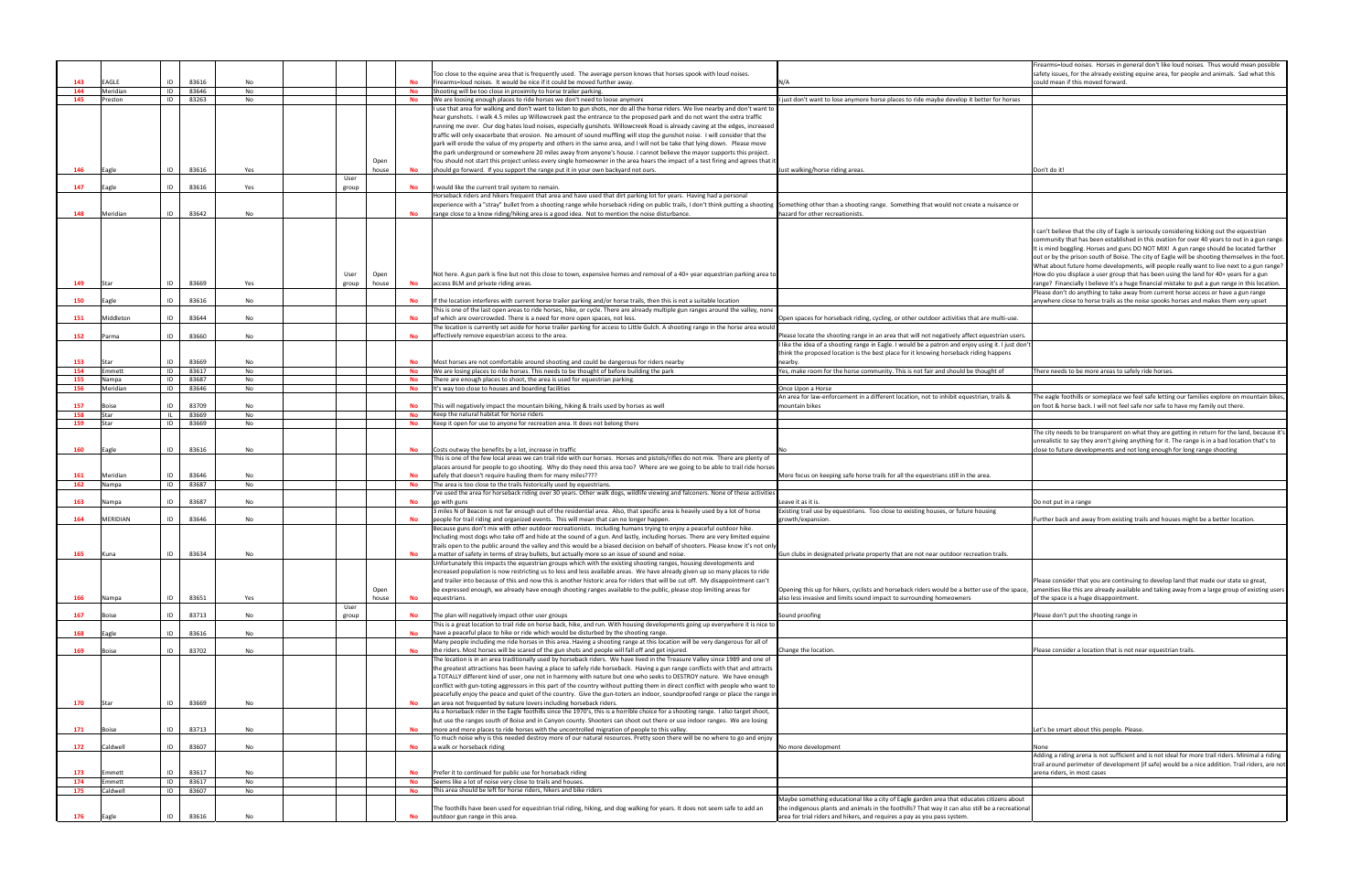|            |                    |                            |           |       |       |           |                                                                                                                                                                                                                                                                                                                                                                                                                                                                  | We should work hard to preserve and improve the Willow Creek Equestrian/Trailer Area as                                                                                                     | Do not allow rogue shooting in the Eagle Foothills. It is dangerous, noisy and uncontrolled                                                                                                                                                                                                                                                                                                                                                                                                                                                                                                                                                                                                                                                                          |
|------------|--------------------|----------------------------|-----------|-------|-------|-----------|------------------------------------------------------------------------------------------------------------------------------------------------------------------------------------------------------------------------------------------------------------------------------------------------------------------------------------------------------------------------------------------------------------------------------------------------------------------|---------------------------------------------------------------------------------------------------------------------------------------------------------------------------------------------|----------------------------------------------------------------------------------------------------------------------------------------------------------------------------------------------------------------------------------------------------------------------------------------------------------------------------------------------------------------------------------------------------------------------------------------------------------------------------------------------------------------------------------------------------------------------------------------------------------------------------------------------------------------------------------------------------------------------------------------------------------------------|
|            |                    |                            |           | User  |       |           |                                                                                                                                                                                                                                                                                                                                                                                                                                                                  | t currently is used as an equestrian launching area for riding into the foothills. It is ideal for We have had shells land on our patio at 4830 N. Hawk Wing Lane. Also we are often afraid |                                                                                                                                                                                                                                                                                                                                                                                                                                                                                                                                                                                                                                                                                                                                                                      |
| 177        | Eagle              | ID<br>83616                | No        | group |       |           | Still WAY too close to residential areas. Should be further up Willow Creek                                                                                                                                                                                                                                                                                                                                                                                      | his use.                                                                                                                                                                                    | to walk along Homer and Gooder John roads as there is so much shooting going on up the                                                                                                                                                                                                                                                                                                                                                                                                                                                                                                                                                                                                                                                                               |
|            |                    |                            |           |       |       |           |                                                                                                                                                                                                                                                                                                                                                                                                                                                                  |                                                                                                                                                                                             | I was a resident of Eagle for 22 years having moved to Middleton to try and escape the                                                                                                                                                                                                                                                                                                                                                                                                                                                                                                                                                                                                                                                                               |
|            |                    |                            |           |       |       |           |                                                                                                                                                                                                                                                                                                                                                                                                                                                                  |                                                                                                                                                                                             | growth of Eagle. The city planners should venture out to the spot they are wanting to                                                                                                                                                                                                                                                                                                                                                                                                                                                                                                                                                                                                                                                                                |
|            |                    |                            |           |       |       |           | So few areas left for us horse riders to go that are not overrun by 4 wheelers etc. been riding there for 25 years. To make a                                                                                                                                                                                                                                                                                                                                    |                                                                                                                                                                                             | destroy on a warm Saturday afternoon and note the number of trail users. It's an importa                                                                                                                                                                                                                                                                                                                                                                                                                                                                                                                                                                                                                                                                             |
| 178<br>179 | Middleton<br>Boise | 83644<br>ID<br>ID<br>83702 | No<br>No  |       |       | <b>No</b> | gun range there is so crazy.<br>Keep status quo consistent for equestrian / other uses. In support of further out location                                                                                                                                                                                                                                                                                                                                       | Geep the horse parking and riding area as it is. No gun range<br>N / A                                                                                                                      | spot for those of us who ride. I hate to see it turned into a gun range.                                                                                                                                                                                                                                                                                                                                                                                                                                                                                                                                                                                                                                                                                             |
|            |                    |                            |           |       |       |           |                                                                                                                                                                                                                                                                                                                                                                                                                                                                  | The plan is great. I'm a gunowner/hunter and I think the plan makes sense. But the locatior                                                                                                 |                                                                                                                                                                                                                                                                                                                                                                                                                                                                                                                                                                                                                                                                                                                                                                      |
|            |                    |                            |           |       |       |           |                                                                                                                                                                                                                                                                                                                                                                                                                                                                  | s simply too close to residents homes. This will bring much traffic to Linder, Beacon Light,                                                                                                |                                                                                                                                                                                                                                                                                                                                                                                                                                                                                                                                                                                                                                                                                                                                                                      |
|            |                    |                            |           |       |       |           |                                                                                                                                                                                                                                                                                                                                                                                                                                                                  | Eagle Rd. Homer, Ballantyne, Willow Creek, etc. This isn't fair to the people that live here.                                                                                               |                                                                                                                                                                                                                                                                                                                                                                                                                                                                                                                                                                                                                                                                                                                                                                      |
|            |                    |                            |           |       |       |           |                                                                                                                                                                                                                                                                                                                                                                                                                                                                  | There is a home just 1,700 feet from the proposed site and quite a few more just beyond                                                                                                     |                                                                                                                                                                                                                                                                                                                                                                                                                                                                                                                                                                                                                                                                                                                                                                      |
|            |                    |                            |           |       |       |           |                                                                                                                                                                                                                                                                                                                                                                                                                                                                  | that. We want the range to be further north up Willow Creek, where there is more land                                                                                                       |                                                                                                                                                                                                                                                                                                                                                                                                                                                                                                                                                                                                                                                                                                                                                                      |
| 180        | Eagle              | 83616<br>ID                | No        |       |       |           | No Not the right location.                                                                                                                                                                                                                                                                                                                                                                                                                                       | lonated by Spring Creek.                                                                                                                                                                    |                                                                                                                                                                                                                                                                                                                                                                                                                                                                                                                                                                                                                                                                                                                                                                      |
|            |                    |                            |           |       |       |           |                                                                                                                                                                                                                                                                                                                                                                                                                                                                  |                                                                                                                                                                                             | While I support having a range, the proposed location is too close to existing residential                                                                                                                                                                                                                                                                                                                                                                                                                                                                                                                                                                                                                                                                           |
|            |                    |                            |           |       |       |           |                                                                                                                                                                                                                                                                                                                                                                                                                                                                  |                                                                                                                                                                                             | communities including ours. The noise generated will negatively impact the property value                                                                                                                                                                                                                                                                                                                                                                                                                                                                                                                                                                                                                                                                            |
|            |                    | 83616<br>ID                | No        |       |       |           | No, the proposed location is too close to residential communities to be safe and it is too disruptive to the peace in the valley.<br>A more appropriate location that is further from existing and planned residential areas should be found and vetted.                                                                                                                                                                                                         |                                                                                                                                                                                             | and peace and quiet. Find and test for noise impact a location that does not impact existir<br>or planned residential communities.                                                                                                                                                                                                                                                                                                                                                                                                                                                                                                                                                                                                                                   |
| 181        | Eagle              |                            |           |       |       |           | Noise Hazards are directly related to increased blood pressure, heart conditions, poor sleep, etc. It is too close and unsafe for                                                                                                                                                                                                                                                                                                                                |                                                                                                                                                                                             |                                                                                                                                                                                                                                                                                                                                                                                                                                                                                                                                                                                                                                                                                                                                                                      |
|            |                    |                            |           |       |       |           | the nearby residents. The nearby residents were never invited for direct input. This also disrupts current use of the area.                                                                                                                                                                                                                                                                                                                                      | Select alternate location that is more conducive to this facility. A shooting range is a                                                                                                    |                                                                                                                                                                                                                                                                                                                                                                                                                                                                                                                                                                                                                                                                                                                                                                      |
| 182        | Boise              | 83616<br>ID                | No        |       |       |           | Willow Creek is also highly utilized by cyclists and foot traffic; the road is insufficient for additional vehicle traffic.                                                                                                                                                                                                                                                                                                                                      | onderful idea but the location does not make sense                                                                                                                                          | Please don't build here!                                                                                                                                                                                                                                                                                                                                                                                                                                                                                                                                                                                                                                                                                                                                             |
|            |                    |                            |           |       |       |           | No need for this in the foothills. It already exists and is spread out over the broader area. This has a lower impact on                                                                                                                                                                                                                                                                                                                                         |                                                                                                                                                                                             |                                                                                                                                                                                                                                                                                                                                                                                                                                                                                                                                                                                                                                                                                                                                                                      |
| 183        | <b>EAGLE</b>       | ID<br>83616                | No        |       |       |           | neighborhoods.                                                                                                                                                                                                                                                                                                                                                                                                                                                   |                                                                                                                                                                                             | I don't feel its okay to keep putting additional developments or places in the foothills.                                                                                                                                                                                                                                                                                                                                                                                                                                                                                                                                                                                                                                                                            |
|            |                    |                            |           |       |       |           | To Close to residential areas plus assuming you have bathrooms where are you getting the water from? another well? That                                                                                                                                                                                                                                                                                                                                          | Move the roadway access to HWY16/Hwy 55. Not down country roadways and increase                                                                                                             | Stop the current rate of growth of subdivisions in the area. Your catering to developers a                                                                                                                                                                                                                                                                                                                                                                                                                                                                                                                                                                                                                                                                           |
| 184        | Eagle              | ID<br>83616                | No        |       |       |           | will be draining the aquafer for current residents.                                                                                                                                                                                                                                                                                                                                                                                                              | ural residential roadways                                                                                                                                                                   | not the residents in the area. Your ruining Eagle and impact areas!!!!!                                                                                                                                                                                                                                                                                                                                                                                                                                                                                                                                                                                                                                                                                              |
|            |                    |                            |           |       |       |           | hike my dogs and trail ride my horse in that area. I don't think having a shooting range up there is conducive to the outdoor                                                                                                                                                                                                                                                                                                                                    |                                                                                                                                                                                             |                                                                                                                                                                                                                                                                                                                                                                                                                                                                                                                                                                                                                                                                                                                                                                      |
| 185        | Eagle              | 83616<br>ID                | No        |       |       |           | activities that people use that area for.                                                                                                                                                                                                                                                                                                                                                                                                                        | Hiking trails. Allowing horseback riders as well.                                                                                                                                           | Please don't take our trails away.                                                                                                                                                                                                                                                                                                                                                                                                                                                                                                                                                                                                                                                                                                                                   |
|            |                    |                            |           |       |       |           |                                                                                                                                                                                                                                                                                                                                                                                                                                                                  | Eagle is known for many beautiful & unique recreational lifestyles. One being equestrian                                                                                                    |                                                                                                                                                                                                                                                                                                                                                                                                                                                                                                                                                                                                                                                                                                                                                                      |
|            |                    |                            |           |       |       |           | Eagle is known for being one of the last remaining LOCAL equestrian & equine areas in our local valley. This particular site has estates, equine safe areas, etc. which require specific needs in regards to safety & space. A<br>been utilized as one of the last remaining areas where hikers and equestrians can peacefully co-exist in our local setting. Guns well as appreciation for wild life and preserves. This particular areas puts at risk negative |                                                                                                                                                                                             |                                                                                                                                                                                                                                                                                                                                                                                                                                                                                                                                                                                                                                                                                                                                                                      |
|            |                    |                            |           |       |       |           | and horses DO NOT mix well, putting any young and older equestrian and hikers in grave danger. There are so many                                                                                                                                                                                                                                                                                                                                                 | npacting all of this, which only seems to detract from the variety and versatility of                                                                                                       |                                                                                                                                                                                                                                                                                                                                                                                                                                                                                                                                                                                                                                                                                                                                                                      |
|            |                    |                            |           |       |       |           | undeveloped sites where this range can be placed in our valley and even in Eagle, Star, Boise foothill areas. This only takes                                                                                                                                                                                                                                                                                                                                    | opportunity Eagle has to expand its appeal to the many outdoor enthusiasts. I recommend                                                                                                     |                                                                                                                                                                                                                                                                                                                                                                                                                                                                                                                                                                                                                                                                                                                                                                      |
|            |                    |                            |           |       |       |           | away from an already established recreational area specific to hikers, bikers, and equestrians. It does NOT add to the                                                                                                                                                                                                                                                                                                                                           | another location away from this already utilized and established site (for equestrians, hikers                                                                                              |                                                                                                                                                                                                                                                                                                                                                                                                                                                                                                                                                                                                                                                                                                                                                                      |
|            |                    |                            |           |       |       |           | recreational opportunities. Therefore diminishes the appeal of a well rounded Eagle recreational area. Please reconsider                                                                                                                                                                                                                                                                                                                                         | ind bikers), as well as, the neighboring equestrian estates and wildlife preserves. So as not                                                                                               | Please review area and consider another location that can be established for this                                                                                                                                                                                                                                                                                                                                                                                                                                                                                                                                                                                                                                                                                    |
|            |                    |                            |           |       |       |           | location that is not already enjoyed and utilized by so many for specific reasons, when there are other locations where                                                                                                                                                                                                                                                                                                                                          | o affect safety of the animals that will be stressed by gun shot, and could potentially                                                                                                     | recreational opportunity, that will add to and not take away from Eagles established                                                                                                                                                                                                                                                                                                                                                                                                                                                                                                                                                                                                                                                                                 |
| 186        | Meridian           | 83646<br>ID                | No        |       |       |           | versatility can still exist for all outdoor enthusiasts.                                                                                                                                                                                                                                                                                                                                                                                                         | mpose danger to owners, pedestrians, etc.                                                                                                                                                   | recreational appeal.                                                                                                                                                                                                                                                                                                                                                                                                                                                                                                                                                                                                                                                                                                                                                 |
| 187        | Eagle              | ID<br>83616                | <b>No</b> |       |       | <b>No</b> |                                                                                                                                                                                                                                                                                                                                                                                                                                                                  |                                                                                                                                                                                             |                                                                                                                                                                                                                                                                                                                                                                                                                                                                                                                                                                                                                                                                                                                                                                      |
|            |                    |                            |           |       |       |           |                                                                                                                                                                                                                                                                                                                                                                                                                                                                  |                                                                                                                                                                                             |                                                                                                                                                                                                                                                                                                                                                                                                                                                                                                                                                                                                                                                                                                                                                                      |
|            |                    |                            |           |       | Open  |           | this is more of the piling on effect, first mountain bikes, then pet park now a shooting range. Adults, Children and adults with                                                                                                                                                                                                                                                                                                                                 |                                                                                                                                                                                             |                                                                                                                                                                                                                                                                                                                                                                                                                                                                                                                                                                                                                                                                                                                                                                      |
| 188        | Eagle              | ID<br>83616-910            | Yes       |       | house |           | pets use the foothills and a shooting range will be a huge safety issue. There will be lawsuits if this plan moves forward.                                                                                                                                                                                                                                                                                                                                      |                                                                                                                                                                                             |                                                                                                                                                                                                                                                                                                                                                                                                                                                                                                                                                                                                                                                                                                                                                                      |
| 189        | Eagle              | 83616<br>ID                | No        |       |       |           | The impacts to current residents and current recreationalists of the area in addition to the environmental impacts (Willow<br>Creek Rd) and the storm water runoff is simply not worth the benefits to Eagle residents overall.                                                                                                                                                                                                                                  |                                                                                                                                                                                             | The timeline presented, especially construction beginning this fall, would suggest that any<br>objections will be dismissed out of hand and this is a done deal to build the project.                                                                                                                                                                                                                                                                                                                                                                                                                                                                                                                                                                                |
| 190        | Eagle              | ID<br>83616                | No        |       |       | No        | Disrupts the area with loud noises. We can hear Firebird Raceway.                                                                                                                                                                                                                                                                                                                                                                                                |                                                                                                                                                                                             |                                                                                                                                                                                                                                                                                                                                                                                                                                                                                                                                                                                                                                                                                                                                                                      |
|            |                    |                            |           |       |       |           | The main concern for us is the surface danger zone. Our horse ranch is sitting completely within this danger zone. It also                                                                                                                                                                                                                                                                                                                                       |                                                                                                                                                                                             |                                                                                                                                                                                                                                                                                                                                                                                                                                                                                                                                                                                                                                                                                                                                                                      |
|            |                    |                            |           |       |       |           | includes the entire section(640 ACRES) of state land that we also lease from the state. We ride and hike all over this land, and                                                                                                                                                                                                                                                                                                                                 |                                                                                                                                                                                             |                                                                                                                                                                                                                                                                                                                                                                                                                                                                                                                                                                                                                                                                                                                                                                      |
|            |                    |                            |           |       |       |           |                                                                                                                                                                                                                                                                                                                                                                                                                                                                  |                                                                                                                                                                                             |                                                                                                                                                                                                                                                                                                                                                                                                                                                                                                                                                                                                                                                                                                                                                                      |
|            |                    |                            |           |       |       |           | all within the shadow of this range and its surface danger area. I find it outrageous that this is even being planned and to date                                                                                                                                                                                                                                                                                                                                |                                                                                                                                                                                             |                                                                                                                                                                                                                                                                                                                                                                                                                                                                                                                                                                                                                                                                                                                                                                      |
|            |                    |                            |           |       |       |           | not a single person from Eagle or the state has bothered to contact us. This really shows what the priority is for our                                                                                                                                                                                                                                                                                                                                           |                                                                                                                                                                                             |                                                                                                                                                                                                                                                                                                                                                                                                                                                                                                                                                                                                                                                                                                                                                                      |
|            |                    |                            |           |       |       |           | "leaders". Its not a good feeling. In addition, the added traffic on that road is a bad idea. Its not designed to support a large                                                                                                                                                                                                                                                                                                                                |                                                                                                                                                                                             |                                                                                                                                                                                                                                                                                                                                                                                                                                                                                                                                                                                                                                                                                                                                                                      |
|            |                    |                            |           |       |       |           | public venue like this. I also feel there is no particular need for this facility. There are many, many range facilities available to                                                                                                                                                                                                                                                                                                                            |                                                                                                                                                                                             |                                                                                                                                                                                                                                                                                                                                                                                                                                                                                                                                                                                                                                                                                                                                                                      |
|            |                    |                            |           |       |       |           | the public here in the valley already, indoor and outdoor. This range will offer nothing to anybody that all of these other                                                                                                                                                                                                                                                                                                                                      |                                                                                                                                                                                             |                                                                                                                                                                                                                                                                                                                                                                                                                                                                                                                                                                                                                                                                                                                                                                      |
|            |                    |                            |           |       |       |           | ranges don't already provide. If the plans and thoughts expressed are any indication, this will be best described as a lackluste                                                                                                                                                                                                                                                                                                                                 |                                                                                                                                                                                             |                                                                                                                                                                                                                                                                                                                                                                                                                                                                                                                                                                                                                                                                                                                                                                      |
|            |                    |                            |           |       |       |           | venue as far as shooting goes. To equal what is already available elsewhere, you must nake this place so large and so                                                                                                                                                                                                                                                                                                                                            |                                                                                                                                                                                             |                                                                                                                                                                                                                                                                                                                                                                                                                                                                                                                                                                                                                                                                                                                                                                      |
|            |                    |                            |           |       |       |           | impactful that nobody will be ok with it. Im a 26 year Veteran, having served in the U.S.Navy as a SEAL. I have been on                                                                                                                                                                                                                                                                                                                                          |                                                                                                                                                                                             |                                                                                                                                                                                                                                                                                                                                                                                                                                                                                                                                                                                                                                                                                                                                                                      |
|            |                    |                            |           |       |       |           | hundreds of ranges around the world, and this one will not be anything special, certainly not enough to offset the impact                                                                                                                                                                                                                                                                                                                                        |                                                                                                                                                                                             |                                                                                                                                                                                                                                                                                                                                                                                                                                                                                                                                                                                                                                                                                                                                                                      |
|            |                    |                            |           |       | Open  |           | danger, the noise pollution, the traffic problems, the fire hazards, and all of the other people being pushed out of this area,<br>hikers, cyclists, horse riders, etc. All of these meetings and surveys will likely amount to nothing, as the "decision" to move                                                                                                                                                                                               |                                                                                                                                                                                             |                                                                                                                                                                                                                                                                                                                                                                                                                                                                                                                                                                                                                                                                                                                                                                      |
| TAT        |                    | 83616<br>ישו               | res.      |       | nouse |           | ahead has already been made.                                                                                                                                                                                                                                                                                                                                                                                                                                     |                                                                                                                                                                                             |                                                                                                                                                                                                                                                                                                                                                                                                                                                                                                                                                                                                                                                                                                                                                                      |
|            |                    |                            |           |       |       |           | My equestrian friends and myself ride in these hills. Our safety will be in jeopardy and I cannot afford to ride in these hills                                                                                                                                                                                                                                                                                                                                  |                                                                                                                                                                                             |                                                                                                                                                                                                                                                                                                                                                                                                                                                                                                                                                                                                                                                                                                                                                                      |
| 192        | Eagle              | ID<br>83616                | No        |       |       |           | anymore if this is approved. Aren't there enough shooting ranges here in the area? I vote NO on this!!                                                                                                                                                                                                                                                                                                                                                           |                                                                                                                                                                                             |                                                                                                                                                                                                                                                                                                                                                                                                                                                                                                                                                                                                                                                                                                                                                                      |
|            |                    |                            |           |       |       |           | As a active equestrian and hiker. I feel this would be a major disruption to other equestrians and hikers. Leading to a loss of a                                                                                                                                                                                                                                                                                                                                |                                                                                                                                                                                             | Please take into consideration of all the hobbies and activities in the area and how a                                                                                                                                                                                                                                                                                                                                                                                                                                                                                                                                                                                                                                                                               |
| 193        | Boise              | 83709<br>ID                | No        |       |       |           | very big trail system in the equestrian community especially.                                                                                                                                                                                                                                                                                                                                                                                                    |                                                                                                                                                                                             | shooting range would negatively effect those                                                                                                                                                                                                                                                                                                                                                                                                                                                                                                                                                                                                                                                                                                                         |
| 194        | Garden City        | ID<br>83714                | No        |       |       | <b>No</b> | This is an area used by recreationalists and will be incredibly disruptive to anyone using the area for recreation                                                                                                                                                                                                                                                                                                                                               |                                                                                                                                                                                             |                                                                                                                                                                                                                                                                                                                                                                                                                                                                                                                                                                                                                                                                                                                                                                      |
| 195        | Eagle              | ID<br>83616                | No        |       |       | No        | Horses cannot be ridden safely in close proximity to gun shots                                                                                                                                                                                                                                                                                                                                                                                                   |                                                                                                                                                                                             | No                                                                                                                                                                                                                                                                                                                                                                                                                                                                                                                                                                                                                                                                                                                                                                   |
|            |                    |                            |           |       |       |           | The area the range is planned for is largely used by equestrians and families. Horses and shooting do not usually go together                                                                                                                                                                                                                                                                                                                                    |                                                                                                                                                                                             |                                                                                                                                                                                                                                                                                                                                                                                                                                                                                                                                                                                                                                                                                                                                                                      |
|            |                    |                            |           |       |       |           | unless a horse is specially trained for this. Your average 4H, neighborhood, show barn equestrian will have a horse that                                                                                                                                                                                                                                                                                                                                         |                                                                                                                                                                                             |                                                                                                                                                                                                                                                                                                                                                                                                                                                                                                                                                                                                                                                                                                                                                                      |
|            |                    |                            |           |       |       |           | spooks and become dangerous around shooting. If you go to the foothills parking lot-the majority are horse trailers using the<br>land for riding. There are so many ranges, blm land for shooting already. I would suggest moving the range to where avimore                                                                                                                                                                                                     |                                                                                                                                                                                             |                                                                                                                                                                                                                                                                                                                                                                                                                                                                                                                                                                                                                                                                                                                                                                      |
|            |                    |                            |           | User  |       |           | is currently as those are trails equestrians do not frequent. I see a huge liability when horses and shooting mix. Potential                                                                                                                                                                                                                                                                                                                                     |                                                                                                                                                                                             |                                                                                                                                                                                                                                                                                                                                                                                                                                                                                                                                                                                                                                                                                                                                                                      |
| 196        | Star               | 83669<br>ID                | Yes       | group |       | No        | injury and death on your hands.                                                                                                                                                                                                                                                                                                                                                                                                                                  |                                                                                                                                                                                             |                                                                                                                                                                                                                                                                                                                                                                                                                                                                                                                                                                                                                                                                                                                                                                      |
|            |                    |                            |           |       |       |           |                                                                                                                                                                                                                                                                                                                                                                                                                                                                  |                                                                                                                                                                                             |                                                                                                                                                                                                                                                                                                                                                                                                                                                                                                                                                                                                                                                                                                                                                                      |
|            |                    |                            |           |       |       |           |                                                                                                                                                                                                                                                                                                                                                                                                                                                                  |                                                                                                                                                                                             |                                                                                                                                                                                                                                                                                                                                                                                                                                                                                                                                                                                                                                                                                                                                                                      |
|            |                    |                            |           |       |       |           |                                                                                                                                                                                                                                                                                                                                                                                                                                                                  |                                                                                                                                                                                             |                                                                                                                                                                                                                                                                                                                                                                                                                                                                                                                                                                                                                                                                                                                                                                      |
|            |                    |                            |           |       |       |           |                                                                                                                                                                                                                                                                                                                                                                                                                                                                  |                                                                                                                                                                                             |                                                                                                                                                                                                                                                                                                                                                                                                                                                                                                                                                                                                                                                                                                                                                                      |
|            |                    |                            |           |       |       |           | As a homeowner within 5 miles of the intended shooting park I am not excited in anyway to have the increased traffic or                                                                                                                                                                                                                                                                                                                                          |                                                                                                                                                                                             |                                                                                                                                                                                                                                                                                                                                                                                                                                                                                                                                                                                                                                                                                                                                                                      |
|            |                    |                            |           |       |       |           | noise at my home. I also ride horses in that area and it does not work well to have to share the parking lot or try to ride a                                                                                                                                                                                                                                                                                                                                    |                                                                                                                                                                                             |                                                                                                                                                                                                                                                                                                                                                                                                                                                                                                                                                                                                                                                                                                                                                                      |
| 197        | Eagle              | 83616<br>ID                | No        |       |       |           | horse on the trail with lots of gunshots. It will make that area almost unusable for equestrians.                                                                                                                                                                                                                                                                                                                                                                |                                                                                                                                                                                             | deters from the attraction of eagle to have a life gun range as well as the livability.                                                                                                                                                                                                                                                                                                                                                                                                                                                                                                                                                                                                                                                                              |
|            |                    |                            |           |       |       |           |                                                                                                                                                                                                                                                                                                                                                                                                                                                                  |                                                                                                                                                                                             |                                                                                                                                                                                                                                                                                                                                                                                                                                                                                                                                                                                                                                                                                                                                                                      |
|            |                    |                            |           |       |       |           |                                                                                                                                                                                                                                                                                                                                                                                                                                                                  | The City should encourage the land to be used as it has been used for decades, as a                                                                                                         | house north of Valley Hi can hear gunfire originating from the proposed site. There is SO                                                                                                                                                                                                                                                                                                                                                                                                                                                                                                                                                                                                                                                                            |
|            |                    |                            |           |       |       |           | It is located too close to private residences and will render the area completely useless to horse owners. It will obviously also                                                                                                                                                                                                                                                                                                                                | recreational area for mountain biking, horse riding and hiking. No amenities / facilities                                                                                                   |                                                                                                                                                                                                                                                                                                                                                                                                                                                                                                                                                                                                                                                                                                                                                                      |
| 198        | Eagle              | 83616<br>ID                | No        |       |       |           | conflict with future housing development in the area.                                                                                                                                                                                                                                                                                                                                                                                                            | ecessary whatsoever.                                                                                                                                                                        | curious that the City feels the need to get into the gun range business at all.                                                                                                                                                                                                                                                                                                                                                                                                                                                                                                                                                                                                                                                                                      |
|            |                    |                            |           |       |       |           | We take our horses out there for both relaxation and conditioning and horses and guns/archery do not mix. In addition, it                                                                                                                                                                                                                                                                                                                                        |                                                                                                                                                                                             | I am really disappointed that they would try to put a shooting Park in this location especia<br>since the BLM land near by already has that opportunity for shooters. As an equestrian it<br>also makes that area almost unusable the parking would be compromised as with the safe<br>of the rider with live ammunition going off in the same area. Very disappointing. Also as a<br>homeowner I do not want the increased traffic near my house or the noise. I think that it<br>I am a resident of Eagle & gun owner who grew up in the foothills near the proposed gun<br>range. I know for a fact that the noise from this range will affect dozens of homes-- every<br>much county & BLM land north of this proposed site that could be used instead I find it |
| 199        | Boise              | 83714<br>ID                | No        |       |       |           | can be a very dry area and as has happened at other target ranges in Boise, fires can start and could destroy the area and<br>neighboring homes.                                                                                                                                                                                                                                                                                                                 | Abort the plan!                                                                                                                                                                             | Not a good idea. There are other areas that might be better suited to this type of activity                                                                                                                                                                                                                                                                                                                                                                                                                                                                                                                                                                                                                                                                          |

| erve and improve the Willow Creek Equestrian/Trailer Area as<br>strian launching area for riding into the foothills. It is ideal for                                                                                                                                                                                                                                                                                                                                | Do not allow rogue shooting in the Eagle Foothills. It is dangerous, noisy and uncontrolled.<br>We have had shells land on our patio at 4830 N. Hawk Wing Lane. Also we are often afraid<br>to walk along Homer and Gooder John roads as there is so much shooting going on up there.<br>I was a resident of Eagle for 22 years having moved to Middleton to try and escape the                                                                                                                                                                                                                                                                                                                                                                                                                                                                                                                                                                                                                                                                      |
|---------------------------------------------------------------------------------------------------------------------------------------------------------------------------------------------------------------------------------------------------------------------------------------------------------------------------------------------------------------------------------------------------------------------------------------------------------------------|------------------------------------------------------------------------------------------------------------------------------------------------------------------------------------------------------------------------------------------------------------------------------------------------------------------------------------------------------------------------------------------------------------------------------------------------------------------------------------------------------------------------------------------------------------------------------------------------------------------------------------------------------------------------------------------------------------------------------------------------------------------------------------------------------------------------------------------------------------------------------------------------------------------------------------------------------------------------------------------------------------------------------------------------------|
|                                                                                                                                                                                                                                                                                                                                                                                                                                                                     | growth of Eagle. The city planners should venture out to the spot they are wanting to<br>destroy on a warm Saturday afternoon and note the number of trail users. It's an important                                                                                                                                                                                                                                                                                                                                                                                                                                                                                                                                                                                                                                                                                                                                                                                                                                                                  |
| ding area as it is. No gun range                                                                                                                                                                                                                                                                                                                                                                                                                                    | spot for those of us who ride. I hate to see it turned into a gun range.                                                                                                                                                                                                                                                                                                                                                                                                                                                                                                                                                                                                                                                                                                                                                                                                                                                                                                                                                                             |
| ner/hunter and I think the plan makes sense. But the location                                                                                                                                                                                                                                                                                                                                                                                                       |                                                                                                                                                                                                                                                                                                                                                                                                                                                                                                                                                                                                                                                                                                                                                                                                                                                                                                                                                                                                                                                      |
| s homes. This will bring much traffic to Linder, Beacon Light,<br>Willow Creek, etc. This isn't fair to the people that live here.<br>et from the proposed site and quite a few more just beyond<br>e further north up Willow Creek, where there is more land                                                                                                                                                                                                       |                                                                                                                                                                                                                                                                                                                                                                                                                                                                                                                                                                                                                                                                                                                                                                                                                                                                                                                                                                                                                                                      |
|                                                                                                                                                                                                                                                                                                                                                                                                                                                                     | While I support having a range, the proposed location is too close to existing residential<br>communities including ours. The noise generated will negatively impact the property value<br>and peace and quiet. Find and test for noise impact a location that does not impact existing<br>or planned residential communities.                                                                                                                                                                                                                                                                                                                                                                                                                                                                                                                                                                                                                                                                                                                       |
| is more conducive to this facility. A shooting range is a<br>on does not make sense                                                                                                                                                                                                                                                                                                                                                                                 | Please don't build here!                                                                                                                                                                                                                                                                                                                                                                                                                                                                                                                                                                                                                                                                                                                                                                                                                                                                                                                                                                                                                             |
| HWY16/Hwy 55. Not down country roadways and increase                                                                                                                                                                                                                                                                                                                                                                                                                | I don't feel its okay to keep putting additional developments or places in the foothills.<br>Stop the current rate of growth of subdivisions in the area. Your catering to developers and<br>not the residents in the area. Your ruining Eagle and impact areas!!!!!                                                                                                                                                                                                                                                                                                                                                                                                                                                                                                                                                                                                                                                                                                                                                                                 |
| ack riders as well.                                                                                                                                                                                                                                                                                                                                                                                                                                                 | Please don't take our trails away.                                                                                                                                                                                                                                                                                                                                                                                                                                                                                                                                                                                                                                                                                                                                                                                                                                                                                                                                                                                                                   |
| tiful & unique recreational lifestyles. One being equestrian<br>. which require specific needs in regards to safety & space. As<br>fe and preserves. This particular areas puts at risk negatively<br>ly seems to detract from the variety and versatility of<br>nd its appeal to the many outdoor enthusiasts. I recommend<br>nis already utilized and established site (for equestrians, hikers<br>ighboring equestrian estates and wildlife preserves. So as not | Please review area and consider another location that can be established for this                                                                                                                                                                                                                                                                                                                                                                                                                                                                                                                                                                                                                                                                                                                                                                                                                                                                                                                                                                    |
| that will be stressed by gun shot, and could potentially                                                                                                                                                                                                                                                                                                                                                                                                            | recreational opportunity, that will add to and not take away from Eagles established                                                                                                                                                                                                                                                                                                                                                                                                                                                                                                                                                                                                                                                                                                                                                                                                                                                                                                                                                                 |
| destrians, etc.                                                                                                                                                                                                                                                                                                                                                                                                                                                     | recreational appeal.                                                                                                                                                                                                                                                                                                                                                                                                                                                                                                                                                                                                                                                                                                                                                                                                                                                                                                                                                                                                                                 |
|                                                                                                                                                                                                                                                                                                                                                                                                                                                                     |                                                                                                                                                                                                                                                                                                                                                                                                                                                                                                                                                                                                                                                                                                                                                                                                                                                                                                                                                                                                                                                      |
|                                                                                                                                                                                                                                                                                                                                                                                                                                                                     | no                                                                                                                                                                                                                                                                                                                                                                                                                                                                                                                                                                                                                                                                                                                                                                                                                                                                                                                                                                                                                                                   |
|                                                                                                                                                                                                                                                                                                                                                                                                                                                                     | The timeline presented, especially construction beginning this fall, would suggest that any<br>objections will be dismissed out of hand and this is a done deal to build the project.                                                                                                                                                                                                                                                                                                                                                                                                                                                                                                                                                                                                                                                                                                                                                                                                                                                                |
|                                                                                                                                                                                                                                                                                                                                                                                                                                                                     |                                                                                                                                                                                                                                                                                                                                                                                                                                                                                                                                                                                                                                                                                                                                                                                                                                                                                                                                                                                                                                                      |
|                                                                                                                                                                                                                                                                                                                                                                                                                                                                     |                                                                                                                                                                                                                                                                                                                                                                                                                                                                                                                                                                                                                                                                                                                                                                                                                                                                                                                                                                                                                                                      |
|                                                                                                                                                                                                                                                                                                                                                                                                                                                                     | Please take into consideration of all the hobbies and activities in the area and how a<br>shooting range would negatively effect those.                                                                                                                                                                                                                                                                                                                                                                                                                                                                                                                                                                                                                                                                                                                                                                                                                                                                                                              |
|                                                                                                                                                                                                                                                                                                                                                                                                                                                                     | No                                                                                                                                                                                                                                                                                                                                                                                                                                                                                                                                                                                                                                                                                                                                                                                                                                                                                                                                                                                                                                                   |
|                                                                                                                                                                                                                                                                                                                                                                                                                                                                     |                                                                                                                                                                                                                                                                                                                                                                                                                                                                                                                                                                                                                                                                                                                                                                                                                                                                                                                                                                                                                                                      |
| e land to be used as it has been used for decades, as a<br>n biking, horse riding and hiking. No amenities / facilities                                                                                                                                                                                                                                                                                                                                             | I am really disappointed that they would try to put a shooting Park in this location especially<br>since the BLM land near by already has that opportunity for shooters. As an equestrian it<br>also makes that area almost unusable the parking would be compromised as with the safety<br>of the rider with live ammunition going off in the same area. Very disappointing. Also as a<br>homeowner I do not want the increased traffic near my house or the noise. I think that it<br>deters from the attraction of eagle to have a life gun range as well as the livability.<br>I am a resident of Eagle & gun owner who grew up in the foothills near the proposed gun<br>range. I know for a fact that the noise from this range will affect dozens of homes-- every<br>house north of Valley Hi can hear gunfire originating from the proposed site. There is SO<br>much county & BLM land north of this proposed site that could be used instead I find it<br>curious that the City feels the need to get into the gun range business at all. |
|                                                                                                                                                                                                                                                                                                                                                                                                                                                                     | Not a good idea. There are other areas that might be better suited to this type of activity.                                                                                                                                                                                                                                                                                                                                                                                                                                                                                                                                                                                                                                                                                                                                                                                                                                                                                                                                                         |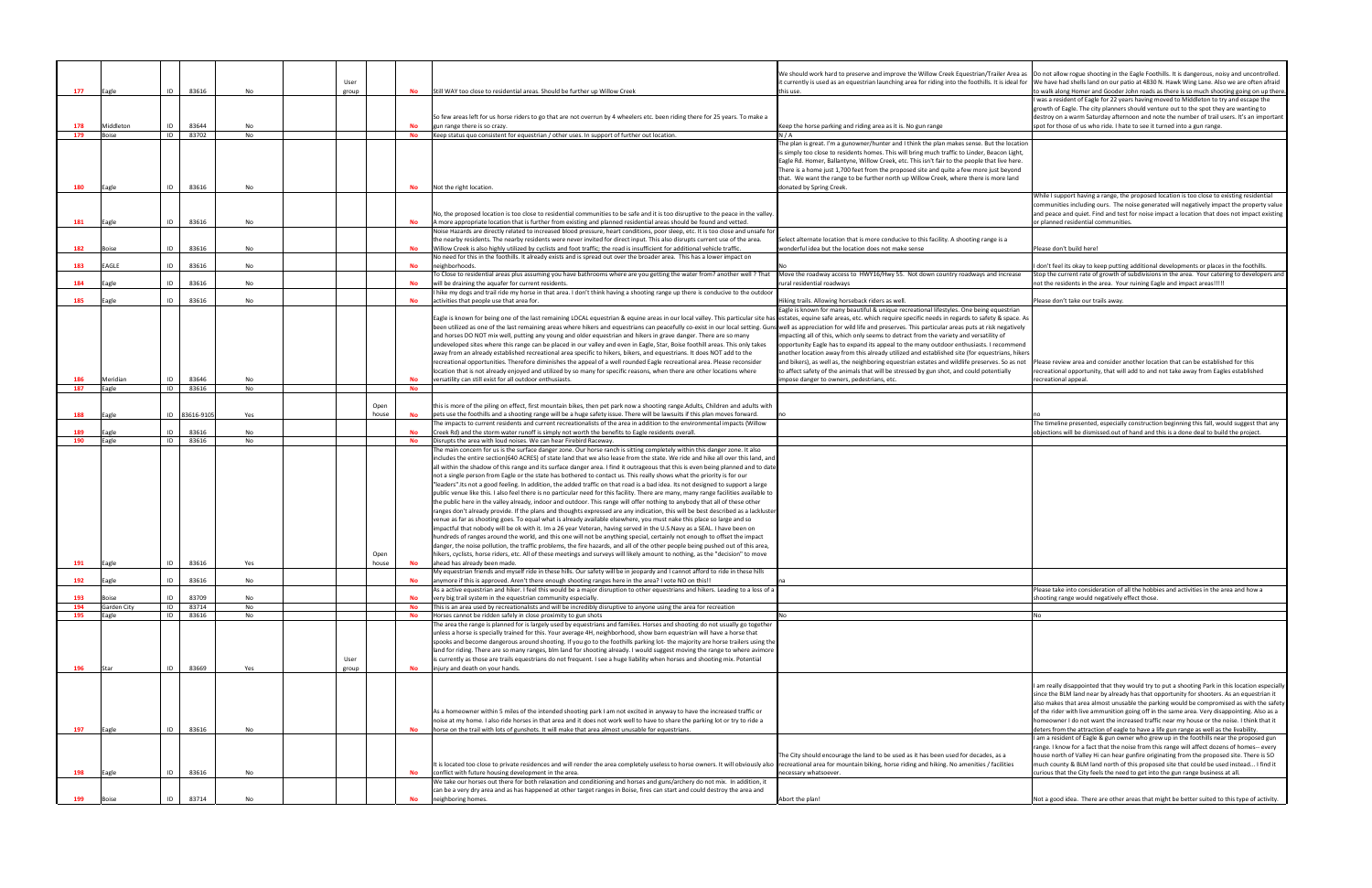| eas                                                                                                                      | Please consider equestrian access.                                                                                                                                                                                                                                                                                                                                                                                                                                                                                                                                                                                                                                      |
|--------------------------------------------------------------------------------------------------------------------------|-------------------------------------------------------------------------------------------------------------------------------------------------------------------------------------------------------------------------------------------------------------------------------------------------------------------------------------------------------------------------------------------------------------------------------------------------------------------------------------------------------------------------------------------------------------------------------------------------------------------------------------------------------------------------|
|                                                                                                                          |                                                                                                                                                                                                                                                                                                                                                                                                                                                                                                                                                                                                                                                                         |
| cts their ability to ride safely. The<br>ghout the valley in the recent years<br>trailer parking is extremely important. |                                                                                                                                                                                                                                                                                                                                                                                                                                                                                                                                                                                                                                                                         |
|                                                                                                                          | Please don't effectively bar future use of the trails out there by horse riders and other trail                                                                                                                                                                                                                                                                                                                                                                                                                                                                                                                                                                         |
|                                                                                                                          | users by placing a shooting range in that area. That area is close to homes and is beloved by<br>families that use those trails for horse riding. Many children are out on horses that could be<br>spooked by all the noise, it is just not a comparable use and has been used by horse riders                                                                                                                                                                                                                                                                                                                                                                          |
|                                                                                                                          | for a very long time. Thank you for the opportunity to comment.                                                                                                                                                                                                                                                                                                                                                                                                                                                                                                                                                                                                         |
|                                                                                                                          |                                                                                                                                                                                                                                                                                                                                                                                                                                                                                                                                                                                                                                                                         |
|                                                                                                                          |                                                                                                                                                                                                                                                                                                                                                                                                                                                                                                                                                                                                                                                                         |
|                                                                                                                          | I don't live anywhere near this proposed park, but I'm surprised/disappointed that you                                                                                                                                                                                                                                                                                                                                                                                                                                                                                                                                                                                  |
|                                                                                                                          | didn't FIRST talk to the homeowners who would be most affected. We almost bought a<br>house near the proposed site, and I would be livid if my concerns weren't addressed before                                                                                                                                                                                                                                                                                                                                                                                                                                                                                        |
|                                                                                                                          | the project was brought to the rest of Eagle residents.<br>I believe the property may be better utilized once the Spring creek/Avimor development                                                                                                                                                                                                                                                                                                                                                                                                                                                                                                                       |
|                                                                                                                          | plans are finalized.                                                                                                                                                                                                                                                                                                                                                                                                                                                                                                                                                                                                                                                    |
|                                                                                                                          |                                                                                                                                                                                                                                                                                                                                                                                                                                                                                                                                                                                                                                                                         |
| ıp.                                                                                                                      | Bullets do not go with hikers, bikers, equestrians. Be responsible and go out to a shooting<br>range 10 miles from other residence like I do. Show some respect.                                                                                                                                                                                                                                                                                                                                                                                                                                                                                                        |
|                                                                                                                          |                                                                                                                                                                                                                                                                                                                                                                                                                                                                                                                                                                                                                                                                         |
|                                                                                                                          | Having public use is great. But putting in a shooting range and destroying an area already in                                                                                                                                                                                                                                                                                                                                                                                                                                                                                                                                                                           |
|                                                                                                                          | existence and impacting foothill residents is a very poorly thought out plan. I do not wish to<br>have a shooting range in my neighborhood. Archery is one thing— but a shooting range is                                                                                                                                                                                                                                                                                                                                                                                                                                                                               |
|                                                                                                                          | ludicrous. Horses and hikers routinely use the area you are proposing for a shooting range.                                                                                                                                                                                                                                                                                                                                                                                                                                                                                                                                                                             |
|                                                                                                                          | Someone will get injured or god forbid killed from stray and ricocheted rounds. Then the city<br>will get sued.                                                                                                                                                                                                                                                                                                                                                                                                                                                                                                                                                         |
|                                                                                                                          | Thank u. Transport & walkability in dwntwn please. Enforce speed limit- I almost get hit                                                                                                                                                                                                                                                                                                                                                                                                                                                                                                                                                                                |
| sting sidewalks to be truly ADA                                                                                          | weekly walking dwntwn- no joke. I don't dare say anything publicly though as people would<br>target me. I'm only 49 so don't look as disabled as I am. Speed enforcement tickets could                                                                                                                                                                                                                                                                                                                                                                                                                                                                                  |
| dwntwn area                                                                                                              | pay for sidewalk improvements please please<br>This facility will not solve the problem of people shooting (for free) on the nearby BLM land.                                                                                                                                                                                                                                                                                                                                                                                                                                                                                                                           |
| nore suitable area away from the                                                                                         | The shooting range will displace the riding area to unsuitable topography. The notification<br>for the meeting on the 9th was inadequate. Could you please inform us by e-mail? Thank                                                                                                                                                                                                                                                                                                                                                                                                                                                                                   |
| ar the current rifle shooting range.                                                                                     | you.                                                                                                                                                                                                                                                                                                                                                                                                                                                                                                                                                                                                                                                                    |
|                                                                                                                          | Equestrians are getting pushed out of trails in Ada County. This is a long-standing issue and<br>despite us coming out in force, we continue to be on the losing end. We have lost access to<br>many trails in the Boise Front. The foothills north of Eagle, where we have access to private<br>property, has LONG been a fairly safe place for us to ride, with minimal bicycles and ATVs,<br>primarily thanks to the land owners (Bettis and Little). We are facing these same issues in<br>adjacent counties. There are already two gun ranges in Ada County, one off South Cole<br>Road and one off Kuna Road. Are they being utilized to maximum capacity? Please |
|                                                                                                                          | consider other locations for yet another gun range, perhaps closer to the City of Eagle.                                                                                                                                                                                                                                                                                                                                                                                                                                                                                                                                                                                |
|                                                                                                                          | Our area currently has many shooting ranges that can be utilized by people; including the<br>BLM land adjacent to the shooting range. I see this shooting range as more of a hindrance<br>and a taxpayer burden then an asset. I've heard nothing in the meetings to alleviate any of<br>my concerns.                                                                                                                                                                                                                                                                                                                                                                   |
|                                                                                                                          |                                                                                                                                                                                                                                                                                                                                                                                                                                                                                                                                                                                                                                                                         |
|                                                                                                                          | No                                                                                                                                                                                                                                                                                                                                                                                                                                                                                                                                                                                                                                                                      |
|                                                                                                                          | Please put it further out towards Pearl/Emmett.                                                                                                                                                                                                                                                                                                                                                                                                                                                                                                                                                                                                                         |
|                                                                                                                          | The foothills are an important area for equestrians.                                                                                                                                                                                                                                                                                                                                                                                                                                                                                                                                                                                                                    |
|                                                                                                                          | To plan a shooting range in an area to be used by hikers, bikers and equestrians is not<br>compatible because of noise unless range is in soundproof building.                                                                                                                                                                                                                                                                                                                                                                                                                                                                                                          |
|                                                                                                                          |                                                                                                                                                                                                                                                                                                                                                                                                                                                                                                                                                                                                                                                                         |
| hooting park.                                                                                                            | Consider relocating to a more remote location.                                                                                                                                                                                                                                                                                                                                                                                                                                                                                                                                                                                                                          |
|                                                                                                                          |                                                                                                                                                                                                                                                                                                                                                                                                                                                                                                                                                                                                                                                                         |
| impact residences. Maybe between<br>ace around there.                                                                    | Please do NOT do this.                                                                                                                                                                                                                                                                                                                                                                                                                                                                                                                                                                                                                                                  |
|                                                                                                                          |                                                                                                                                                                                                                                                                                                                                                                                                                                                                                                                                                                                                                                                                         |
|                                                                                                                          | Am just moving to a new home in the immediate area where it is nice and quiet. this facility<br>will add a constant noise to what is now a tranquil area. there are many bikers that now use<br>that road and it will make it dangerous for them. also the roads are not adequate for added<br>traffic. i am also concerned for the safety of all the hikers, bikers and horse back riders that<br>use that area.                                                                                                                                                                                                                                                       |
|                                                                                                                          |                                                                                                                                                                                                                                                                                                                                                                                                                                                                                                                                                                                                                                                                         |

|            |                     |                      |                |           |       |               |           | This has been my home equestrian location, not only would the shooting be affecting me and my horse during our rides, but                                                                                                                                       |                                                                                              |                                                                                                                                                                                                                                                                                                                                                                                                                                                                            |
|------------|---------------------|----------------------|----------------|-----------|-------|---------------|-----------|-----------------------------------------------------------------------------------------------------------------------------------------------------------------------------------------------------------------------------------------------------------------|----------------------------------------------------------------------------------------------|----------------------------------------------------------------------------------------------------------------------------------------------------------------------------------------------------------------------------------------------------------------------------------------------------------------------------------------------------------------------------------------------------------------------------------------------------------------------------|
| 200        |                     | ID                   | 83616          | Yes       |       | Open<br>house | No        | t would danger the wildlife around. This proposes danger to the equestrians that ride if the horse spooks, it is also a brings a<br>threat to the natural birds of prey wildlife.                                                                               | Multi-use parks for everyone                                                                 |                                                                                                                                                                                                                                                                                                                                                                                                                                                                            |
| 201        | Eagle<br>Eagle      | ID                   | 83616          | No        |       |               | <b>No</b> | Much more needed services that appeal to a larger population.                                                                                                                                                                                                   |                                                                                              |                                                                                                                                                                                                                                                                                                                                                                                                                                                                            |
|            |                     |                      |                |           |       | Open          |           | No, unless you develop a plan to include equestrian access in this area. Little Gulch has long been a great place to ride our                                                                                                                                   |                                                                                              |                                                                                                                                                                                                                                                                                                                                                                                                                                                                            |
| 202        | <b>STAR</b>         |                      | ID 83669-4002  | Yes       |       | house         | No        | horses and we dont want to see this taken away                                                                                                                                                                                                                  | Equestrian access to the Little Gulch and Big Gulch areas                                    | Please consider equestrian access.                                                                                                                                                                                                                                                                                                                                                                                                                                         |
|            |                     |                      |                |           |       |               |           |                                                                                                                                                                                                                                                                 | Consider the equestrian community and how this effects their ability to ride safely. The     |                                                                                                                                                                                                                                                                                                                                                                                                                                                                            |
|            |                     |                      |                |           |       |               |           |                                                                                                                                                                                                                                                                 | horse community has lost access to many trails throughout the valley in the recent years     |                                                                                                                                                                                                                                                                                                                                                                                                                                                                            |
| 203        | <b>Boise</b>        | ID                   | 83642          | No        |       |               | No        | This appears to have a negative impact on the equestrian community who use this area.                                                                                                                                                                           | and protecting the areas that are open to horses and trailer parking is extremely important. |                                                                                                                                                                                                                                                                                                                                                                                                                                                                            |
|            |                     |                      |                |           |       |               |           | This area is a very popular area for horse riders and has been for decades. The parking area is packed with horse trailers on<br>weekends. This is one of the few areas that can handle multiple horse trailers and allow access to trail systems for horse     |                                                                                              | Please don't effectively bar future use of the trails out there by horse riders and other tra<br>users by placing a shooting range in that area. That area is close to homes and is beloved                                                                                                                                                                                                                                                                                |
|            |                     |                      |                |           |       |               |           | riders and other trail user groups. The shooting range would eliminate that parking area for horses and is not a compatible                                                                                                                                     |                                                                                              | families that use those trails for horse riding. Many children are out on horses that could                                                                                                                                                                                                                                                                                                                                                                                |
|            |                     |                      |                |           |       |               |           | use with horses and all the other trail users. Sounds like a nice range, but not a good place to put it. I grew up riding those                                                                                                                                 |                                                                                              | spooked by all the noise, it is just not a comparable use and has been used by horse rider                                                                                                                                                                                                                                                                                                                                                                                 |
| 204        | <b>Boise</b>        | ID                   | 83706          | No        |       |               | No        | trails with my family on horseback and many families enjoy that area.                                                                                                                                                                                           | Nice shooting range, but not a good location for it.                                         | for a very long time. Thank you for the opportunity to comment.                                                                                                                                                                                                                                                                                                                                                                                                            |
|            |                     |                      |                |           |       |               |           | We have been in our current home for the past 24 years and are frequent users of the area being proposed for the shooting<br>range. I'm a hunter and understand there is a need for a shooting facility but this proposed site is simply too close to many o'   |                                                                                              |                                                                                                                                                                                                                                                                                                                                                                                                                                                                            |
|            |                     |                      |                |           |       |               |           | us who moved to the foothills for many reasons including solitude. This range will very clearly be heard in our neighborhood.                                                                                                                                   |                                                                                              |                                                                                                                                                                                                                                                                                                                                                                                                                                                                            |
|            |                     |                      |                |           |       |               |           | would like to suggest this range be placed somewhere along Aerie Road when it is connected with Hwy 55 near the Avimor                                                                                                                                          |                                                                                              |                                                                                                                                                                                                                                                                                                                                                                                                                                                                            |
|            |                     |                      |                |           |       |               |           | development. It places the shooting over another range of hills and anyone purchasing property near it would do so with the                                                                                                                                     |                                                                                              |                                                                                                                                                                                                                                                                                                                                                                                                                                                                            |
|            | <b>EAGLE</b>        |                      | 83616          |           |       |               |           | clear understanding of it's existence. The archery range in the proposed location is not a problem but the gun range is too                                                                                                                                     |                                                                                              |                                                                                                                                                                                                                                                                                                                                                                                                                                                                            |
| 205        |                     | ID                   |                | No        |       |               | No        | close to existing homes and foothills neighborhoods.                                                                                                                                                                                                            |                                                                                              | I don't live anywhere near this proposed park, but I'm surprised/disappointed that you                                                                                                                                                                                                                                                                                                                                                                                     |
|            |                     |                      |                |           |       |               |           |                                                                                                                                                                                                                                                                 |                                                                                              | didn't FIRST talk to the homeowners who would be most affected. We almost bought a                                                                                                                                                                                                                                                                                                                                                                                         |
|            |                     |                      |                |           |       | Open          |           | t doesn't seem like homeowners in the area were even consulted about the shooting park. I also think that what you're                                                                                                                                           |                                                                                              | house near the proposed site, and I would be livid if my concerns weren't addressed before                                                                                                                                                                                                                                                                                                                                                                                 |
| 206        | Eagle               | ID                   | 83616          | Yes       |       | house         | No        | proposing is too small for the many shooters in the area.                                                                                                                                                                                                       | Nothing that I can think of right now.                                                       | the project was brought to the rest of Eagle residents.                                                                                                                                                                                                                                                                                                                                                                                                                    |
| 207        | agle                | ID                   | 83616          | No        |       |               | No        | The road infrastructure is not there. Currently Eagle Road north of Beacon light has no shoulder and I see bikers forced off th<br>road daily.                                                                                                                  |                                                                                              | I believe the property may be better utilized once the Spring creek/ Avimor development<br>plans are finalized.                                                                                                                                                                                                                                                                                                                                                            |
|            |                     |                      |                |           |       |               |           | Willow Creek Road already has a serious and dangerous problem with too many drivers driving with excessive speed through                                                                                                                                        |                                                                                              |                                                                                                                                                                                                                                                                                                                                                                                                                                                                            |
|            |                     |                      |                |           |       |               |           | the residential area. It is becoming increasing dangerous to walk/bike along the 25 mph road. Have you heard the noise                                                                                                                                          |                                                                                              |                                                                                                                                                                                                                                                                                                                                                                                                                                                                            |
|            |                     |                      |                |           |       |               |           | coming from a shooting range? Why would you consider putting one even close to existing homes less than 2,000 feet away.                                                                                                                                        |                                                                                              |                                                                                                                                                                                                                                                                                                                                                                                                                                                                            |
| 208        |                     | ID                   | 83616          | No        |       |               | No        | am an avid shooter and enjoy shooting sport and absolutely am against the placement of this firearm range. I have no issues<br>with the archery due to the less distance it requires for safety and less noise pollution.                                       | Make it a user fee to pay for maintenance and clean up.                                      | Bullets do not go with hikers, bikers, equestrians. Be responsible and go out to a shooting<br>range 10 miles from other residence like I do. Show some respect.                                                                                                                                                                                                                                                                                                           |
|            | Eagle               |                      |                |           |       |               |           | Having this range so close to home owners out here is a very bad idea. There is a huge concern for noise and traffic out here                                                                                                                                   |                                                                                              |                                                                                                                                                                                                                                                                                                                                                                                                                                                                            |
|            |                     |                      |                |           |       |               |           | Part of the reason home owners purchased homes out here is for the privacy and peace. There are other locations that would                                                                                                                                      |                                                                                              |                                                                                                                                                                                                                                                                                                                                                                                                                                                                            |
|            |                     |                      |                |           |       |               |           | not impact home owners. There is no reason to put this kinda of public shooting range so close to hiking and horse riding and                                                                                                                                   |                                                                                              | Having public use is great. But putting in a shooting range and destroying an area already                                                                                                                                                                                                                                                                                                                                                                                 |
|            |                     |                      |                |           |       |               |           | homes. The traffic on N. Willow creek road is already getting to be a problem with speeding and out of control vehicles. You                                                                                                                                    |                                                                                              | existence and impacting foothill residents is a very poorly thought out plan. I do not wish                                                                                                                                                                                                                                                                                                                                                                                |
|            |                     |                      |                |           |       |               |           | are just asking for huge problems between existing residents and incoming people who will have no respect for this area.<br>Trash, pollution, destruction of property, crime will increase and noise will be a huge issue. I live in these foothills and am 100 |                                                                                              | have a shooting range in my neighborhood. Archery is one thing- but a shooting range is<br>ludicrous. Horses and hikers routinely use the area you are proposing for a shooting rang                                                                                                                                                                                                                                                                                       |
|            |                     |                      |                |           |       |               |           | % against this. A shooting range should be 10-20 miles outside of town in a well structured area designed for it. Not in the                                                                                                                                    |                                                                                              | Someone will get injured or god forbid killed from stray and ricocheted rounds. Then the                                                                                                                                                                                                                                                                                                                                                                                   |
| 209        | Eagle               | ID                   | 83616          | No        |       |               | No        | foothills of residences who have had these properties for years.                                                                                                                                                                                                | Move it somewhere where it won't impact residents                                            | will get sued.                                                                                                                                                                                                                                                                                                                                                                                                                                                             |
|            |                     |                      |                |           |       |               |           |                                                                                                                                                                                                                                                                 |                                                                                              | Thank u. Transport & walkability in dwntwn please. Enforce speed limit- I almost get hit                                                                                                                                                                                                                                                                                                                                                                                   |
|            |                     |                      |                |           |       |               |           |                                                                                                                                                                                                                                                                 |                                                                                              | weekly walking dwntwn- no joke. I don't dare say anything publicly though as people wor                                                                                                                                                                                                                                                                                                                                                                                    |
| 210        | Eagle               | ID                   | 83616          | Yes       |       | Open<br>house | No        | It's already issue walking places near hunting areas, let alone shooting ranges official or otherwise. Also sound is big issue for [Eagle- more transport, more sidewalks, & leveling existing sidewalks to be truly ADA                                        | compliant & scooter accessible please- particularly in dwntwn area                           | target me. I'm only 49 so don't look as disabled as I am. Speed enforcement tickets could<br>pay for sidewalk improvements please please                                                                                                                                                                                                                                                                                                                                   |
|            |                     |                      |                |           |       |               |           |                                                                                                                                                                                                                                                                 |                                                                                              | This facility will not solve the problem of people shooting (for free) on the nearby BLM lat                                                                                                                                                                                                                                                                                                                                                                               |
|            |                     |                      |                |           |       |               |           |                                                                                                                                                                                                                                                                 |                                                                                              | The shooting range will displace the riding area to unsuitable topography. The notification                                                                                                                                                                                                                                                                                                                                                                                |
|            |                     |                      |                |           | User  | Open          |           |                                                                                                                                                                                                                                                                 | There should be a land swop which would provide a more suitable area away from the           | for the meeting on the 9th was inadequate. Could you please inform us by e-mail? Than                                                                                                                                                                                                                                                                                                                                                                                      |
| 211        | Garden City         | ID                   | 83714          | Yes       | group | house         | <b>No</b> | There has been no suitable safe provision made for equestrians who have used this area for decades.                                                                                                                                                             | present and future subdivisions, e.g. the Pearl area near the current rifle shooting range.  |                                                                                                                                                                                                                                                                                                                                                                                                                                                                            |
|            |                     |                      |                |           |       |               |           |                                                                                                                                                                                                                                                                 |                                                                                              | Equestrians are getting pushed out of trails in Ada County. This is a long-standing issue a                                                                                                                                                                                                                                                                                                                                                                                |
|            |                     |                      |                |           |       |               |           |                                                                                                                                                                                                                                                                 |                                                                                              | despite us coming out in force, we continue to be on the losing end. We have lost access                                                                                                                                                                                                                                                                                                                                                                                   |
|            |                     |                      |                |           |       |               |           |                                                                                                                                                                                                                                                                 |                                                                                              | many trails in the Boise Front. The foothills north of Eagle, where we have access to prival                                                                                                                                                                                                                                                                                                                                                                               |
|            |                     |                      |                |           |       |               |           |                                                                                                                                                                                                                                                                 |                                                                                              | property, has LONG been a fairly safe place for us to ride, with minimal bicycles and ATVs<br>primarily thanks to the land owners (Bettis and Little). We are facing these same issues                                                                                                                                                                                                                                                                                     |
|            |                     |                      |                |           |       |               |           |                                                                                                                                                                                                                                                                 |                                                                                              |                                                                                                                                                                                                                                                                                                                                                                                                                                                                            |
|            |                     |                      |                |           |       |               |           |                                                                                                                                                                                                                                                                 |                                                                                              |                                                                                                                                                                                                                                                                                                                                                                                                                                                                            |
| 212        | Meridian            | ID   83642           |                |           |       |               |           | This area is one of the last remaining places to ride a horse in Ada County. A gun range in this location would destroy our                                                                                                                                     |                                                                                              | Road and one off Kuna Road. Are they being utilized to maximum capacity? Please                                                                                                                                                                                                                                                                                                                                                                                            |
|            |                     |                      |                | No        |       |               | <b>No</b> | historical access.                                                                                                                                                                                                                                              | This question is unclear.                                                                    |                                                                                                                                                                                                                                                                                                                                                                                                                                                                            |
|            |                     |                      |                |           |       |               |           |                                                                                                                                                                                                                                                                 |                                                                                              |                                                                                                                                                                                                                                                                                                                                                                                                                                                                            |
|            |                     |                      |                |           |       | Open          |           | This shooting range would increase traffic and noise in the most rural part of Eagle. I also have not heard any good plan to<br>explain how to pay for the range in the long term except that it would fall onto the City of Eagle taxpayers, while being used  |                                                                                              |                                                                                                                                                                                                                                                                                                                                                                                                                                                                            |
| 213        | Eagle               | ID                   | 83616          | Yes       |       | house         | No        | by people from all over.                                                                                                                                                                                                                                        | No. that is not the issue                                                                    | my concerns.                                                                                                                                                                                                                                                                                                                                                                                                                                                               |
|            |                     |                      |                |           |       |               |           | My house is within a mile of the proposed site. Particularly concerned about noise from gunfire. Was there a study to                                                                                                                                           |                                                                                              |                                                                                                                                                                                                                                                                                                                                                                                                                                                                            |
| 214        | Eagle               | ID                   | 83616          | <b>No</b> |       |               | <b>No</b> | determine noise and the impact of traffic to close by houses????                                                                                                                                                                                                |                                                                                              | adjacent counties. There are already two gun ranges in Ada County, one off South Cole<br>consider other locations for yet another gun range, perhaps closer to the City of Eagle.<br>Our area currently has many shooting ranges that can be utilized by people; including the<br>BLM land adjacent to the shooting range. I see this shooting range as more of a hindrance<br>and a taxpayer burden then an asset. I've heard nothing in the meetings to alleviate any of |
| 215        | Eagle               |                      | ID 83616       | No        |       |               | <b>No</b> | I think they need to find a different location. This one is too close to homes                                                                                                                                                                                  | N <sub>0</sub>                                                                               |                                                                                                                                                                                                                                                                                                                                                                                                                                                                            |
| 216<br>217 | <b>Boise</b><br>Gle | $\overline{D}$<br>ID | 83716<br>83616 | No<br>No  |       |               | No<br>No  | We use it to park our trailers and ride horses<br>NO NO NO. That area is one of the last places horse people have to go                                                                                                                                         |                                                                                              | Please put it further out towards Pearl/Emmett.                                                                                                                                                                                                                                                                                                                                                                                                                            |
|            |                     |                      |                |           |       |               |           | The area has always been an equestrian trail head. Equestrians are losing access to trails throughout the Treasure Valley.                                                                                                                                      |                                                                                              |                                                                                                                                                                                                                                                                                                                                                                                                                                                                            |
| 218        | <b>AURPHY</b>       | ID                   | 83650          | No        |       |               | No        | This has to stop!                                                                                                                                                                                                                                               | equestrian trailheads                                                                        | The foothills are an important area for equestrians.                                                                                                                                                                                                                                                                                                                                                                                                                       |
|            |                     |                      |                |           | User  |               |           |                                                                                                                                                                                                                                                                 |                                                                                              | To plan a shooting range in an area to be used by hikers, bikers and equestrians is not                                                                                                                                                                                                                                                                                                                                                                                    |
| 219        | HORSESHOE BEND      | ID                   | 83629          | Yes       | group |               | No        | Not compatible with other users because of noise<br>would prefer that the area be left as open space. There are many people in Eagle and Star and other areas of Ada County                                                                                     |                                                                                              | compatible because of noise unless range is in soundproof building.                                                                                                                                                                                                                                                                                                                                                                                                        |
| 220        | Star                | ID                   | 83669          | No        |       |               | <b>No</b> | who ride horses, walk dogs, and run the trails in the area. There are also houses close to where the range is planned.                                                                                                                                          | Please leave as open space.                                                                  |                                                                                                                                                                                                                                                                                                                                                                                                                                                                            |
| 221        | Eagle               | ID                   | 83616          | No        |       |               | No        | It's too close to the city of Eagle and homes in the area. Too much impact on residents with traffic and shooting                                                                                                                                               | More parks, hiking, nature. Less development like a shooting park.                           | Consider relocating to a more remote location.                                                                                                                                                                                                                                                                                                                                                                                                                             |
|            |                     |                      |                |           |       |               |           | We live in the foothills and have many residences up here. Most of us have animals that also would be impacted by the noise.                                                                                                                                    |                                                                                              |                                                                                                                                                                                                                                                                                                                                                                                                                                                                            |
|            |                     |                      |                |           |       |               |           | We don't want to have shooting going on near our homes. How would you like a shooting range in your neighborhood? Also                                                                                                                                          |                                                                                              |                                                                                                                                                                                                                                                                                                                                                                                                                                                                            |
|            |                     |                      |                |           |       |               |           | there would be a huge impact on the amount of traffic on Willow Creek. There are a ton of walkers, runners, and bicyclists<br>that use Willow Creek Road and there are no safe shoulders on the road, which would be a huge safety hazard with the              | Try someplace in the middle of nowhere that will not impact residences. Maybe between        |                                                                                                                                                                                                                                                                                                                                                                                                                                                                            |
| 222        | Eagle               | ID                   | 83616          | No        |       |               | <b>No</b> | increase in traffic and the amount of crazy drivers that we have here.                                                                                                                                                                                          | Boise and Mountain Home. There is a lot of empty space around there.                         | Please do NOT do this.                                                                                                                                                                                                                                                                                                                                                                                                                                                     |
|            |                     |                      |                |           |       |               |           | This is an equine recreational area and has been for many years. There are very few locations near to town that provide this                                                                                                                                    |                                                                                              |                                                                                                                                                                                                                                                                                                                                                                                                                                                                            |
| 223        | Caldwell            | ID                   | 83607          | No        |       |               | No        | kind of environment for the equine community and it would be a shame to see it taken away.                                                                                                                                                                      | Equine park.                                                                                 |                                                                                                                                                                                                                                                                                                                                                                                                                                                                            |
|            |                     |                      |                |           |       |               |           |                                                                                                                                                                                                                                                                 |                                                                                              | Am just moving to a new home in the immediate area where it is nice and quiet. this facil                                                                                                                                                                                                                                                                                                                                                                                  |
|            |                     |                      |                |           |       |               |           |                                                                                                                                                                                                                                                                 |                                                                                              | will add a constant noise to what is now a tranquil area. there are many bikers that now i<br>that road and it will make it dangerous for them. also the roads are not adequate for add                                                                                                                                                                                                                                                                                    |
|            |                     |                      |                |           |       |               |           |                                                                                                                                                                                                                                                                 |                                                                                              | traffic. i am also concerned for the safety of all the hikers, bikers and horse back riders th                                                                                                                                                                                                                                                                                                                                                                             |
| 224<br>225 | eagle<br>Eagle      | ID<br>ID             | 83616<br>83616 | No<br>No  |       |               | No<br>No  | noise and traffic<br>The proposed location is an area heavily used by hikers and equestrians.                                                                                                                                                                   |                                                                                              | use that area.                                                                                                                                                                                                                                                                                                                                                                                                                                                             |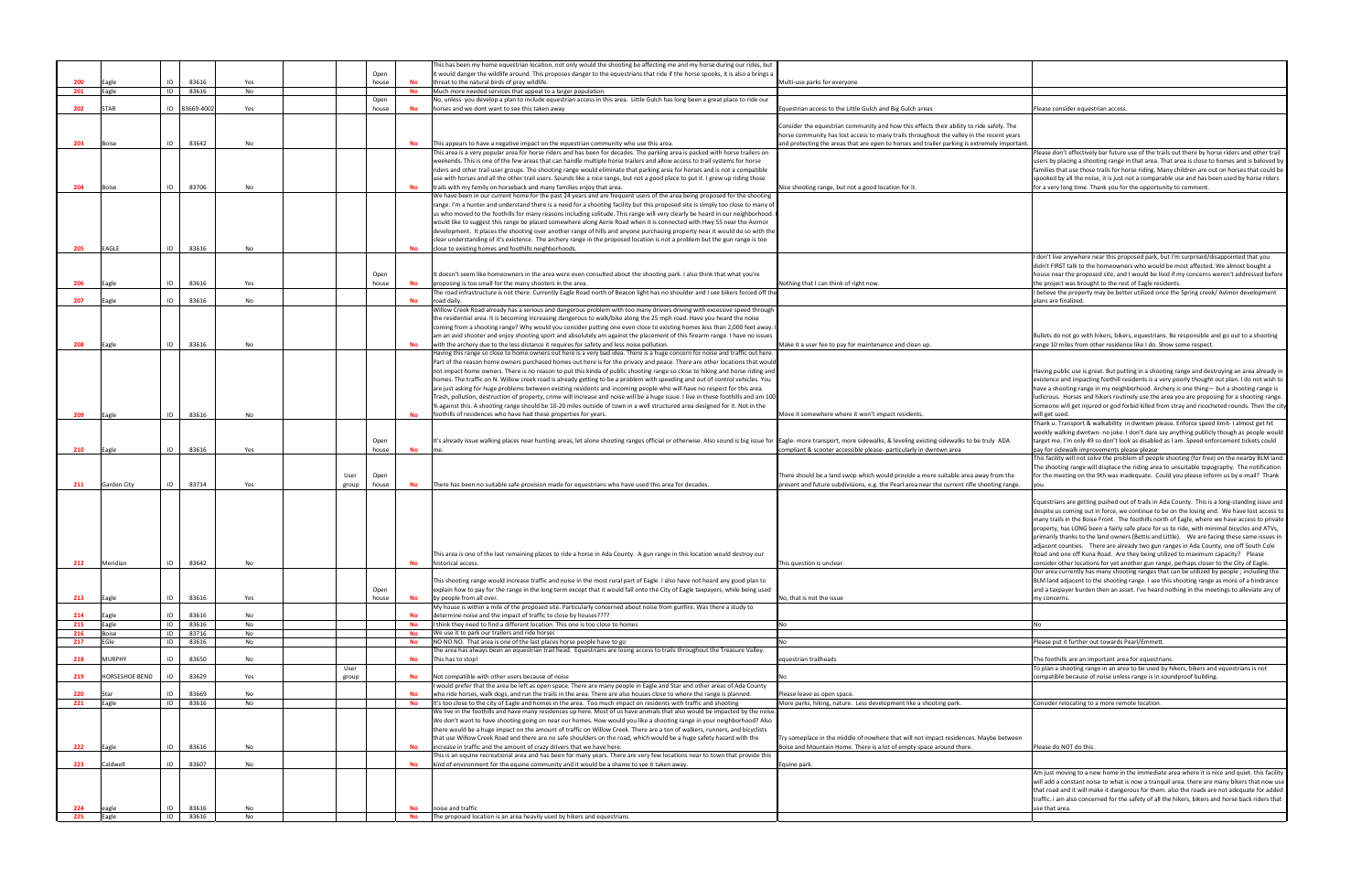|     |          |    |       |     |       |       |           |                                                                                                                                                                                                                               |                                                                                              | Equestrians have been pushed from venue after venue in the area. There are so many          |
|-----|----------|----|-------|-----|-------|-------|-----------|-------------------------------------------------------------------------------------------------------------------------------------------------------------------------------------------------------------------------------|----------------------------------------------------------------------------------------------|---------------------------------------------------------------------------------------------|
|     |          |    |       |     |       |       |           |                                                                                                                                                                                                                               |                                                                                              | places where people can walk, ride bikes and shoot guns, but there's almost nowhere le      |
|     |          |    |       |     |       |       |           |                                                                                                                                                                                                                               |                                                                                              | where horses can safely be ridden out in the surrounding hills. We contribute significar    |
|     |          |    |       |     |       |       |           |                                                                                                                                                                                                                               |                                                                                              | to the local economy, yet are rarely given a voice in decisions which affect our ability to |
|     |          |    |       |     | User  |       |           | A gun range is simply not compatible with other user groups, especially equestrians. The noise of constant gun is frightening                                                                                                 |                                                                                              | enjoy it. Please reconsider this plan and give equestrians some consideration in the nex    |
| 226 | Caldwell | ID | 83607 | Yes | group |       | No        | to horses, making it dangerous to ride near there, and also destroys the peace of being out in nature.                                                                                                                        |                                                                                              |                                                                                             |
|     |          |    |       |     |       |       |           | BLM guidelines not adhered to plus we live 1/3 mile from proposed orangethe noise factor alone would be sufficient to                                                                                                         |                                                                                              |                                                                                             |
|     |          |    |       |     |       |       |           | disallow any shooting rangeit seems farcical to lower speed limit to 20 mph and yet allow a shooting range on BLM land                                                                                                        |                                                                                              |                                                                                             |
|     |          | ID |       |     |       |       | <b>No</b> | near homesit's patently absurd on its' face.                                                                                                                                                                                  |                                                                                              |                                                                                             |
| 227 | Eagle    |    | 83616 | No  |       |       |           |                                                                                                                                                                                                                               | Eagle                                                                                        | choose a site far away from residential neighborhoods.                                      |
|     |          |    |       |     |       |       |           |                                                                                                                                                                                                                               |                                                                                              | There is something that does not appear right about the speed and lack of transparency      |
|     |          |    |       |     |       |       |           |                                                                                                                                                                                                                               |                                                                                              | this process. There is plenty of land far enough away from residential areas that could b   |
| 228 | Meridian | ID | 83646 | No  |       |       | No        | Too close to residential areas. No way to control the way sound travels. Process appears rushed and lacking transparency.                                                                                                     | Nature/ hiking trails.                                                                       | onsidered for such an endeavor.                                                             |
|     |          |    |       |     |       |       |           | This is NOT a good area for a shooting range. You will ruin the beauty and tranquility of the foothills. Several hundred peopl                                                                                                |                                                                                              |                                                                                             |
|     |          |    |       |     |       |       |           | use this area every week for hiking, horseback riding, dog walking, and mountain biking. Your original survey last summer/fall                                                                                                |                                                                                              |                                                                                             |
|     |          |    |       |     |       | Open  |           | showed that relatively few people are interested in a gun range compared to the number of people that use the area for                                                                                                        |                                                                                              |                                                                                             |
| 229 | Eagle    | ID | 83616 | Yes |       | house | <b>No</b> | other activities.                                                                                                                                                                                                             |                                                                                              | 'ou are ruining the beauty and tranquility of Eagle's foothills.                            |
|     |          |    |       |     |       |       |           |                                                                                                                                                                                                                               |                                                                                              | Why is the city of Eagle involved in this type of development. I am not anti-gun, but am    |
|     |          |    |       |     |       |       |           |                                                                                                                                                                                                                               |                                                                                              |                                                                                             |
| 230 | Eagle    | ID | 83616 | No  |       |       | No        | Disruptive to wildlife and to the residents that live nearby                                                                                                                                                                  |                                                                                              | certainly against this project.                                                             |
|     |          |    |       |     |       |       |           |                                                                                                                                                                                                                               | light now there are already roads that serve as trails. There are usually a few people using |                                                                                             |
|     |          |    |       |     |       |       |           | It is such an awesome piece of land out there. It breaks my heart to see it developed for a small portion of the public. It would that whole area at a time. Keep it exactly the way it is. There are no facilities there and |                                                                                              |                                                                                             |
| 231 | Eagle    | ID | 83616 | No  |       |       | No        | be better for the community to have a trail system set up out there.                                                                                                                                                          | has been working out just fine.                                                              | Please leave it the way it is.                                                              |
|     |          |    |       |     |       |       |           |                                                                                                                                                                                                                               |                                                                                              | It seems that those who enjoy the nature preserve for walking, biking, and hiking, serve    |
| 232 | Eagle    | ID | 83616 | No  |       |       | <b>No</b> | I don't feel there is a purpose for the City of Eagle to promote a shooting range this close to residents.                                                                                                                    |                                                                                              | nore residents than those who would access it for a shooting range.                         |
|     |          |    |       |     |       |       |           |                                                                                                                                                                                                                               |                                                                                              | It saddens me that those who paid top dollar to get away from traffic and development       |
| 233 | agle     | ID | 83616 | No  |       |       | <b>No</b> | Increased noise, increased traffic, effects on farm animals, domestic animals, wildlife                                                                                                                                       |                                                                                              | now have to put up with the noise and traffic from this proposed range                      |
|     |          |    |       |     |       |       |           |                                                                                                                                                                                                                               |                                                                                              |                                                                                             |
|     |          |    |       |     |       |       |           |                                                                                                                                                                                                                               | A local park for the area west of Eagle Road, South of Floating Feather. The new proposed    |                                                                                             |
|     |          |    |       |     |       |       |           |                                                                                                                                                                                                                               | park north of Beacon Light near Hwy 16 is not centrally located for those homes. there are   | Even though many neighborhoods are built with a Home Owner Association providing f          |
|     |          |    |       |     |       |       |           | I don't think the city should be running a business like this. I think it should be built & run by a private vendor. I think it is                                                                                            | multiple parks on the east side of Eagle Road, none on the west side. The one opportunity,   | some recreation as well as required pathways, they are paying HOA dues in addition to       |
| 234 | Eagle    | ID | 83616 | No  |       |       | <b>No</b> | another park being built for a limited number of users at a cost to the taxpayer.                                                                                                                                             | the West Side Park, was sold with nothing to replace it.                                     | being taxed for other neighborhood amenities.                                               |
|     |          |    |       |     |       |       |           | Although I understand the need for a shooting range, the current placement is the main trailhead for equestrians in Ada                                                                                                       |                                                                                              |                                                                                             |
|     |          |    |       |     |       |       |           | county. Because equestrians do not have one centralized voice, they are constantly being pushed out of every trail.                                                                                                           |                                                                                              |                                                                                             |
|     |          |    |       |     |       | Open  |           | Additionally, this will create more traffic on Willow Creek and the intersection of Willow Creek and Quarter Drive is blind and                                                                                               |                                                                                              |                                                                                             |
| 235 |          | ID | 83616 | Yes |       |       |           |                                                                                                                                                                                                                               |                                                                                              |                                                                                             |
|     | Eagle    |    |       |     |       | house | No        | already very dangerous.                                                                                                                                                                                                       |                                                                                              | Have any of you visited that area on a weekend to see how it is currently being utilized?   |
|     |          |    |       |     |       |       |           | Potential safety issues and noise based on proximity to existing & planned residences. We live in a world with a lot of crazy.                                                                                                |                                                                                              |                                                                                             |
| 236 | Eagle    | ID | 83616 | No  |       |       | No        | Don't encourage more guns than necessary in Eagle.                                                                                                                                                                            |                                                                                              | Thank you                                                                                   |
|     |          |    |       |     |       |       |           | I have lived in eagle since I was born. I am 46 now and I love the peace and quiet. And we still have tons of wildlife that show                                                                                              |                                                                                              |                                                                                             |
| 237 | agle     | ID | 83616 | No  |       |       | <b>No</b> | up on our property. That will all change if this happens. Please leave the land for nature and wildlife.                                                                                                                      |                                                                                              | Please don't change the soul of Eagle foothills.                                            |
|     |          |    |       |     |       |       |           | The proposed location of this shooting range is too close to residential neighborhoods. Instead it should be located in a more                                                                                                |                                                                                              |                                                                                             |
| 238 | agle     | ID | 83616 | No  |       |       | <b>No</b> | remote area.                                                                                                                                                                                                                  |                                                                                              |                                                                                             |
|     |          |    |       |     |       |       |           |                                                                                                                                                                                                                               |                                                                                              | My issue is without testing sound from the proposed gun range area, that portion of the     |
|     |          |    |       |     |       |       |           | The gun range should have a live sound test from the proposed area and measure the sound in the areas which will be most                                                                                                      |                                                                                              | park should be put on hold. I would support a gun range if it were guaranteed not have      |
| 239 | Eagle    | ID | 83616 | No  |       |       | <b>No</b> | effected. Without this, this should be paused.                                                                                                                                                                                |                                                                                              | sound effect into nearby communities.                                                       |
|     |          |    |       |     |       |       |           |                                                                                                                                                                                                                               |                                                                                              |                                                                                             |
|     |          |    |       |     |       |       |           |                                                                                                                                                                                                                               |                                                                                              | That area is such a huge fire danger the more people you would have been at the Wors        |
| 240 | Eagle    | ID | 83616 | No  |       |       | <b>No</b> | Willow creek road already has too much traffic                                                                                                                                                                                |                                                                                              | would be                                                                                    |
| 241 | Eagle    | ID | 83616 | No  |       |       | No        |                                                                                                                                                                                                                               | agle                                                                                         |                                                                                             |
|     |          |    |       |     |       |       |           | I don't have a problem with the park except that it looks like the equestrians will have no place to ride up there unless                                                                                                     |                                                                                              |                                                                                             |
|     |          |    |       |     |       |       |           | Avimore grants us a place. This appears to be a real Slap in the face by the city to the many horse people who have ridden up                                                                                                 |                                                                                              |                                                                                             |
| 242 | Eagle    | ID | 83616 | No  |       |       | No        | there for over 20 yrs.                                                                                                                                                                                                        | Horse Trailer parking for use of the land to the north of the shooting range.                |                                                                                             |
| 243 | Eagle    | ID | 83616 | No  |       |       | No        | I'd rather see hiking biking equestrian trails                                                                                                                                                                                | Hiking biking trails                                                                         |                                                                                             |
| 244 | agle     | CA | 83616 | No  |       |       | No        |                                                                                                                                                                                                                               | Baseball fields                                                                              |                                                                                             |
|     |          |    |       |     |       |       |           |                                                                                                                                                                                                                               |                                                                                              |                                                                                             |
|     |          |    |       |     |       |       |           | Please consider the noise pollution and traffic to existing citizens. We purchased this property in this neighborhood for a                                                                                                   |                                                                                              |                                                                                             |
| 245 | agle     | ID | 83616 | No  |       |       | No        | peaceful lifestyle. Please preserve this and represent us.                                                                                                                                                                    |                                                                                              | "Vould you want this in your "backyard?"                                                    |
|     |          |    |       |     |       |       |           |                                                                                                                                                                                                                               |                                                                                              | Please do not continue with gun range s it would take away a place where many people        |
| 246 | Meridian | ID | 83646 | No  |       |       | No        | To close to the city and it is a high traffic use area for people.                                                                                                                                                            |                                                                                              | out to enjoy a time outdoors.                                                               |
|     |          |    |       |     |       |       |           | What do you have planned for the equestrian riders Things have changed a great deal especially the last two years. We                                                                                                         |                                                                                              |                                                                                             |
|     |          |    |       |     |       |       |           | now have hikers, bikes,dogs who have no idea or care how horses react. I understand the world has changed but all we need Horse trailes need to be talked with equestrian people. Already horses, bikes, gunshot              |                                                                                              |                                                                                             |
|     |          |    |       |     |       |       |           | is hills to ride on. No expense need to allow us to do that. We clean the parking lot from all the garage from all the pallets                                                                                                | don't mix together. I've stopped riding at Eagle Island because of the out of control dogs.  |                                                                                             |
|     |          |    |       |     |       |       |           | that are burned leaving wire and nails.All the trash that is thrown out and the occasional condom. I'm sure the home owner                                                                                                    | Io one leases their dog and when you explain to the owners that their dog will be injured it |                                                                                             |
| 247 | Emmett   | ID | 83617 | No  |       |       | No        | who live will be thrilled to all the gunfire. So very sad to lose our our wonderful rides.                                                                                                                                    | they get under the horse. They ignore you. That was a nice place to ride before.             |                                                                                             |
|     |          |    |       |     |       |       |           | I don't think this range is something that represents the people of Eagle. There are other ranges in the area people can go to.                                                                                               |                                                                                              |                                                                                             |
|     |          |    |       |     |       |       |           |                                                                                                                                                                                                                               |                                                                                              |                                                                                             |
| 248 | Eagle    | ID | 83616 | No  |       |       | <b>No</b> | Let the land be used for other purposes.                                                                                                                                                                                      |                                                                                              |                                                                                             |
|     |          |    |       |     |       |       |           | I do not believe this is in the best interest of those who live in this area. Noise pollution will surely be awful, it will be terribly                                                                                       |                                                                                              |                                                                                             |
|     |          |    |       |     |       |       |           | dangerous for equestrians and will totally ruin the beautiful, serene setting where we go to enjoy the outdoors. I believe the                                                                                                |                                                                                              |                                                                                             |
|     |          |    |       |     |       |       |           | traffic would also become unbearable and I don't see how Willow Creek can sustain a significantly higher level of traffic. I am                                                                                               |                                                                                              |                                                                                             |
|     |          |    |       |     |       |       |           | in favor of shooting ranges, however, this is not a good location for the proposed range. It should be placed further away                                                                                                    |                                                                                              |                                                                                             |
|     |          |    |       |     |       |       |           | from residences and areas that are already well trafficked by equestrians, pedestrians and dog walkers. Please do not                                                                                                         |                                                                                              |                                                                                             |
| 249 | Eagle    | ID | 83616 | No  |       |       | <b>No</b> | proceed. Thank you, Cari West                                                                                                                                                                                                 |                                                                                              |                                                                                             |
|     |          |    |       |     |       |       |           |                                                                                                                                                                                                                               | agle                                                                                         |                                                                                             |
| 250 | Eagle    | ID | 83616 | No  |       |       | No        | I don't believe this location is appropriate for a shooting range                                                                                                                                                             | An archery range would be a wonderful asset that would be less invasive for neighbors        |                                                                                             |
| 251 | Eagle    | ID | 83616 | No  |       |       | No        | Preliminary design should include the ability to shoot steel targets.                                                                                                                                                         | Yes, allow for USPSA style matches to take place, similar to those in Nampa and Parma.       | wholly support Eagle bring a shooting park here.                                            |
|     |          |    |       |     |       |       |           | A shooting range has no place in an areas used by hikers, dog-walkers, bird and wildlife watchers, and horseback riders. Just                                                                                                 |                                                                                              |                                                                                             |
| 252 | Eagle    | ID | 83616 | No  |       |       | <b>No</b> |                                                                                                                                                                                                                               |                                                                                              |                                                                                             |
| 253 | Eagle    | ID | 83616 | No  |       |       | <b>No</b> | Don't want a shooting that close                                                                                                                                                                                              | No comment                                                                                   |                                                                                             |
|     |          |    |       |     |       |       |           |                                                                                                                                                                                                                               |                                                                                              | Putting a large commercial operation in a location that requires miles of rural/residentian |
|     |          |    |       |     |       |       |           |                                                                                                                                                                                                                               |                                                                                              | road access is a bad idea. I am a gun owner, and sporting enthusiast. As much as I would    |
|     |          |    |       |     |       |       |           | The road traffic is unsustainable on Willow Creek and already heavy with careless drivers going to # Horse Ranch, BLM land                                                                                                    |                                                                                              | love to have such close access, I see already see growing (speeding) traffic and I'm        |
|     |          |    |       |     |       |       |           |                                                                                                                                                                                                                               |                                                                                              |                                                                                             |
| 254 | Eagle    | ID | 83616 | No  |       |       | <b>No</b> | etc. Also, noise pollution in this extremely quiet valley.                                                                                                                                                                    |                                                                                              | extremely concerned about drawing more of it.                                               |

|                           | Equestrians have been pushed from venue after venue in the area. There are so many<br>places where people can walk, ride bikes and shoot guns, but there's almost nowhere left<br>where horses can safely be ridden out in the surrounding hills. We contribute significantly<br>to the local economy, yet are rarely given a voice in decisions which affect our ability to<br>enjoy it. Please reconsider this plan and give equestrians some consideration in the next<br>one! |
|---------------------------|-----------------------------------------------------------------------------------------------------------------------------------------------------------------------------------------------------------------------------------------------------------------------------------------------------------------------------------------------------------------------------------------------------------------------------------------------------------------------------------|
|                           |                                                                                                                                                                                                                                                                                                                                                                                                                                                                                   |
|                           | choose a site far away from residential neighborhoods<br>There is something that does not appear right about the speed and lack of transparency of                                                                                                                                                                                                                                                                                                                                |
|                           | this process. There is plenty of land far enough away from residential areas that could be<br>considered for such an endeavor.                                                                                                                                                                                                                                                                                                                                                    |
|                           | You are ruining the beauty and tranquility of Eagle's foothills.                                                                                                                                                                                                                                                                                                                                                                                                                  |
|                           | Why is the city of Eagle involved in this type of development. I am not anti-gun, but am<br>certainly against this project.                                                                                                                                                                                                                                                                                                                                                       |
| e using                   |                                                                                                                                                                                                                                                                                                                                                                                                                                                                                   |
| nd it                     | Please leave it the way it is.                                                                                                                                                                                                                                                                                                                                                                                                                                                    |
|                           | It seems that those who enjoy the nature preserve for walking, biking, and hiking, serve<br>more residents than those who would access it for a shooting range.                                                                                                                                                                                                                                                                                                                   |
|                           | It saddens me that those who paid top dollar to get away from traffic and development will<br>now have to put up with the noise and traffic from this proposed range                                                                                                                                                                                                                                                                                                              |
| posed<br>ere are          | Even though many neighborhoods are built with a Home Owner Association providing for                                                                                                                                                                                                                                                                                                                                                                                              |
| rtunity,                  | some recreation as well as required pathways, they are paying HOA dues in addition to<br>being taxed for other neighborhood amenities.                                                                                                                                                                                                                                                                                                                                            |
|                           |                                                                                                                                                                                                                                                                                                                                                                                                                                                                                   |
|                           | Have any of you visited that area on a weekend to see how it is currently being utilized?                                                                                                                                                                                                                                                                                                                                                                                         |
|                           | Thank you                                                                                                                                                                                                                                                                                                                                                                                                                                                                         |
|                           | Please don't change the soul of Eagle foothills.                                                                                                                                                                                                                                                                                                                                                                                                                                  |
|                           |                                                                                                                                                                                                                                                                                                                                                                                                                                                                                   |
|                           | My issue is without testing sound from the proposed gun range area, that portion of the<br>park should be put on hold. I would support a gun range if it were guaranteed not have<br>sound effect into nearby communities.                                                                                                                                                                                                                                                        |
|                           | That area is such a huge fire danger the more people you would have been at the Worse it<br>would be                                                                                                                                                                                                                                                                                                                                                                              |
|                           |                                                                                                                                                                                                                                                                                                                                                                                                                                                                                   |
|                           |                                                                                                                                                                                                                                                                                                                                                                                                                                                                                   |
|                           |                                                                                                                                                                                                                                                                                                                                                                                                                                                                                   |
|                           | Would you want this in your "backyard?"                                                                                                                                                                                                                                                                                                                                                                                                                                           |
|                           | Please do not continue with gun range s it would take away a place where many people go<br>out to enjoy a time outdoors.                                                                                                                                                                                                                                                                                                                                                          |
| וסו<br>dogs.<br>ıjured if |                                                                                                                                                                                                                                                                                                                                                                                                                                                                                   |
|                           |                                                                                                                                                                                                                                                                                                                                                                                                                                                                                   |
|                           |                                                                                                                                                                                                                                                                                                                                                                                                                                                                                   |
|                           |                                                                                                                                                                                                                                                                                                                                                                                                                                                                                   |
| ors                       |                                                                                                                                                                                                                                                                                                                                                                                                                                                                                   |
| na.                       | I wholly support Eagle bring a shooting park here.                                                                                                                                                                                                                                                                                                                                                                                                                                |
|                           |                                                                                                                                                                                                                                                                                                                                                                                                                                                                                   |
|                           | No                                                                                                                                                                                                                                                                                                                                                                                                                                                                                |
|                           | Putting a large commercial operation in a location that requires miles of rural/residential<br>road access is a bad idea. I am a gun owner, and sporting enthusiast. As much as I would<br>love to have such close access, I see already see growing (speeding) traffic and I'm                                                                                                                                                                                                   |
|                           | extremely concerned about drawing more of it.                                                                                                                                                                                                                                                                                                                                                                                                                                     |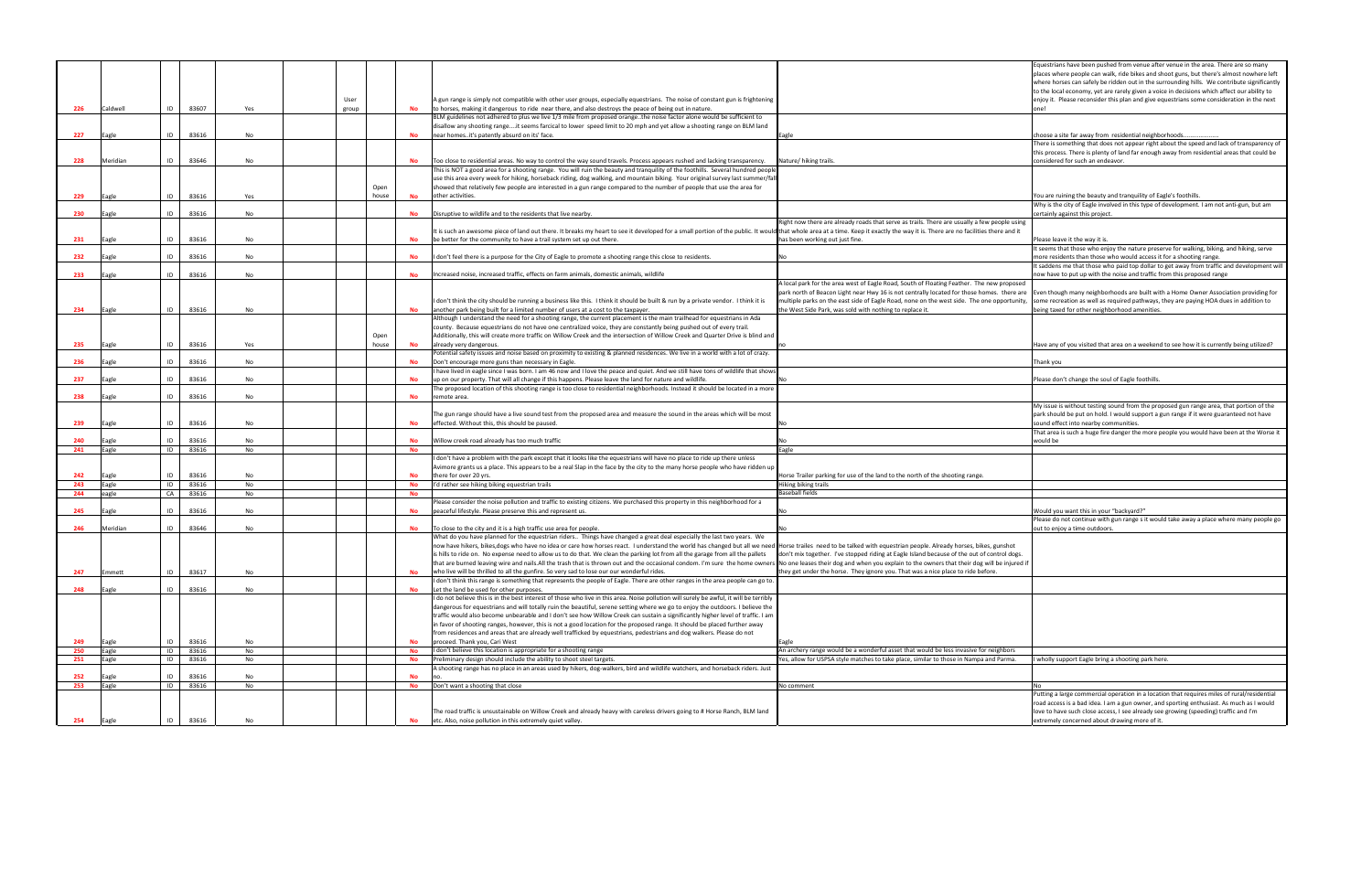|     |       |    |                |     |               |           |                                                                                                                                                                                                                                                          |                                                                                                                                                                                                                                                                                        | The mayor stated at the Open House meeting that was taped, that Spring Valley owned a                                                                                                      |
|-----|-------|----|----------------|-----|---------------|-----------|----------------------------------------------------------------------------------------------------------------------------------------------------------------------------------------------------------------------------------------------------------|----------------------------------------------------------------------------------------------------------------------------------------------------------------------------------------------------------------------------------------------------------------------------------------|--------------------------------------------------------------------------------------------------------------------------------------------------------------------------------------------|
|     |       |    |                |     |               |           |                                                                                                                                                                                                                                                          |                                                                                                                                                                                                                                                                                        | the land between Hwy 55 and at least to Willow Creek Rd. He stated that Aerie Rd will at                                                                                                   |
|     |       |    |                |     |               |           |                                                                                                                                                                                                                                                          |                                                                                                                                                                                                                                                                                        | some time become a thoroughfare to link Hwy 55 to Hwy 16. Please consider building thi                                                                                                     |
|     |       |    |                |     |               |           |                                                                                                                                                                                                                                                          |                                                                                                                                                                                                                                                                                        | shooting facility somewhere farther away so that it does not impact those who currently                                                                                                    |
|     |       |    |                |     |               |           |                                                                                                                                                                                                                                                          |                                                                                                                                                                                                                                                                                        | live close enough to hear the noise of a gun range with added concrete as reports echo                                                                                                     |
|     |       |    |                |     |               |           |                                                                                                                                                                                                                                                          |                                                                                                                                                                                                                                                                                        | around those canyons and hills. I take issue with the fact that, somehow, the parcel of lar                                                                                                |
|     |       |    |                |     |               |           |                                                                                                                                                                                                                                                          |                                                                                                                                                                                                                                                                                        | on which this gun range is proposed is somehow attached to The City of Eagle, yet all the<br>residences that will be impacted are in Ada County. We neither voted for the city council     |
|     |       |    |                |     |               |           |                                                                                                                                                                                                                                                          |                                                                                                                                                                                                                                                                                        | who is making this decision, nor are we stakeholders in the decision they render. We who                                                                                                   |
|     |       |    |                |     |               |           | The location is too close to residences in Ada County. Not enough thought has been put into noise impact on existing                                                                                                                                     |                                                                                                                                                                                                                                                                                        | are impacted will be mightily outnumbered by those who are in favor of a gun range -- I a                                                                                                  |
|     |       |    |                |     |               |           | neighbors, traffic impact on windy, 20mph sections of road, nor negative impact on the current thousands of users that                                                                                                                                   | Yes.  Consider making this area a natural area for non-motorized, non-noisy activities, and                                                                                                                                                                                            | as well -- but the few of us who have to live within earshot will have a bitter daily reminde                                                                                              |
| 255 | Eagle | ID | 83616          | No  |               |           | frequent that area for biking, walking and horseback riding.                                                                                                                                                                                             | move the shooting site further away from current residences.                                                                                                                                                                                                                           |                                                                                                                                                                                            |
|     |       |    |                |     |               |           |                                                                                                                                                                                                                                                          | I love the city center and any updates that could be made to make it more walking/biking                                                                                                                                                                                               | I love the city center and any updates that could be made to make it more walking/biking                                                                                                   |
|     |       |    |                |     |               |           | think there will be noise pollution. I don't know why the city of Eagle would have a public range. That seems something the friendly. I love the city events that encourage community connection and supporting the                                      |                                                                                                                                                                                                                                                                                        | friendly. I love the city events that encourage community connection and supporting the                                                                                                    |
| 256 | Eagle | ID | 83616          | No  |               |           | private sector should take care of. I don't want my taxes paying for someone else's hobbies                                                                                                                                                              | mall businesses in Eagle.                                                                                                                                                                                                                                                              | small businesses in Eagle.                                                                                                                                                                 |
|     |       |    |                |     |               |           |                                                                                                                                                                                                                                                          | There should be more bathrooms. People are going to litter there. What is disruptive to the                                                                                                                                                                                            |                                                                                                                                                                                            |
| 257 | Eagle | ID | 83616          | No  |               | No        | Disturbance of Natural Habitat                                                                                                                                                                                                                           | heighborhood.                                                                                                                                                                                                                                                                          |                                                                                                                                                                                            |
|     |       |    |                |     |               |           |                                                                                                                                                                                                                                                          |                                                                                                                                                                                                                                                                                        |                                                                                                                                                                                            |
|     |       |    |                |     |               |           |                                                                                                                                                                                                                                                          |                                                                                                                                                                                                                                                                                        | This will not and can not be supported by user fees. It will further degrade the already                                                                                                   |
|     |       |    |                |     |               |           | Current infrastructure is not in place to support the increase use. It will also conflict with historic use by other recreational                                                                                                                        |                                                                                                                                                                                                                                                                                        | impacted area. The utimate cost will be passed on to the local community and residents c                                                                                                   |
| 258 | EAGLE | ID | 83616          | No  |               | No        | users and land/homes owners in the area                                                                                                                                                                                                                  | Traffic impacts, safety, best use, wildlife habitat, etc.                                                                                                                                                                                                                              | the Eagle foothill area and have little effect and no cost on the users from outside of Eagle                                                                                              |
| 259 | Eagle | ID | 83616          | No  |               | No        | Too many guns.                                                                                                                                                                                                                                           | There are already 5 gun/shooting ranges in Boise.                                                                                                                                                                                                                                      |                                                                                                                                                                                            |
|     |       |    |                |     |               |           | Area designation for the Shooting Range is inappropriate. Proximity to current homes; increased traffic on Willow Creek;<br>interfering/competing with current access to horse riding and horse trailer parking space as well as hikers and bike riders; |                                                                                                                                                                                                                                                                                        |                                                                                                                                                                                            |
| 260 | Eagle | ID | 83616          | No  |               |           | impact of a variety of wildlife including Mule Deer, Badgers, many bird species; impact on native plants.                                                                                                                                                | Not that I'm aware of.                                                                                                                                                                                                                                                                 | Thank you for providing this survey.                                                                                                                                                       |
|     |       |    |                |     |               |           |                                                                                                                                                                                                                                                          |                                                                                                                                                                                                                                                                                        | There are more community minded projects that should get attention before a gun range                                                                                                      |
|     |       |    |                |     |               |           | No desire to see the city use money to build a gun range when there are enough ranges in the valley to shoot in now, as well                                                                                                                             |                                                                                                                                                                                                                                                                                        | How about some more parks for families? How about a big, modern athletic complex tha                                                                                                       |
| 261 | Eagle | ID | 83616          | No  |               | No        | as thousands of BLM acres.                                                                                                                                                                                                                               |                                                                                                                                                                                                                                                                                        | rivals Simplot? How about putting sidewalks on Eagle between Chinden and State?                                                                                                            |
|     |       |    |                |     |               |           |                                                                                                                                                                                                                                                          | Yes people are paying top dollar for eagle real estate. You want to hunt go up in the                                                                                                                                                                                                  |                                                                                                                                                                                            |
|     |       |    |                |     |               |           |                                                                                                                                                                                                                                                          | mountains and shoot it all up. You want to practice with your firearm. Go to the million                                                                                                                                                                                               | Eagle is a place of peace foothills and all, I'm for gun rights but don't force the population                                                                                             |
|     |       |    |                |     |               |           |                                                                                                                                                                                                                                                          | dollar firing range in Boise 10-15 minutes away. Eagle is prime location for an INDOOR firing lhere to have to listen to constant gunfire when people are not paying as much as they are                                                                                               |                                                                                                                                                                                            |
|     |       |    |                |     | Open          |           |                                                                                                                                                                                                                                                          | range. not a firing range that disturbs the public that pays to have serenity. How hard is it                                                                                                                                                                                          | for real estate here. Take the beautiful 2 hour drive and go explore the amazing Idaho                                                                                                     |
| 262 | Eagle | ID | 83616          | Yes | house         | No        |                                                                                                                                                                                                                                                          | for people to drive to go shoot? Go outside the city limits for Christ sake                                                                                                                                                                                                            | mountains with that shiny AR.                                                                                                                                                              |
|     |       |    |                |     |               |           | Outdoor gun ranges are noisy and contribute to lead contamination. There are sufficient number of ranges in the area for                                                                                                                                 |                                                                                                                                                                                                                                                                                        | Having lived near and used outdoor ranges in the past, I am well aware of the noise it                                                                                                     |
| 263 | Eagle | ID | 83616          | No  |               |           | people to use without Eagle having to build one.                                                                                                                                                                                                         | More child focused parks.                                                                                                                                                                                                                                                              | creates as well as the environmental cost.                                                                                                                                                 |
|     |       |    |                |     |               |           |                                                                                                                                                                                                                                                          |                                                                                                                                                                                                                                                                                        | Please not in the current location! It is too close to residential properties that would be                                                                                                |
|     |       |    |                |     |               |           | Please not in the current location! It is too close to residential properties that would be severely & negatively impacted! We                                                                                                                           |                                                                                                                                                                                                                                                                                        | severely & negatively impacted! We are all for a shooting range of this sorts, but it should                                                                                               |
| 264 |       | ID | 83616          | No  |               | No        | are all for a shooting range of this sorts, but it should be MUCH further out and away from residential areas!                                                                                                                                           | Not that we can think of.                                                                                                                                                                                                                                                              | be MUCH further out and away from residential areas!                                                                                                                                       |
|     |       |    |                |     |               |           |                                                                                                                                                                                                                                                          | What about seasonal options such as outdoor skating or a sledding hill? Or much better dog                                                                                                                                                                                             |                                                                                                                                                                                            |
|     |       |    |                |     |               |           |                                                                                                                                                                                                                                                          | park facilities (the current 2 acre medium/large dog option is so not adequate. Or just a                                                                                                                                                                                              |                                                                                                                                                                                            |
|     |       |    |                |     |               |           | We are encouraging people to shoot? Not the kind of community in which I want to live. What about other sports? More                                                                                                                                     | place where people can enjoy a peaceful interaction with nature, without bikers, shooters,                                                                                                                                                                                             |                                                                                                                                                                                            |
| 265 | Eagle | ID | 83616          | No  |               | No        | dog park facilities?                                                                                                                                                                                                                                     | skaters, etc. Think Central Park in NYC.                                                                                                                                                                                                                                               |                                                                                                                                                                                            |
| 266 |       | ID |                | No  |               | No        | Destruction of natural habitat and noise polution. Indescriminant shooting at birds of prey and private property. Increased<br>traffic on Willow Creek?                                                                                                  |                                                                                                                                                                                                                                                                                        |                                                                                                                                                                                            |
|     |       |    | 83616<br>83616 | No  |               |           | Noise concerns. But a managed range would be better than what people are doing unmanaged on BLM lanc                                                                                                                                                     | NO! Too much ill conceived plans already!                                                                                                                                                                                                                                              |                                                                                                                                                                                            |
|     |       |    |                |     |               |           |                                                                                                                                                                                                                                                          |                                                                                                                                                                                                                                                                                        |                                                                                                                                                                                            |
| 267 | Eagle | ID |                |     |               | No        |                                                                                                                                                                                                                                                          |                                                                                                                                                                                                                                                                                        |                                                                                                                                                                                            |
|     |       |    |                |     |               |           |                                                                                                                                                                                                                                                          |                                                                                                                                                                                                                                                                                        | As the city grows we need to consider the mental health of the residents. Being able to                                                                                                    |
|     |       |    |                |     |               |           | am not opposed to a shooting range, however, the proposed location is one of the last public areas where where                                                                                                                                           |                                                                                                                                                                                                                                                                                        | access quiet and peaceful areas in the foothills have helped during the stressful times of t                                                                                               |
| 268 | Eagle | ID |                | No  |               | No        | equestrians and hikers can use quiet and peaceful trails in the Eagle foothills and I have heard nothing about how this loss                                                                                                                             | Quiet and peaceful trails to replace those that would be lost if the gun range is developed                                                                                                                                                                                            | pandemic and would continue to do so in the future as the city becomes more developed                                                                                                      |
|     |       |    | 83616          |     |               |           | would be compensated for those who are not gun enthusiasts                                                                                                                                                                                               | on the currently proposed site.<br>A large park with amphitheater for hosting events that the whole community can enjoy. The                                                                                                                                                           | and crowded. I speak from personal experience here.                                                                                                                                        |
|     |       |    |                |     |               |           |                                                                                                                                                                                                                                                          | amphitheater in downtown Eagle is entirely too small to meet the needs of our community.                                                                                                                                                                                               |                                                                                                                                                                                            |
| 269 | Eagle | ID | 83616          | No  |               |           | There are better opportunities the city could pursue that would be more inclusive of the whole community.                                                                                                                                                | ، shooting "park" will only accommodate the few.                                                                                                                                                                                                                                       |                                                                                                                                                                                            |
|     |       |    |                |     |               |           | There are many other projects in Eagle where I would rather the City focus its efforts and money that would benefit more                                                                                                                                 |                                                                                                                                                                                                                                                                                        |                                                                                                                                                                                            |
| 270 | Eagle | ID | 83616          | No  |               | No.       | community members.                                                                                                                                                                                                                                       | Increasing safe bicycle access to downtown and around the City.                                                                                                                                                                                                                        |                                                                                                                                                                                            |
| 271 | Eagle | ID | 83616          | No  |               | No        |                                                                                                                                                                                                                                                          | Youth Sports complex                                                                                                                                                                                                                                                                   |                                                                                                                                                                                            |
|     |       |    |                |     |               |           |                                                                                                                                                                                                                                                          | There are no real soccer facilities in Eagle, which means that our residents are forced to go                                                                                                                                                                                          |                                                                                                                                                                                            |
| 272 | Eagle | ID | 83616          | No  |               | No        | The foothills should be used and preserved for hiking, biking, sports, etc                                                                                                                                                                               | to Meridian and Boise. This takes money out of our city's local economy.                                                                                                                                                                                                               |                                                                                                                                                                                            |
|     |       |    |                |     |               |           | his shooting thing is inconsistent with the existing, intensively used, peaceful, hiking and equestrian area at this location                                                                                                                            |                                                                                                                                                                                                                                                                                        |                                                                                                                                                                                            |
|     |       |    |                |     |               |           | Instead, Our City should spend proceeds from its liquidations of our urban Parkland to develop a close-in, 21st century urban                                                                                                                            |                                                                                                                                                                                                                                                                                        |                                                                                                                                                                                            |
|     |       |    |                |     |               |           | park system as modern cities like Meridian, Boise, etc have where our kids can walk to swim, play field sports and seniors can                                                                                                                           |                                                                                                                                                                                                                                                                                        |                                                                                                                                                                                            |
|     |       |    |                |     |               |           | gather and walk around. Neighbors thwarted plans for this grownup gun playground farther west. It will be equally distant, ill                                                                                                                           |                                                                                                                                                                                                                                                                                        |                                                                                                                                                                                            |
|     |       |    |                |     |               |           | conceived and expensive at this location. Conflicts with neighbors are assured as surrounding properties develop, forcing City Yes, use City funds to reestablish and implement a 21st century urban Park system, so we                                  |                                                                                                                                                                                                                                                                                        |                                                                                                                                                                                            |
| 273 | Eagle | ID | 83616-7210     | No  |               |           | to curtail and then close its targeted incompatible use.                                                                                                                                                                                                 | have neighborhood parks within walking distance of all residential neighborhoods.                                                                                                                                                                                                      |                                                                                                                                                                                            |
|     |       |    |                |     | Open<br>house |           | Willow Road is already busy with residents and workers. The shooting range we just increases flow to an already tight<br>situation. Also too close to existing residences                                                                                | I would prefer they leave things as they are. To quote an older movie, if you build it they will I think any major changes like that we change Idaho and the reason a lot of people are he                                                                                             |                                                                                                                                                                                            |
| 274 | Eagle | ID | 83616          | Yes |               | No        |                                                                                                                                                                                                                                                          | come. This would bring in more people from out of the area, not just the eagle.                                                                                                                                                                                                        | People want organized land areas they should move to another state.                                                                                                                        |
|     |       |    |                |     |               |           | think the open space in the Eagle foothills should be preserved for hiking, biking, and activities that enhance the value of                                                                                                                             |                                                                                                                                                                                                                                                                                        | Creating a destination gun range for all of the surrounding areas should not be a priority f<br>the City of Eagle. The infrastructure is already way behind the growth and the addition of |
|     |       |    |                |     | Open          |           | the area. The reason current outdoor shooting ranges are in the deser towards mountain home or in very rural Parma is that                                                                                                                               |                                                                                                                                                                                                                                                                                        | new housing needs to settle in a bit so we know where city priorities are and how we bes                                                                                                   |
| 275 | Eagle | ID | 83616          | Yes | house         | <b>No</b> | the noise is incongruent with other outdoor recreation due to the noise                                                                                                                                                                                  | Not in favor of a gun range, so no.                                                                                                                                                                                                                                                    | use the foothills.                                                                                                                                                                         |
|     |       |    |                |     |               |           | The area is planned for residential development. Putting a public range in the middle of a residential area makes no sense.                                                                                                                              |                                                                                                                                                                                                                                                                                        | I commented last year on the development plan, with my main concern being no data is                                                                                                       |
|     |       |    |                |     |               |           | That is why Blacks Creek Range is several miles from residential neighborhoods. A shooting range will negatively affect                                                                                                                                  |                                                                                                                                                                                                                                                                                        | being presented showing current use, projected use and ways to meet the projected                                                                                                          |
| 276 | Eagle | ID | 83616          | No  |               |           | property values due to the sound, safety and increased traffic through a quiet neighborhood.reased                                                                                                                                                       | Don't know of any                                                                                                                                                                                                                                                                      | growth. The City is making plans based off of what data??                                                                                                                                  |
|     |       |    |                |     |               |           |                                                                                                                                                                                                                                                          |                                                                                                                                                                                                                                                                                        | I am a gun owner, a conceal carry permit holder, I support gun rights and I hunt. I would                                                                                                  |
|     |       |    |                |     |               |           |                                                                                                                                                                                                                                                          |                                                                                                                                                                                                                                                                                        | support this type of facility if it were not located so close to homes in the area. While the                                                                                              |
|     |       |    |                |     |               |           |                                                                                                                                                                                                                                                          |                                                                                                                                                                                                                                                                                        | is technically two ways in and out of this facility, the vast majority of people will come in                                                                                              |
|     |       |    |                |     |               |           |                                                                                                                                                                                                                                                          |                                                                                                                                                                                                                                                                                        | through Eagle and use the small roads that pass a lot of residences. The road was not                                                                                                      |
|     |       |    |                |     |               |           | Too much additional traffic on small roads past residences. People driving to the range won't obey the speed limit making it                                                                                                                             |                                                                                                                                                                                                                                                                                        | designed to handle that much traffic and the residences don't want additional people                                                                                                       |
|     |       |    |                |     |               |           | dangerous for others. More wildlife will be killed or injured by the additional vehicals. Too much noise pollution for those                                                                                                                             |                                                                                                                                                                                                                                                                                        | driving through the neighborhoods. I would support a facility like this if it were much                                                                                                    |
| 277 | Eagle | ID | 83616          | No  |               |           | living near the range.                                                                                                                                                                                                                                   |                                                                                                                                                                                                                                                                                        | farther into the foothills and had access from Hwy 16 on it's own, dedicated road.                                                                                                         |
| 278 | Eagle | ID | 83616          | No  |               | <b>No</b> | This is a residential area and a shooting range would disrupt the surrounding community and pose a fire risl                                                                                                                                             | No, this park needs to be relocated.                                                                                                                                                                                                                                                   |                                                                                                                                                                                            |
| 279 | Boise | ID | 83709          | No  |               | No        | To close to residential homes/people. To dangerous and to loud.                                                                                                                                                                                          |                                                                                                                                                                                                                                                                                        |                                                                                                                                                                                            |
| 280 | Eagle | ID | 83616          | No  |               | No        | Too much noise. You can make all kinds of plans to mitigate the noise but the sound travels out here where it's mostly still<br>and serene.                                                                                                              |                                                                                                                                                                                                                                                                                        | None                                                                                                                                                                                       |
|     |       |    |                |     |               |           |                                                                                                                                                                                                                                                          |                                                                                                                                                                                                                                                                                        |                                                                                                                                                                                            |
|     |       |    |                |     |               |           | Years ago before 1M houses were here in Eagle I would have said yes to this-not now. Too many houses, kids, cars, etc I                                                                                                                                  | Yes. More sidewalks, bike paths, parks, ponds, another splash pad, tennis/pickle ball courts<br>soccer fields, baseball/softball fields, etc Families are moving to Eagle and they are moving West Ada also needs more schools. The district is way too big and needs to be divided. T |                                                                                                                                                                                            |
|     |       |    |                |     |               |           | love this idea just not in Eagle. If this plan does move forward a 12 and under archery area should be in the plan as well.                                                                                                                              | here FAST. We need to accommodate families with children. Merrill Park and Guerber Park roads need to be widened as well. Start with Linder Rd. Eagle Island State park needs a                                                                                                        |                                                                                                                                                                                            |
| 281 | Eagle | ID | 83616          | No  |               |           | Move this somewhere else. People are too irresponsible to have guns sealed or not in a town like Eagle.                                                                                                                                                  | are so overcrowded and so are their soccer fields.                                                                                                                                                                                                                                     | makeover as well. A lot of wasted land in that park.                                                                                                                                       |

|                                                                                                                                                                                                                                                                                                                                                                                                                                                                                                                               | The mayor stated at the Open House meeting that was taped, that Spring Valley owned all<br>the land between Hwy 55 and at least to Willow Creek Rd. He stated that Aerie Rd will at<br>some time become a thoroughfare to link Hwy 55 to Hwy 16. Please consider building this<br>shooting facility somewhere farther away so that it does not impact those who currently<br>live close enough to hear the noise of a gun range with added concrete as reports echo<br>around those canyons and hills. I take issue with the fact that, somehow, the parcel of land<br>on which this gun range is proposed is somehow attached to The City of Eagle, yet all the<br>residences that will be impacted are in Ada County. We neither voted for the city council<br>who is making this decision, nor are we stakeholders in the decision they render. We who<br>are impacted will be mightily outnumbered by those who are in favor of a gun range -- I am |
|-------------------------------------------------------------------------------------------------------------------------------------------------------------------------------------------------------------------------------------------------------------------------------------------------------------------------------------------------------------------------------------------------------------------------------------------------------------------------------------------------------------------------------|---------------------------------------------------------------------------------------------------------------------------------------------------------------------------------------------------------------------------------------------------------------------------------------------------------------------------------------------------------------------------------------------------------------------------------------------------------------------------------------------------------------------------------------------------------------------------------------------------------------------------------------------------------------------------------------------------------------------------------------------------------------------------------------------------------------------------------------------------------------------------------------------------------------------------------------------------------|
| Yes. Consider making this area a natural area for non-motorized, non-noisy activities, and<br>move the shooting site further away from current residences.<br>I love the city center and any updates that could be made to make it more walking/biking                                                                                                                                                                                                                                                                        | as well -- but the few of us who have to live within earshot will have a bitter daily reminder<br>of<br>I love the city center and any updates that could be made to make it more walking/biking                                                                                                                                                                                                                                                                                                                                                                                                                                                                                                                                                                                                                                                                                                                                                        |
| friendly. I love the city events that encourage community connection and supporting the<br>small businesses in Eagle.                                                                                                                                                                                                                                                                                                                                                                                                         | friendly. I love the city events that encourage community connection and supporting the<br>small businesses in Eagle.                                                                                                                                                                                                                                                                                                                                                                                                                                                                                                                                                                                                                                                                                                                                                                                                                                   |
| There should be more bathrooms. People are going to litter there. What is disruptive to the<br>neighborhood.                                                                                                                                                                                                                                                                                                                                                                                                                  |                                                                                                                                                                                                                                                                                                                                                                                                                                                                                                                                                                                                                                                                                                                                                                                                                                                                                                                                                         |
| Traffic impacts, safety, best use, wildlife habitat, etc                                                                                                                                                                                                                                                                                                                                                                                                                                                                      | This will not and can not be supported by user fees. It will further degrade the already<br>impacted area. The utimate cost will be passed on to the local community and residents of<br>the Eagle foothill area and have little effect and no cost on the users from outside of Eagle.                                                                                                                                                                                                                                                                                                                                                                                                                                                                                                                                                                                                                                                                 |
| There are already 5 gun/shooting ranges in Boise.                                                                                                                                                                                                                                                                                                                                                                                                                                                                             |                                                                                                                                                                                                                                                                                                                                                                                                                                                                                                                                                                                                                                                                                                                                                                                                                                                                                                                                                         |
| Not that I'm aware of.                                                                                                                                                                                                                                                                                                                                                                                                                                                                                                        | Thank you for providing this survey.                                                                                                                                                                                                                                                                                                                                                                                                                                                                                                                                                                                                                                                                                                                                                                                                                                                                                                                    |
|                                                                                                                                                                                                                                                                                                                                                                                                                                                                                                                               | There are more community minded projects that should get attention before a gun range.<br>How about some more parks for families? How about a big, modern athletic complex that<br>rivals Simplot? How about putting sidewalks on Eagle between Chinden and State?                                                                                                                                                                                                                                                                                                                                                                                                                                                                                                                                                                                                                                                                                      |
| Yes people are paying top dollar for eagle real estate. You want to hunt go up in the<br>mountains and shoot it all up. You want to practice with your firearm. Go to the million<br>dollar firing range in Boise 10-15 minutes away. Eagle is prime location for an INDOOR firing<br>range. not a firing range that disturbs the public that pays to have serenity. How hard is it<br>for people to drive to go shoot? Go outside the city limits for Christ sake                                                            | Eagle is a place of peace foothills and all, I'm for gun rights but don't force the population<br>here to have to listen to constant gunfire when people are not paying as much as they are<br>for real estate here. Take the beautiful 2 hour drive and go explore the amazing Idaho<br>mountains with that shiny AR.                                                                                                                                                                                                                                                                                                                                                                                                                                                                                                                                                                                                                                  |
| More child focused parks.                                                                                                                                                                                                                                                                                                                                                                                                                                                                                                     | Having lived near and used outdoor ranges in the past, I am well aware of the noise it<br>creates as well as the environmental cost.                                                                                                                                                                                                                                                                                                                                                                                                                                                                                                                                                                                                                                                                                                                                                                                                                    |
|                                                                                                                                                                                                                                                                                                                                                                                                                                                                                                                               | Please not in the current location! It is too close to residential properties that would be<br>severely & negatively impacted! We are all for a shooting range of this sorts, but it should                                                                                                                                                                                                                                                                                                                                                                                                                                                                                                                                                                                                                                                                                                                                                             |
| Not that we can think of.<br>What about seasonal options such as outdoor skating or a sledding hill? Or much better dog<br>park facilities (the current 2 acre medium/large dog option is so not adequate. Or just a<br>place where people can enjoy a peaceful interaction with nature, without bikers, shooters,<br>skaters, etc. Think Central Park in NYC.                                                                                                                                                                | be MUCH further out and away from residential areas!                                                                                                                                                                                                                                                                                                                                                                                                                                                                                                                                                                                                                                                                                                                                                                                                                                                                                                    |
| NO! Too much ill conceived plans already!                                                                                                                                                                                                                                                                                                                                                                                                                                                                                     |                                                                                                                                                                                                                                                                                                                                                                                                                                                                                                                                                                                                                                                                                                                                                                                                                                                                                                                                                         |
| Quiet and peaceful trails to replace those that would be lost if the gun range is developed                                                                                                                                                                                                                                                                                                                                                                                                                                   | As the city grows we need to consider the mental health of the residents. Being able to<br>access quiet and peaceful areas in the foothills have helped during the stressful times of the<br>pandemic and would continue to do so in the future as the city becomes more developed                                                                                                                                                                                                                                                                                                                                                                                                                                                                                                                                                                                                                                                                      |
| on the currently proposed site.<br>A large park with amphitheater for hosting events that the whole community can enjoy. The<br>amphitheater in downtown Eagle is entirely too small to meet the needs of our community.<br>A shooting "park" will only accommodate the few.                                                                                                                                                                                                                                                  | and crowded. I speak from personal experience here.                                                                                                                                                                                                                                                                                                                                                                                                                                                                                                                                                                                                                                                                                                                                                                                                                                                                                                     |
| Increasing safe bicycle access to downtown and around the City.                                                                                                                                                                                                                                                                                                                                                                                                                                                               |                                                                                                                                                                                                                                                                                                                                                                                                                                                                                                                                                                                                                                                                                                                                                                                                                                                                                                                                                         |
| Youth Sports complex<br>There are no real soccer facilities in Eagle, which means that our residents are forced to go                                                                                                                                                                                                                                                                                                                                                                                                         |                                                                                                                                                                                                                                                                                                                                                                                                                                                                                                                                                                                                                                                                                                                                                                                                                                                                                                                                                         |
| to Meridian and Boise. This takes money out of our city's local economy.                                                                                                                                                                                                                                                                                                                                                                                                                                                      |                                                                                                                                                                                                                                                                                                                                                                                                                                                                                                                                                                                                                                                                                                                                                                                                                                                                                                                                                         |
|                                                                                                                                                                                                                                                                                                                                                                                                                                                                                                                               |                                                                                                                                                                                                                                                                                                                                                                                                                                                                                                                                                                                                                                                                                                                                                                                                                                                                                                                                                         |
|                                                                                                                                                                                                                                                                                                                                                                                                                                                                                                                               |                                                                                                                                                                                                                                                                                                                                                                                                                                                                                                                                                                                                                                                                                                                                                                                                                                                                                                                                                         |
|                                                                                                                                                                                                                                                                                                                                                                                                                                                                                                                               |                                                                                                                                                                                                                                                                                                                                                                                                                                                                                                                                                                                                                                                                                                                                                                                                                                                                                                                                                         |
|                                                                                                                                                                                                                                                                                                                                                                                                                                                                                                                               | People want organized land areas they should move to another state.<br>Creating a destination gun range for all of the surrounding areas should not be a priority for<br>the City of Eagle. The infrastructure is already way behind the growth and the addition of                                                                                                                                                                                                                                                                                                                                                                                                                                                                                                                                                                                                                                                                                     |
|                                                                                                                                                                                                                                                                                                                                                                                                                                                                                                                               | new housing needs to settle in a bit so we know where city priorities are and how we best<br>use the foothills.                                                                                                                                                                                                                                                                                                                                                                                                                                                                                                                                                                                                                                                                                                                                                                                                                                         |
|                                                                                                                                                                                                                                                                                                                                                                                                                                                                                                                               | I commented last year on the development plan, with my main concern being no data is<br>being presented showing current use, projected use and ways to meet the projected                                                                                                                                                                                                                                                                                                                                                                                                                                                                                                                                                                                                                                                                                                                                                                               |
|                                                                                                                                                                                                                                                                                                                                                                                                                                                                                                                               | growth. The City is making plans based off of what data??<br>I am a gun owner, a conceal carry permit holder, I support gun rights and I hunt. I would                                                                                                                                                                                                                                                                                                                                                                                                                                                                                                                                                                                                                                                                                                                                                                                                  |
| Yes, use City funds to reestablish and implement a 21st century urban Park system, so we<br>have neighborhood parks within walking distance of all residential neighborhoods.<br>I would prefer they leave things as they are. To quote an older movie, if you build it they will I think any major changes like that we change Idaho and the reason a lot of people are here.<br>come. This would bring in more people from out of the area, not just the eagle.<br>Not in favor of a gun range, so no.<br>Don't know of any | support this type of facility if it were not located so close to homes in the area. While there<br>is technically two ways in and out of this facility, the vast majority of people will come in<br>through Eagle and use the small roads that pass a lot of residences. The road was not<br>designed to handle that much traffic and the residences don't want additional people<br>driving through the neighborhoods. I would support a facility like this if it were much                                                                                                                                                                                                                                                                                                                                                                                                                                                                            |
|                                                                                                                                                                                                                                                                                                                                                                                                                                                                                                                               | farther into the foothills and had access from Hwy 16 on it's own, dedicated road.                                                                                                                                                                                                                                                                                                                                                                                                                                                                                                                                                                                                                                                                                                                                                                                                                                                                      |
| No<br>No, this park needs to be relocated.                                                                                                                                                                                                                                                                                                                                                                                                                                                                                    |                                                                                                                                                                                                                                                                                                                                                                                                                                                                                                                                                                                                                                                                                                                                                                                                                                                                                                                                                         |
| No                                                                                                                                                                                                                                                                                                                                                                                                                                                                                                                            | None                                                                                                                                                                                                                                                                                                                                                                                                                                                                                                                                                                                                                                                                                                                                                                                                                                                                                                                                                    |
| Yes. More sidewalks, bike paths, parks, ponds, another splash pad, tennis/pickle ball courts,<br>here FAST. We need to accommodate families with children. Merrill Park and Guerber Park<br>are so overcrowded and so are their soccer fields.                                                                                                                                                                                                                                                                                | soccer fields, baseball/softball fields, etc Families are moving to Eagle and they are moving West Ada also needs more schools. The district is way too big and needs to be divided. The<br>roads need to be widened as well. Start with Linder Rd. Eagle Island State park needs a<br>makeover as well. A lot of wasted land in that park.                                                                                                                                                                                                                                                                                                                                                                                                                                                                                                                                                                                                             |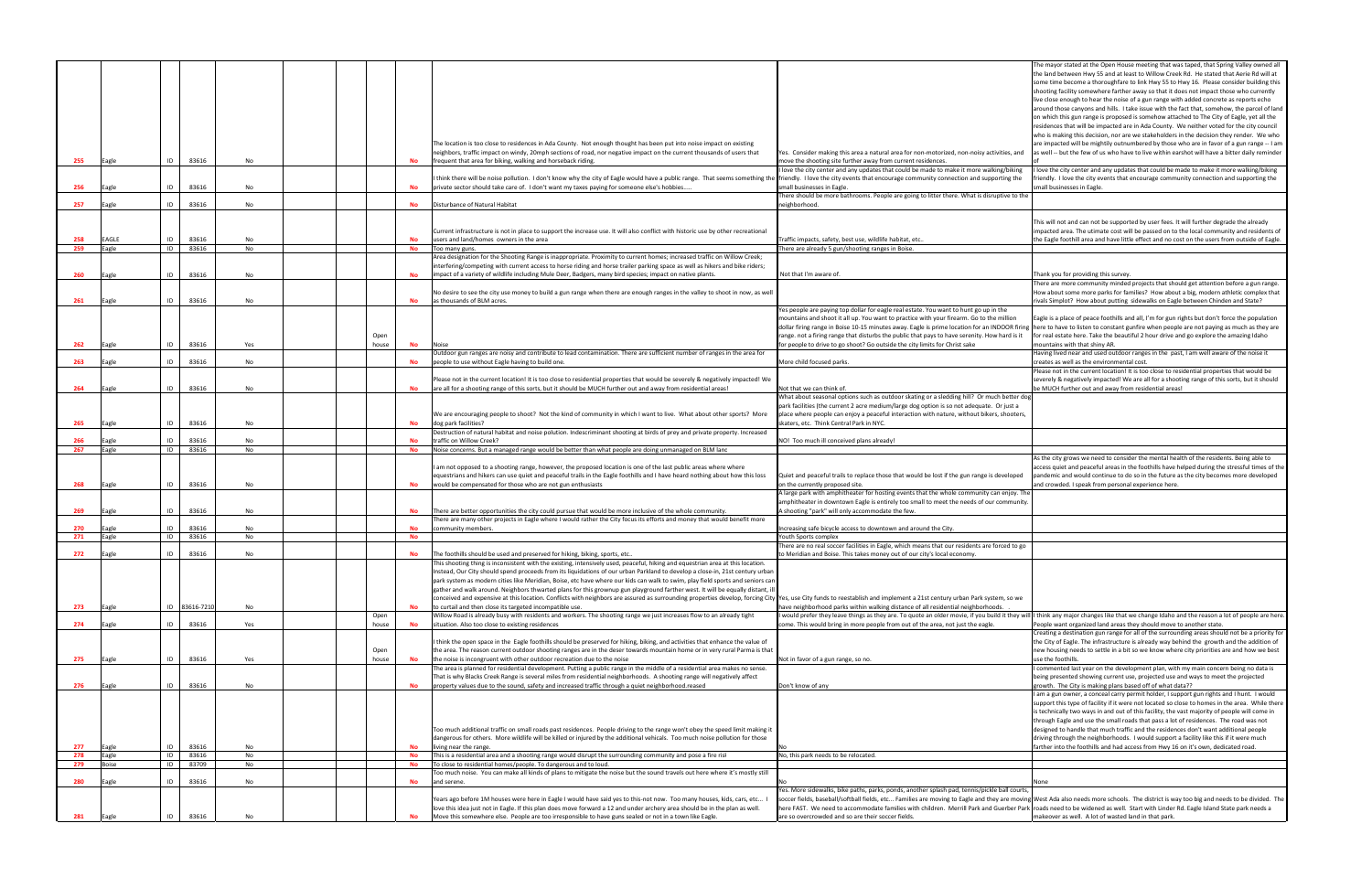| 282        | agle          | ID       | 83616          | Yes |                 | Open<br>house | <b>No</b>       | It's too close to residential areas! Move it further out!!                                                                                                                                                                                                               | More hiking & equestrian trails!                                                                                                                                                         |                                                                                                                                                                        |
|------------|---------------|----------|----------------|-----|-----------------|---------------|-----------------|--------------------------------------------------------------------------------------------------------------------------------------------------------------------------------------------------------------------------------------------------------------------------|------------------------------------------------------------------------------------------------------------------------------------------------------------------------------------------|------------------------------------------------------------------------------------------------------------------------------------------------------------------------|
|            |               |          |                |     |                 | Open          |                 |                                                                                                                                                                                                                                                                          |                                                                                                                                                                                          |                                                                                                                                                                        |
| 283        | agle          | ID       | 83616          | Yes |                 | house         | No              | Too close to existing housing and equestrian/hiking trail head ,noise and traffic                                                                                                                                                                                        | If build where proposed it should be an indoor facility only<br>Yes, room for more people, a range longer than 150 yards. Steel targets at distances up to                               | Clearly not an appropriate location for a facility like this in many dimensions                                                                                        |
|            |               |          |                |     |                 |               |                 | All of this can be done already with no cost. We can enforce a few rules about cleaning up and safety by periodically sending                                                                                                                                            | 800 yards. Trap, skeet and sporting clay throwers. One of the draws of the current situation                                                                                             |                                                                                                                                                                        |
| 284        | agle          | ID       | 83616          | No  |                 |               | <b>No</b>       | the police by and people can enjoy the free and informal setting.                                                                                                                                                                                                        | is being able to shoot at targets that aren't paper.                                                                                                                                     |                                                                                                                                                                        |
| 285        | Eagle         | ID       | 83616          | No  |                 |               | No              | I dont want to hear gunshots<br>The shooting ranges is too close to residential areas. That area has been used for hikers and equestrians for years and they                                                                                                             |                                                                                                                                                                                          |                                                                                                                                                                        |
|            |               |          |                |     |                 |               |                 | have bee good stewards. I am concerned about the noise pollution from shooting, the increase in traffic along Willow Creek                                                                                                                                               |                                                                                                                                                                                          |                                                                                                                                                                        |
|            |               |          |                |     |                 |               |                 | Road, the change from multi-use recreation area to single use area. As a 25-year resident of Eagle who has enjoyed the                                                                                                                                                   |                                                                                                                                                                                          |                                                                                                                                                                        |
| 286        |               | ID       | 83616          | No  |                 |               | <b>No</b>       | recreational opportunities the foothills north of Stillwell and Eagle have offered, I think it's shocking to turn those hills into a<br>shooting range.                                                                                                                  | Creating a trail head with bathroom and real parking facilities for hikers, bikers, and<br>equestrians, taking into account people with disabilities as well.                            | think this is a terrible idea. I can't believe it keeps coming back.                                                                                                   |
| 287        | eagle<br>itar | ID       | 83669          | No  |                 |               | No              | We don't have anything like this anywhere close to Eagle and it is something that the community will utilize and enjoy                                                                                                                                                   |                                                                                                                                                                                          | lease consider this wonderful addition to Eagle!                                                                                                                       |
|            |               |          |                |     |                 |               |                 | Adversely impact the quality of life of those living nearby (increased traffic--many  bikers, runners, horseback riders, etc.);                                                                                                                                          |                                                                                                                                                                                          |                                                                                                                                                                        |
| 288        | agle          | ID       | 83616          | No  |                 |               | No              | increased noise pollution for a foothills demographic that spends a great deal of time outside.                                                                                                                                                                          |                                                                                                                                                                                          |                                                                                                                                                                        |
|            |               |          |                |     |                 |               |                 | Moved here 8-years ago. As a road cyclist Eagle city and ACHD has failed to widen roads such as Floating Feather. Willow                                                                                                                                                 |                                                                                                                                                                                          | spent my last 21 of 31 years working as a police officer/firearms instructor fo                                                                                        |
|            |               |          |                |     |                 | Open          |                 | Creek is one place I can ride with more safety. I also belong to 4-shooting clubs in the area, Boise gun club,Boise rifle and                                                                                                                                            | would want at least a 600-yard rifle range and several trap fields. I can tell you that a                                                                                                | Angeles PD. I was also the captain of the pistol team. I am currently a range r                                                                                        |
| 289        | EAGLE         | ID       | 83616          | Yes |                 | house         | <b>No</b>       | pistol club, Gem Co. and Parma.                                                                                                                                                                                                                                          | single trap machine can cost as much as \$10,000.                                                                                                                                        | Boise R&P club and assist at the Boise gun club. Feel free to contact me for an                                                                                        |
| 290        | agle          | ID       | 83616          | No  |                 |               | <b>No</b>       | Too many people frequent the area and there are already ranges for target practice in other valley locations.                                                                                                                                                            | Hiking trails are always welcome. Also, Eagle needs more dedicated pickelball courts. It is<br>the fastest growing sport in the nation, appealing to all ages.                           |                                                                                                                                                                        |
|            |               |          |                |     |                 |               |                 |                                                                                                                                                                                                                                                                          |                                                                                                                                                                                          | Very concerned about the location of this facility. 1. Willow Creek Road is no                                                                                         |
|            |               |          |                |     |                 |               |                 |                                                                                                                                                                                                                                                                          |                                                                                                                                                                                          | the level of increased traffic that will result. Deer vehicle collisions will be mor                                                                                   |
|            |               |          |                |     |                 |               |                 |                                                                                                                                                                                                                                                                          |                                                                                                                                                                                          | 2. Increased Road use and shooting activities will greatly increase the fire risk<br>flammable area which has no access to water sources for fire suppression. 3.      |
|            |               |          |                |     |                 |               |                 |                                                                                                                                                                                                                                                                          |                                                                                                                                                                                          | far in the Eagle foothills and it's expected that noise from shooting will be hea                                                                                      |
|            |               |          |                |     |                 |               |                 |                                                                                                                                                                                                                                                                          |                                                                                                                                                                                          | residence which will impact our quality of life. 4. Those of us that live in the E                                                                                     |
|            |               |          |                |     |                 |               |                 |                                                                                                                                                                                                                                                                          |                                                                                                                                                                                          | choose it because it's quiet without a lot of traffic- this will greatly change the                                                                                    |
|            |               |          |                |     |                 |               |                 |                                                                                                                                                                                                                                                                          |                                                                                                                                                                                          | this area and our residences. 5. Will revenue from this private facility be used<br>funding for fire fighters, fire suppression and reducing fire risk in the area? 6. |
|            |               |          |                |     |                 |               |                 |                                                                                                                                                                                                                                                                          |                                                                                                                                                                                          | reconsider a location further away from the eagle foot hill homes 7. This area                                                                                         |
|            |               |          |                |     |                 |               |                 |                                                                                                                                                                                                                                                                          |                                                                                                                                                                                          | use by equestrians and hikers and these activities do not mix with shooting du                                                                                         |
| 291        | Eagle         | ID       | 83616          | No  |                 |               | No              | Explanation provided in answer to #6                                                                                                                                                                                                                                     | No. Do not eliminate current equestrian and hiking opportunities at this location                                                                                                        | safety reasons. What are you doing to ensure access for a questions and pede<br>area?                                                                                  |
|            |               |          |                |     |                 |               |                 | We Cannot have anything like this in our area. We do not have the room for the traffic nor the amount of noise that would be                                                                                                                                             |                                                                                                                                                                                          |                                                                                                                                                                        |
|            |               |          |                |     |                 |               |                 | present. Right now the only people that understand and know the area back there are the people that live here and they use                                                                                                                                               |                                                                                                                                                                                          | Please don't turn this beautiful area into a California style area you will never                                                                                      |
| 292        | Eagle         | ID       | 83616          | No  |                 |               | No              | common sense to go shooting and riding. In the strongest words possible I say no on this proposal                                                                                                                                                                        |                                                                                                                                                                                          | back and you'll hate it                                                                                                                                                |
| 293        | Eagle         | ID       | 83616          | No  |                 |               | No              |                                                                                                                                                                                                                                                                          | Eagle                                                                                                                                                                                    |                                                                                                                                                                        |
|            |               |          |                |     |                 |               |                 |                                                                                                                                                                                                                                                                          | Eagle why is the city of Eagle putting a park where there are NO sun divisions. This is a                                                                                                | Revisit the laws concerning the builders have no taxes put in for schools. road                                                                                        |
|            |               |          |                |     |                 |               |                 | We don't need a shooting range on BLM land as our government can come any time and shut down. We are located close to                                                                                                                                                    | waste of land and space. We need to slow down this mass building boom as we will not                                                                                                     | Fire folks, teachers, etc. quit putting it on the homeowners and business's The                                                                                        |
| 294        | Eagle         | ID       | 83616          | Yes | Law enforcement |               | <b>No</b>       | Gem county range and Black Creek along with many other ranges within Treasure Valley including an indoor range                                                                                                                                                           | have the water for all in the future. We will become another SoCal area. Yes, it's happening. off free. No right                                                                         |                                                                                                                                                                        |
|            |               |          |                |     |                 | Open          |                 | Noise propagation through the valley can already be quite loud with just traffic along Willow creek. I'm highly skeptical that                                                                                                                                           |                                                                                                                                                                                          | This seems much to close to existing properties, noise will likely affect a large                                                                                      |
| 295        | Eagle         | ID       | 83616          | Yes |                 | house         | No              | shooting noise can be mitigated in any meaningful way. Also concerned about additional traffic density on Willow creek rd.                                                                                                                                               |                                                                                                                                                                                          | north Eagle residences.                                                                                                                                                |
| 296        | agle          | ID       | 83616          | No  |                 |               | No              | Noise and Environmentai Impact for those living in the foothills. Increase of traffic on a road system that does support it                                                                                                                                              | Horse riding, biking and hiking and nature trails.                                                                                                                                       | omplete an environmental impact study first.                                                                                                                           |
|            |               |          |                |     |                 |               |                 | If it was a low cost signage and marking off areas for shooting that would be fine. What is proposed will bare significant costs<br>and increase out of area traffic on our already burdened roads. Simple is better. No range master and no cotrolled access is         |                                                                                                                                                                                          |                                                                                                                                                                        |
| 297        | agle          | ID       | 83616          | No  |                 |               | <b>No</b>       | desireable  like we use to have.                                                                                                                                                                                                                                         |                                                                                                                                                                                          |                                                                                                                                                                        |
| 298<br>299 | agle          | ID<br>ID | 83616<br>83714 | No  |                 |               | No<br><b>No</b> | Noise and traffic                                                                                                                                                                                                                                                        | Valking and equestrian trails. No motorized vehicles are shooting range                                                                                                                  | he shooting range proposal is a horrible idea. Way too close to residential.                                                                                           |
|            | agle          |          |                | No  |                 |               |                 | People in the area have children and dogs and neighbors close by do not want their quiet lifestyle interrupted<br>I would like to a local shooting range but I'm concerned about impacts to other recreational activity in the area, primarily                           |                                                                                                                                                                                          |                                                                                                                                                                        |
| 300        | agle          | ID       | 83616          | No  |                 |               | <b>No</b>       | equestrian.                                                                                                                                                                                                                                                              |                                                                                                                                                                                          |                                                                                                                                                                        |
| 301        | Eagle         | ID       | 83616          | No  |                 |               | <b>No</b>       | The foothills don't need to be sullied by such a development. Put it somewhere ugly                                                                                                                                                                                      | Io. Leave the foothills alone.                                                                                                                                                           | otally object to the beautiful foothills being appropriated for such an atrocity                                                                                       |
|            |               |          |                |     |                 |               |                 | We specifically moved here 15 years ago because it is an equestrian area and we have access to the foothills for riding our<br>horses. Also, all those folks who live in the subdivisions who live to the south and west will have to listen to the gunfire and          |                                                                                                                                                                                          |                                                                                                                                                                        |
|            |               |          |                |     |                 |               |                 | deal with the increased traffic. I'm concerned it may also be a safety issue with the bicycle and horse traffic as well as the fire                                                                                                                                      |                                                                                                                                                                                          |                                                                                                                                                                        |
| 302        | Eagle         | ID       | 83616          | No  |                 |               | <b>No</b>       | danger.                                                                                                                                                                                                                                                                  |                                                                                                                                                                                          | We are adamantly against this.                                                                                                                                         |
| 303        | Eagle         | ID       | 83616          | Yes |                 | Open<br>house | No              | Too close to developed rural residential areas. Willow Creek is too small of a Road to handle anymore than residential traffic.                                                                                                                                          | Leave the BLM land alone and natural. Don't turn area into an over developed version of CA.<br>There are already shooting areas on BLM land. It will disrupt Equestrian activities also. | I am deeply Disappointed in the way Eagle is headed. Seems to be driven by d<br>levelopments behind us that will soon be here like it or not                           |
| 304        | <b>Boise</b>  | ID       | 83714          | No  |                 |               | <b>No</b>       | Too close to residential area                                                                                                                                                                                                                                            |                                                                                                                                                                                          |                                                                                                                                                                        |
|            |               |          |                |     |                 |               |                 | The city should focus more helping those that need affordable housing. If you're going to ruin BLM land at least help people                                                                                                                                             |                                                                                                                                                                                          |                                                                                                                                                                        |
|            |               |          |                |     |                 |               |                 | who really need it instead of gun owners. I used to be able to shoot my gun for free on BLM land and now you want people<br>to pay for their rights? Ridiculous. Stop the growth and people that bought land out there should of educated themselves                     |                                                                                                                                                                                          |                                                                                                                                                                        |
| 305        | Eagle         | ID       | 83616          | No  |                 |               | <b>No</b>       | first before doing so. I don't want to help fund a gun park.                                                                                                                                                                                                             | Affordable housing                                                                                                                                                                       | Jone                                                                                                                                                                   |
|            |               |          |                |     |                 |               |                 |                                                                                                                                                                                                                                                                          |                                                                                                                                                                                          | Please reconsider this shooting range. The random shooting is out of control of                                                                                        |
|            |               |          |                |     |                 |               |                 |                                                                                                                                                                                                                                                                          |                                                                                                                                                                                          | this isn't the solution. People chose to build in the foothills for the quiet, peac                                                                                    |
| 306        | Eagle         | ID       | 83616          | No  |                 |               | <b>No</b>       | The sound from this facility will be miserable for those that chose to live away from it all.                                                                                                                                                                            |                                                                                                                                                                                          | atmosphere. I would urge you to spend some time by the gun range in Garder<br>absolutely ruins the experience. Imagine living with that day in and day out.            |
|            |               |          |                |     |                 | Open          |                 |                                                                                                                                                                                                                                                                          | in lieu of the Gun Range on private property?? Enclosed Range for Shooting, like Impact in                                                                                               |                                                                                                                                                                        |
| 307        | Star          | ID       | 83669          | Yes |                 | house         | <b>No</b>       | Too close to existing homes! Move it further out to the north on other property that Spring Valley can Donate.                                                                                                                                                           | Boise                                                                                                                                                                                    |                                                                                                                                                                        |
| 308        | agle          | ID       | 83616          | No  |                 |               | No              | Too dangerous it's farming community<br>We have equestrian areas and the noise is likley to disrupt riding and be dangerous to my daughter if a horse suddenly                                                                                                           | No please let the wild land be just that. Not every inch of Eagle needs developed                                                                                                        | Please don't<br>This area is rapidly growing into a residential area and this is not an appropria                                                                      |
| 309        | Eagle         | ID       | 83616-251      | No  |                 |               | <b>No</b>       | spooks. It is likely to also scare away the deer and other wildlife in this area.                                                                                                                                                                                        |                                                                                                                                                                                          | have noise pollution and disruption to the many wild and farm animals in this                                                                                          |
| 310        | Eagle         | ID       | 83616          | No  |                 |               | No              | I live close to this site. Traffic and noise would decrease quality of life for both residents and wildlife                                                                                                                                                              | NΩ                                                                                                                                                                                       |                                                                                                                                                                        |
|            |               |          |                |     |                 |               |                 |                                                                                                                                                                                                                                                                          |                                                                                                                                                                                          | Explosive targets should not be allowed. Please listen and take in the commer                                                                                          |
|            |               |          |                |     |                 |               |                 | I'd like to propose since it is relatively close to homes that stiffer restrictions are applied such as prohibit explosive targets,<br>limit permits conservatively, take in consideration to the public input regarding safety to all who utilize BLM land, it came ofl |                                                                                                                                                                                          | concerns from the community that will be most affected. Once you implemer<br>know people/humans will push the boundaries. I appreciated listening to the               |
|            |               |          |                |     |                 | Open          |                 | very dismissive when residents expressed concern. You can't restrict BLM but you can take it in and recognize with our                                                                                                                                                   |                                                                                                                                                                                          | rarely can attend in person so I'm glad I took the time to listen and the diagra                                                                                       |
| 311        | Eagle         | ID       | 83616          | Yes |                 | house         | No              | excessive growth, public safety should be part of the process and should be an important factor.                                                                                                                                                                         | Amenities/facilities seem adequate.                                                                                                                                                      | pictures were helpful.                                                                                                                                                 |

| istances up to                    | Clearly not an appropriate location for a facility like this in many dimensions                                                                                                                  |
|-----------------------------------|--------------------------------------------------------------------------------------------------------------------------------------------------------------------------------------------------|
| urrent situation                  |                                                                                                                                                                                                  |
|                                   |                                                                                                                                                                                                  |
|                                   |                                                                                                                                                                                                  |
|                                   |                                                                                                                                                                                                  |
| ers, and                          | I think this is a terrible idea. I can't believe it keeps coming back.                                                                                                                           |
|                                   | Please consider this wonderful addition to Eagle!                                                                                                                                                |
|                                   |                                                                                                                                                                                                  |
|                                   | I spent my last 21 of 31 years working as a police officer/firearms instructor for the Los                                                                                                       |
| you that a                        | Angeles PD. I was also the captain of the pistol team. I am currently a range master at the<br>Boise R&P club and assist at the Boise gun club. Feel free to contact me for any advise.          |
| Il courts. It is                  |                                                                                                                                                                                                  |
|                                   | Very concerned about the location of this facility. 1. Willow Creek Road is not designed for                                                                                                     |
|                                   | the level of increased traffic that will result. Deer vehicle collisions will be more frequent.                                                                                                  |
|                                   | 2. Increased Road use and shooting activities will greatly increase the fire risk in this highly                                                                                                 |
|                                   | flammable area which has no access to water sources for fire suppression. 3. Noise carries<br>far in the Eagle foothills and it's expected that noise from shooting will be heard by nearby      |
|                                   | residence which will impact our quality of life. 4. Those of us that live in the Eagle foothills                                                                                                 |
|                                   | choose it because it's quiet without a lot of traffic- this will greatly change the character of<br>this area and our residences. 5. Will revenue from this private facility be used to increase |
|                                   | funding for fire fighters, fire suppression and reducing fire risk in the area? 6. Please                                                                                                        |
|                                   | reconsider a location further away from the eagle foot hill homes 7. This area is popular for                                                                                                    |
|                                   | use by equestrians and hikers and these activities do not mix with shooting due to obvious<br>safety reasons. What are you doing to ensure access for a questions and pedestrians in this        |
| ıtion                             | area?                                                                                                                                                                                            |
|                                   | Please don't turn this beautiful area into a California style area you will never be able to go                                                                                                  |
|                                   | back and you'll hate it                                                                                                                                                                          |
|                                   |                                                                                                                                                                                                  |
| าร. This is a                     | Revisit the laws concerning the builders have no taxes put in for schools. roads, police, Emt,                                                                                                   |
| we will not<br>s, it's happening. | Fire folks, teachers , etc. quit putting it on the homeowners and business's The builders get<br>off free. No right                                                                              |
|                                   |                                                                                                                                                                                                  |
|                                   | This seems much to close to existing properties, noise will likely affect a large number of<br>north Eagle residences.                                                                           |
|                                   | Complete an environmental impact study first.                                                                                                                                                    |
|                                   |                                                                                                                                                                                                  |
|                                   |                                                                                                                                                                                                  |
|                                   | The shooting range proposal is a horrible idea. Way too close to residential.                                                                                                                    |
|                                   |                                                                                                                                                                                                  |
|                                   | Totally object to the beautiful foothills being appropriated for such an atrocity                                                                                                                |
|                                   |                                                                                                                                                                                                  |
|                                   |                                                                                                                                                                                                  |
| ed version of CA.                 | We are adamantly against this.<br>I am deeply Disappointed in the way Eagle is headed. Seems to be driven by developers and                                                                      |
| vities also.                      | developments behind us that will soon be here like it or not                                                                                                                                     |
|                                   |                                                                                                                                                                                                  |
|                                   |                                                                                                                                                                                                  |
|                                   | Nope                                                                                                                                                                                             |
|                                   | Please reconsider this shooting range. The random shooting is out of control out there, but                                                                                                      |
|                                   | this isn't the solution. People chose to build in the foothills for the quiet, peaceful<br>atmosphere. I would urge you to spend some time by the gun range in Garden Valley. It                 |
|                                   | absolutely ruins the experience. Imagine living with that day in and day out.                                                                                                                    |
| like Impact in                    |                                                                                                                                                                                                  |
| pped                              | Please don't                                                                                                                                                                                     |
|                                   | This area is rapidly growing into a residential area and this is not an appropriate place to<br>have noise pollution and disruption to the many wild and farm animals in this area.              |
|                                   |                                                                                                                                                                                                  |
|                                   | Explosive targets should not be allowed. Please listen and take in the comments and<br>concerns from the community that will be most affected. Once you implement you have to                    |
|                                   | know people/humans will push the boundaries. I appreciated listening to the open house. I                                                                                                        |
|                                   | rarely can attend in person so I'm glad I took the time to listen and the diagrams and                                                                                                           |
|                                   | pictures were helpful.                                                                                                                                                                           |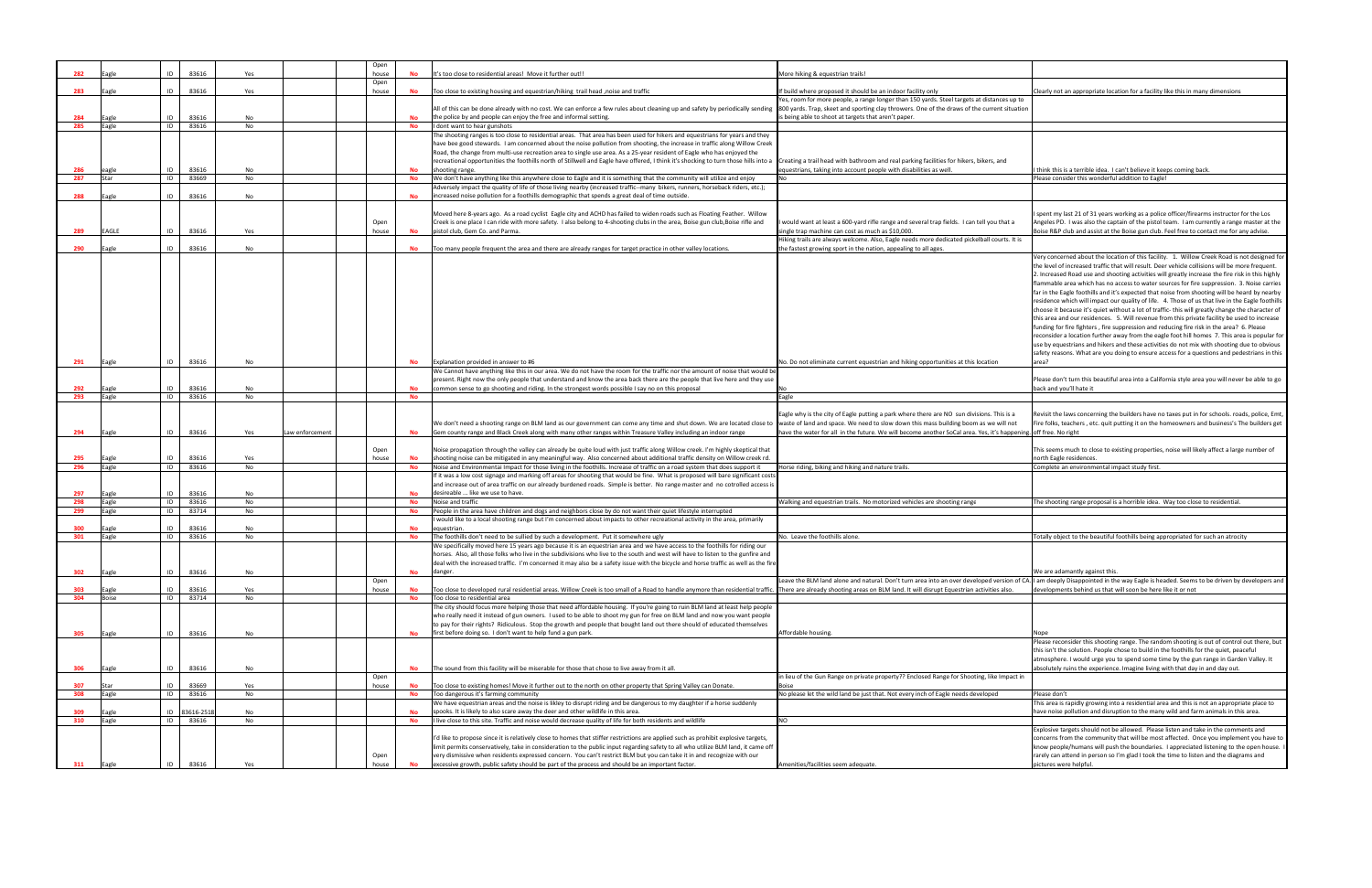|     |              |    |                |           |       |       |           | am building a house up there in Highlander Estates. This project will cause a lot of noise, traffic, and vandalism to the area.                                                                                                                                                                |                                                                                                                                                                                                                               |                                                                                               |
|-----|--------------|----|----------------|-----------|-------|-------|-----------|------------------------------------------------------------------------------------------------------------------------------------------------------------------------------------------------------------------------------------------------------------------------------------------------|-------------------------------------------------------------------------------------------------------------------------------------------------------------------------------------------------------------------------------|-----------------------------------------------------------------------------------------------|
|     |              |    |                |           |       |       |           | The noise is the biggest concern and you are taking a serene area and making into an industrial area with lots of noise. I                                                                                                                                                                     |                                                                                                                                                                                                                               |                                                                                               |
|     |              |    |                |           |       |       |           | mean really a shooting park in a quiet area. I suggest you build this park in downtown EAGLE. We don't want it out there.                                                                                                                                                                      |                                                                                                                                                                                                                               |                                                                                               |
|     |              |    |                |           |       |       |           | We are prepared to fight this proposed park and will sue the city and the developer if it goes forward. Have you done any                                                                                                                                                                      |                                                                                                                                                                                                                               |                                                                                               |
|     |              |    |                |           |       |       |           | testing up there to see how far the noise will carry? Will it bother the residents (me) up there? You can't answer these                                                                                                                                                                       |                                                                                                                                                                                                                               |                                                                                               |
|     |              |    |                |           |       |       |           | questions. Move it another 10 miles north. There's lots of room and no houses further north. We will fight you with every                                                                                                                                                                      | YesDo not build this facility. It is reckless and not necessary. There are plenty of ranges ir                                                                                                                                |                                                                                               |
|     |              |    |                |           |       | Open  |           | ounce of our being. I have pets that run for cover every time they hear a gunshot. If you proceed, and you harm my pets, I                                                                                                                                                                     | the Treasure Valley already. Or build this in downtown Eagle. Let the Eagle residents deal                                                                                                                                    |                                                                                               |
| 312 | Eagle        | ID | 83616          | Yes       |       | house | No        | will sue the developer and the city. This is reckless.                                                                                                                                                                                                                                         | with the noise.                                                                                                                                                                                                               | Do not proceed with this park.                                                                |
|     |              |    |                |           |       |       |           | The current unregulated shooting that happens on the BLM land north of Beacon light road can be heard all the way down to                                                                                                                                                                      |                                                                                                                                                                                                                               |                                                                                               |
|     |              |    |                |           |       |       |           | Floating feather. The foothills echo the sound of gunfire. I believe the location will cause too much noise pollution for                                                                                                                                                                      |                                                                                                                                                                                                                               | would love an outdoor shooting range in the area as I am myself a gun-owner but I do          |
| 313 | Eagle        | ID | 83616          | No        |       |       | No        | homeowners.                                                                                                                                                                                                                                                                                    | No, just the location                                                                                                                                                                                                         | think this location will work unless there is a way to control / deflect the sound.           |
|     |              |    |                |           |       |       |           |                                                                                                                                                                                                                                                                                                |                                                                                                                                                                                                                               |                                                                                               |
|     |              |    |                |           |       |       |           |                                                                                                                                                                                                                                                                                                |                                                                                                                                                                                                                               | Please consider families who live in the area. It would be incredibly unfortunate for peo     |
|     |              |    |                |           |       |       |           |                                                                                                                                                                                                                                                                                                |                                                                                                                                                                                                                               | iving nearby to have to hear gun shots all day, every day. We are pro gun. We have do         |
|     |              |    |                |           |       | Open  |           | This facility is much to close to nearby homes and the road is already dangerous with too much traffic. This facility should be                                                                                                                                                                | Yes, the city should consider continuing hwy 55 through the concrete plant and across the                                                                                                                                     | and tens of thousands of rounds of ammunition. However, this proposed location will           |
| 314 | Eagle        | ID | 83616          | Yes       |       | house | No        | located miles from where people live, and where the streets are able to safely handle the increased traffic.                                                                                                                                                                                   | iver. Traffic on Eagle Rd is now punitive.                                                                                                                                                                                    | exponentially reduce the quality of life and property values of nearby homes. Thank Yor       |
|     |              |    |                |           |       |       |           | How "controlled" are we talking?? How much would it cost? We LOVE the idea of a shooting range here in Eagle. It's so                                                                                                                                                                          |                                                                                                                                                                                                                               |                                                                                               |
| 315 | Eagle        | ID | 83616          | No        |       |       | <b>No</b> | needed. We just want the cost or the "controlled" to be prohibitive.                                                                                                                                                                                                                           |                                                                                                                                                                                                                               | Please go ahead with the range! But please don't make it overly regulated or expensive        |
|     |              |    |                |           | User  |       |           |                                                                                                                                                                                                                                                                                                |                                                                                                                                                                                                                               |                                                                                               |
| 316 | Eagle        | ID | 83616          | Yes       | group |       | No        | Noise pollution, risk of brush fire, increased traffic in a congested corridor                                                                                                                                                                                                                 | <b>Hiking trails</b>                                                                                                                                                                                                          |                                                                                               |
|     |              |    |                |           |       |       |           |                                                                                                                                                                                                                                                                                                |                                                                                                                                                                                                                               | All that we have gotten in this City lately is a newer liquor store, a massage parlor, a thr  |
|     |              |    |                |           |       |       |           |                                                                                                                                                                                                                                                                                                |                                                                                                                                                                                                                               | store, a dollar store, and more homes. And proposed brew pub. Where is the culture a          |
| 317 | Eagle        |    | ID 83616489    | No        |       |       | <b>No</b> | too close to resident & agricultural homes & ranches                                                                                                                                                                                                                                           |                                                                                                                                                                                                                               | foresight of this City? It seems to be non existant.                                          |
| 318 | Eagle        | ID | 83616          | Yes       |       |       | No        | Noise impacting property value. Stray bullets and legal liability to sue Eagle for any personal or property damage                                                                                                                                                                             |                                                                                                                                                                                                                               |                                                                                               |
|     |              |    |                |           |       | Open  |           | It is planned for an irresponsible location. There are THOUSANDS of other acres in the Eagle foothills that do not sit adjacent                                                                                                                                                                |                                                                                                                                                                                                                               | veryone (almost) loves the idea of having a shooting range nearby, but there are other        |
| 319 | Eagle        | ID | 83616          | Yes       |       | house | No        | to and on top of residential neighborhoods.                                                                                                                                                                                                                                                    |                                                                                                                                                                                                                               | ocations, further from people's HOMES, that should be considered.                             |
|     |              |    |                |           |       |       |           |                                                                                                                                                                                                                                                                                                |                                                                                                                                                                                                                               |                                                                                               |
|     |              |    |                |           |       |       |           | People in this area enjoy hiking and horse riding, it also seems very unsafe to have a range so close to where people live, this                                                                                                                                                               |                                                                                                                                                                                                                               |                                                                                               |
| 320 | Eagle        | ID | 83616          | No        |       |       | <b>No</b> | would also add much more traffic to an area that is peaceful and quiet. Please dont do this. No one in this area wants it.                                                                                                                                                                     | Why do you feel the need to add anything out here. Nature is fine enough.                                                                                                                                                     |                                                                                               |
|     |              |    |                |           |       |       |           | The city should not be in the business of running a shooting range. And the location is too close to people's homes. And a                                                                                                                                                                     |                                                                                                                                                                                                                               |                                                                                               |
| 321 | Eagle        | ID | 83616          | No        |       |       | No        | shooting range is a fire hazard.                                                                                                                                                                                                                                                               | The city should not be in the business running a shooting range.                                                                                                                                                              |                                                                                               |
| 322 | Eagle        | ID | 83616          | No        |       |       | <b>No</b> | The noise will impact our home.                                                                                                                                                                                                                                                                |                                                                                                                                                                                                                               | hey should move it further out from the existing residences                                   |
|     |              |    |                |           |       |       |           |                                                                                                                                                                                                                                                                                                | Just stick to hiking and equestrian. The motorcycle and gunshot noise travels for miles! The                                                                                                                                  | The impact is grand. If you have lived somewhere in the past where this has happened          |
|     |              |    |                |           |       |       |           |                                                                                                                                                                                                                                                                                                | traffic this will bring through Eagle residents neighborhoods is disgusting. I really can't                                                                                                                                   | before, then you understand how it radically changes the ambiance of the area. And or         |
|     |              |    |                |           |       | Open  |           | Wrong place for a shooting range. Too close to Eagle homes when there is no sound barrier. Equestrian in the area would be believe the Eagle City Counsel is considering this and inviting the entire Treasure Valley to                                                                       |                                                                                                                                                                                                                               | it's changed, there's no going back and home values go down and rift-raft moves in and        |
| 323 | Eagle        | ID | 83616          | Yes       |       | house | No        | gone because of the noise. And who's going to pay when you can shoot for free on BLM land?                                                                                                                                                                                                     | his area. What a ruin it.                                                                                                                                                                                                     | ose Eagle. Takes 15 yrs, but it will happen.                                                  |
|     |              |    |                |           |       |       |           | Are you kidding? I thought we cared about the wildlife that we have living and migrating through the foothills. Simple, that                                                                                                                                                                   |                                                                                                                                                                                                                               | Look, I am not anti gun, at all. I believe in an individual's rights to own a gun or several. |
|     |              |    |                |           |       |       |           | will disappear once a range opens. Not to mention I have horses, and no they are not hunting horses. Horses are not too fond                                                                                                                                                                   |                                                                                                                                                                                                                               | don't think our foothills is the place for a gun range. The next step would be to make th     |
| 324 | Eagle        | ID | 83616          | No        |       |       | No        | gunfire. No shooting range                                                                                                                                                                                                                                                                     |                                                                                                                                                                                                                               | trail system open to side by sides and motorized vehicles                                     |
|     |              |    |                |           |       |       |           |                                                                                                                                                                                                                                                                                                |                                                                                                                                                                                                                               |                                                                                               |
|     |              |    |                |           |       |       |           | After seeing the proposed Area in which this range will be built I cannot support such a thing as there are houses beginning                                                                                                                                                                   |                                                                                                                                                                                                                               |                                                                                               |
|     |              |    |                |           |       |       |           | approximately 800yds from the nearest and main shooting area with an open range design there is NO realistically possible                                                                                                                                                                      |                                                                                                                                                                                                                               |                                                                                               |
|     |              |    |                |           |       |       |           | way to mitigate sound pollution from the range in that amount of distance. The homeowners themselves voiced their                                                                                                                                                                              |                                                                                                                                                                                                                               |                                                                                               |
|     |              |    |                |           |       |       |           | concern about this problem at the open house and even as someone who is not affected by this I fully support their concern                                                                                                                                                                     |                                                                                                                                                                                                                               |                                                                                               |
|     |              |    |                |           |       |       |           | and feel it is irresponsible to put this range so close to these properties. Furthermore to support this claim that the location i:                                                                                                                                                            |                                                                                                                                                                                                                               |                                                                                               |
|     |              |    |                |           |       |       |           | more than unacceptable is safety concerns for these persons and their property. Even with Range Officers, there will always                                                                                                                                                                    |                                                                                                                                                                                                                               |                                                                                               |
|     |              |    |                |           |       |       |           | be the risk and inevitability of an accident or negligent discharge when it comes to ordinary public shooters and 800 yds with                                                                                                                                                                 |                                                                                                                                                                                                                               |                                                                                               |
|     |              |    |                |           |       |       |           | many more houses behind that provide a very inadequate distance for projectiles to lose enough velocity and/or be stopped                                                                                                                                                                      |                                                                                                                                                                                                                               |                                                                                               |
|     |              |    |                |           |       |       |           | in time by the landscape before they become a danger to the public and possibly wound or kill a person or damage property.                                                                                                                                                                     |                                                                                                                                                                                                                               |                                                                                               |
|     |              |    |                |           |       |       |           | The projected distance that a 22.LR can travel for example is 1.2 miles, there are 15 houses approximately within this range;                                                                                                                                                                  |                                                                                                                                                                                                                               |                                                                                               |
|     |              |    |                |           |       |       |           | 22 LR is one of the most common chambered rifles there are and the most widely used by NEW INEXPERIENCED shooters.                                                                                                                                                                             |                                                                                                                                                                                                                               |                                                                                               |
|     |              |    |                |           |       |       |           | 3rdly after hearing of the proposed Shotgun Firing Area and the proposed fact that there will not be any clay throwing                                                                                                                                                                         | Clay Throwing Machines for the Shotgun Area: this adds incentive to using the range instead                                                                                                                                   |                                                                                               |
|     |              |    |                |           |       |       |           | machines and will be a bring your own bases you are negating one of the prospected benefits of removing shooters from BLM of BLM land and is safer than people bring their own, people will bring hand throwers which                                                                          |                                                                                                                                                                                                                               |                                                                                               |
|     |              |    |                |           |       |       |           | land and bringing them into a "controlled" range environment. As of the proposed plan now all this range has to offer                                                                                                                                                                          | when used improperly can easily cause accidents and hurt other shooters. Longer ranges.                                                                                                                                       |                                                                                               |
|     |              |    |                |           |       |       |           | shooters in the idea of shooting clay targets is a concrete pad to stand on and not dirt. With this you then want them to pay                                                                                                                                                                  | 150 yds for most shooter is inadequate of a range especially for sighting in hunting rifles,                                                                                                                                  |                                                                                               |
|     |              |    |                |           |       | Open  |           | for a membership when they can do the same thing on BLM land with no concrete pad for FREE. You simply have no incentive 200 yds is the minimum for sighting in rifles accurately for most shots encountered when                                                                              |                                                                                                                                                                                                                               |                                                                                               |
| 325 |              | ID | 83669          | Yes       |       | house | No        | and in fact the opposite for people to want to use the proposed range.                                                                                                                                                                                                                         | hunting.                                                                                                                                                                                                                      | support the idea of a shooting range but the proposed location is entirely unacceptabl        |
|     |              |    |                |           |       |       |           |                                                                                                                                                                                                                                                                                                |                                                                                                                                                                                                                               | Eagle needs amenities for children. There's plenty of places to shoot. Sounds like the        |
|     |              |    |                |           |       |       |           |                                                                                                                                                                                                                                                                                                | A nice park. Something everyone could enjoy. This proposal will only be enjoyed by a small                                                                                                                                    | shooting range will be unattractive too. Put something nice looking in. Too many gas          |
| 326 | Eagle        | ID | 83616          | No        |       |       | <b>No</b> | Eagle needs a park! Not a place to shoot and it's too close to residential. Too loud. More traffic. Too many guns near schools.                                                                                                                                                                | group of residents.                                                                                                                                                                                                           | stations and storage units.                                                                   |
|     |              |    |                |           |       |       |           |                                                                                                                                                                                                                                                                                                |                                                                                                                                                                                                                               | This would be better placed further away from several homes that are all very close to t      |
| 327 | Eagle        | ID | 83616          | <b>No</b> |       |       | No        | Too close to residential homes. Should be moved further away.                                                                                                                                                                                                                                  | Roads will need to be repaired, resurfaced. Traffic will increase.                                                                                                                                                            | proposed site                                                                                 |
| 328 | <b>EAGLE</b> | ID | 83616          | No        |       |       | <b>No</b> | safety concerns                                                                                                                                                                                                                                                                                | community pool                                                                                                                                                                                                                |                                                                                               |
|     |              |    |                |           |       | Open  |           |                                                                                                                                                                                                                                                                                                |                                                                                                                                                                                                                               |                                                                                               |
| 329 | Eagle        | ID | 83616          | Yes       |       | house | <b>No</b> | Unnecessary                                                                                                                                                                                                                                                                                    | City public swimming pool                                                                                                                                                                                                     | Save our water                                                                                |
|     |              | ID |                |           |       |       |           | agree that a shooting range is needed but this proposed site is too valuable for other uses such as walking, running, biking,                                                                                                                                                                  |                                                                                                                                                                                                                               |                                                                                               |
| 330 | Eagle        | ID | 83616<br>83616 | <b>No</b> |       |       |           | horseback riding, dog working.                                                                                                                                                                                                                                                                 |                                                                                                                                                                                                                               |                                                                                               |
| 331 | Eagle        |    |                | <b>No</b> |       |       | No        | I have concerns about the proximity to equestrian trails and birds of prey.<br>That area is by equestrian use and property. Also, wildlife, particularly the birds of prey, not to mention you used a photo in                                                                                 |                                                                                                                                                                                                                               |                                                                                               |
|     |              |    |                |           |       |       |           |                                                                                                                                                                                                                                                                                                |                                                                                                                                                                                                                               |                                                                                               |
|     |              | ID | 83616          | No        |       |       |           | the slide presentation of a goat standing in the line of fire of a target for archery. We are trying to protect this area, not scare Yes, a park for families to enjoy, we need a park that allows outdoor activities and picn<br>off wildlife and quiet responsible use. Too loud, hard pass. |                                                                                                                                                                                                                               |                                                                                               |
| 332 | Eagle        |    |                |           |       |       | No        |                                                                                                                                                                                                                                                                                                | etc along side wildlife preservation.                                                                                                                                                                                         |                                                                                               |
|     |              |    |                |           |       |       |           |                                                                                                                                                                                                                                                                                                |                                                                                                                                                                                                                               | It's frustrating when one purchases property to live outside of Eagle, hoping that it will    |
|     |              |    |                |           |       |       |           |                                                                                                                                                                                                                                                                                                |                                                                                                                                                                                                                               | appreciate in value, only to have the city of Eagle propose a shooting range within 1700      |
|     |              |    |                |           |       |       |           |                                                                                                                                                                                                                                                                                                |                                                                                                                                                                                                                               | of your home. Plus, we never received any notification from the City of Eagle that this v     |
|     |              |    |                |           |       |       |           |                                                                                                                                                                                                                                                                                                |                                                                                                                                                                                                                               | being proposed in the first place. The only way I got notice was through a neighbor wh        |
|     |              |    |                |           |       |       |           | This Shooting Range is too close to other uses being proposed in the area (hiking, horse back riding) as well as homes that                                                                                                                                                                    |                                                                                                                                                                                                                               | had heard this was being proposed and I attended an open house and then later a Eagle         |
|     |              |    |                |           |       |       |           | have been in the area for over 15 years. The value of the properties near this Range will decrease due to the effects of                                                                                                                                                                       |                                                                                                                                                                                                                               | Council meeting on the proposal. This proposed Range is short-sighted considering the         |
|     |              |    |                |           |       |       |           | shooting noise. The area is currently desirable for hiking and horseback riding now because it is quiet, close to the city, and                                                                                                                                                                |                                                                                                                                                                                                                               | amount of growth going on. Don't you think there will be more homes developed in th           |
|     |              |    |                |           |       | Open  |           | free from congested traffic. Why on earth would you propose a Shooting Range next to homes and hiking/horseback riding?                                                                                                                                                                        |                                                                                                                                                                                                                               | area, especially with the current trend in development around Ada County? Good grief          |
| 333 | <b>EAGLE</b> | ID | 83616          | Yes       |       | house | <b>No</b> | There is already a range at the summit of Horseshoe Bend hill as well as a range outside of Emmett.                                                                                                                                                                                            |                                                                                                                                                                                                                               | what are you thinking?!!                                                                      |
|     |              |    |                |           |       |       |           |                                                                                                                                                                                                                                                                                                |                                                                                                                                                                                                                               | What is the plan for groundwater protection related to lead from bullets leaching into t      |
|     |              |    |                |           |       |       |           |                                                                                                                                                                                                                                                                                                |                                                                                                                                                                                                                               | groundwater. City of Boise old police shooting range has recently incurred tens of            |
| 334 |              |    |                |           |       |       |           | Noise issue. Loss of use to a quiet area that we frequently use.                                                                                                                                                                                                                               | Need state-of-the-art brass collection system such as implemented at the new Boise police thousands of dollars related to shooting range lead remediation. This proposed locatio<br>shooting range located on Kuna-Mora Road. | within the groundwater flow of wells within our City.                                         |
|     |              |    |                |           |       |       |           |                                                                                                                                                                                                                                                                                                |                                                                                                                                                                                                                               |                                                                                               |

| YesDo not build this facility. It is reckless and not necessary. There are plenty of ranges in                                                                                                                                                                                                                                                                                                                                                                                                                                                                                                                                                                                                                                          |                                                                                                                                                                                                                                                                                                                                                                                                                                                                                                                                                                                                                                                                                                                                                                                           |
|-----------------------------------------------------------------------------------------------------------------------------------------------------------------------------------------------------------------------------------------------------------------------------------------------------------------------------------------------------------------------------------------------------------------------------------------------------------------------------------------------------------------------------------------------------------------------------------------------------------------------------------------------------------------------------------------------------------------------------------------|-------------------------------------------------------------------------------------------------------------------------------------------------------------------------------------------------------------------------------------------------------------------------------------------------------------------------------------------------------------------------------------------------------------------------------------------------------------------------------------------------------------------------------------------------------------------------------------------------------------------------------------------------------------------------------------------------------------------------------------------------------------------------------------------|
| the Treasure Valley already. Or build this in downtown Eagle. Let the Eagle residents deal<br>with the noise.                                                                                                                                                                                                                                                                                                                                                                                                                                                                                                                                                                                                                           | Do not proceed with this park.                                                                                                                                                                                                                                                                                                                                                                                                                                                                                                                                                                                                                                                                                                                                                            |
|                                                                                                                                                                                                                                                                                                                                                                                                                                                                                                                                                                                                                                                                                                                                         | I would love an outdoor shooting range in the area as I am myself a gun-owner but I don't                                                                                                                                                                                                                                                                                                                                                                                                                                                                                                                                                                                                                                                                                                 |
| No, just the location.                                                                                                                                                                                                                                                                                                                                                                                                                                                                                                                                                                                                                                                                                                                  | think this location will work unless there is a way to control / deflect the sound.                                                                                                                                                                                                                                                                                                                                                                                                                                                                                                                                                                                                                                                                                                       |
| Yes, the city should consider continuing hwy 55 through the concrete plant and across the<br>river. Traffic on Eagle Rd is now punitive.                                                                                                                                                                                                                                                                                                                                                                                                                                                                                                                                                                                                | Please consider families who live in the area. It would be incredibly unfortunate for people<br>living nearby to have to hear gun shots all day, every day. We are pro gun. We have dozens,<br>and tens of thousands of rounds of ammunition. However, this proposed location will<br>exponentially reduce the quality of life and property values of nearby homes. Thank You                                                                                                                                                                                                                                                                                                                                                                                                             |
|                                                                                                                                                                                                                                                                                                                                                                                                                                                                                                                                                                                                                                                                                                                                         | Please go ahead with the range! But please don't make it overly regulated or expensive.                                                                                                                                                                                                                                                                                                                                                                                                                                                                                                                                                                                                                                                                                                   |
| Hiking trails                                                                                                                                                                                                                                                                                                                                                                                                                                                                                                                                                                                                                                                                                                                           |                                                                                                                                                                                                                                                                                                                                                                                                                                                                                                                                                                                                                                                                                                                                                                                           |
|                                                                                                                                                                                                                                                                                                                                                                                                                                                                                                                                                                                                                                                                                                                                         | All that we have gotten in this City lately is a newer liquor store, a massage parlor, a thrift<br>store, a dollar store, and more homes. And proposed brew pub. Where is the culture and<br>foresight of this City? It seems to be non existant.                                                                                                                                                                                                                                                                                                                                                                                                                                                                                                                                         |
| No                                                                                                                                                                                                                                                                                                                                                                                                                                                                                                                                                                                                                                                                                                                                      | Everyone (almost) loves the idea of having a shooting range nearby, but there are other<br>locations, further from people's HOMES, that should be considered.                                                                                                                                                                                                                                                                                                                                                                                                                                                                                                                                                                                                                             |
| Why do you feel the need to add anything out here. Nature is fine enough.                                                                                                                                                                                                                                                                                                                                                                                                                                                                                                                                                                                                                                                               |                                                                                                                                                                                                                                                                                                                                                                                                                                                                                                                                                                                                                                                                                                                                                                                           |
| The city should not be in the business running a shooting range.                                                                                                                                                                                                                                                                                                                                                                                                                                                                                                                                                                                                                                                                        |                                                                                                                                                                                                                                                                                                                                                                                                                                                                                                                                                                                                                                                                                                                                                                                           |
|                                                                                                                                                                                                                                                                                                                                                                                                                                                                                                                                                                                                                                                                                                                                         | They should move it further out from the existing residences                                                                                                                                                                                                                                                                                                                                                                                                                                                                                                                                                                                                                                                                                                                              |
| Just stick to hiking and equestrian. The motorcycle and gunshot noise travels for miles! The<br>traffic this will bring through Eagle residents neighborhoods is disgusting. I really can't<br>believe the Eagle City Counsel is considering this and inviting the entire Treasure Valley to<br>this area. What a ruin it.                                                                                                                                                                                                                                                                                                                                                                                                              | The impact is grand. If you have lived somewhere in the past where this has happened<br>before, then you understand how it radically changes the ambiance of the area. And once<br>it's changed, there's no going back and home values go down and rift-raft moves in and you<br>lose Eagle. Takes 15 yrs, but it will happen.                                                                                                                                                                                                                                                                                                                                                                                                                                                            |
|                                                                                                                                                                                                                                                                                                                                                                                                                                                                                                                                                                                                                                                                                                                                         | Look, I am not anti gun, at all. I believe in an individual's rights to own a gun or several. I just<br>don't think our foothills is the place for a gun range. The next step would be to make the<br>trail system open to side by sides and motorized vehicles                                                                                                                                                                                                                                                                                                                                                                                                                                                                                                                           |
| Clay Throwing Machines for the Shotgun Area: this adds incentive to using the range instead<br>of BLM land and is safer than people bring their own, people will bring hand throwers which<br>when used improperly can easily cause accidents and hurt other shooters. Longer ranges.<br>150 yds for most shooter is inadequate of a range especially for sighting in hunting rifles,<br>200 yds is the minimum for sighting in rifles accurately for most shots encountered when<br>hunting.<br>A nice park. Something everyone could enjoy. This proposal will only be enjoyed by a small<br>group of residents.<br>Roads will need to be repaired, resurfaced. Traffic will increase.<br>Community pool<br>City public swimming pool | support the idea of a shooting range but the proposed location is entirely unacceptable.<br>agle needs amenities for children. There's plenty of places to shoot. Sounds like the<br>shooting range will be unattractive too. Put something nice looking in. Too many gas<br>stations and storage units.<br>This would be better placed further away from several homes that are all very close to the<br>proposed site.<br>Save our water                                                                                                                                                                                                                                                                                                                                                |
|                                                                                                                                                                                                                                                                                                                                                                                                                                                                                                                                                                                                                                                                                                                                         |                                                                                                                                                                                                                                                                                                                                                                                                                                                                                                                                                                                                                                                                                                                                                                                           |
| Yes, a park for families to enjoy, we need a park that allows outdoor activities and picnics<br>etc along side wildlife preservation.                                                                                                                                                                                                                                                                                                                                                                                                                                                                                                                                                                                                   |                                                                                                                                                                                                                                                                                                                                                                                                                                                                                                                                                                                                                                                                                                                                                                                           |
| No                                                                                                                                                                                                                                                                                                                                                                                                                                                                                                                                                                                                                                                                                                                                      | It's frustrating when one purchases property to live outside of Eagle, hoping that it will<br>appreciate in value, only to have the city of Eagle propose a shooting range within 1700 feet<br>of your home. Plus, we never received any notification from the City of Eagle that this was<br>being proposed in the first place. The only way I got notice was through a neighbor who<br>had heard this was being proposed and I attended an open house and then later a Eagle City<br>Council meeting on the proposal. This proposed Range is short-sighted considering the<br>amount of growth going on. Don't you think there will be more homes developed in the<br>area, especially with the current trend in development around Ada County? Good grief,<br>what are you thinking?!! |
| Need state-of-the-art brass collection system such as implemented at the new Boise police<br>shooting range located on Kuna-Mora Road.                                                                                                                                                                                                                                                                                                                                                                                                                                                                                                                                                                                                  | What is the plan for groundwater protection related to lead from bullets leaching into the<br>groundwater. City of Boise old police shooting range has recently incurred tens of<br>thousands of dollars related to shooting range lead remediation. This proposed location is<br>within the groundwater flow of wells within our City.                                                                                                                                                                                                                                                                                                                                                                                                                                                   |
|                                                                                                                                                                                                                                                                                                                                                                                                                                                                                                                                                                                                                                                                                                                                         |                                                                                                                                                                                                                                                                                                                                                                                                                                                                                                                                                                                                                                                                                                                                                                                           |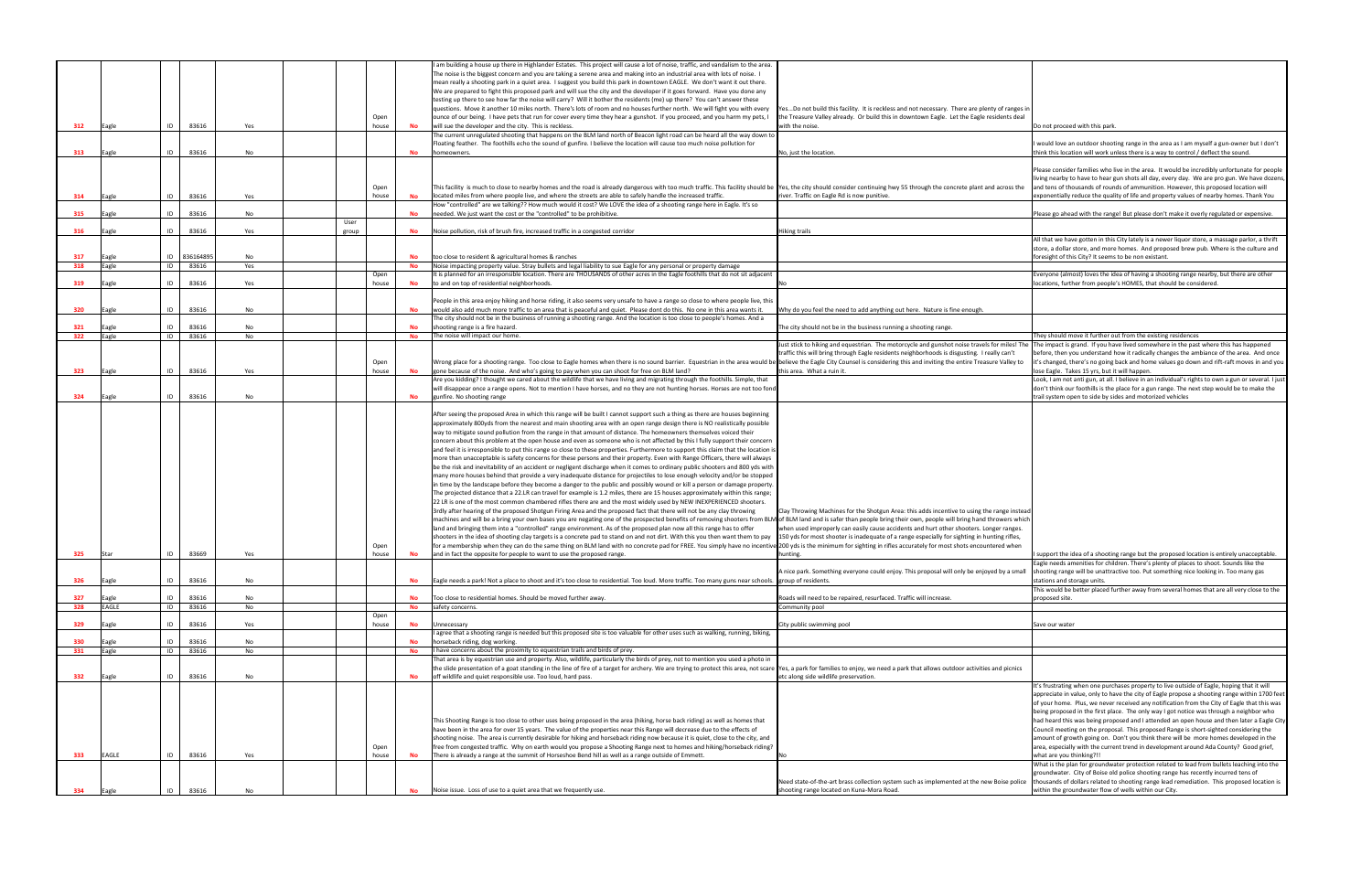|                         |                       |                            |          |               |            |                                                                                                                                                                                                                                                             |                                                                                                                                                                                     | The concusions from firearms will adversley affect quality of life for humans and our pets.                                                                                               |
|-------------------------|-----------------------|----------------------------|----------|---------------|------------|-------------------------------------------------------------------------------------------------------------------------------------------------------------------------------------------------------------------------------------------------------------|-------------------------------------------------------------------------------------------------------------------------------------------------------------------------------------|-------------------------------------------------------------------------------------------------------------------------------------------------------------------------------------------|
|                         |                       |                            |          |               |            |                                                                                                                                                                                                                                                             |                                                                                                                                                                                     | Traffic is not good but can be covered as it is a white noise and can be overlooked to point<br>believe this should be brought before public as a vote. I believe there are substantially |
|                         |                       |                            |          |               |            |                                                                                                                                                                                                                                                             |                                                                                                                                                                                     | more animal and horse lovers than gun enthusiasts. A gun range will draw patronage from                                                                                                   |
|                         |                       |                            |          |               |            | The current use of this property for horse enthusiasts is a perfect compliment to the exsisting homes and lifesytles. A gun                                                                                                                                 |                                                                                                                                                                                     | surrounding cities and will not necessarily be used by the residents and bring extra people                                                                                               |
|                         |                       |                            |          |               |            | range less than 1000ft from existing homes does nothing to enhance the city or our lifestyle values. I understand that gun                                                                                                                                  |                                                                                                                                                                                     | to eagle for an "Eagle" perk. A horse property would add to what is already embraced and                                                                                                  |
| 335                     | EAGLE                 | 83616<br>ID                | Yes      | Open<br>house | <b>No</b>  | ranges are popular but there are plenty of places to currently shoot guns. The city should look at other recreational type<br>projects such as community pool or in this case an official estuarine property would be embraced by all residents.            | Public swimming pool, offical horse riding property.                                                                                                                                | as it might draw extra people the dont make noise to detract from our natural peace and<br>serenity.                                                                                      |
|                         |                       |                            |          |               |            |                                                                                                                                                                                                                                                             | f the area is dedicated to fitness and recreation, why ruin that with the noise pollution of                                                                                        |                                                                                                                                                                                           |
| 336                     | Eagle                 | ID<br>83616                | No       |               |            | don't think this is an appropriate use of land or funds.                                                                                                                                                                                                    | gunshots.                                                                                                                                                                           | My family is completely opposed to this idea. Keep the area a peaceful and safe place.                                                                                                    |
|                         |                       |                            |          |               |            | support a public range, but you are locating it less than 1,700 feet from my subdivision. This is not an appropriate location                                                                                                                               |                                                                                                                                                                                     |                                                                                                                                                                                           |
|                         |                       |                            |          |               |            | for this facility. We also have concerns with the amount of traffic on Willow Creek Rd. The road is already collapsing at the                                                                                                                               |                                                                                                                                                                                     |                                                                                                                                                                                           |
|                         |                       |                            |          |               |            | sides, has no lining, no drainage, and people tend to speed which is dangerous with all the curves and blind spots. Noise                                                                                                                                   |                                                                                                                                                                                     |                                                                                                                                                                                           |
|                         |                       |                            |          |               |            | mitigation will be impossible for our area. Our pastoral way of life, not to mention our property values and salability, will be                                                                                                                            |                                                                                                                                                                                     |                                                                                                                                                                                           |
|                         |                       |                            |          |               |            | damaged due to the location of this range. We all support the idea of the range, but this location is right up against                                                                                                                                      |                                                                                                                                                                                     |                                                                                                                                                                                           |
|                         |                       |                            |          |               |            | residences of Highlander Estates 1, Highlander Estates 2, and the norther part of Stillwell. Since the proposed site is going to                                                                                                                            |                                                                                                                                                                                     |                                                                                                                                                                                           |
|                         |                       |                            |          |               |            | be on Spring Valley land that they are donating, why can't you move it further east? There are 3 parcels of land that they own<br>that are land locked due to BLM. They will never develop these 3 parcels. These are much more appropriate for a range     |                                                                                                                                                                                     |                                                                                                                                                                                           |
|                         |                       |                            |          |               |            | location and you can gain entry by using Aerie Road as the access. This is a much more appropriate location. Everyone wants                                                                                                                                 |                                                                                                                                                                                     |                                                                                                                                                                                           |
|                         |                       |                            |          |               |            | a range, but is it equitable to forever alter the lives and property values of the residents who abut this proposed site. I am                                                                                                                              |                                                                                                                                                                                     |                                                                                                                                                                                           |
|                         |                       |                            |          |               |            | going to schedule an appointment with Mayor Pearce to talk about this alternative location. I think it's a much more suitable                                                                                                                               |                                                                                                                                                                                     |                                                                                                                                                                                           |
|                         |                       |                            |          |               |            | area AND the equestrian community will still get to use the current lot and access. I realize this is a classic, "not in my                                                                                                                                 |                                                                                                                                                                                     |                                                                                                                                                                                           |
|                         |                       |                            |          |               |            | backyard" scenario, but there are other locations you can work with to make this work for everyone, all stakeholders. If this                                                                                                                               |                                                                                                                                                                                     |                                                                                                                                                                                           |
|                         |                       |                            |          |               |            | City of Eagle is truly interested in a win/win for this facility, I ask that this alternative location be considered. It's still in the                                                                                                                     |                                                                                                                                                                                     |                                                                                                                                                                                           |
| 337                     | Eagle                 | 83616<br>ID                | Yes      | Open<br>house | <b>No</b>  | Eagle Foothills, but not right next to a residential area. I'm not quite sure why this location was chosen in the first place.<br>Outdoor ranges should not be within a short walk of RE-10 zoning communities. Thank you.                                  |                                                                                                                                                                                     |                                                                                                                                                                                           |
|                         |                       |                            |          |               |            | Noise. Why in the world are we turning our quiet public spaces into a loud shooting range? Noise polution is a thing I do not                                                                                                                               |                                                                                                                                                                                     |                                                                                                                                                                                           |
|                         |                       |                            |          |               |            | want to have to listen to every weekend day as I peacefully try to enjoy my property. I don't want the deer that frequently                                                                                                                                 |                                                                                                                                                                                     |                                                                                                                                                                                           |
|                         |                       |                            |          |               |            | graze my land to be shooed away because of the NOISE that shooting causes. Did anyone ever think about any veterans of                                                                                                                                      |                                                                                                                                                                                     |                                                                                                                                                                                           |
|                         |                       |                            |          |               |            | our decades of war who would be tramatized by the sounds of gunfire in the hills all the time? Put shooting into an enclosed The hills are for peace and QUIET. Do not put things that are making loud sounds, like a                                       |                                                                                                                                                                                     |                                                                                                                                                                                           |
| 338                     | eagle                 | ID<br>83616                | No       |               | <b>No</b>  | building where the noise can be contained.                                                                                                                                                                                                                  | shooting range, in our QUIET nature spaces.                                                                                                                                         | NOISE POLLUTION is not something we need to encourage.                                                                                                                                    |
|                         |                       |                            |          |               |            |                                                                                                                                                                                                                                                             | LR/ELR, 3-gun, covered clubhouse with grill, parking, membership from other towns,                                                                                                  |                                                                                                                                                                                           |
| 339                     | Meridian              | ID<br>83646                | No       |               |            | More planning to include LR/ELR range, target maintenance/replacement, target cameras, caliber restrictions, safety,                                                                                                                                        | berms/pits/side protection, number of users at any one time (I don't use ranges due to<br>safety concerns)                                                                          | I think that the plan is too small. LR/ELR ranges, target systems/quick changing paper<br>targets/target cameras might be considered                                                      |
|                         |                       |                            |          |               |            | There are already ranges available for public use. If this is to be on city property it will be very difficult to insure that it doesnt                                                                                                                     |                                                                                                                                                                                     |                                                                                                                                                                                           |
|                         |                       |                            |          |               |            | conflict with other land uses and with nearby homes right to peaceful use of their property. Just recently I came across a                                                                                                                                  |                                                                                                                                                                                     |                                                                                                                                                                                           |
|                         |                       |                            |          |               |            | family that had set up to shoot at the end of goose creek road where many citizens walk and kids ride bikes. this is not                                                                                                                                    | Simple pedestrian (hiking/walking)uses which pay for increased trail construction would be We own guns and my husband participates in shooting sports. There is no need for this to |                                                                                                                                                                                           |
| 340                     | Eagle                 | ID<br>83616                | No       |               | <b>No</b>  | ompatible.                                                                                                                                                                                                                                                  | great.                                                                                                                                                                              | occur on city property. Sufficient resources for these sports already exist.                                                                                                              |
| 341                     | Eagle                 | ID<br>83616                | No       |               | <b>No</b>  | roximity to residential and general recreation areas that residents use for hiking is too close for comfort                                                                                                                                                 |                                                                                                                                                                                     | no thank you                                                                                                                                                                              |
|                         |                       |                            |          |               |            | A few reasons: non know upfront capital and ongoing operational and liability costs known; known planned and predicted<br>future residential development exists or is coming to the adjacent lands and creates a major safety risk; as a taxpayer           |                                                                                                                                                                                     |                                                                                                                                                                                           |
|                         |                       |                            |          |               |            | believing in limited government I do not believe that a gun range and its liabilities is a core service that tax payers should                                                                                                                              |                                                                                                                                                                                     |                                                                                                                                                                                           |
|                         |                       |                            |          | Open          |            | fund; there are numerous acres of desert land to go and shoot in south Idaho, away from urban, suburban and occupied rural A full use analysis that incorporates the public process to determine the highest and best                                       |                                                                                                                                                                                     |                                                                                                                                                                                           |
| 342                     | Eagle                 | ID<br>83616                | Yes      | house         | <b>No</b>  | homes.                                                                                                                                                                                                                                                      | uses for donated city land                                                                                                                                                          | N/a                                                                                                                                                                                       |
|                         |                       |                            |          |               |            |                                                                                                                                                                                                                                                             |                                                                                                                                                                                     |                                                                                                                                                                                           |
|                         |                       |                            |          |               |            | A shooting range in a outdoor recreation area such as the eagle foothills - take away a valuable opportunity for the city of<br>eagle to have a extensive foothills system as we do i. Downtown boise for residents to hike jog walk dogs bike crosscountry |                                                                                                                                                                                     |                                                                                                                                                                                           |
|                         |                       |                            |          |               |            | ski horseback ride etc. a group of shooting ranges focuses on one specific group of people that want this rather than the                                                                                                                                   |                                                                                                                                                                                     |                                                                                                                                                                                           |
|                         |                       |                            |          |               |            | majority of the people that live and use this land. I am not anti gun by any stretch but I do believe there is a place for this                                                                                                                             |                                                                                                                                                                                     |                                                                                                                                                                                           |
|                         |                       |                            |          |               |            | recreational activity and it does not exist in valuable assets of land like the foothills. A outdoor range should exist as to not                                                                                                                           |                                                                                                                                                                                     |                                                                                                                                                                                           |
|                         |                       |                            |          |               |            | disturb people that live around the area and should not be placed on land that is better suited for outdoor enjoyment of the                                                                                                                                |                                                                                                                                                                                     |                                                                                                                                                                                           |
|                         |                       |                            |          |               |            |                                                                                                                                                                                                                                                             |                                                                                                                                                                                     |                                                                                                                                                                                           |
| 343                     |                       |                            |          |               |            | public for activities that anyone could enjoy regardless of income, access to a gun, or occupation. The city should be more                                                                                                                                 |                                                                                                                                                                                     | Cons: Safely Noise Land Lack of eagle foothills system to enjoy - velodrome/ cemetery                                                                                                     |
| 344                     |                       |                            |          |               |            | inclined to create and support a ridge to rivers type system to allow the foothills to remain foothills for all to enjoy; with a                                                                                                                            |                                                                                                                                                                                     | system is becoming full with growth Better less valuable land is better suited for a shooting                                                                                             |
|                         | Eagle<br>Eagle        | ID<br>83616<br>ID<br>83616 | No<br>No |               | No<br>No   | shooting range safety is a issue as well as noise. There is a better place for these ranges. No question.<br>Many other available in the Treasure Valley, fire hazard to surrounding homes (of which we are one), noise                                     | Creating and maintaining a trail system for all to enjoy.                                                                                                                           | range                                                                                                                                                                                     |
|                         |                       |                            |          |               |            |                                                                                                                                                                                                                                                             |                                                                                                                                                                                     | More housing will eventually be built in the area and a gun range close by would not be                                                                                                   |
|                         |                       |                            |          |               |            | rea is very close to one of the few places nearby people can hike and ride horses and bike Tremendous asset to the area                                                                                                                                     |                                                                                                                                                                                     | nything beneficial to that situation. Hundreds frequent that area and it is a valued asset                                                                                                |
| 345                     | Eagle                 | ID<br>83616                | No       |               |            | and community. There are places further down the road away from housing that would be better suited it it had to be.                                                                                                                                        |                                                                                                                                                                                     | for sure.                                                                                                                                                                                 |
| 346                     | Eagle                 | ID.<br>83616               | Yes      | Open<br>house | No         | No opinion.                                                                                                                                                                                                                                                 | All possible safety, noise, and traffic issues need to be addressed.                                                                                                                | This must not be allowed to degrade the remaining "rurality" of Eagle north of Beacon Light                                                                                               |
| $\mathbf{1}$            | Meridian              | ID<br>83646                | No       |               | Yes        | there are no public shooting ranges in Eagle/north Meridian. definite need for one                                                                                                                                                                          |                                                                                                                                                                                     | erv much needed                                                                                                                                                                           |
|                         |                       |                            |          |               |            |                                                                                                                                                                                                                                                             |                                                                                                                                                                                     | personally believe the gun range will have fantastic results for the city of eagle and it's                                                                                               |
| $\overline{\mathbf{2}}$ | Eagle                 | ID<br>83616                | No       |               |            | would benefit the community as a place to safely use firearms                                                                                                                                                                                               | verything looks good                                                                                                                                                                | residents                                                                                                                                                                                 |
| $\overline{\mathbf{3}}$ | Eagle                 | ID<br>83616                | No       |               | Yes        | t would be a great benefit to Eagle's sports community.                                                                                                                                                                                                     | The current plan is sufficient.                                                                                                                                                     | hope Eagle adopts the current plan.                                                                                                                                                       |
| $\overline{4}$          | Eagle                 | ID<br>83616                | No       |               | Yes        | t is a safe location and will be well utilized. There are only 2 local ranges and both are on opposite sides of the valley. This<br>would be a perfect central location.                                                                                    |                                                                                                                                                                                     |                                                                                                                                                                                           |
| - 5                     | Eagle                 | ID<br>83616                | No       |               | Yes        | It is needed since we don't have one close by.                                                                                                                                                                                                              |                                                                                                                                                                                     |                                                                                                                                                                                           |
| 6                       | Boise                 | ID<br>83706                | No       |               | Yes        | It is another opportunity to get youth outdoors.                                                                                                                                                                                                            |                                                                                                                                                                                     |                                                                                                                                                                                           |
| $\overline{7}$          | Meridian              | ID<br>83642                | No       |               | Yes        | Plenty of growth in area that it will be utilized                                                                                                                                                                                                           |                                                                                                                                                                                     |                                                                                                                                                                                           |
|                         |                       |                            |          |               |            |                                                                                                                                                                                                                                                             | No. The current plan is very thoughtful and covers the bases. I anticipate it will be very busy                                                                                     |                                                                                                                                                                                           |
|                         |                       |                            |          |               |            | Shooting sports is a passion shared by many people in the area. Providing a safe, controlled environment for that recreation                                                                                                                                | at the facility due to demand, so perhaps online reservations for some of the bays or other                                                                                         |                                                                                                                                                                                           |
| 8                       | Boise                 | 83792<br>ID                | No       |               | Yes        | would benefit those who pursue that recreation.                                                                                                                                                                                                             | means to create a queue for use of the facility would be beneficial.                                                                                                                | Not as of now. Thank you.                                                                                                                                                                 |
| 9                       | <b>Hidden Springs</b> | ID<br>83714                | No       |               | Yes        |                                                                                                                                                                                                                                                             | Extend rifle range to 200 yards, which is standard siting in range                                                                                                                  |                                                                                                                                                                                           |
|                         |                       |                            |          |               |            | We need professionally maintained areas to shoot located in the Eagle area. Alternative professionally maintained locations  There should be an additional secured range/area, similar to the proposed law enforcement                                      |                                                                                                                                                                                     |                                                                                                                                                                                           |
|                         |                       |                            |          |               |            | are too far away. We are then relinquished to shooting in public lands that are not regulated/maintained and the litter                                                                                                                                     | area, for civilian instructors to use for group training/safety classes. This area could also be                                                                                    |                                                                                                                                                                                           |
| 10                      | Garden City/Boise     | 83714<br>ID                | No       |               | Yes        | causes an untidy mess of our beautiful lands. Convenience encourages practice which in turn facilitates proper gun safety.                                                                                                                                  | ised/rented out to civilian security teams that want to do range and tactical training.                                                                                             |                                                                                                                                                                                           |
|                         |                       |                            |          |               |            |                                                                                                                                                                                                                                                             |                                                                                                                                                                                     | My family and I support the Eagle shooting sports range. This will bring revenue to Eagle                                                                                                 |
| 11                      | Caldwell              | 83605<br>ID<br>83616<br>ID | No<br>No |               | Yes<br>Yes | The public needs more pay to use shooting ranges so they are not using BLM land and leaving targets and trash                                                                                                                                               | N٥                                                                                                                                                                                  | and develop land currently not being used<br>God Bless America                                                                                                                            |
| 12                      | Eagle                 |                            |          | Open          |            | This is Idaho, we love shooting                                                                                                                                                                                                                             |                                                                                                                                                                                     |                                                                                                                                                                                           |
| 13                      | Meridian              | ID<br>83646                | Yes      | house         | Yes        | We need more safe places to shoot                                                                                                                                                                                                                           | None                                                                                                                                                                                | None                                                                                                                                                                                      |
| 14                      | Eagle                 | ID<br>83616                | No       |               | Yes        | Shooters have to leave the area to practice their skills. This would be a safer, controlled environment than open BLM lands. Improved infrastructure.                                                                                                       |                                                                                                                                                                                     | A local place for scouts working on merit badges in firearm safety. Consider high berms<br>around the area. Secluded area to aid noise suppression.                                       |

| Public swimming pool, offical horse riding property.                                                                                                                                                                                                                                     | The concusions from firearms will adversley affect quality of life for humans and our pets.<br>Traffic is not good but can be covered as it is a white noise and can be overlooked to point.<br>believe this should be brought before public as a vote. I believe there are substantially<br>more animal and horse lovers than gun enthusiasts. A gun range will draw patronage from<br>surrounding cities and will not necessarily be used by the residents and bring extra people<br>to eagle for an "Eagle" perk. A horse property would add to what is already embraced and<br>as it might draw extra people the dont make noise to detract from our natural peace and<br>serenity. |
|------------------------------------------------------------------------------------------------------------------------------------------------------------------------------------------------------------------------------------------------------------------------------------------|-----------------------------------------------------------------------------------------------------------------------------------------------------------------------------------------------------------------------------------------------------------------------------------------------------------------------------------------------------------------------------------------------------------------------------------------------------------------------------------------------------------------------------------------------------------------------------------------------------------------------------------------------------------------------------------------|
| If the area is dedicated to fitness and recreation, why ruin that with the noise pollution of<br>gunshots.                                                                                                                                                                               | My family is completely opposed to this idea. Keep the area a peaceful and safe place.                                                                                                                                                                                                                                                                                                                                                                                                                                                                                                                                                                                                  |
| No                                                                                                                                                                                                                                                                                       |                                                                                                                                                                                                                                                                                                                                                                                                                                                                                                                                                                                                                                                                                         |
|                                                                                                                                                                                                                                                                                          |                                                                                                                                                                                                                                                                                                                                                                                                                                                                                                                                                                                                                                                                                         |
| The hills are for peace and QUIET. Do not put things that are making loud sounds, like a<br>shooting range, in our QUIET nature spaces.<br>LR/ELR, 3-gun, covered clubhouse with grill, parking, membership from other towns,                                                            | NOISE POLLUTION is not something we need to encourage.                                                                                                                                                                                                                                                                                                                                                                                                                                                                                                                                                                                                                                  |
| berms/pits/side protection, number of users at any one time (I don't use ranges due to<br>safety concerns)                                                                                                                                                                               | think that the plan is too small. LR/ELR ranges, target systems/quick changing paper<br>targets/target cameras might be considered.                                                                                                                                                                                                                                                                                                                                                                                                                                                                                                                                                     |
| Simple pedestrian (hiking/walking)uses which pay for increased trail construction would be<br>great.                                                                                                                                                                                     | We own guns and my husband participates in shooting sports. There is no need for this to<br>occur on city property. Sufficient resources for these sports already exist.                                                                                                                                                                                                                                                                                                                                                                                                                                                                                                                |
| no                                                                                                                                                                                                                                                                                       | no thank you                                                                                                                                                                                                                                                                                                                                                                                                                                                                                                                                                                                                                                                                            |
| A full use analysis that incorporates the public process to determine the highest and best<br>uses for donated city land                                                                                                                                                                 | N/a                                                                                                                                                                                                                                                                                                                                                                                                                                                                                                                                                                                                                                                                                     |
| Creating and maintaining a trail system for all to enjoy.                                                                                                                                                                                                                                | Cons: Safely Noise Land Lack of eagle foothills system to enjoy - velodrome/ cemetery<br>system is becoming full with growth Better less valuable land is better suited for a shooting<br>range                                                                                                                                                                                                                                                                                                                                                                                                                                                                                         |
|                                                                                                                                                                                                                                                                                          | More housing will eventually be built in the area and a gun range close by would not be<br>anything beneficial to that situation. Hundreds frequent that area and it is a valued asset<br>for sure.                                                                                                                                                                                                                                                                                                                                                                                                                                                                                     |
| All possible safety, noise, and traffic issues need to be addressed.<br>no                                                                                                                                                                                                               | This must not be allowed to degrade the remaining "rurality" of Eagle north of Beacon Light.<br>very much needed                                                                                                                                                                                                                                                                                                                                                                                                                                                                                                                                                                        |
| Everything looks good                                                                                                                                                                                                                                                                    | personally believe the gun range will have fantastic results for the city of eagle and it's<br>residents                                                                                                                                                                                                                                                                                                                                                                                                                                                                                                                                                                                |
| The current plan is sufficient.                                                                                                                                                                                                                                                          | hope Eagle adopts the current plan.                                                                                                                                                                                                                                                                                                                                                                                                                                                                                                                                                                                                                                                     |
|                                                                                                                                                                                                                                                                                          |                                                                                                                                                                                                                                                                                                                                                                                                                                                                                                                                                                                                                                                                                         |
| No<br>No                                                                                                                                                                                                                                                                                 | No                                                                                                                                                                                                                                                                                                                                                                                                                                                                                                                                                                                                                                                                                      |
|                                                                                                                                                                                                                                                                                          |                                                                                                                                                                                                                                                                                                                                                                                                                                                                                                                                                                                                                                                                                         |
| Na                                                                                                                                                                                                                                                                                       | Na                                                                                                                                                                                                                                                                                                                                                                                                                                                                                                                                                                                                                                                                                      |
| No. The current plan is very thoughtful and covers the bases. I anticipate it will be very busy<br>at the facility due to demand, so perhaps online reservations for some of the bays or other<br>means to create a queue for use of the facility would be beneficial.                   | Not as of now. Thank you.                                                                                                                                                                                                                                                                                                                                                                                                                                                                                                                                                                                                                                                               |
| Extend rifle range to 200 yards, which is standard siting in range                                                                                                                                                                                                                       |                                                                                                                                                                                                                                                                                                                                                                                                                                                                                                                                                                                                                                                                                         |
| There should be an additional secured range/area, similar to the proposed law enforcement<br>area, for civilian instructors to use for group training/safety classes. This area could also be<br>used/rented out to civilian security teams that want to do range and tactical training. | My family and I support the Eagle shooting sports range. This will bring revenue to Eagle                                                                                                                                                                                                                                                                                                                                                                                                                                                                                                                                                                                               |
| No                                                                                                                                                                                                                                                                                       | and develop land currently not being used<br>God Bless America                                                                                                                                                                                                                                                                                                                                                                                                                                                                                                                                                                                                                          |
|                                                                                                                                                                                                                                                                                          |                                                                                                                                                                                                                                                                                                                                                                                                                                                                                                                                                                                                                                                                                         |
| None                                                                                                                                                                                                                                                                                     | None                                                                                                                                                                                                                                                                                                                                                                                                                                                                                                                                                                                                                                                                                    |
| Improved infrastructure.                                                                                                                                                                                                                                                                 | A local place for scouts working on merit badges in firearm safety. Consider high berms<br>around the area. Secluded area to aid noise suppression.                                                                                                                                                                                                                                                                                                                                                                                                                                                                                                                                     |
|                                                                                                                                                                                                                                                                                          |                                                                                                                                                                                                                                                                                                                                                                                                                                                                                                                                                                                                                                                                                         |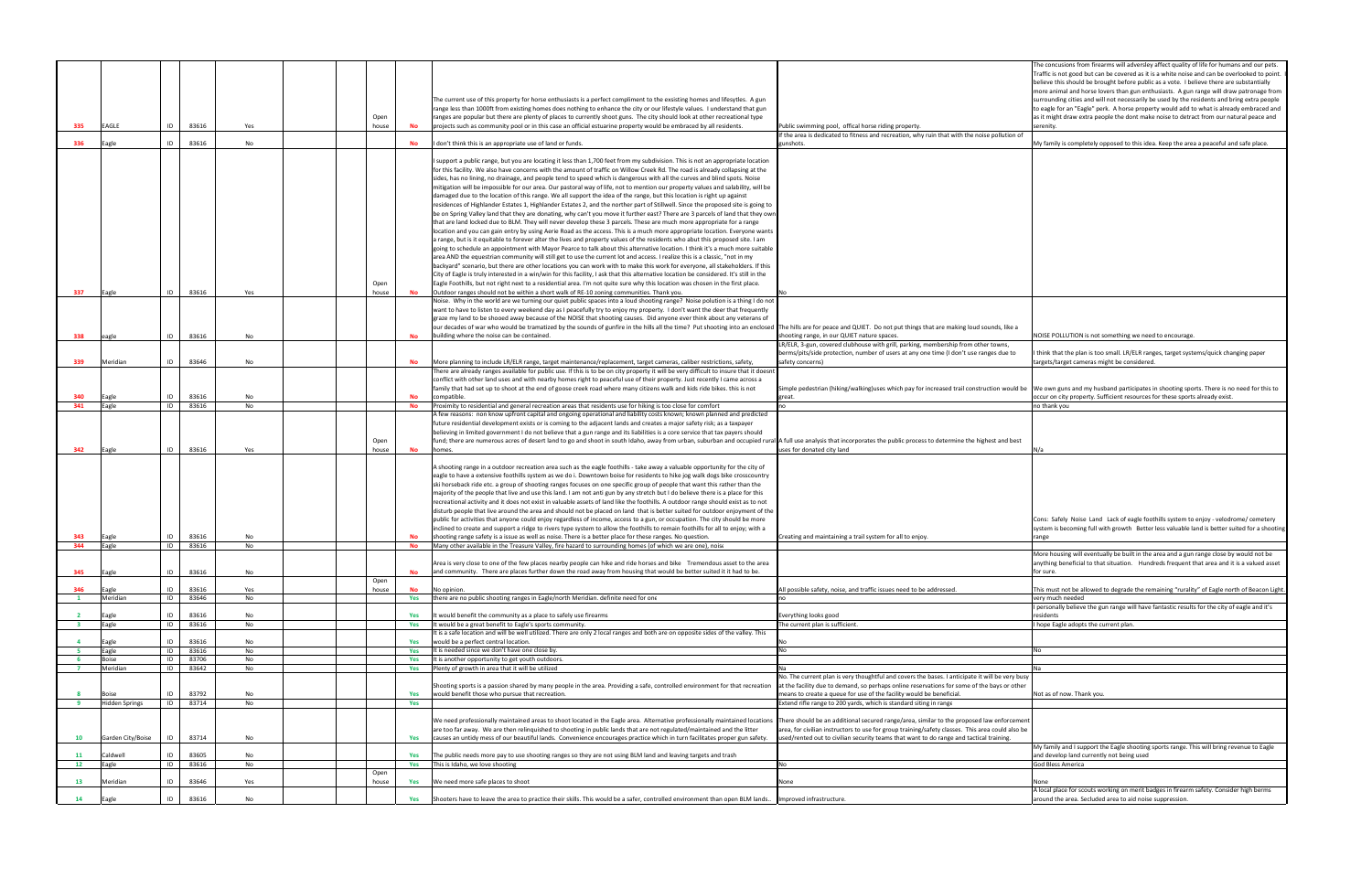| I strongly support this project and would love to have this as an option when I return to visit<br>southern Idaho to visit family, to take my nephew, sisters, and friends out to experience<br>shooting and prepare for hunting trips.                                                                                                                                                                                                                                                                                                                                                                                                                                                                                                                                                                                                                                                                                                                                                                                                                                                                                                                                                                                                                                                                                                                                                                                                                                                                                                                                                                                                                                                                                                                                                                                                                                                                                                                                                                                                                                                                                                                                                                                                                                                                                                                                                                                                                                                                                                                                                                                                                                                                                                                                                                                                                                                                                                                                                                                                                                                |
|----------------------------------------------------------------------------------------------------------------------------------------------------------------------------------------------------------------------------------------------------------------------------------------------------------------------------------------------------------------------------------------------------------------------------------------------------------------------------------------------------------------------------------------------------------------------------------------------------------------------------------------------------------------------------------------------------------------------------------------------------------------------------------------------------------------------------------------------------------------------------------------------------------------------------------------------------------------------------------------------------------------------------------------------------------------------------------------------------------------------------------------------------------------------------------------------------------------------------------------------------------------------------------------------------------------------------------------------------------------------------------------------------------------------------------------------------------------------------------------------------------------------------------------------------------------------------------------------------------------------------------------------------------------------------------------------------------------------------------------------------------------------------------------------------------------------------------------------------------------------------------------------------------------------------------------------------------------------------------------------------------------------------------------------------------------------------------------------------------------------------------------------------------------------------------------------------------------------------------------------------------------------------------------------------------------------------------------------------------------------------------------------------------------------------------------------------------------------------------------------------------------------------------------------------------------------------------------------------------------------------------------------------------------------------------------------------------------------------------------------------------------------------------------------------------------------------------------------------------------------------------------------------------------------------------------------------------------------------------------------------------------------------------------------------------------------------------------|
|                                                                                                                                                                                                                                                                                                                                                                                                                                                                                                                                                                                                                                                                                                                                                                                                                                                                                                                                                                                                                                                                                                                                                                                                                                                                                                                                                                                                                                                                                                                                                                                                                                                                                                                                                                                                                                                                                                                                                                                                                                                                                                                                                                                                                                                                                                                                                                                                                                                                                                                                                                                                                                                                                                                                                                                                                                                                                                                                                                                                                                                                                        |
| I'd like to see the static archery range open to the public from sunrise to sunset to allow                                                                                                                                                                                                                                                                                                                                                                                                                                                                                                                                                                                                                                                                                                                                                                                                                                                                                                                                                                                                                                                                                                                                                                                                                                                                                                                                                                                                                                                                                                                                                                                                                                                                                                                                                                                                                                                                                                                                                                                                                                                                                                                                                                                                                                                                                                                                                                                                                                                                                                                                                                                                                                                                                                                                                                                                                                                                                                                                                                                            |
| people to spread out usage.                                                                                                                                                                                                                                                                                                                                                                                                                                                                                                                                                                                                                                                                                                                                                                                                                                                                                                                                                                                                                                                                                                                                                                                                                                                                                                                                                                                                                                                                                                                                                                                                                                                                                                                                                                                                                                                                                                                                                                                                                                                                                                                                                                                                                                                                                                                                                                                                                                                                                                                                                                                                                                                                                                                                                                                                                                                                                                                                                                                                                                                            |
|                                                                                                                                                                                                                                                                                                                                                                                                                                                                                                                                                                                                                                                                                                                                                                                                                                                                                                                                                                                                                                                                                                                                                                                                                                                                                                                                                                                                                                                                                                                                                                                                                                                                                                                                                                                                                                                                                                                                                                                                                                                                                                                                                                                                                                                                                                                                                                                                                                                                                                                                                                                                                                                                                                                                                                                                                                                                                                                                                                                                                                                                                        |
|                                                                                                                                                                                                                                                                                                                                                                                                                                                                                                                                                                                                                                                                                                                                                                                                                                                                                                                                                                                                                                                                                                                                                                                                                                                                                                                                                                                                                                                                                                                                                                                                                                                                                                                                                                                                                                                                                                                                                                                                                                                                                                                                                                                                                                                                                                                                                                                                                                                                                                                                                                                                                                                                                                                                                                                                                                                                                                                                                                                                                                                                                        |
|                                                                                                                                                                                                                                                                                                                                                                                                                                                                                                                                                                                                                                                                                                                                                                                                                                                                                                                                                                                                                                                                                                                                                                                                                                                                                                                                                                                                                                                                                                                                                                                                                                                                                                                                                                                                                                                                                                                                                                                                                                                                                                                                                                                                                                                                                                                                                                                                                                                                                                                                                                                                                                                                                                                                                                                                                                                                                                                                                                                                                                                                                        |
| As I said earlier, to sight a rifle we need a range that is quite long. 500 - 1000' So, short<br>and long. Check for cell service for emergencies and of course be careful of noise. I do think<br>a range is really necessary for the north end.                                                                                                                                                                                                                                                                                                                                                                                                                                                                                                                                                                                                                                                                                                                                                                                                                                                                                                                                                                                                                                                                                                                                                                                                                                                                                                                                                                                                                                                                                                                                                                                                                                                                                                                                                                                                                                                                                                                                                                                                                                                                                                                                                                                                                                                                                                                                                                                                                                                                                                                                                                                                                                                                                                                                                                                                                                      |
| Would it be possible to set up a skeet range in one of the shotgun areas ?<br>Not everyone has their own thrower. Built in trap houses with voice activated throwers and                                                                                                                                                                                                                                                                                                                                                                                                                                                                                                                                                                                                                                                                                                                                                                                                                                                                                                                                                                                                                                                                                                                                                                                                                                                                                                                                                                                                                                                                                                                                                                                                                                                                                                                                                                                                                                                                                                                                                                                                                                                                                                                                                                                                                                                                                                                                                                                                                                                                                                                                                                                                                                                                                                                                                                                                                                                                                                               |
| card readers give people who have never done the sport before a chance to be introduced<br>to it without having all the equipment. Also leave room for future trap houses as they will<br>be needed do to the success.                                                                                                                                                                                                                                                                                                                                                                                                                                                                                                                                                                                                                                                                                                                                                                                                                                                                                                                                                                                                                                                                                                                                                                                                                                                                                                                                                                                                                                                                                                                                                                                                                                                                                                                                                                                                                                                                                                                                                                                                                                                                                                                                                                                                                                                                                                                                                                                                                                                                                                                                                                                                                                                                                                                                                                                                                                                                 |
| I really hope this project becomes a reality. A discounted annual rate would be great for the<br>actual residents of Eagle and a family/household rate as well. My wife and I would join at an<br>annual membership as example                                                                                                                                                                                                                                                                                                                                                                                                                                                                                                                                                                                                                                                                                                                                                                                                                                                                                                                                                                                                                                                                                                                                                                                                                                                                                                                                                                                                                                                                                                                                                                                                                                                                                                                                                                                                                                                                                                                                                                                                                                                                                                                                                                                                                                                                                                                                                                                                                                                                                                                                                                                                                                                                                                                                                                                                                                                         |
| Only the Willow Creek Road location is supported by me and my brother                                                                                                                                                                                                                                                                                                                                                                                                                                                                                                                                                                                                                                                                                                                                                                                                                                                                                                                                                                                                                                                                                                                                                                                                                                                                                                                                                                                                                                                                                                                                                                                                                                                                                                                                                                                                                                                                                                                                                                                                                                                                                                                                                                                                                                                                                                                                                                                                                                                                                                                                                                                                                                                                                                                                                                                                                                                                                                                                                                                                                  |
| Only the Willow Creek Road location is supported by me<br>Will there be a range master on site?                                                                                                                                                                                                                                                                                                                                                                                                                                                                                                                                                                                                                                                                                                                                                                                                                                                                                                                                                                                                                                                                                                                                                                                                                                                                                                                                                                                                                                                                                                                                                                                                                                                                                                                                                                                                                                                                                                                                                                                                                                                                                                                                                                                                                                                                                                                                                                                                                                                                                                                                                                                                                                                                                                                                                                                                                                                                                                                                                                                        |
| I like this idea if, as mentioned, it doesn't restrict horseback riding.                                                                                                                                                                                                                                                                                                                                                                                                                                                                                                                                                                                                                                                                                                                                                                                                                                                                                                                                                                                                                                                                                                                                                                                                                                                                                                                                                                                                                                                                                                                                                                                                                                                                                                                                                                                                                                                                                                                                                                                                                                                                                                                                                                                                                                                                                                                                                                                                                                                                                                                                                                                                                                                                                                                                                                                                                                                                                                                                                                                                               |
| Support more safe environments to shoot                                                                                                                                                                                                                                                                                                                                                                                                                                                                                                                                                                                                                                                                                                                                                                                                                                                                                                                                                                                                                                                                                                                                                                                                                                                                                                                                                                                                                                                                                                                                                                                                                                                                                                                                                                                                                                                                                                                                                                                                                                                                                                                                                                                                                                                                                                                                                                                                                                                                                                                                                                                                                                                                                                                                                                                                                                                                                                                                                                                                                                                |
|                                                                                                                                                                                                                                                                                                                                                                                                                                                                                                                                                                                                                                                                                                                                                                                                                                                                                                                                                                                                                                                                                                                                                                                                                                                                                                                                                                                                                                                                                                                                                                                                                                                                                                                                                                                                                                                                                                                                                                                                                                                                                                                                                                                                                                                                                                                                                                                                                                                                                                                                                                                                                                                                                                                                                                                                                                                                                                                                                                                                                                                                                        |
| It's concerning when I hear equestrian people speaking of concern of noice. I totally<br>understand residents in the area but not someone riding horse as there is plenty of other<br>areas for them to ride. I personally have lost the ability to shoot anyplace where I used to<br>live because of this very situation and typically they had more \$ and pull. There was never a<br>compromise at all. the person who does archery and rides wants to do them both<br>simultaneously? She was voicing concerns of noicethese are 2 separate sports and if<br>that's a single sport to them that will definitely be a problem, it looks that there is enough<br>distance from the actual ranges I believe but she didn't think soso I hope shooting ranges<br>won't be lost to create more space between the twoas space really is limited -Also the<br>trailer parking will be a problem for parking if we are sharing a parking area- if there isn't a<br>very specific area for trailersI only again from dealing with this 1st hand some don't park<br>well and take up large areas for turning around, backing up etcjust making sure all these<br>little things are pre-determined will help avoid future problems. Also if any possible was for<br>a few lanes to have auto throwers for skeet (or 1) for those who don't have someone who's<br>available weekdays as myself being retired that would be great-just a suggestion I know I'd<br>ut in the make a donation for one-house hold would. Thanks for this great shooting park and this<br>forum to make suggestions-much appreciated<br>Not wanting to over think it, but I've been to ranges that many it's more a social thing which<br>is great too, I take my daughter and it's very much a social thing but if people are there all<br>day and there are limited ranges I'd say definitely having tiem blocks would be great. If<br>possible a better map that can be blown up, as I could not find the area off of 16 that the<br>mayor was speaking of that would be the fire connector through the foothills to get there.<br>Also the archery area in within some proximity and there where a few comments from<br>horse people with concern of the noise when using the archery area. I'm sorry but I 1st<br>hand have dealt with many horse people and they always have issues with shooting and<br>noice. there needs to be a pick and choose for them if it's riding your horse there is far more<br>area to do that than for shooting so I'm sorry if they want both archery and horses there<br>needs to be a give and take as there isn't in this area with the trailers etc a feasible both<br>from what I see in these plans_Trailers take up a ton of space and they always park horribly-<br>If they want to shoot archery leave the horses home if you want to ride then ride on<br>another day. This plans every fair and has I believe taken into account everyone and ya<br>probably can't give everyone 100% what they want. Thanks for all your hard work and<br>taking in all our ideas. |
|                                                                                                                                                                                                                                                                                                                                                                                                                                                                                                                                                                                                                                                                                                                                                                                                                                                                                                                                                                                                                                                                                                                                                                                                                                                                                                                                                                                                                                                                                                                                                                                                                                                                                                                                                                                                                                                                                                                                                                                                                                                                                                                                                                                                                                                                                                                                                                                                                                                                                                                                                                                                                                                                                                                                                                                                                                                                                                                                                                                                                                                                                        |
| No                                                                                                                                                                                                                                                                                                                                                                                                                                                                                                                                                                                                                                                                                                                                                                                                                                                                                                                                                                                                                                                                                                                                                                                                                                                                                                                                                                                                                                                                                                                                                                                                                                                                                                                                                                                                                                                                                                                                                                                                                                                                                                                                                                                                                                                                                                                                                                                                                                                                                                                                                                                                                                                                                                                                                                                                                                                                                                                                                                                                                                                                                     |
| None                                                                                                                                                                                                                                                                                                                                                                                                                                                                                                                                                                                                                                                                                                                                                                                                                                                                                                                                                                                                                                                                                                                                                                                                                                                                                                                                                                                                                                                                                                                                                                                                                                                                                                                                                                                                                                                                                                                                                                                                                                                                                                                                                                                                                                                                                                                                                                                                                                                                                                                                                                                                                                                                                                                                                                                                                                                                                                                                                                                                                                                                                   |
| This would be so great to have a facility like this!                                                                                                                                                                                                                                                                                                                                                                                                                                                                                                                                                                                                                                                                                                                                                                                                                                                                                                                                                                                                                                                                                                                                                                                                                                                                                                                                                                                                                                                                                                                                                                                                                                                                                                                                                                                                                                                                                                                                                                                                                                                                                                                                                                                                                                                                                                                                                                                                                                                                                                                                                                                                                                                                                                                                                                                                                                                                                                                                                                                                                                   |
| None<br>Thank you hope to be able to use the range soon                                                                                                                                                                                                                                                                                                                                                                                                                                                                                                                                                                                                                                                                                                                                                                                                                                                                                                                                                                                                                                                                                                                                                                                                                                                                                                                                                                                                                                                                                                                                                                                                                                                                                                                                                                                                                                                                                                                                                                                                                                                                                                                                                                                                                                                                                                                                                                                                                                                                                                                                                                                                                                                                                                                                                                                                                                                                                                                                                                                                                                |
| I think the E Willow Road location is preferable.                                                                                                                                                                                                                                                                                                                                                                                                                                                                                                                                                                                                                                                                                                                                                                                                                                                                                                                                                                                                                                                                                                                                                                                                                                                                                                                                                                                                                                                                                                                                                                                                                                                                                                                                                                                                                                                                                                                                                                                                                                                                                                                                                                                                                                                                                                                                                                                                                                                                                                                                                                                                                                                                                                                                                                                                                                                                                                                                                                                                                                      |
| Make sure there's good budget for range officers because other places I've seen public<br>ranges they are often out of control.                                                                                                                                                                                                                                                                                                                                                                                                                                                                                                                                                                                                                                                                                                                                                                                                                                                                                                                                                                                                                                                                                                                                                                                                                                                                                                                                                                                                                                                                                                                                                                                                                                                                                                                                                                                                                                                                                                                                                                                                                                                                                                                                                                                                                                                                                                                                                                                                                                                                                                                                                                                                                                                                                                                                                                                                                                                                                                                                                        |
| NO.<br>Great idea! Long needed! Love the mix of archery and fun shooting options                                                                                                                                                                                                                                                                                                                                                                                                                                                                                                                                                                                                                                                                                                                                                                                                                                                                                                                                                                                                                                                                                                                                                                                                                                                                                                                                                                                                                                                                                                                                                                                                                                                                                                                                                                                                                                                                                                                                                                                                                                                                                                                                                                                                                                                                                                                                                                                                                                                                                                                                                                                                                                                                                                                                                                                                                                                                                                                                                                                                       |
|                                                                                                                                                                                                                                                                                                                                                                                                                                                                                                                                                                                                                                                                                                                                                                                                                                                                                                                                                                                                                                                                                                                                                                                                                                                                                                                                                                                                                                                                                                                                                                                                                                                                                                                                                                                                                                                                                                                                                                                                                                                                                                                                                                                                                                                                                                                                                                                                                                                                                                                                                                                                                                                                                                                                                                                                                                                                                                                                                                                                                                                                                        |
|                                                                                                                                                                                                                                                                                                                                                                                                                                                                                                                                                                                                                                                                                                                                                                                                                                                                                                                                                                                                                                                                                                                                                                                                                                                                                                                                                                                                                                                                                                                                                                                                                                                                                                                                                                                                                                                                                                                                                                                                                                                                                                                                                                                                                                                                                                                                                                                                                                                                                                                                                                                                                                                                                                                                                                                                                                                                                                                                                                                                                                                                                        |
|                                                                                                                                                                                                                                                                                                                                                                                                                                                                                                                                                                                                                                                                                                                                                                                                                                                                                                                                                                                                                                                                                                                                                                                                                                                                                                                                                                                                                                                                                                                                                                                                                                                                                                                                                                                                                                                                                                                                                                                                                                                                                                                                                                                                                                                                                                                                                                                                                                                                                                                                                                                                                                                                                                                                                                                                                                                                                                                                                                                                                                                                                        |
| to many                                                                                                                                                                                                                                                                                                                                                                                                                                                                                                                                                                                                                                                                                                                                                                                                                                                                                                                                                                                                                                                                                                                                                                                                                                                                                                                                                                                                                                                                                                                                                                                                                                                                                                                                                                                                                                                                                                                                                                                                                                                                                                                                                                                                                                                                                                                                                                                                                                                                                                                                                                                                                                                                                                                                                                                                                                                                                                                                                                                                                                                                                |

|                 |                       |                 |                         |                |               |                   | Despite hunting, archery and sport shooting being very popular activities in the area, there are remarkably few structured,                                                                                                                                                                                                                                                  |                                                                                                                                                                                                                                                                                                                                                                                                                                                                                                                                                                                                                                                                                                                                                                                                                                                                                                                                                                                                                                  |                                                                                                                                                                                                                                                                                                                                                                                                                                                                                                                                                                                                                                                                                                                                                                                                                                                                                                                                                                                                                                                                                                                                                                                                                                                                                                                                                                                                                                                                                                                                                                                      |
|-----------------|-----------------------|-----------------|-------------------------|----------------|---------------|-------------------|------------------------------------------------------------------------------------------------------------------------------------------------------------------------------------------------------------------------------------------------------------------------------------------------------------------------------------------------------------------------------|----------------------------------------------------------------------------------------------------------------------------------------------------------------------------------------------------------------------------------------------------------------------------------------------------------------------------------------------------------------------------------------------------------------------------------------------------------------------------------------------------------------------------------------------------------------------------------------------------------------------------------------------------------------------------------------------------------------------------------------------------------------------------------------------------------------------------------------------------------------------------------------------------------------------------------------------------------------------------------------------------------------------------------|--------------------------------------------------------------------------------------------------------------------------------------------------------------------------------------------------------------------------------------------------------------------------------------------------------------------------------------------------------------------------------------------------------------------------------------------------------------------------------------------------------------------------------------------------------------------------------------------------------------------------------------------------------------------------------------------------------------------------------------------------------------------------------------------------------------------------------------------------------------------------------------------------------------------------------------------------------------------------------------------------------------------------------------------------------------------------------------------------------------------------------------------------------------------------------------------------------------------------------------------------------------------------------------------------------------------------------------------------------------------------------------------------------------------------------------------------------------------------------------------------------------------------------------------------------------------------------------|
|                 |                       |                 |                         |                |               |                   | safe options to do so. This would be a great use of the land and provide great opportunities for people of all ages to                                                                                                                                                                                                                                                       |                                                                                                                                                                                                                                                                                                                                                                                                                                                                                                                                                                                                                                                                                                                                                                                                                                                                                                                                                                                                                                  | strongly support this project and would love to have this as an option when                                                                                                                                                                                                                                                                                                                                                                                                                                                                                                                                                                                                                                                                                                                                                                                                                                                                                                                                                                                                                                                                                                                                                                                                                                                                                                                                                                                                                                                                                                          |
| 15              | Moscow                | ID              | 83843                   | No             |               | Yes               | experience and improve in these activities. There also is opportunity to create competitions that would bring people to our<br>region.                                                                                                                                                                                                                                       | Consider parking and overflow.                                                                                                                                                                                                                                                                                                                                                                                                                                                                                                                                                                                                                                                                                                                                                                                                                                                                                                                                                                                                   | southern Idaho to visit family, to take my nephew, sisters, and friends out to<br>shooting and prepare for hunting trips.                                                                                                                                                                                                                                                                                                                                                                                                                                                                                                                                                                                                                                                                                                                                                                                                                                                                                                                                                                                                                                                                                                                                                                                                                                                                                                                                                                                                                                                            |
|                 |                       |                 |                         |                |               |                   | t would be a great resource! I'd love a safe range close by where my son and I can go to practice. I am a new learner, and I'd                                                                                                                                                                                                                                               |                                                                                                                                                                                                                                                                                                                                                                                                                                                                                                                                                                                                                                                                                                                                                                                                                                                                                                                                                                                                                                  |                                                                                                                                                                                                                                                                                                                                                                                                                                                                                                                                                                                                                                                                                                                                                                                                                                                                                                                                                                                                                                                                                                                                                                                                                                                                                                                                                                                                                                                                                                                                                                                      |
| 16              | mmett                 | ID              | 83617                   | No             |               | Yes               | feel more comfortable in a professional, planned space.                                                                                                                                                                                                                                                                                                                      |                                                                                                                                                                                                                                                                                                                                                                                                                                                                                                                                                                                                                                                                                                                                                                                                                                                                                                                                                                                                                                  |                                                                                                                                                                                                                                                                                                                                                                                                                                                                                                                                                                                                                                                                                                                                                                                                                                                                                                                                                                                                                                                                                                                                                                                                                                                                                                                                                                                                                                                                                                                                                                                      |
|                 |                       |                 |                         |                |               |                   | It is much-needed in this area of Ada county and would help to mitigate trash-related issues associated with shooting on BLM                                                                                                                                                                                                                                                 |                                                                                                                                                                                                                                                                                                                                                                                                                                                                                                                                                                                                                                                                                                                                                                                                                                                                                                                                                                                                                                  | I'd like to see the static archery range open to the public from sunrise to sur                                                                                                                                                                                                                                                                                                                                                                                                                                                                                                                                                                                                                                                                                                                                                                                                                                                                                                                                                                                                                                                                                                                                                                                                                                                                                                                                                                                                                                                                                                      |
| 17<br>18        | Meridian<br>Meridian  | ID<br>ID        | 83646<br>83646          | No<br>No       |               | Yes<br>Yes        | land.<br>For a gun friendly area there is only one public range. People need more controled public places to shoot.                                                                                                                                                                                                                                                          |                                                                                                                                                                                                                                                                                                                                                                                                                                                                                                                                                                                                                                                                                                                                                                                                                                                                                                                                                                                                                                  | people to spread out usage.                                                                                                                                                                                                                                                                                                                                                                                                                                                                                                                                                                                                                                                                                                                                                                                                                                                                                                                                                                                                                                                                                                                                                                                                                                                                                                                                                                                                                                                                                                                                                          |
| 19              | agle                  | ID              | 83613                   | No             |               | Yes               | An organized local range that is maintained is a good idea for the city                                                                                                                                                                                                                                                                                                      |                                                                                                                                                                                                                                                                                                                                                                                                                                                                                                                                                                                                                                                                                                                                                                                                                                                                                                                                                                                                                                  |                                                                                                                                                                                                                                                                                                                                                                                                                                                                                                                                                                                                                                                                                                                                                                                                                                                                                                                                                                                                                                                                                                                                                                                                                                                                                                                                                                                                                                                                                                                                                                                      |
|                 |                       |                 |                         |                |               |                   |                                                                                                                                                                                                                                                                                                                                                                              | The city should add trap houses at the shotgun shooting ranges because many people will                                                                                                                                                                                                                                                                                                                                                                                                                                                                                                                                                                                                                                                                                                                                                                                                                                                                                                                                          |                                                                                                                                                                                                                                                                                                                                                                                                                                                                                                                                                                                                                                                                                                                                                                                                                                                                                                                                                                                                                                                                                                                                                                                                                                                                                                                                                                                                                                                                                                                                                                                      |
|                 |                       |                 |                         |                |               |                   |                                                                                                                                                                                                                                                                                                                                                                              | shoot shotguns for trap or skeet specifically, with exact throws from the clay targets, rather                                                                                                                                                                                                                                                                                                                                                                                                                                                                                                                                                                                                                                                                                                                                                                                                                                                                                                                                   |                                                                                                                                                                                                                                                                                                                                                                                                                                                                                                                                                                                                                                                                                                                                                                                                                                                                                                                                                                                                                                                                                                                                                                                                                                                                                                                                                                                                                                                                                                                                                                                      |
|                 |                       |                 |                         |                |               |                   |                                                                                                                                                                                                                                                                                                                                                                              | than a self-brought thrower. There are only 2 places where you can shoot trap in the area,                                                                                                                                                                                                                                                                                                                                                                                                                                                                                                                                                                                                                                                                                                                                                                                                                                                                                                                                       |                                                                                                                                                                                                                                                                                                                                                                                                                                                                                                                                                                                                                                                                                                                                                                                                                                                                                                                                                                                                                                                                                                                                                                                                                                                                                                                                                                                                                                                                                                                                                                                      |
|                 |                       | ID              | 83687                   | No             |               |                   |                                                                                                                                                                                                                                                                                                                                                                              | so adding a trap shooting location in Eagle would bring more people into the sport and<br>would increase the gun clubs variety in shooters.                                                                                                                                                                                                                                                                                                                                                                                                                                                                                                                                                                                                                                                                                                                                                                                                                                                                                      |                                                                                                                                                                                                                                                                                                                                                                                                                                                                                                                                                                                                                                                                                                                                                                                                                                                                                                                                                                                                                                                                                                                                                                                                                                                                                                                                                                                                                                                                                                                                                                                      |
| 20              | Nampa                 |                 |                         |                |               | Yes               | A local place for public and law enforcement. Also, bringing something to the city that would potentially bring money to loca                                                                                                                                                                                                                                                |                                                                                                                                                                                                                                                                                                                                                                                                                                                                                                                                                                                                                                                                                                                                                                                                                                                                                                                                                                                                                                  |                                                                                                                                                                                                                                                                                                                                                                                                                                                                                                                                                                                                                                                                                                                                                                                                                                                                                                                                                                                                                                                                                                                                                                                                                                                                                                                                                                                                                                                                                                                                                                                      |
| 21              | Meridian              | ID              | 83646                   | No             |               | Yes               | business                                                                                                                                                                                                                                                                                                                                                                     |                                                                                                                                                                                                                                                                                                                                                                                                                                                                                                                                                                                                                                                                                                                                                                                                                                                                                                                                                                                                                                  |                                                                                                                                                                                                                                                                                                                                                                                                                                                                                                                                                                                                                                                                                                                                                                                                                                                                                                                                                                                                                                                                                                                                                                                                                                                                                                                                                                                                                                                                                                                                                                                      |
|                 |                       |                 |                         |                |               |                   |                                                                                                                                                                                                                                                                                                                                                                              | I have really trained at a range for using a gun if necessary to protect myself in my home.                                                                                                                                                                                                                                                                                                                                                                                                                                                                                                                                                                                                                                                                                                                                                                                                                                                                                                                                      | As I said earlier, to sight a rifle we need a range that is quite long. 500 - 100                                                                                                                                                                                                                                                                                                                                                                                                                                                                                                                                                                                                                                                                                                                                                                                                                                                                                                                                                                                                                                                                                                                                                                                                                                                                                                                                                                                                                                                                                                    |
|                 |                       |                 |                         |                |               |                   | This is in addition to my earlier comments. We all need training when you buy a gun. It's better for those of us that have                                                                                                                                                                                                                                                   | So, I need a range that offers about 6 yards because that is about how far someone                                                                                                                                                                                                                                                                                                                                                                                                                                                                                                                                                                                                                                                                                                                                                                                                                                                                                                                                               | and long. Check for cell service for emergencies and of course be careful of                                                                                                                                                                                                                                                                                                                                                                                                                                                                                                                                                                                                                                                                                                                                                                                                                                                                                                                                                                                                                                                                                                                                                                                                                                                                                                                                                                                                                                                                                                         |
| 22<br>23        | Meridian<br>Nampa     | ID<br>ID        | 83646<br>83686          | No<br>No       |               | Yes               | guns and better for those of us that don't have a gun. All about safety.<br>Yes There are not enough shooting facilites in the area                                                                                                                                                                                                                                          | unwanted would be if they came into my house.<br>The plan looks pretty comprehensive                                                                                                                                                                                                                                                                                                                                                                                                                                                                                                                                                                                                                                                                                                                                                                                                                                                                                                                                             | a range is really necessary for the north end.<br>Would it be possible to set up a skeet range in one of the shotgun areas?                                                                                                                                                                                                                                                                                                                                                                                                                                                                                                                                                                                                                                                                                                                                                                                                                                                                                                                                                                                                                                                                                                                                                                                                                                                                                                                                                                                                                                                          |
|                 |                       |                 |                         |                |               |                   |                                                                                                                                                                                                                                                                                                                                                                              | Yes, built in trap houses with card readers to pay for your rounds and skeet houses as wel                                                                                                                                                                                                                                                                                                                                                                                                                                                                                                                                                                                                                                                                                                                                                                                                                                                                                                                                       | Not everyone has their own thrower. Built in trap houses with voice activat                                                                                                                                                                                                                                                                                                                                                                                                                                                                                                                                                                                                                                                                                                                                                                                                                                                                                                                                                                                                                                                                                                                                                                                                                                                                                                                                                                                                                                                                                                          |
|                 |                       |                 |                         |                |               |                   |                                                                                                                                                                                                                                                                                                                                                                              | One of the fastest growing sports for kids right now is clay shooting. check out                                                                                                                                                                                                                                                                                                                                                                                                                                                                                                                                                                                                                                                                                                                                                                                                                                                                                                                                                 | card readers give people who have never done the sport before a chance to                                                                                                                                                                                                                                                                                                                                                                                                                                                                                                                                                                                                                                                                                                                                                                                                                                                                                                                                                                                                                                                                                                                                                                                                                                                                                                                                                                                                                                                                                                            |
|                 |                       |                 |                         |                |               |                   | The park gives people a place to be a responsible shooter and enjoy the recreation of it in a nice environment rather than just idclaytarget.com we need more facilities to get young people involved. We have several                                                                                                                                                       |                                                                                                                                                                                                                                                                                                                                                                                                                                                                                                                                                                                                                                                                                                                                                                                                                                                                                                                                                                                                                                  | to it without having all the equipment. Also leave room for future trap hous                                                                                                                                                                                                                                                                                                                                                                                                                                                                                                                                                                                                                                                                                                                                                                                                                                                                                                                                                                                                                                                                                                                                                                                                                                                                                                                                                                                                                                                                                                         |
| 24              | Nampa                 | ID              | 83687                   | No             |               | Yes               | out in the sagebrush randomly.                                                                                                                                                                                                                                                                                                                                               | local schools like Ambrose competing in this growing sport.                                                                                                                                                                                                                                                                                                                                                                                                                                                                                                                                                                                                                                                                                                                                                                                                                                                                                                                                                                      | be needed do to the success.                                                                                                                                                                                                                                                                                                                                                                                                                                                                                                                                                                                                                                                                                                                                                                                                                                                                                                                                                                                                                                                                                                                                                                                                                                                                                                                                                                                                                                                                                                                                                         |
|                 |                       |                 |                         |                |               |                   |                                                                                                                                                                                                                                                                                                                                                                              |                                                                                                                                                                                                                                                                                                                                                                                                                                                                                                                                                                                                                                                                                                                                                                                                                                                                                                                                                                                                                                  | I really hope this project becomes a reality. A discounted annual rate would<br>actual residents of Eagle and a family/household rate as well. My wife and I                                                                                                                                                                                                                                                                                                                                                                                                                                                                                                                                                                                                                                                                                                                                                                                                                                                                                                                                                                                                                                                                                                                                                                                                                                                                                                                                                                                                                         |
| 25              | Eagle                 | ID              | 83616                   | No             |               | Yes               | Having a outdoor range that is a controlled facility is safer than people who choose to shoot in random places out in the hills. A handwash station for lead residue.                                                                                                                                                                                                        |                                                                                                                                                                                                                                                                                                                                                                                                                                                                                                                                                                                                                                                                                                                                                                                                                                                                                                                                                                                                                                  | annual membership as example                                                                                                                                                                                                                                                                                                                                                                                                                                                                                                                                                                                                                                                                                                                                                                                                                                                                                                                                                                                                                                                                                                                                                                                                                                                                                                                                                                                                                                                                                                                                                         |
| 26              | Eagle                 | ID              | 83616                   | No             |               |                   | Yes learning to shoot and practicing at getting better is as American as apple pie                                                                                                                                                                                                                                                                                           |                                                                                                                                                                                                                                                                                                                                                                                                                                                                                                                                                                                                                                                                                                                                                                                                                                                                                                                                                                                                                                  | Only the Willow Creek Road location is supported by me and my brother                                                                                                                                                                                                                                                                                                                                                                                                                                                                                                                                                                                                                                                                                                                                                                                                                                                                                                                                                                                                                                                                                                                                                                                                                                                                                                                                                                                                                                                                                                                |
| 27              | Eagle                 | ID              | 83616                   | No             |               | Yes               | developing skills with firearms is important                                                                                                                                                                                                                                                                                                                                 |                                                                                                                                                                                                                                                                                                                                                                                                                                                                                                                                                                                                                                                                                                                                                                                                                                                                                                                                                                                                                                  | Only the Willow Creek Road location is supported by me                                                                                                                                                                                                                                                                                                                                                                                                                                                                                                                                                                                                                                                                                                                                                                                                                                                                                                                                                                                                                                                                                                                                                                                                                                                                                                                                                                                                                                                                                                                               |
| 28              | Boise                 | ID              | 83714                   | No             |               | Yes               | Preliminary plans look to complete, and well planned. The community as a whole should benefit from this facility                                                                                                                                                                                                                                                             |                                                                                                                                                                                                                                                                                                                                                                                                                                                                                                                                                                                                                                                                                                                                                                                                                                                                                                                                                                                                                                  | Will there be a range master on site?                                                                                                                                                                                                                                                                                                                                                                                                                                                                                                                                                                                                                                                                                                                                                                                                                                                                                                                                                                                                                                                                                                                                                                                                                                                                                                                                                                                                                                                                                                                                                |
| 29<br>30        | <b>BOISE</b><br>Nampa | ID<br>ID        | 83707<br>83686          | No<br>No       |               | Yes<br>Yes        | ONLY IF it doesn't interfere with the horseback riding<br>A safe designated place is better than free for all                                                                                                                                                                                                                                                                |                                                                                                                                                                                                                                                                                                                                                                                                                                                                                                                                                                                                                                                                                                                                                                                                                                                                                                                                                                                                                                  | I like this idea if, as mentioned, it doesn't restrict horseback riding<br>Support more safe environments to shoot                                                                                                                                                                                                                                                                                                                                                                                                                                                                                                                                                                                                                                                                                                                                                                                                                                                                                                                                                                                                                                                                                                                                                                                                                                                                                                                                                                                                                                                                   |
| 31              | Caldwell              | ID              | 83607                   | No             |               | Yes               |                                                                                                                                                                                                                                                                                                                                                                              | Sporting clays                                                                                                                                                                                                                                                                                                                                                                                                                                                                                                                                                                                                                                                                                                                                                                                                                                                                                                                                                                                                                   |                                                                                                                                                                                                                                                                                                                                                                                                                                                                                                                                                                                                                                                                                                                                                                                                                                                                                                                                                                                                                                                                                                                                                                                                                                                                                                                                                                                                                                                                                                                                                                                      |
|                 |                       |                 |                         |                |               |                   | With many gun owners we need more areas for people to shoot safely. Provided opportunity to train and minimizes danger:                                                                                                                                                                                                                                                      |                                                                                                                                                                                                                                                                                                                                                                                                                                                                                                                                                                                                                                                                                                                                                                                                                                                                                                                                                                                                                                  |                                                                                                                                                                                                                                                                                                                                                                                                                                                                                                                                                                                                                                                                                                                                                                                                                                                                                                                                                                                                                                                                                                                                                                                                                                                                                                                                                                                                                                                                                                                                                                                      |
| 32 <sub>2</sub> | Eagle                 | ID              | 83616                   | No             |               | Yes               | wildfires from people shooting on BLM, etc. Archery range is great!                                                                                                                                                                                                                                                                                                          | Longer range rifle pit. 300-500yards                                                                                                                                                                                                                                                                                                                                                                                                                                                                                                                                                                                                                                                                                                                                                                                                                                                                                                                                                                                             |                                                                                                                                                                                                                                                                                                                                                                                                                                                                                                                                                                                                                                                                                                                                                                                                                                                                                                                                                                                                                                                                                                                                                                                                                                                                                                                                                                                                                                                                                                                                                                                      |
| 33              | Eagle                 | ID              | 83616                   | No             |               | Yes               |                                                                                                                                                                                                                                                                                                                                                                              |                                                                                                                                                                                                                                                                                                                                                                                                                                                                                                                                                                                                                                                                                                                                                                                                                                                                                                                                                                                                                                  | It's concerning when I hear equestrian people speaking of concern of noice.                                                                                                                                                                                                                                                                                                                                                                                                                                                                                                                                                                                                                                                                                                                                                                                                                                                                                                                                                                                                                                                                                                                                                                                                                                                                                                                                                                                                                                                                                                          |
| 34              | Eagle                 | ID              | 83616                   | Yes            | Open<br>house |                   | Yes There's is a huge need/demand as shooting enthusiasts                                                                                                                                                                                                                                                                                                                    | If there is any way to include a loner range shooting area-I know this was talked about in the make a donation for one-house hold would. Thanks for this great shooting p<br>open house-150 yards really isn't very far, I understand the limitations but just a suggestion forum to make suggestions-much appreciated                                                                                                                                                                                                                                                                                                                                                                                                                                                                                                                                                                                                                                                                                                           | understand residents in the area but not someone riding horse as there is p<br>areas for them to ride. I personally have lost the ability to shoot anyplace w<br>live because of this very situation and typically they had more \$ and pull. Th<br>compromise at all. the person who does archery and rides wants to do ther<br>simultaneously? She was voicing concerns of noicethese are 2 separate s<br>that's a single sport to them that will definitely be a problem, it looks that t<br>distance from the actual ranges I believe but she didn't think soso I hope :<br>won't be lost to create more space between the twoas space really is limit<br>trailer parking will be a problem for parking if we are sharing a parking area-<br>very specific area for trailers I only again from dealing with this 1st hand so<br>well and take up large areas for turning around, backing up etcjust making<br>little things are pre-determined will help avoid future problems. Also if any p<br>a few lanes to have auto throwers for skeet (or 1) for those who don't have<br>available weekdays as myself being retired that would be great-just a sugge<br>Not wanting to over think it, but I've been to ranges that many it's more a so<br>is great too, I take my daughter and it's very much a social thing but if peopl<br>day and there are limited ranges I'd say definitely having tiem blocks would<br>possible a better map that can be blown up, as I could not find the area off o<br>mayor was speaking of that would be the fire connector through the foothil |
| 35<br>36<br>37  | Eagle<br>Eagle        | ID<br>ID<br>ID  | 83616<br>83616<br>83616 | No<br>No<br>No |               | Yes<br>Yes<br>Yes | This is a huge need and desired activity that would benefit many<br>A developed shooting range is badly needed in the northern Ada County area. Available public shooting ranges south of Boise<br>and south of Nampa are a prohibitive distance from Star, Eagle, and north Boise.<br>It would be nice to have a range local. We travel to Emmett or Nampa ranges to shoot. | As was stated in this presentation to everyone — there is a big desire if at all possible too<br>include for long range shooting~And I'm sure many (for I would donate as well as people<br>I've spoken too) would donate for auto throwers for clay shooting, I am retired and dont<br>have someone to go out and throw for me all the time & it would be very beneficial to many needs to be a give and take as there isn't in this area with the trailers etc a<br>and not at a high cost. Maybe there can be both for those who have a thrower and those<br>who don't, as skeet is very popular and a desirable activity as part of the park, also having<br>some time limits on a range.  Obviously it's a great hobby for everyone to enjoy but some<br>may take a spot the entire day not giving others a chance to shoot, maybe based on how<br>many are using a site -just ideas thanks & this is a great asset and looking forward to it<br>t would be nice if some USPSA design is considered for sanctioned matches. | Also the archery area in within some proximity and there where a few comr<br>horse people with concern of the noise when using the archery area. I'm soı<br>hand have dealt with many horse people and they always have issues with s<br>noice. there needs to be a pick and choose for them if it's riding your horse<br>area to do that than for shooting so I'm sorry if they want both archery and<br>from what I see in these plans_Trailers take up a ton of space and they alwa<br>If they want to shoot archery leave the horses home if you want to ride ther<br>another day. This plans every fair and has I believe taken into account every<br>probably can't give everyone 100% what they want. Thanks for all your hard<br>taking in all our ideas.<br>No                                                                                                                                                                                                                                                                                                                                                                                                                                                                                                                                                                                                                                                                                                                                                                                                              |
|                 |                       |                 |                         |                |               |                   |                                                                                                                                                                                                                                                                                                                                                                              | Yes, 300 and 500 long-range tactical courses; the ability to host competitions between local                                                                                                                                                                                                                                                                                                                                                                                                                                                                                                                                                                                                                                                                                                                                                                                                                                                                                                                                     |                                                                                                                                                                                                                                                                                                                                                                                                                                                                                                                                                                                                                                                                                                                                                                                                                                                                                                                                                                                                                                                                                                                                                                                                                                                                                                                                                                                                                                                                                                                                                                                      |
| 38              | Garden City           | ID              | 83714                   | No             |               | Yes               | Because I'm tired of having to drive an hour to Emmet or Black's Creek                                                                                                                                                                                                                                                                                                       | or regional sporting clubs like IPSC, IDPA, 3-gun, etc.                                                                                                                                                                                                                                                                                                                                                                                                                                                                                                                                                                                                                                                                                                                                                                                                                                                                                                                                                                          |                                                                                                                                                                                                                                                                                                                                                                                                                                                                                                                                                                                                                                                                                                                                                                                                                                                                                                                                                                                                                                                                                                                                                                                                                                                                                                                                                                                                                                                                                                                                                                                      |
| 39              | Boise                 | ID              | 83714                   | No             |               | Yes               | No place to shoot in Eagle or NW Boise                                                                                                                                                                                                                                                                                                                                       |                                                                                                                                                                                                                                                                                                                                                                                                                                                                                                                                                                                                                                                                                                                                                                                                                                                                                                                                                                                                                                  | This would be so great to have a facility like this!                                                                                                                                                                                                                                                                                                                                                                                                                                                                                                                                                                                                                                                                                                                                                                                                                                                                                                                                                                                                                                                                                                                                                                                                                                                                                                                                                                                                                                                                                                                                 |
| 41              | Boise<br>EAGLE        | ID<br>ID        | 83714<br>83616          | No<br>No       |               | Yes<br>Yes        | Currently there is no where to shoot in the NW Boise/Eagle area.<br>Provide a needed service to our community                                                                                                                                                                                                                                                                | Restro <u>oms, ample parking</u> .                                                                                                                                                                                                                                                                                                                                                                                                                                                                                                                                                                                                                                                                                                                                                                                                                                                                                                                                                                                               | Thank you hope to be able to use the range soon                                                                                                                                                                                                                                                                                                                                                                                                                                                                                                                                                                                                                                                                                                                                                                                                                                                                                                                                                                                                                                                                                                                                                                                                                                                                                                                                                                                                                                                                                                                                      |
| 42              | Eagle                 | ID              | 83616                   | No             |               | Yes               | Having a place close by to practice with firearms is good.                                                                                                                                                                                                                                                                                                                   |                                                                                                                                                                                                                                                                                                                                                                                                                                                                                                                                                                                                                                                                                                                                                                                                                                                                                                                                                                                                                                  | I think the E Willow Road location is preferable.                                                                                                                                                                                                                                                                                                                                                                                                                                                                                                                                                                                                                                                                                                                                                                                                                                                                                                                                                                                                                                                                                                                                                                                                                                                                                                                                                                                                                                                                                                                                    |
|                 |                       |                 |                         |                |               |                   |                                                                                                                                                                                                                                                                                                                                                                              |                                                                                                                                                                                                                                                                                                                                                                                                                                                                                                                                                                                                                                                                                                                                                                                                                                                                                                                                                                                                                                  | Make sure there's good budget for range officers because other places I've :                                                                                                                                                                                                                                                                                                                                                                                                                                                                                                                                                                                                                                                                                                                                                                                                                                                                                                                                                                                                                                                                                                                                                                                                                                                                                                                                                                                                                                                                                                         |
| 43              | Boise                 | ID              | 83709                   | No             |               | Yes               | Need good options for public ranges to keep from using open land.                                                                                                                                                                                                                                                                                                            |                                                                                                                                                                                                                                                                                                                                                                                                                                                                                                                                                                                                                                                                                                                                                                                                                                                                                                                                                                                                                                  | ranges they are often out of control.                                                                                                                                                                                                                                                                                                                                                                                                                                                                                                                                                                                                                                                                                                                                                                                                                                                                                                                                                                                                                                                                                                                                                                                                                                                                                                                                                                                                                                                                                                                                                |
| 44              |                       | ID              | 83616                   | No             |               | Yes               | Will provide a safe place for shooting practice and learning gun safety.                                                                                                                                                                                                                                                                                                     | A drinking fountain would be nice.                                                                                                                                                                                                                                                                                                                                                                                                                                                                                                                                                                                                                                                                                                                                                                                                                                                                                                                                                                                               |                                                                                                                                                                                                                                                                                                                                                                                                                                                                                                                                                                                                                                                                                                                                                                                                                                                                                                                                                                                                                                                                                                                                                                                                                                                                                                                                                                                                                                                                                                                                                                                      |
| 45<br>46        | Star<br>Star          | <b>ID</b><br>ID | 83669<br>83669          | No<br>No       |               | Yes<br>Yes        | It's highly needed and will vastly reduce the litter and and danger caused by roadside and desert shooting<br>Hopefully shooters would use this facility instead of using the "foothills" and leaving all there trash behind                                                                                                                                                 | Perhaps a snack bar or place to get out of the weather.                                                                                                                                                                                                                                                                                                                                                                                                                                                                                                                                                                                                                                                                                                                                                                                                                                                                                                                                                                          | Great idea! Long needed! Love the mix of archery and fun shooting options                                                                                                                                                                                                                                                                                                                                                                                                                                                                                                                                                                                                                                                                                                                                                                                                                                                                                                                                                                                                                                                                                                                                                                                                                                                                                                                                                                                                                                                                                                            |
|                 |                       |                 |                         |                |               |                   | : looks like a nice design and would get a lot of use because there are a lot of local gun owners. Providing a practice range                                                                                                                                                                                                                                                |                                                                                                                                                                                                                                                                                                                                                                                                                                                                                                                                                                                                                                                                                                                                                                                                                                                                                                                                                                                                                                  |                                                                                                                                                                                                                                                                                                                                                                                                                                                                                                                                                                                                                                                                                                                                                                                                                                                                                                                                                                                                                                                                                                                                                                                                                                                                                                                                                                                                                                                                                                                                                                                      |
| 47              | Meridian              |                 | 83646                   | No             |               |                   | would improve gun owner experience and safety.                                                                                                                                                                                                                                                                                                                               | Meridian                                                                                                                                                                                                                                                                                                                                                                                                                                                                                                                                                                                                                                                                                                                                                                                                                                                                                                                                                                                                                         |                                                                                                                                                                                                                                                                                                                                                                                                                                                                                                                                                                                                                                                                                                                                                                                                                                                                                                                                                                                                                                                                                                                                                                                                                                                                                                                                                                                                                                                                                                                                                                                      |
| 48              | Star                  | ID              | 83669                   | No             |               | Yes               |                                                                                                                                                                                                                                                                                                                                                                              | No Not at this time.                                                                                                                                                                                                                                                                                                                                                                                                                                                                                                                                                                                                                                                                                                                                                                                                                                                                                                                                                                                                             |                                                                                                                                                                                                                                                                                                                                                                                                                                                                                                                                                                                                                                                                                                                                                                                                                                                                                                                                                                                                                                                                                                                                                                                                                                                                                                                                                                                                                                                                                                                                                                                      |
|                 |                       |                 |                         |                |               |                   |                                                                                                                                                                                                                                                                                                                                                                              |                                                                                                                                                                                                                                                                                                                                                                                                                                                                                                                                                                                                                                                                                                                                                                                                                                                                                                                                                                                                                                  |                                                                                                                                                                                                                                                                                                                                                                                                                                                                                                                                                                                                                                                                                                                                                                                                                                                                                                                                                                                                                                                                                                                                                                                                                                                                                                                                                                                                                                                                                                                                                                                      |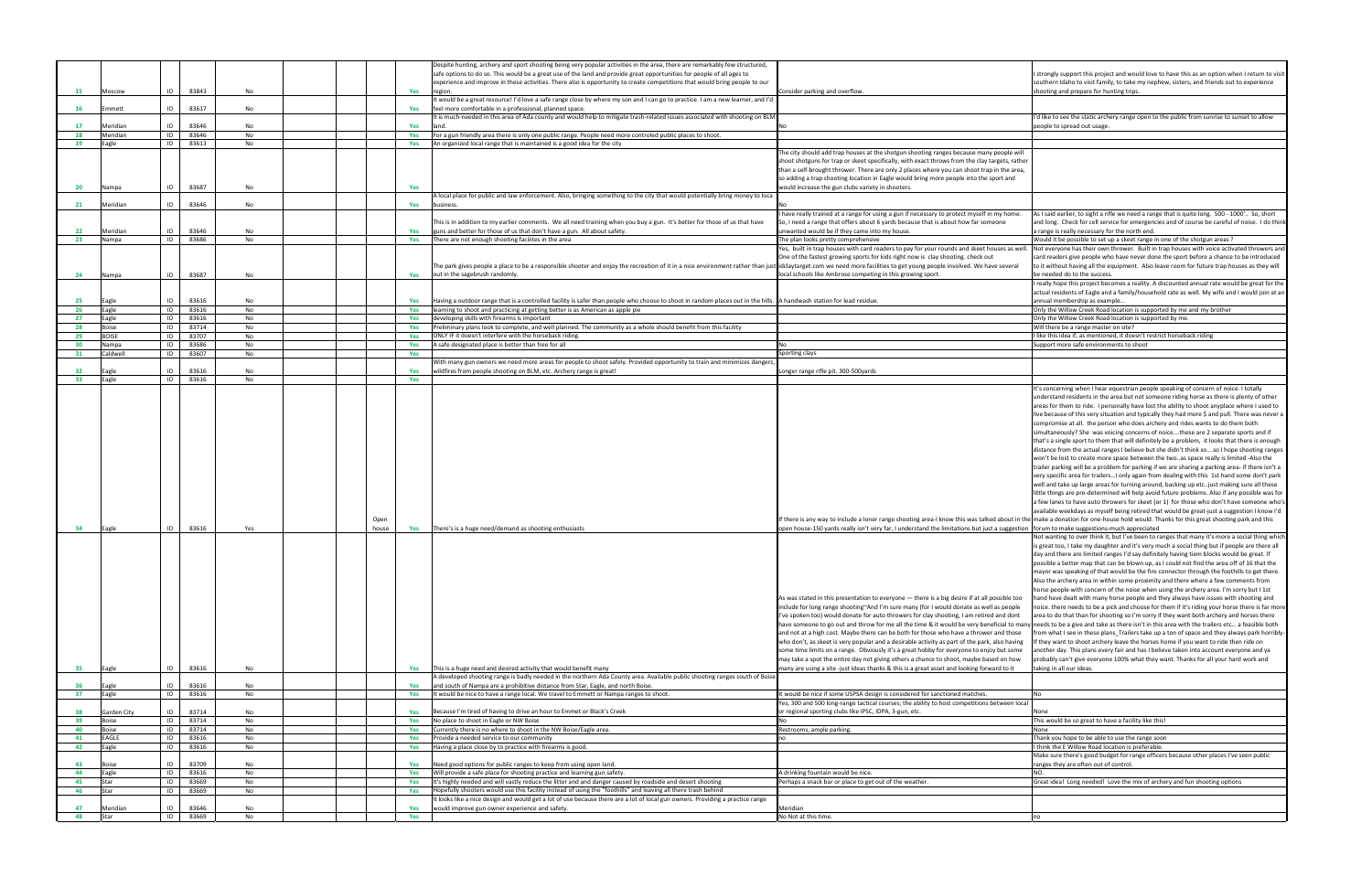| Not sure how in depth the restroom area will be, but running water to wash hands from                                                                                                        |                                                                                                                                                                                         |
|----------------------------------------------------------------------------------------------------------------------------------------------------------------------------------------------|-----------------------------------------------------------------------------------------------------------------------------------------------------------------------------------------|
| ead before driving home would be ideal                                                                                                                                                       | Hope it happens!<br>A lot of the current gun related business are always looking for ranges to do qualification                                                                         |
|                                                                                                                                                                                              | shooting for the CCW classes they offer. A good range would be productive for the different                                                                                             |
| lave not seen the current plan                                                                                                                                                               | law enforcement agencies to do their training at.                                                                                                                                       |
| rap & skeet                                                                                                                                                                                  |                                                                                                                                                                                         |
| Vo. The design looks good.                                                                                                                                                                   |                                                                                                                                                                                         |
|                                                                                                                                                                                              |                                                                                                                                                                                         |
|                                                                                                                                                                                              |                                                                                                                                                                                         |
| Vot that I can think of.                                                                                                                                                                     | Thanks to all the Eagle officials involved in conceiving this project and seeing it to fruition!                                                                                        |
|                                                                                                                                                                                              |                                                                                                                                                                                         |
| Provisions for times and bays to use full auto weapons.<br>es, a much longer rifle range would be very desirable. There is a sizable community of long                                       | Might review the Las Vegas, NV range for ideas and layout.                                                                                                                              |
| ange precision rifle shooters in the Treasure Valley that need long distances for their                                                                                                      |                                                                                                                                                                                         |
| liscipline- up to 1000 yards. I realize that is a big request, but 200 and 300 yard ranges                                                                                                   | am not positive about this, but it appears the shotgun area faces south. Every well laid out                                                                                            |
| vould be very popular, and anything over that would be icing on the cake. Frequently 500                                                                                                     | shotgun range in the northern hemisphere faces north. Flying targets are difficult to see                                                                                               |
| or 600 yards are the next jump from 300, usually 600.                                                                                                                                        | against the sun!<br>No                                                                                                                                                                  |
| agle should consider a longer rifle range. Out to 700 yards approximately. I would also                                                                                                      |                                                                                                                                                                                         |
| ecommend some sort of training membership with certified instructors. (Such as Front                                                                                                         | Maybe a womens club. I am really looking forward to our new facility. We can't wait to help                                                                                             |
| ight Firearms Training Institute)                                                                                                                                                            | it grow.                                                                                                                                                                                |
| Oo not know.<br>There will probably be anti gun people protesting this plan, so maybe tell them there will be                                                                                |                                                                                                                                                                                         |
| range, far from all the other ranges, just for them to practice throwing their illogical                                                                                                     |                                                                                                                                                                                         |
| hetorical at each other. That probably won't work but just a thought.                                                                                                                        |                                                                                                                                                                                         |
| A classroom                                                                                                                                                                                  | Thank you for exploring the opportunities this facility affords the citizens of TV                                                                                                      |
| Recycle stations for brass and consumables, Bulletins board for Idaho Fish an Game as well<br>is local shooting group/events                                                                 | Great Idea and look forward to a successful execution of a sound plan of action.                                                                                                        |
| A longer rifle range if possible. A tactical pistol range if possible                                                                                                                        | Thanks for putting this plan together. Idaho is a strong 2AA state and can use more ranges.                                                                                             |
|                                                                                                                                                                                              | This is the kind of facility that makes Idaho great.                                                                                                                                    |
| s there drinking water available?                                                                                                                                                            |                                                                                                                                                                                         |
|                                                                                                                                                                                              |                                                                                                                                                                                         |
| agle:                                                                                                                                                                                        | Great idea. I love it.                                                                                                                                                                  |
|                                                                                                                                                                                              | Please do it                                                                                                                                                                            |
| Wasn't sure I saw a meeting room, but many classes could be given at the range NRA,<br>oncealed training, safety training, youth shooting programs, etc<br>cant think of anything now.       |                                                                                                                                                                                         |
| Sporting Clays range; a covered shelter area for those not shooting or waiting for an open                                                                                                   | If Law Enforcement section is going to be used only periodically, it would be nice to open                                                                                              |
| эау                                                                                                                                                                                          | the lanes to the general public when not being used by LE.                                                                                                                              |
| J opinion                                                                                                                                                                                    |                                                                                                                                                                                         |
|                                                                                                                                                                                              |                                                                                                                                                                                         |
|                                                                                                                                                                                              |                                                                                                                                                                                         |
| gun range.                                                                                                                                                                                   |                                                                                                                                                                                         |
| Annual passes?                                                                                                                                                                               |                                                                                                                                                                                         |
|                                                                                                                                                                                              | When we ride in the foothills we often hear people shooting in an area just south of the                                                                                                |
| f you use the current parking area that is used for hikers and riders, I think that area could                                                                                               | parking lot. The sound is far enough away that most horses are not spooked by the sound. I                                                                                              |
| be separated so both groups could use it with some type of divider.                                                                                                                          | think this is a great concept and would be a great addition to the Eagle community!                                                                                                     |
| As mentioned above. You should have a rife range with up to 1,000 yards. There's a lot of                                                                                                    |                                                                                                                                                                                         |
| nterest in long-range shooting and a lack of places to do it, and a long range course would                                                                                                  |                                                                                                                                                                                         |
| reate greater interest.                                                                                                                                                                      | No                                                                                                                                                                                      |
|                                                                                                                                                                                              | IT LOOKS AS THOUGH MOST ITEMS ARE COVERED. THE ONLY THING MISSING IS A RIFLE<br>TARGET RANGE UP TO 400 YARDS.                                                                           |
| <b>MERIDIAN</b>                                                                                                                                                                              |                                                                                                                                                                                         |
|                                                                                                                                                                                              |                                                                                                                                                                                         |
| A very fun feature for shooters of any level is spinning or reactive steel targets that remain                                                                                               | Excited to see it created soon. Hopefully we can make it happen and keep homeowners                                                                                                     |
| on site. They can be set at different distances. It will reduce paper target waste/trash.<br>t is a great start, leave plenty of room to expand in the future as various enhancement         | nearby reasonably happy.<br>This a great addition to the area. Let's make sure it's family friendly and a safe, yet                                                                     |
|                                                                                                                                                                                              | deas develop. Available, upon request, on-site training from beginner on, for both Archery enjoyable place for all. We look forward to this new addition to the Eagle area. Let us know |
| and Shooting Sports, would be good for all and for safety.                                                                                                                                   | how we can help.                                                                                                                                                                        |
|                                                                                                                                                                                              |                                                                                                                                                                                         |
| ust make sure adequate parking is available, plenty of drinking water, shaded rest areas,<br>and provisions for clean up and trash disposal.                                                 | Great addition to the valley.                                                                                                                                                           |
| 000 yrd range                                                                                                                                                                                |                                                                                                                                                                                         |
|                                                                                                                                                                                              |                                                                                                                                                                                         |
|                                                                                                                                                                                              |                                                                                                                                                                                         |
|                                                                                                                                                                                              |                                                                                                                                                                                         |
|                                                                                                                                                                                              |                                                                                                                                                                                         |
| onger rifle range, possibly out to 300 or 500 yards                                                                                                                                          |                                                                                                                                                                                         |
| Picnic tables to take a break and gather/socialize. Please include a handwashing station. It<br>vould also be nice to have a longer distance rifle range (200+ yds) and both paper and steel |                                                                                                                                                                                         |
| argets for the various pistol/rifle ranges.                                                                                                                                                  | Thank you for considering this public shooting range.                                                                                                                                   |
| Vone at this time                                                                                                                                                                            | None                                                                                                                                                                                    |
|                                                                                                                                                                                              |                                                                                                                                                                                         |
| irst aid stations as well as cellular coverage is almost nonexistent.<br>BESIDES PARK RANGER - COULD THERE BE MONTHLY OPPORTUNITY FOR INSTRUCTIONERS                                         | ASSUMING YOU WILL ALLOW OTHER COMMUNITIES TO PARTICIPATE FOR PAID ANNUAL                                                                                                                |
| OR NEW OR YOUTH SHOOTERS                                                                                                                                                                     | SUBSCRIPTIONS - NOT JUST EAGLE RESIDENTS - PLEASE LET US KNOW                                                                                                                           |
| ٧o                                                                                                                                                                                           | am very supportive of keeping open space that is used for outdoor activities!                                                                                                           |
|                                                                                                                                                                                              |                                                                                                                                                                                         |
| vot sure                                                                                                                                                                                     | Please make this happen for the City of Eagle and all who want this to become reality.                                                                                                  |
|                                                                                                                                                                                              |                                                                                                                                                                                         |

|    |                  |    |              |           |       |     |                                                                                                                                                                                                                                | Not sure how in depth the restroom area will be, but running water to wash hands from                                                                                                       |                                                                                                                                                                                          |
|----|------------------|----|--------------|-----------|-------|-----|--------------------------------------------------------------------------------------------------------------------------------------------------------------------------------------------------------------------------------|---------------------------------------------------------------------------------------------------------------------------------------------------------------------------------------------|------------------------------------------------------------------------------------------------------------------------------------------------------------------------------------------|
| 49 | agle             | ID | 83616        | No        |       | Yes | Great addition to the city                                                                                                                                                                                                     | lead before driving home would be ideal                                                                                                                                                     | lope it happens!                                                                                                                                                                         |
|    |                  |    |              |           |       |     | 'm an avid shooter as well as many of my friends. I feel something like this would be very popular and generate much                                                                                                           |                                                                                                                                                                                             | A lot of the current gun related business are always looking for ranges to do qualification<br>shooting for the CCW classes they offer. A good range would be productive for the differe |
| 50 | Star             | ID | 83669        | No        |       | Yes | revenue for the city                                                                                                                                                                                                           | Have not seen the current plan                                                                                                                                                              | aw enforcement agencies to do their training at.                                                                                                                                         |
| 51 | Boise            | ID | 83714        | No        |       | Yes | I currently shoot my bow there and want to maintain access.                                                                                                                                                                    |                                                                                                                                                                                             |                                                                                                                                                                                          |
| 52 | Meridian         | ID | 83646        | No        |       | Yes | Significant user interest on this side of the valley, other ranges are too far for convenience                                                                                                                                 | frap & skeet                                                                                                                                                                                |                                                                                                                                                                                          |
| 53 | Eagle            | ID | 83616        | No        |       | Yes | With the significant land donation, this looks like the best opportunity for a shooting sports park in the city                                                                                                                | No. The design looks good                                                                                                                                                                   |                                                                                                                                                                                          |
|    |                  |    |              |           |       |     |                                                                                                                                                                                                                                |                                                                                                                                                                                             |                                                                                                                                                                                          |
|    |                  |    |              |           |       |     | There are lots of people in our area who engage in shooting as sport, self-defense training, etc. Many cannot afford to pay for                                                                                                |                                                                                                                                                                                             |                                                                                                                                                                                          |
|    |                  |    |              |           |       |     | range time at an indoor range, or don't live close enough to one to make it practical. Having a facility like this will reduce the                                                                                             |                                                                                                                                                                                             |                                                                                                                                                                                          |
| 54 | Boise            | ID | 83714        | No        |       |     | number of people who go out onto public land to practice shooting, with the negative consequences that often has.                                                                                                              | Not that I can think of                                                                                                                                                                     | Thanks to all the Eagle officials involved in conceiving this project and seeing it to fruition!                                                                                         |
|    |                  |    |              |           |       |     | Formalized shooting area with supervision and controls is needed locally. An additional benefit is to control littering and                                                                                                    |                                                                                                                                                                                             |                                                                                                                                                                                          |
| 55 | Eagle            | ID | 83646        | No        |       | Yes | dumping at informal shooting areas.                                                                                                                                                                                            | Provisions for times and bays to use full auto weapons.                                                                                                                                     | Might review the Las Vegas, NV range for ideas and layout.                                                                                                                               |
|    |                  |    |              |           |       |     |                                                                                                                                                                                                                                | Yes, a much longer rifle range would be very desirable. There is a sizable community of long                                                                                                |                                                                                                                                                                                          |
|    |                  |    |              |           |       |     | It would be a terrific amenity for Eagle residents, and provide a much safer place to shoot, as contrasted to just shooting on                                                                                                 | range precision rifle shooters in the Treasure Valley that need long distances for their                                                                                                    |                                                                                                                                                                                          |
|    |                  |    |              |           |       |     | BLM land. It's often impossible to know who might be out there past your target area or if someone will appear seemingly                                                                                                       | discipline- up to 1000 yards. I realize that is a big request, but 200 and 300 yard ranges                                                                                                  | am not positive about this, but it appears the shotgun area faces south. Every well laid ou                                                                                              |
|    |                  |    |              |           |       |     | out of nowhere and walk, run, bicycle, or ride an atv across your line of fire. Especially if one is new to the area and isn't                                                                                                 | would be very popular, and anything over that would be icing on the cake. Frequently 500                                                                                                    | shotgun range in the northern hemisphere faces north. Flying targets are difficult to see                                                                                                |
|    | agle             | ID | 83616        | No        |       | Yes | familiar with the BLM lands that receive a lot of public use.                                                                                                                                                                  | or 600 yards are the next jump from 300, usually 600.                                                                                                                                       | against the sun!                                                                                                                                                                         |
| 57 | Meridian         | ID | 83646        | No        |       | Yes | This is a much needed resource for residents in eagle, Meridian and beyond.                                                                                                                                                    |                                                                                                                                                                                             |                                                                                                                                                                                          |
|    |                  |    |              |           |       |     |                                                                                                                                                                                                                                | Eagle should consider a longer rifle range. Out to 700 yards approximately. I would also<br>recommend some sort of training membership with certified instructors. (Such as Front           | Maybe a womens club. I am really looking forward to our new facility. We can't wait to hel                                                                                               |
| 58 | agle             | ID | 83616        | No        |       | Yes | We need a designated firearms range so people can safely shoot at an establishment that was designed for shooting.                                                                                                             | Sight Firearms Training Institute)                                                                                                                                                          |                                                                                                                                                                                          |
| 59 | Eagle            | ID | 83616        | No        |       |     | Yes Have always enjoyed all.                                                                                                                                                                                                   | Do not know.                                                                                                                                                                                | t grow.                                                                                                                                                                                  |
|    |                  |    |              |           |       |     |                                                                                                                                                                                                                                | There will probably be anti gun people protesting this plan, so maybe tell them there will be                                                                                               |                                                                                                                                                                                          |
|    |                  |    |              |           |       |     |                                                                                                                                                                                                                                | a range, far from all the other ranges, just for them to practice throwing their illogical                                                                                                  |                                                                                                                                                                                          |
| 60 |                  | ID | 83703        | No        |       | Yes | There's no quality range close on this side of town.                                                                                                                                                                           | hetorical at each other. That probably won't work but just a thought.                                                                                                                       |                                                                                                                                                                                          |
| 61 | Boise            | ID | 83702        | No        |       | Yes | It is an incredibly valuable addition to law enforcement and to enhance the viability and livability of Eagle                                                                                                                  | A classroom                                                                                                                                                                                 | Thank you for exploring the opportunities this facility affords the citizens of TV                                                                                                       |
|    |                  |    |              |           |       |     | Citizen Interest and sports use , plus benefit to law enforcement , bringing the side effect of responsible presence, and                                                                                                      | Recycle stations for brass and consumables, Bulletins board for Idaho Fish an Game as well                                                                                                  |                                                                                                                                                                                          |
| 62 | agle             | ID | 83616        | No        |       | Yes | secruity                                                                                                                                                                                                                       | as local shooting group/events                                                                                                                                                              | Great Idea and look forward to a successful execution of a sound plan of action.                                                                                                         |
| 63 | Boise            | ID | 83712        | No        |       | Yes | Shooters want an outdoor ranger closer to town                                                                                                                                                                                 | A longer rifle range if possible. A tactical pistol range if possible                                                                                                                       | Thanks for putting this plan together. Idaho is a strong 2AA state and can use more ranges                                                                                               |
| 64 | Meridian         | ID | 83646        | No        |       | Yes | good to have designated and safe area for firearms learning and use                                                                                                                                                            |                                                                                                                                                                                             | his is the kind of facility that makes Idaho great.                                                                                                                                      |
|    |                  |    |              |           |       |     | My son and I live in in Meridian and Middleton respectfully and like the placement of the range in Eagle. We both love target                                                                                                  |                                                                                                                                                                                             |                                                                                                                                                                                          |
| 65 | <b>MIDDLETON</b> | ID | 83644        | No        |       | Yes | shooting with pistols and rifles.                                                                                                                                                                                              | s there drinking water available?                                                                                                                                                           |                                                                                                                                                                                          |
| 66 | Nampa            | ID | 83686        | No        |       | Yes | It would save time driving so far to use a range                                                                                                                                                                               |                                                                                                                                                                                             |                                                                                                                                                                                          |
| 67 | Eagle            |    | ID 83616-335 | No        |       | Yes | Encourage people to use this, and discourage people from using BLM. The shooting on BLM is not safe                                                                                                                            | Eagle                                                                                                                                                                                       | Great idea. I love it.                                                                                                                                                                   |
| 68 | Meridian         | ID | 83646        | No        |       | Yes |                                                                                                                                                                                                                                |                                                                                                                                                                                             | lease do it                                                                                                                                                                              |
|    |                  |    |              |           |       |     | They is a large interest in a range here I know many who are driving all over the valley spending money to shoot those                                                                                                         | Wasn't sure I saw a meeting room, but many classes could be given at the range NRA,                                                                                                         |                                                                                                                                                                                          |
| 69 | agle             | ID | 83616        | No        |       | Yes | dollars could be better used right here at home                                                                                                                                                                                | concealed training, safety training, youth shooting programs, etc                                                                                                                           |                                                                                                                                                                                          |
| 70 | Eagle            | ID | 83616        | No        |       | Yes | It would be popular and beneficial locally.                                                                                                                                                                                    | I cant think of anything now.                                                                                                                                                               |                                                                                                                                                                                          |
|    |                  |    |              |           |       |     |                                                                                                                                                                                                                                | Sporting Clays range; a covered shelter area for those not shooting or waiting for an open                                                                                                  | f Law Enforcement section is going to be used only periodically, it would be nice to open                                                                                                |
| 71 | Meridian         | ID | 83646        | No        |       | Yes | The area needs an outdoor, inexpensive option for shooting and archery.                                                                                                                                                        |                                                                                                                                                                                             | he lanes to the general public when not being used by LE.                                                                                                                                |
|    |                  | ID | 83646        | No        |       |     | Instead of going to BLM land and shooting willy nilly, this facility would give law-abiding citizens and excellent and safe place<br>to shoot.                                                                                 | <b>V</b> opinion                                                                                                                                                                            |                                                                                                                                                                                          |
| 72 | Meridian         |    |              |           |       | Yes | This is a great way to provide access for safe shooting practice relatively close to the populated areas of                                                                                                                    |                                                                                                                                                                                             |                                                                                                                                                                                          |
|    |                  |    |              |           |       |     | Boise/Meridian/Eagle, etc. Not everyone has the time and money to drive to the ranges out in Parma, Blacks Creek, and                                                                                                          |                                                                                                                                                                                             |                                                                                                                                                                                          |
|    |                  |    |              |           |       |     | Mountain Home. This would be a fantastic resource for those of us who want to support teaching our children to handle                                                                                                          |                                                                                                                                                                                             |                                                                                                                                                                                          |
| 73 | Boise            | ID | 83704        | No        |       | Yes | firearms safely and appropriately and continue the hunting and outdoor lifestyle we Idahoans enjoy!                                                                                                                            | gun range.                                                                                                                                                                                  |                                                                                                                                                                                          |
| 74 | Nampa            | ID | 83686        | No        |       |     | Yes Having another public range on this end of the valley would be great!                                                                                                                                                      | Annual passes?                                                                                                                                                                              |                                                                                                                                                                                          |
|    |                  |    |              |           |       |     |                                                                                                                                                                                                                                |                                                                                                                                                                                             |                                                                                                                                                                                          |
|    |                  |    |              |           |       |     | We have a family of 5, including 3 adult sons, all avid shooters. Currently we shoot in various BLM areas and would like a safe                                                                                                |                                                                                                                                                                                             | When we ride in the foothills we often hear people shooting in an area just south of the                                                                                                 |
|    |                  |    |              |           |       |     | more structured outdoor shooting venue. My husband and I own horses and currently use the Eagle foothill area to ride. We lif you use the current parking area that is used for hikers and riders, I think that area could     |                                                                                                                                                                                             | parking lot. The sound is far enough away that most horses are not spooked by the sound.                                                                                                 |
| 75 | Eagle            | ID | 83616        | No        |       | Yes | think if properly done, both shooting and horseback riding could use the area.                                                                                                                                                 | be separated so both groups could use it with some type of divider.                                                                                                                         | think this is a great concept and would be a great addition to the Eagle community!                                                                                                      |
| 76 | Boise            | ID | 83709        | No        |       | Yes |                                                                                                                                                                                                                                |                                                                                                                                                                                             |                                                                                                                                                                                          |
|    |                  |    |              |           |       |     |                                                                                                                                                                                                                                | As mentioned above. You should have a rife range with up to 1,000 yards. There's a lot of                                                                                                   |                                                                                                                                                                                          |
|    |                  |    |              |           |       |     | There's not enough facilities like the proposed here in the valley. You should rethink the rifle range, 150 yard is not near long linterest in long-range shooting and a lack of places to do it, and a long range course woul |                                                                                                                                                                                             |                                                                                                                                                                                          |
| 77 | Meridian         | ID | 83646        | No        |       | Yes | enough.                                                                                                                                                                                                                        | create greater interest.                                                                                                                                                                    |                                                                                                                                                                                          |
|    |                  |    |              |           |       |     |                                                                                                                                                                                                                                |                                                                                                                                                                                             | LOOKS AS THOUGH MOST ITEMS ARE COVERED. THE ONLY THING MISSING IS A RIFLE                                                                                                                |
| 78 | AGLE             | ID | 83616        | No        |       | Yes | SAFE AND SANE RANGE FOR THE PUBLIC IS A GREAT IDEA!                                                                                                                                                                            |                                                                                                                                                                                             | <b>TARGET RANGE UP TO 400 YARDS.</b>                                                                                                                                                     |
| 79 | <b>MERIDIAN</b>  |    | ID 83646-529 | <b>No</b> |       | Yes | Would be a great outdoor activity!                                                                                                                                                                                             | MERIDIAN                                                                                                                                                                                    |                                                                                                                                                                                          |
|    |                  |    |              |           |       |     |                                                                                                                                                                                                                                |                                                                                                                                                                                             | Excited to see it created soon. Hopefully we can make it happen and keep homeowners                                                                                                      |
| 80 | Eagle            | ID | 83616        | No        |       | Yes | It will be great to have a range closer to Eagle! Many Eagle residents shoot and need a place to go.                                                                                                                           | A very fun feature for shooters of any level is spinning or reactive steel targets that remain<br>on site. They can be set at different distances. It will reduce paper target waste/trash. | nearby reasonably happy.                                                                                                                                                                 |
|    |                  |    |              |           |       |     |                                                                                                                                                                                                                                | It is a great start, leave plenty of room to expand in the future as various enhancement                                                                                                    | This a great addition to the area. Let's make sure it's family friendly and a safe, yet                                                                                                  |
|    |                  |    |              |           |       |     | The Range is needed and convenient. A safe and secure Range is welcomed vs. going out into the woods or desert to practice lideas develop. Available, upon request, on-site training from beginner on, for both Archer         |                                                                                                                                                                                             | y enjoyable place for all. We look forward to this new addition to the Eagle area. Let us kno                                                                                            |
| 81 | Eagle            | ID | 83616        | No        |       | Yes | and enjoy these shooting sports.                                                                                                                                                                                               | and Shooting Sports, would be good for all and for safety.                                                                                                                                  | how we can help.                                                                                                                                                                         |
|    |                  |    |              |           |       |     | Designated area for shooting would help keep people from trespassing on private land to shoot. As more people migrate to                                                                                                       |                                                                                                                                                                                             |                                                                                                                                                                                          |
|    |                  |    |              |           |       |     | the area, less open land is available. Practice shooters find less area to shoot and often end up shooting near new                                                                                                            | Just make sure adequate parking is available, plenty of drinking water, shaded rest areas,                                                                                                  |                                                                                                                                                                                          |
| 82 | Boise            | ID | 83709        | No        |       | Yes | developments.                                                                                                                                                                                                                  | and provisions for clean up and trash disposal.                                                                                                                                             | Great addition to the valley.                                                                                                                                                            |
| 83 | Eagle            | ID | 83616        | No        |       | Yes | Sounds awesome                                                                                                                                                                                                                 | 1000 yrd range                                                                                                                                                                              |                                                                                                                                                                                          |
|    |                  |    |              |           | User  |     |                                                                                                                                                                                                                                |                                                                                                                                                                                             |                                                                                                                                                                                          |
| 84 | 83616-6740       | ID | 83616        | <b>No</b> | group | Yes |                                                                                                                                                                                                                                |                                                                                                                                                                                             |                                                                                                                                                                                          |
| 85 | Boise            | ID | 83713        | No        |       | Yes |                                                                                                                                                                                                                                |                                                                                                                                                                                             |                                                                                                                                                                                          |
| 86 | Meridian         | ID | 83642        | No        |       | Yes |                                                                                                                                                                                                                                |                                                                                                                                                                                             |                                                                                                                                                                                          |
|    |                  |    |              |           |       |     | think it is a great addition to our valley, with a lot of avid shooters residing here. Needs to be a longer rifle range though,                                                                                                |                                                                                                                                                                                             |                                                                                                                                                                                          |
| 87 | boise            | ID | 83714        | No        |       | Yes | longer distance shooting necessary for hunting.                                                                                                                                                                                | longer rifle range, possibly out to 300 or 500 yards                                                                                                                                        |                                                                                                                                                                                          |
|    |                  |    |              |           |       |     |                                                                                                                                                                                                                                | Picnic tables to take a break and gather/socialize. Please include a handwashing station. It                                                                                                |                                                                                                                                                                                          |
|    |                  |    |              |           |       |     | The park will help promote shooting and archery sports. It will also give people a public location to practice in the north                                                                                                    | would also be nice to have a longer distance rifle range (200+ yds) and both paper and stee                                                                                                 |                                                                                                                                                                                          |
| 88 | Star             | ID | 83669        | No        |       | Yes | Treasure Valley area which is currently lacking.                                                                                                                                                                               | targets for the various pistol/rifle ranges.                                                                                                                                                | Thank you for considering this public shooting range.                                                                                                                                    |
| 89 | Meridian         | ID | 83642        | No        |       | Yes | I think it is prudent so both experienced and novices can have a safe place to shoot<br>Because of limited ability to shoot both fire arms and archery locally I believe it is a great idea. The location is also great! I'm   | None at this time                                                                                                                                                                           | None                                                                                                                                                                                     |
| 90 | Meridian         | ID | 83646        | No        |       |     |                                                                                                                                                                                                                                | First aid stations as well as cellular coverage is almost nonexistent.                                                                                                                      |                                                                                                                                                                                          |
|    |                  |    |              |           |       | Yes | an avid sportsman and I support the proposal whole heatedly!<br>SEVERAL POSITIVE VARIABLES - LAND MANAGEMENT AND ABILITY FOR YOUNG AND OLD TO ENHANCE SKILLS AND INCREASE                                                      | BESIDES PARK RANGER - COULD THERE BE MONTHLY OPPORTUNITY FOR INSTRUCTIONERS                                                                                                                 | ASSUMING YOU WILL ALLOW OTHER COMMUNITIES TO PARTICIPATE FOR PAID ANNUAL                                                                                                                 |
| 91 | Boise ID 83716   | ID | 83716        | No        |       | Yes | <b>COMMUNITY SAFETY</b>                                                                                                                                                                                                        | FOR NEW OR YOUTH SHOOTERS                                                                                                                                                                   | UBSCRIPTIONS - NOT JUST EAGLE RESIDENTS - PLEASE LET US KNOW                                                                                                                             |
| 92 | Eagle            | ID | 83616        | No        |       | Yes | There is nothing in the area like this and would be a great addition to the activities close to Eagle                                                                                                                          |                                                                                                                                                                                             | am very supportive of keeping open space that is used for outdoor activities!                                                                                                            |
|    |                  |    |              |           |       |     | . Simple economics. The demand is there, and supply should follow. 2. This will be a revenue source for the city of eagle, a                                                                                                   |                                                                                                                                                                                             |                                                                                                                                                                                          |
| 93 | <b>Boise</b>     | ID | 83714        | No        |       | Yes | well as an attraction. 3. Responsible gun owners = responsible and safe communities.                                                                                                                                           | Not sure                                                                                                                                                                                    | Please make this happen for the City of Eagle and all who want this to become reality.                                                                                                   |
|    |                  |    |              |           |       |     |                                                                                                                                                                                                                                |                                                                                                                                                                                             |                                                                                                                                                                                          |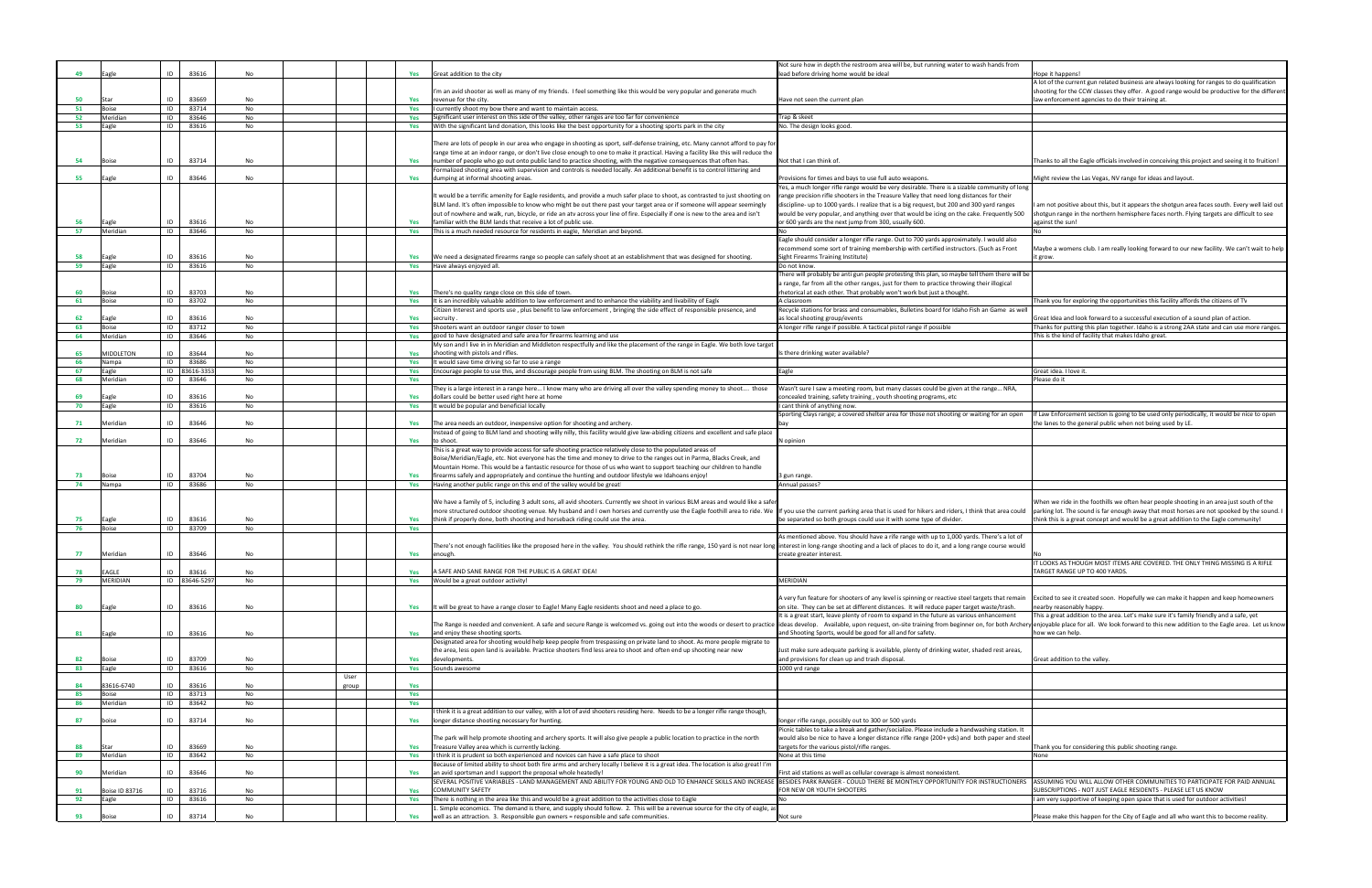|     |              |    |           |           |       |       |     | safetly issues with mixed uses north of eagle, bikers, runners and shooter using the same area. This would create a controllec                                         |                                                                                                |                                                                                               |
|-----|--------------|----|-----------|-----------|-------|-------|-----|------------------------------------------------------------------------------------------------------------------------------------------------------------------------|------------------------------------------------------------------------------------------------|-----------------------------------------------------------------------------------------------|
| 94  |              | ID | 83616     | No        |       |       | Yes | safe environmen                                                                                                                                                        |                                                                                                | Thank you for asking for feedback, the design looks great!                                    |
| 95  | Meridian     | ID | 83646     | No        |       |       | Yes | Yeah!!! So needed! Any practice is good for everyone even those who don't have a gun                                                                                   | Just make sure the rifle range is very long!                                                   | Want to thank everyone for their foresight!! Very important!                                  |
|     |              |    |           |           | User  | Open  |     |                                                                                                                                                                        |                                                                                                |                                                                                               |
| 96  | Boise        | ID | 83714     | Yes       | group | house | Yes | Great amenity and use of space                                                                                                                                         | 500m shooting distance would be great if there is room.                                        |                                                                                               |
|     |              |    |           |           |       |       |     | Safe, controlled shooting sites promote firearm safety, encourage firearm training and provide a facility for area residents to                                        |                                                                                                |                                                                                               |
|     |              |    |           |           |       |       |     |                                                                                                                                                                        |                                                                                                |                                                                                               |
| 97  | Meridian     | ID | 83646     | No        |       |       | Yes | enjoy an outdoor sport                                                                                                                                                 | All shooting bays should be covered to shade shooters from sun.                                |                                                                                               |
|     |              |    |           |           |       |       |     | In my opinion, this will benefit a large population of citizens that exercise their 2nd amendment rights and allow them to                                             | Ensure there is a maintenance crew that will pick up spent shells. Do not reply on the         |                                                                                               |
|     |              |    |           |           |       |       |     | better their skills. I belong to a gun club in Emmett but would frequent this facility due to its proximity to my residence.                                           | patrons to pick up their own as that will not happen. The facility in Nampo is an example of   |                                                                                               |
| 98  | Meridian     | ID | 83646     | No        |       |       | Yes | Thanks                                                                                                                                                                 | what not to do                                                                                 | Thank you for the project!                                                                    |
|     |              | ID | 83616     | No        |       |       |     |                                                                                                                                                                        | n <sub>0</sub>                                                                                 |                                                                                               |
| 99  | Eagle        |    |           |           |       |       | Yes | Currently driving to Blacks Creek or Emmit                                                                                                                             |                                                                                                | What do you expect membership fees to be - annual or single use fee?                          |
|     |              |    |           |           |       |       |     |                                                                                                                                                                        |                                                                                                | Some need less than 100 yards to shoot. Buttes at different distances. Someone needs          |
|     |              |    |           |           |       |       |     |                                                                                                                                                                        |                                                                                                | monitor when people shoot and when retrieve arrows unless shooting is far enough awa          |
|     |              |    |           |           |       |       |     |                                                                                                                                                                        |                                                                                                | from others. Place to hang bows when go to fetch arrows. Need area out of sun to stand        |
|     |              |    |           |           |       |       |     |                                                                                                                                                                        |                                                                                                |                                                                                               |
| 100 | Garden City  | ID | 83703     | No        |       |       | Yes | So have a safe place to practice                                                                                                                                       |                                                                                                | times.                                                                                        |
| 101 | Eagle        | ID | 83616     | No        |       |       | Yes | Great for the community, rather going to Kuna.                                                                                                                         | ree classes to public on gun safety and cwl classes.                                           | Let's make this happen!                                                                       |
|     |              |    |           |           |       |       |     | Having this facility closer to the Eagle / Meridian area will be a great benefit that will save many of us a lot of time with havin                                    | Some further development on the shotgun facility would be nice - at least consider power       |                                                                                               |
| 102 | MERIDIAN     | ID | 83646     | No        |       |       | Yes | to drive much further to enjoy these activities                                                                                                                        | for future traps or high and low houses for skeet?                                             | Thank you for the consideration - it's great to see!                                          |
|     |              |    |           |           |       |       |     |                                                                                                                                                                        |                                                                                                |                                                                                               |
| 103 | agle         | ID | 83616     | No        |       |       | Yes |                                                                                                                                                                        |                                                                                                |                                                                                               |
|     |              |    |           |           | User  |       |     |                                                                                                                                                                        |                                                                                                |                                                                                               |
| 104 | Boise        | ID | 83703     | No        | group |       | Yes |                                                                                                                                                                        |                                                                                                |                                                                                               |
| 105 | <b>Boise</b> | ID | 83713     | No        |       |       | Yes | Great location for safe learning and practice in a local area                                                                                                          | Small store to sell supplies and increase income?                                              |                                                                                               |
|     |              |    |           |           |       |       |     |                                                                                                                                                                        |                                                                                                |                                                                                               |
| 106 | <b>Boise</b> | ID | 83714     | No        |       |       | Yes |                                                                                                                                                                        |                                                                                                |                                                                                               |
| 107 | Meridian     | ID | 83646     | No        |       |       | Yes | Great recreational asset to community and for law enforcement training.                                                                                                |                                                                                                | The valley could use more shooting ranges. This would be used a lot andnreally popular        |
| 108 | Nampa        | ID | 83687     | No        |       |       | Yes |                                                                                                                                                                        |                                                                                                |                                                                                               |
|     |              |    |           |           |       |       |     |                                                                                                                                                                        |                                                                                                |                                                                                               |
|     |              |    |           |           |       |       |     |                                                                                                                                                                        | I could not tell for certain on the plan slides, but shade structures and shooting benches are |                                                                                               |
|     |              |    |           |           |       |       |     |                                                                                                                                                                        | nice to have. It is also nice to have enough space to have a table behind the shooters         |                                                                                               |
| 109 | Meridian     | ID | 83646-419 | No        |       |       | Yes | The Treasure Valley is in need of a "close" outdoor public shooting range.                                                                                             | position when gear can be placed, and others could sit.                                        | Thank you so much for considering this needed project                                         |
| 110 | Eagle        | ID | 83616     | No        |       |       | Yes | Enhances and adds to public facilities and addresses a shortage of shooting facilities in the Treasure Valley.                                                         | None                                                                                           |                                                                                               |
|     |              |    |           |           |       |       |     |                                                                                                                                                                        |                                                                                                |                                                                                               |
|     |              |    |           |           |       |       |     | It should be closed by 10 pm just like in accordance with the noise ordinance. Not that shooting goes on all night during the                                          |                                                                                                | How will the city control the liability for this range and gun safety? Will there be insurand |
| 111 | agle         | ID | 83616     | No        |       |       | Yes | summer when it's still light out.                                                                                                                                      | Are there gates so the facility can be closed at night?                                        | on this range--similar to if a community has a pool for all use?                              |
|     |              |    |           |           |       |       |     | Great safety and supporting family activities. Also having law enforcement around would allow community                                                                |                                                                                                |                                                                                               |
| 112 | Star         | ID | 83669     | No        |       |       |     |                                                                                                                                                                        |                                                                                                |                                                                                               |
|     |              |    |           |           |       |       | Yes | interaction/safety encouragement. Great sport too. Easy access.                                                                                                        | Small water/equipment (ammo, target) sales location maybe.                                     | Love the plan!!!                                                                              |
| 113 | Star         | ID | 83669     | <b>No</b> |       |       | Yes |                                                                                                                                                                        | . Area for food trucks 2. 1000 yard rifle range                                                |                                                                                               |
| 114 | Eagle        | ID | 83616     | No        |       |       | Yes | I think it would be a great addition for Eagle and in a safe controlled locatior                                                                                       | Not sure at this time                                                                          |                                                                                               |
| 115 | <b>Boise</b> | ID | 83703     | No        |       |       | Yes | Yes, this fills a great need for safe outdoor shooting space for enthusiasts in the Eagle area                                                                         | A range that is longer than 150 yards.                                                         | Fhank you for doing this!                                                                     |
| 116 | <b>vimor</b> | ID | 83714     | No        |       |       | Yes |                                                                                                                                                                        |                                                                                                |                                                                                               |
|     |              |    |           |           |       |       |     | A public range is safer than just setting up a target in the woods, not to mention better for the environment.                                                         |                                                                                                |                                                                                               |
|     |              |    |           |           |       |       |     |                                                                                                                                                                        | Bathrooms, overhead structures at gun range for shade during hot summer, water fountair        |                                                                                               |
| 117 | agle         | ID | 83616     | No        |       |       | Yes | highly value this and would use this public park often with my family and kids.                                                                                        | to drink.                                                                                      | hope this is approved, as a taxpayer I am happy to fund this project                          |
|     |              |    |           |           |       |       |     | Easy access to safe firearm training is needed in Eagle. The city could and should use this area to promote safe firearm use f                                         |                                                                                                |                                                                                               |
|     |              |    |           |           |       |       |     |                                                                                                                                                                        |                                                                                                |                                                                                               |
|     |              |    |           |           |       |       |     | our youth and safe hunting practices. Access to safe firearm training is and will become more limited as land gets more                                                |                                                                                                |                                                                                               |
|     |              |    |           |           |       |       |     | expensive. Rock Creek range closed last year and Black Dogs Clays landowner will soon sell to developers. This range is                                                |                                                                                                | This is a wonderful idea and would be much appreciated by the women, men and youth            |
|     |              |    |           |           |       |       |     | needed so people can practice more to increase safety when they are hunting and around guns in general. Thank you for                                                  |                                                                                                | this area. The additional benefit of well trained law enforcement makes this proposal an      |
|     |              | ID |           | No        |       |       |     |                                                                                                                                                                        | A classroom area for hunters education. Even if it's just a few benches or tables outside.     | obvious benefit to our community. Please vote to accept this plan.                            |
| 118 | Eagle        |    | 83616     |           |       |       | Yes | considering this great proposal for our community.                                                                                                                     |                                                                                                |                                                                                               |
|     |              |    |           |           |       |       |     |                                                                                                                                                                        |                                                                                                |                                                                                               |
|     |              |    |           |           |       |       |     | Safe shooting practices are a good thing for our community to promote. While my mailing adress is Meridian, I do live in Eagle                                         |                                                                                                |                                                                                               |
| 119 | Meridian     | ID | 83646     | No        |       |       | Yes | legally and my taxes go to Eagle. I live close to the proposed site and it would be super to have a great practice range so close. none that I can see based on slides |                                                                                                | None                                                                                          |
|     |              |    |           |           |       |       |     |                                                                                                                                                                        |                                                                                                |                                                                                               |
|     |              |    |           |           |       |       |     |                                                                                                                                                                        |                                                                                                |                                                                                               |
|     |              |    |           |           |       |       |     |                                                                                                                                                                        | serious shooter I know needs a 200 yard target or longer.  The Blacks Creek even has 500       |                                                                                               |
|     |              |    |           |           |       |       |     | Right now its the wild wild west in the foothills N of Eagle. People are shooting up there anyway, but its not always safe and                                         | meter targets which is a big draw, lots of fun, challenging and I think would bring you more   | Was so excited to hear this and I know a lot of people who would use it. A controlled         |
| 120 | eagle        | ID | 83616     | No        |       |       | Yes | definitely not controlled. Been there numerous times and it always makes me nervous.                                                                                   | users and therefore a quicker return on investment.                                            | environment is so much better for our public safety.                                          |
|     |              |    |           |           |       |       |     |                                                                                                                                                                        |                                                                                                |                                                                                               |
| 121 | <b>Boise</b> | ID | 83713     | No        |       |       | Yes | Provides a safe space for controlled and supervised shooting                                                                                                           |                                                                                                |                                                                                               |
| 122 | <b>Boise</b> | ID | 83704     | No        |       |       | Yes |                                                                                                                                                                        |                                                                                                |                                                                                               |
| 123 | eagle        | ID | 83616     | No        |       |       | Yes | closest alternative range is out in Kuna (Blacks Creek0                                                                                                                | testrooms                                                                                      |                                                                                               |
|     |              |    |           |           |       |       |     |                                                                                                                                                                        |                                                                                                |                                                                                               |
|     |              |    |           |           | User  |       |     |                                                                                                                                                                        |                                                                                                |                                                                                               |
| 124 | oise         | ID | 83714     | Yes       | group |       | Yes |                                                                                                                                                                        | A gun range that allows suppressed guns.                                                       |                                                                                               |
| 125 | agle         | ID | 83616     | <b>No</b> |       |       | Yes |                                                                                                                                                                        | think you've done a fine job in planning                                                       |                                                                                               |
|     |              |    |           |           |       |       |     | As a shooting enthusiast, I know how important it is to shoot regularly to ensure the safety of the shutter and those around                                           |                                                                                                |                                                                                               |
|     |              |    |           |           |       |       |     | him or her. This facility will allow more people to become good and responsible gun owners simply due to its proximity.                                                |                                                                                                |                                                                                               |
|     |              |    |           |           |       | Open  |     |                                                                                                                                                                        |                                                                                                |                                                                                               |
| 126 | Eagle        | ID | 83616     | Yes       |       | house | Yes | Most if us currently have to drive 45 min to an hour to go shoot a a facility.                                                                                         | Eagle - not that I can think of.                                                               | Please let me know if I can be of help, I can be reached at 714-743-8819.                     |
|     |              |    |           |           |       |       |     | I am a retired Policeman, former military, and just about to graduate from EMT school, and I believe this would be a wise and                                          |                                                                                                |                                                                                               |
|     |              |    |           |           |       | Open  |     | healthy activity made available to the public. Otherwise they would go shoot in out in the fields in a non-controlled, possibly                                        |                                                                                                |                                                                                               |
| 127 |              | ID | 83616     | Yes       |       | house | Yes |                                                                                                                                                                        |                                                                                                |                                                                                               |
|     | Eagle        |    |           |           |       |       |     | unsafe manner. Thank you so much for putting this together.                                                                                                            | Eagle                                                                                          | If you need a range master or chief range master, please feel free to contact me              |
|     |              |    |           |           |       |       |     |                                                                                                                                                                        |                                                                                                | Although I don't live in Eagle, I have close relatives that do and we all enjoy shooting. We  |
| 128 | Caldwell     | ID | 83607     | No        |       |       | Yes | A good mix.                                                                                                                                                            | Restrooms, water?                                                                              | would definitely use it.                                                                      |
| 129 | Eagle        | ID | 83616     | No        |       |       | Yes | This would be a huge benefit for our community.                                                                                                                        |                                                                                                |                                                                                               |
|     |              |    |           |           |       | Open  |     |                                                                                                                                                                        |                                                                                                |                                                                                               |
|     |              |    |           |           |       |       |     |                                                                                                                                                                        |                                                                                                |                                                                                               |
| 130 | Eagle        | ID | 83616     | Yes       |       | house | Yes |                                                                                                                                                                        |                                                                                                |                                                                                               |
|     |              |    |           |           |       |       |     |                                                                                                                                                                        |                                                                                                |                                                                                               |
|     |              |    |           |           |       |       |     |                                                                                                                                                                        |                                                                                                | Like previously stated, I genuinely support the spirit of this project. I also share the      |
|     |              |    |           |           |       |       |     |                                                                                                                                                                        | During the preliminary part of this nothing sticks out. I think the main issue is having the   | concerns that the immediate/surrounding residents have regarding maintaining the rura         |
|     |              |    |           |           |       |       |     |                                                                                                                                                                        |                                                                                                |                                                                                               |
|     |              |    |           |           |       |       |     |                                                                                                                                                                        | infrastructure (roads, etc.) in place to support this project in such a way that it limits the | feel/vibe of the area. I regularly drive through that area and enjoy the remote atmosphe      |
| 131 | Eagle        | ID | 83616     | No        |       |       | Yes | I think this is a great idea and support the process of developing a dedicated area for safe shooting, etc.                                                            | impact on the other folks currently utilizing the area.                                        | I will be interested in seeing what the impact studies show regarding noise, etc.             |
|     |              |    |           |           |       |       |     |                                                                                                                                                                        |                                                                                                | There are fewer and fewer places for people to ride horses in Eagle. This area has been a     |
|     |              |    |           |           |       |       |     |                                                                                                                                                                        |                                                                                                |                                                                                               |
|     |              |    |           |           |       |       |     |                                                                                                                                                                        |                                                                                                | crown jewel because of it's vastness and easy access. We need to preserve it's multiple u     |
| 132 | Eagle        | ID | 83616     | No        |       |       | Yes | To provide a safe, clean, controlled place for Eagle residents to practice their shooting skills.                                                                      | Enought parking for current users of the area: dog walkers, hikers, runners, equestrians       | characteristics as well as not let it become over used.                                       |
|     |              |    |           |           |       | Open  |     | am an avid hunter and shooting sports enthusiast. I believe having a venue where community members can safely and                                                      |                                                                                                |                                                                                               |
| 133 |              |    |           |           |       |       |     |                                                                                                                                                                        |                                                                                                |                                                                                               |
|     |              | ID | 83616     | Yes       |       | house | Yes | responsibly enjoy their sport.                                                                                                                                         | More long range rifle pits (out to 600 yards). Permanently installed skeet and trap facilities | I appreciate your efforts and do diligence to get this project underway!                      |
|     | Eagle        |    |           |           | User  | Open  |     |                                                                                                                                                                        | There needs to be equestrian parking . Keeping in mind the amount of room a truck and          |                                                                                               |
|     |              |    |           |           |       |       |     |                                                                                                                                                                        |                                                                                                |                                                                                               |
| 134 | Kuna         | ID | 83634     | Yes       | group | house | Yes | It appears to have sound and safety measures in place.                                                                                                                 | trailer needs                                                                                  |                                                                                               |
|     |              |    |           |           |       |       |     |                                                                                                                                                                        |                                                                                                |                                                                                               |
|     |              |    |           |           |       |       |     |                                                                                                                                                                        | I saw that there were shelters, but I didn't see any tables to shoot from or keep your gear    |                                                                                               |
|     |              |    |           |           |       |       |     | A range that is close by preferred than finding BLM land that possibly might be close to resident property. It will also ensure                                        | on. Usually they are concrete tables and chairs because they are easy to maintain and they     |                                                                                               |
| 135 | Eagle        | ID | 83616     | No        |       |       | Yes | the public become proficient with their weapon of choice.                                                                                                              | don't corrode so easily.                                                                       |                                                                                               |
|     |              |    |           |           |       | Open  |     |                                                                                                                                                                        |                                                                                                |                                                                                               |
| 136 | Eagle        | ID | 83616     | Yes       |       | house | Yes | A range would contribute to public safety by giving gun owners a safe place to practice.                                                                               |                                                                                                |                                                                                               |

|                     | Thank you for asking for feedback, the design looks great!<br>Want to thank everyone for their foresight!! Very important!                                                       |
|---------------------|----------------------------------------------------------------------------------------------------------------------------------------------------------------------------------|
|                     |                                                                                                                                                                                  |
|                     |                                                                                                                                                                                  |
|                     |                                                                                                                                                                                  |
|                     | No                                                                                                                                                                               |
| t reply on the      |                                                                                                                                                                                  |
| po is an example of | Thank you for the project!                                                                                                                                                       |
|                     | What do you expect membership fees to be - annual or single use fee?                                                                                                             |
|                     | Some need less than 100 yards to shoot. Buttes at different distances. Someone needs                                                                                             |
|                     | monitor when people shoot and when retrieve arrows unless shooting is far enough away                                                                                            |
|                     | from others. Place to hang bows when go to fetch arrows. Need area out of sun to stand at                                                                                        |
|                     | times.                                                                                                                                                                           |
| st consider power   | Let's make this happen!                                                                                                                                                          |
|                     | Thank you for the consideration - it's great to see!                                                                                                                             |
|                     | no                                                                                                                                                                               |
|                     |                                                                                                                                                                                  |
|                     |                                                                                                                                                                                  |
|                     |                                                                                                                                                                                  |
|                     | The valley could use more shooting ranges. This would be used a lot andnreally popular                                                                                           |
|                     |                                                                                                                                                                                  |
| ooting benches are  |                                                                                                                                                                                  |
| the shooters        |                                                                                                                                                                                  |
|                     | Thank you so much for considering this needed project.                                                                                                                           |
|                     | How will the city control the liability for this range and gun safety? Will there be insurance                                                                                   |
|                     | on this range--similar to if a community has a pool for all use?                                                                                                                 |
|                     |                                                                                                                                                                                  |
|                     | Love the plan!!!                                                                                                                                                                 |
|                     | N٥                                                                                                                                                                               |
|                     | Thank you for doing this!                                                                                                                                                        |
|                     |                                                                                                                                                                                  |
| ner, water fountain |                                                                                                                                                                                  |
|                     | I hope this is approved, as a taxpayer I am happy to fund this project.                                                                                                          |
|                     |                                                                                                                                                                                  |
|                     | This is a wonderful idea and would be much appreciated by the women, men and youth in                                                                                            |
|                     | this area. The additional benefit of well trained law enforcement makes this proposal an                                                                                         |
| r tables outside.   | obvious benefit to our community. Please vote to accept this plan.                                                                                                               |
|                     |                                                                                                                                                                                  |
|                     |                                                                                                                                                                                  |
| the 150 but every   | None                                                                                                                                                                             |
| eek even has 500    |                                                                                                                                                                                  |
| uld bring you more  | Was so excited to hear this and I know a lot of people who would use it. A controlled                                                                                            |
|                     | environment is so much better for our public safety.                                                                                                                             |
|                     |                                                                                                                                                                                  |
|                     |                                                                                                                                                                                  |
|                     |                                                                                                                                                                                  |
|                     |                                                                                                                                                                                  |
|                     | No                                                                                                                                                                               |
|                     |                                                                                                                                                                                  |
|                     |                                                                                                                                                                                  |
|                     | Please let me know if I can be of help, I can be reached at 714-743-8819.                                                                                                        |
|                     |                                                                                                                                                                                  |
|                     | If you need a range master or chief range master, please feel free to contact me                                                                                                 |
|                     | Although I don't live in Eagle, I have close relatives that do and we all enjoy shooting. We                                                                                     |
|                     | would definitely use it.                                                                                                                                                         |
|                     |                                                                                                                                                                                  |
|                     |                                                                                                                                                                                  |
|                     |                                                                                                                                                                                  |
|                     | Like previously stated, I genuinely support the spirit of this project. I also share the                                                                                         |
| sue is having the   | concerns that the immediate/surrounding residents have regarding maintaining the rural                                                                                           |
| that it limits the  | feel/vibe of the area. I regularly drive through that area and enjoy the remote atmosphere.<br>I will be interested in seeing what the impact studies show regarding noise, etc. |
|                     | There are fewer and fewer places for people to ride horses in Eagle. This area has been a                                                                                        |
|                     | crown jewel because of it's vastness and easy access. We need to preserve it's multiple use                                                                                      |
| ers, equestrians    | characteristics as well as not let it become over used.                                                                                                                          |
|                     |                                                                                                                                                                                  |
| oom a truck and     | !et and trap facilities. I appreciate your efforts and do diligence to get this project underway!                                                                                |
|                     |                                                                                                                                                                                  |
| or keep your gear   |                                                                                                                                                                                  |
| maintain and they   |                                                                                                                                                                                  |
|                     |                                                                                                                                                                                  |
|                     |                                                                                                                                                                                  |
|                     |                                                                                                                                                                                  |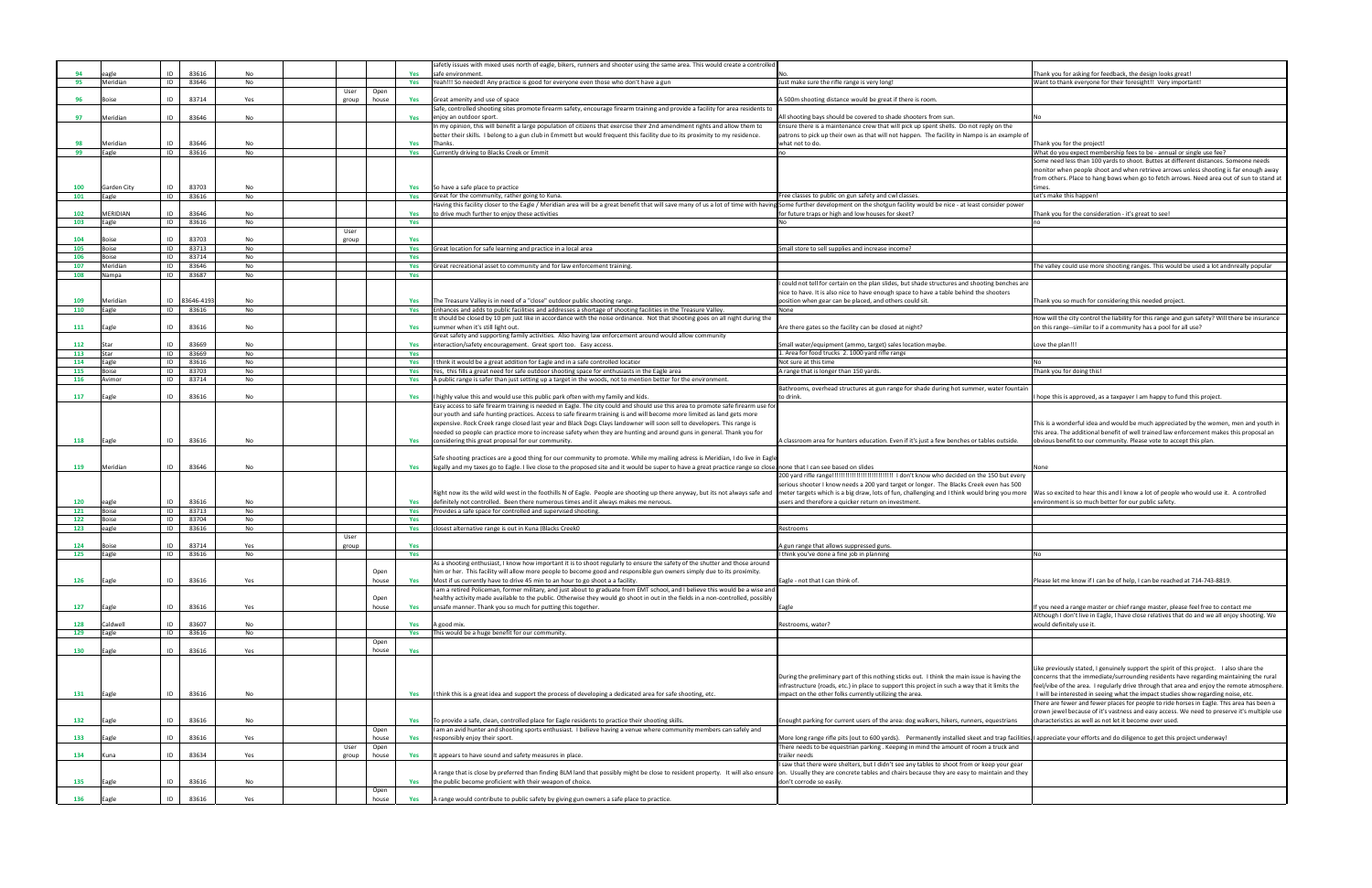|     |                |               |     |               |               |     | ractice/target shooting is important for skill development and is generally allowed on BLM land. Most BLM shooting                                                                                                      | 1) Please strongly consider including longer-range target zone areas (or at least include this                                                                                              |                                                                                                                                                                                      |
|-----|----------------|---------------|-----|---------------|---------------|-----|-------------------------------------------------------------------------------------------------------------------------------------------------------------------------------------------------------------------------|---------------------------------------------------------------------------------------------------------------------------------------------------------------------------------------------|--------------------------------------------------------------------------------------------------------------------------------------------------------------------------------------|
|     |                |               |     |               |               |     | participants respect this privilege, but there are some who leave trash and/or use questionable safety practices. The                                                                                                   | as part of the final site selection for future expansion). Including the potential for                                                                                                      |                                                                                                                                                                                      |
|     |                |               |     |               |               |     | rroposed complex allows for shooting practice on BLM land to continue, but helps to concentrate these activities in an area                                                                                             | 200/300/600 yrd target areas would allow for hosting of formal CMP-style competitions.                                                                                                      | I've watched the increased use of bicycles and ATV's over the past ~2 decades tear-up<br>existing wild-land areas. Please include very clear written regulations that severely limit |
| 137 |                | 83616<br>ID   | No  |               |               | Yes | hat can be well-managed. Wild-land fires are a potential issue with unsafe BLM lands shooting and the proposed facility<br>would reduce this risk to near-zero.                                                         | This would create a unique opportunity in the N. Treasure Valley area and could be<br>managed as a revenue generating activity.                                                             | ANY wheeled activities to use of existing/approved trails.                                                                                                                           |
| 138 | Eagle<br>Eagle | ID<br>83616   | No  |               |               | Yes | A pistol rifle range is really needed. The closest is in Emmett. Which is a private business.                                                                                                                           |                                                                                                                                                                                             |                                                                                                                                                                                      |
|     |                |               |     |               |               |     |                                                                                                                                                                                                                         |                                                                                                                                                                                             | People need to remember that Eagle residents not that long ago used to shoot pheasant                                                                                                |
|     |                |               |     |               |               |     |                                                                                                                                                                                                                         |                                                                                                                                                                                             | and hunt just West of downtown. Lets not turn Eagle into some congested bedroom                                                                                                      |
|     |                |               |     |               |               |     |                                                                                                                                                                                                                         | Yes, the range needs to go out past 150 yards. With the box canyon steel targets should be                                                                                                  | community and take away its identity. With a range its at least saying that progress won                                                                                             |
|     |                |               |     |               | Open          |     |                                                                                                                                                                                                                         | able to be set out to 600, 700 yards, etc. Otherwise its not really a modern range for high                                                                                                 | take away shooting from Eagle its just trying to make it safer for residents by providing a                                                                                          |
| 139 | Eagle          | 83616<br>ID   | Yes |               | house         | Yes | may help move shooters to a safer location and take some of the load off of the BLM land nearby :                                                                                                                       | powered rifle shooting                                                                                                                                                                      | range.                                                                                                                                                                               |
| 140 | Eagle          | ID<br>83616   | No  |               |               | Yes |                                                                                                                                                                                                                         |                                                                                                                                                                                             |                                                                                                                                                                                      |
| 141 | Eagle          | 83616<br>ID   | No  |               |               | Yes |                                                                                                                                                                                                                         | Eagle                                                                                                                                                                                       |                                                                                                                                                                                      |
| 142 | Eagle          | ID<br>83616   | No  |               |               | Yes |                                                                                                                                                                                                                         | Skeet shooting                                                                                                                                                                              |                                                                                                                                                                                      |
| 143 | agle           | ID 83616-4180 | No  |               |               | Yes | Vould like to use the archery range.                                                                                                                                                                                    | Drinking water and power (for group activities and tournaments.)                                                                                                                            |                                                                                                                                                                                      |
| 144 | Eagle          | ID<br>83616   | No  |               |               | Yes |                                                                                                                                                                                                                         | Restrooms, parking                                                                                                                                                                          |                                                                                                                                                                                      |
| 145 | agle           | ID 83616-7508 | No  |               |               | Yes | Support our 2nd amendment rights here in Eagle.                                                                                                                                                                         | Pickle all courts                                                                                                                                                                           |                                                                                                                                                                                      |
|     |                |               |     |               |               |     |                                                                                                                                                                                                                         |                                                                                                                                                                                             | Eagle has touted itself as horse country. The facility property is currently used as an                                                                                              |
|     |                |               |     |               |               |     | As a lifelong firearms enthusiast with hours of training, any type of infrastructure that can help people learn how to                                                                                                  |                                                                                                                                                                                             | equestrian recreation area. Mayor kind of brushed under the rug the question from a                                                                                                  |
|     |                |               |     | User          | Open          |     | responsibly own firearms is welcome. The state is heading in the wrong direction by allowing people to carry without any                                                                                                | \ssume there will be structured gun training classes and/or supervised management                                                                                                           | concerned resident about where they will go now to ride and how the noise will affect the                                                                                            |
| 146 | Eagle          | 83616<br>ID   | Yes | group         | house         | Yes | training. Also, we've seen dangerous shooting in the foothills along with the trash left over.                                                                                                                          | associated with this facility.                                                                                                                                                              | animals and riders. If I lived here for that reason, I would surely be upset with these plan                                                                                         |
|     |                |               |     |               | Open          |     |                                                                                                                                                                                                                         |                                                                                                                                                                                             |                                                                                                                                                                                      |
| 147 | Eagle          | ID 83616-6199 | Yes |               | house         | Yes |                                                                                                                                                                                                                         |                                                                                                                                                                                             |                                                                                                                                                                                      |
| 148 | Eagle          | 83616<br>ID   | No  |               |               | Yes | This facility is needed in Eagle.                                                                                                                                                                                       |                                                                                                                                                                                             |                                                                                                                                                                                      |
| 149 | Eagle          | ID<br>83616   | No  |               |               | Yes | Additional facilities are needed.                                                                                                                                                                                       |                                                                                                                                                                                             | Nope                                                                                                                                                                                 |
| 150 | EAGLE          | ID<br>83616   | No  |               |               | Yes |                                                                                                                                                                                                                         |                                                                                                                                                                                             |                                                                                                                                                                                      |
| 151 | agle           | 83616<br>ID   | No  |               |               | Yes | Public ranges are key to encouraging Gun safety. Also law enforcement require regular training and practice.                                                                                                            | Clubhouse-type building, pavilion with picnic benches for breaks in shade                                                                                                                   | Great idea!                                                                                                                                                                          |
|     |                |               |     |               |               |     | The City of Eagle needs a facility like this for those who enjoy this type of recreational activity. There are may other                                                                                                |                                                                                                                                                                                             |                                                                                                                                                                                      |
|     |                |               |     |               |               |     | ecreational activities that the city provides other groups and this will allow those who like to shoot an opportunity to do it                                                                                          |                                                                                                                                                                                             |                                                                                                                                                                                      |
|     |                |               |     |               | Open          |     | safely and in close proximity to the city. It will also bring in needed revenue to cover costs and outside intetests to rent the                                                                                        |                                                                                                                                                                                             |                                                                                                                                                                                      |
| 152 | Eagle          | 83616<br>ID   | Yes |               | house         | Yes | facility for tourism to our area benefiting our local businesses.                                                                                                                                                       |                                                                                                                                                                                             |                                                                                                                                                                                      |
|     |                |               |     |               |               |     |                                                                                                                                                                                                                         | wheel chair accessibility so this activity can be enjoyed by everyone, not limited to able                                                                                                  | accessibility is very important, this part of the community needs to have the same<br>opportunity to enjoy the outdoor recreation                                                    |
| 153 | Eagle          | ID 83616-6798 | No  |               |               | Yes | give close access to the sport<br>For a long time residents of Eagle have had to go to either an Indoor range, Black's creek, or all they way down to the desert                                                        | oodies                                                                                                                                                                                      |                                                                                                                                                                                      |
|     |                |               |     |               |               |     | south of Kuna. Having to travel so far discourages people from Training as often as they should with their firearms. I believe                                                                                          |                                                                                                                                                                                             |                                                                                                                                                                                      |
|     |                |               |     |               |               |     | that having an open shooting park closer to Eagle will encourage safer and more consistent firearm traing for the people of                                                                                             |                                                                                                                                                                                             |                                                                                                                                                                                      |
| 154 | EAGLE          | 83616<br>ID   | No  |               |               | Yes | Eagle, as well as improving the safety of the riding trails in the desert south of Kuna.                                                                                                                                |                                                                                                                                                                                             | I fully believe this is a good idea and encourage its continuation. Thank you for your time                                                                                          |
| 155 | Eagle          | 83616<br>ID   | No  |               |               | Yes |                                                                                                                                                                                                                         |                                                                                                                                                                                             |                                                                                                                                                                                      |
|     |                |               |     |               | Open          |     |                                                                                                                                                                                                                         |                                                                                                                                                                                             |                                                                                                                                                                                      |
| 156 | agle           | 83616<br>ID   | Yes |               | house         | Yes | We need it.                                                                                                                                                                                                             | Maybe.                                                                                                                                                                                      |                                                                                                                                                                                      |
| 157 | Eagle          | ID<br>83616   | No  |               |               | Yes | Nice to have safe place to shoot without traveling some distance                                                                                                                                                        |                                                                                                                                                                                             |                                                                                                                                                                                      |
| 158 | Eagle          | 83616<br>ID   | No  |               |               | Yes | Because I would use it regularly and it's probably safer than just finding open spot on BLM land                                                                                                                        |                                                                                                                                                                                             |                                                                                                                                                                                      |
|     |                |               | No  |               |               | Yes | To do any shooting practice I have to travel across town or out to the desert. The closest indoor range is very expensive                                                                                               | 'm good with what we have                                                                                                                                                                   |                                                                                                                                                                                      |
| 159 | Eagle          | ID<br>83616   |     |               |               |     |                                                                                                                                                                                                                         |                                                                                                                                                                                             |                                                                                                                                                                                      |
| 160 | Garden City    | 83714<br>ID   | No  |               |               | Yes |                                                                                                                                                                                                                         |                                                                                                                                                                                             |                                                                                                                                                                                      |
| 161 | agle           | ID<br>83616   | No  |               |               | Yes |                                                                                                                                                                                                                         | Eagle                                                                                                                                                                                       |                                                                                                                                                                                      |
| 162 | agle           | ID<br>83616   | No  |               |               | Yes | A much needed controlled range activities for users. Please go forward.                                                                                                                                                 |                                                                                                                                                                                             |                                                                                                                                                                                      |
| 163 | Eagle          | ID<br>83616   | No  |               |               | Yes | would be great to support a place that has controls in place and encourages people to shoot safel:                                                                                                                      |                                                                                                                                                                                             |                                                                                                                                                                                      |
|     |                |               |     | User          | Open          |     |                                                                                                                                                                                                                         |                                                                                                                                                                                             |                                                                                                                                                                                      |
| 164 | Boise          | 83706<br>ID   | Yes | group         | house         | Yes | t is a better place for my training                                                                                                                                                                                     | 50m and more lanes                                                                                                                                                                          |                                                                                                                                                                                      |
|     |                |               |     | User          |               |     |                                                                                                                                                                                                                         | Yes. I do think there needs to be space planned for an eventual indoors range. It would be<br>great to see 50ft live fire and 10 meter air range building for comfortable indoor year round |                                                                                                                                                                                      |
| 165 |                | 83706<br>ID   | Yes | group         |               | Yes |                                                                                                                                                                                                                         | shooting                                                                                                                                                                                    | Nichoel is such an amazing presenter                                                                                                                                                 |
| 166 | Eagle          | 83616<br>ID   | No  |               |               | Yes |                                                                                                                                                                                                                         |                                                                                                                                                                                             |                                                                                                                                                                                      |
|     |                |               |     |               |               |     |                                                                                                                                                                                                                         | I do not see how this accommodates the existing trail access to the area that have been                                                                                                     |                                                                                                                                                                                      |
|     |                |               |     |               |               |     |                                                                                                                                                                                                                         | available for generations to equestrian users, casual hikers, and trail runners. What plans                                                                                                 |                                                                                                                                                                                      |
|     |                |               |     |               | Open          |     | A controlled facility with the proper amenities could provide a safer shooting environment in controlled conditions, negating are in place to continue to allow this access for future generations once the facility is |                                                                                                                                                                                             |                                                                                                                                                                                      |
| 167 | agle           | ID<br>83616   | Yes |               | house         | Yes | trash and damage to public lands                                                                                                                                                                                        | complete?                                                                                                                                                                                   | see above                                                                                                                                                                            |
|     |                |               |     |               |               |     | The City of Eagle needs more amenities for Eagle citizens. I am a gun owner and a member of Code 3 into 1 and totally                                                                                                   |                                                                                                                                                                                             |                                                                                                                                                                                      |
| 168 | Eagle          | 83616<br>ID   | No  |               |               | Yes | support this plan.                                                                                                                                                                                                      | Start with the plan and possibly develop additions as we move ahead with this                                                                                                               | This is a great idea                                                                                                                                                                 |
| 169 | Meridian       | 83642<br>ID   | No  |               |               | Yes | Great location choice, would be wonderful to have a controlled and monitored facility for shooting.                                                                                                                     | A covered space with tables for cleaning guns would be nice.                                                                                                                                | his is a really good idea.                                                                                                                                                           |
|     |                |               |     |               |               |     |                                                                                                                                                                                                                         | It would be very good if you are too get the wireless carrier to put a cell tower in. I don't                                                                                               |                                                                                                                                                                                      |
|     |                |               |     |               |               |     |                                                                                                                                                                                                                         | know if there is cell service in the area but it really is going to be necessary. Wireless<br>Lamborghinis are there amenities facilities that shouldn't City should consider that are not  |                                                                                                                                                                                      |
|     |                |               |     |               |               |     |                                                                                                                                                                                                                         | on the current plan no. There should be enough bathroom facilities to accommodate at                                                                                                        |                                                                                                                                                                                      |
|     |                |               |     |               |               |     |                                                                                                                                                                                                                         | least two people at one time preferably three. If possible additional rifle or pistol positions                                                                                             |                                                                                                                                                                                      |
|     |                |               |     | User          |               |     |                                                                                                                                                                                                                         | would be very beneficial. The entire facility should be no smoking. I like long range shooting We strongly support the ring it would be a great addition to Eagle and hopefully the city    |                                                                                                                                                                                      |
| 170 | Eagle          | 83616<br>ID   | Yes | group         |               | Yes | This will benefit the entire community                                                                                                                                                                                  | and if we could have 500 or 750 yd Target that would be excellent.                                                                                                                          | council will approve it and it can be developed as soon as possible                                                                                                                  |
|     |                |               |     |               |               |     | Shooting sports are extremely popular today. Having a park in Eagle would add a convenient, location within the Boise area to                                                                                           |                                                                                                                                                                                             |                                                                                                                                                                                      |
| 171 | <b>Boise</b>   | 83714<br>ID   | No  |               |               | Yes | have a safe place to train, and teach the future gun owners of the treasure valley.                                                                                                                                     | A really nice skate park would be amazing.                                                                                                                                                  |                                                                                                                                                                                      |
| 172 | <b>BOISE</b>   | ID 83714-962  | No  |               |               | Yes |                                                                                                                                                                                                                         | Will there be water access? Like a potable drinking fountain                                                                                                                                | think this will be an awesome addition to the area                                                                                                                                   |
|     |                |               |     |               |               |     |                                                                                                                                                                                                                         | Allowing steel or shooting into the berm would attract the local. competitive shooting                                                                                                      |                                                                                                                                                                                      |
| 173 | Star           | 83669<br>ID   | No  |               |               | Yes | Beyond BLM land the closest ranges are in Emmett or Nampa and are membership driven.                                                                                                                                    | groups and give more use and revenue.                                                                                                                                                       |                                                                                                                                                                                      |
| 174 | Boise          | ID<br>83714   | No  |               |               | Yes | Travel time to any existing range is approx 1 hour.                                                                                                                                                                     | No law enforcement area. I already pay taxes for such things                                                                                                                                |                                                                                                                                                                                      |
| 175 | agle           | ID<br>83616   | No  |               |               | Yes |                                                                                                                                                                                                                         |                                                                                                                                                                                             |                                                                                                                                                                                      |
|     |                | ID            |     |               |               |     |                                                                                                                                                                                                                         |                                                                                                                                                                                             | The only concern I have it the additional traffic that this will bring to Eagle Rd through to                                                                                        |
| 176 | Eagle          | 83616         | No  |               |               | Yes | Having facilities like this gives people a place to go rather than the BLM, or unknowingly shooting on private property.                                                                                                | cannot think of any.                                                                                                                                                                        | But overall I support the complex.                                                                                                                                                   |
| 177 | Eagle          | ID 83616-4088 | Yes |               | Open<br>house | Yes | will not have to travel south of the airport to the Black Creek Range. I like it because its close to my house.                                                                                                         | Just so its created to have it in a safe contained area.                                                                                                                                    | none                                                                                                                                                                                 |
|     |                |               |     |               |               |     |                                                                                                                                                                                                                         |                                                                                                                                                                                             | The organizers should look at the Clark County Shooting Complex in Las Vegas to get idea                                                                                             |
|     |                |               |     |               |               |     |                                                                                                                                                                                                                         | I'm a coach on a Youth Shotgun shooting team. We would love to have a facility with trap,                                                                                                   | of what a facility could be. Multiple displines at this facility are supported. It would be                                                                                          |
|     |                |               |     |               |               |     |                                                                                                                                                                                                                         | skeet, and sporting clays all available if asking for the moon. At a minimum skeet fields are                                                                                               | great for the public to have access to a safe, secure, organized facility. Being a coach on                                                                                          |
|     |                |               |     |               |               |     | The availability of safe dedicated ranges are limited in the valley. There is great opportunity for shooters of all types to                                                                                            | in short supply in the state or a facility with enough ranges to support tournaments. Boise                                                                                                 | Boise Buckshots we would certainly utilize the facility and it's a great way to support our                                                                                          |
| 178 | Meridian       | 83646<br>ID   | No  |               |               | Yes | participate if a facility was more local to the city and open to the public on a regular schedule.                                                                                                                      | Gun Club has several but is one of a few in the state with more than 1 field.                                                                                                               | outh to continue shooting sports into the future.                                                                                                                                    |
| 179 | Boise          | 83714         | Yes | User<br>group |               | Yes | This range will promote the safe use of firearms in this area, cutting back on shooting on local public lands.                                                                                                          | No - the plan is comprehensive.                                                                                                                                                             | The public benefit outweighs potential negative impacts.                                                                                                                             |

| include this                                                                   |                                                                                                                                                                                                                                                                                                                                                                                                                                                  |
|--------------------------------------------------------------------------------|--------------------------------------------------------------------------------------------------------------------------------------------------------------------------------------------------------------------------------------------------------------------------------------------------------------------------------------------------------------------------------------------------------------------------------------------------|
| for<br>petitions.<br>d be                                                      | I've watched the increased use of bicycles and ATV's over the past ~2 decades tear-up<br>existing wild-land areas. Please include very clear written regulations that severely limit<br>ANY wheeled activities to use of existing/approved trails.                                                                                                                                                                                               |
|                                                                                | No                                                                                                                                                                                                                                                                                                                                                                                                                                               |
| ts should be<br>ge for high                                                    | People need to remember that Eagle residents not that long ago used to shoot pheasant<br>and hunt just West of downtown. Lets not turn Eagle into some congested bedroom<br>community and take away its identity. With a range its at least saying that progress won't<br>take away shooting from Eagle its just trying to make it safer for residents by providing a<br>range.                                                                  |
|                                                                                |                                                                                                                                                                                                                                                                                                                                                                                                                                                  |
|                                                                                |                                                                                                                                                                                                                                                                                                                                                                                                                                                  |
|                                                                                |                                                                                                                                                                                                                                                                                                                                                                                                                                                  |
|                                                                                |                                                                                                                                                                                                                                                                                                                                                                                                                                                  |
|                                                                                |                                                                                                                                                                                                                                                                                                                                                                                                                                                  |
| ment!                                                                          | Eagle has touted itself as horse country. The facility property is currently used as an<br>equestrian recreation area. Mayor kind of brushed under the rug the question from a<br>concerned resident about where they will go now to ride and how the noise will affect the<br>animals and riders. If I lived here for that reason, I would surely be upset with these plans.                                                                    |
|                                                                                |                                                                                                                                                                                                                                                                                                                                                                                                                                                  |
|                                                                                |                                                                                                                                                                                                                                                                                                                                                                                                                                                  |
|                                                                                | Nope                                                                                                                                                                                                                                                                                                                                                                                                                                             |
|                                                                                |                                                                                                                                                                                                                                                                                                                                                                                                                                                  |
|                                                                                | Great idea!                                                                                                                                                                                                                                                                                                                                                                                                                                      |
|                                                                                |                                                                                                                                                                                                                                                                                                                                                                                                                                                  |
| d to able                                                                      | accessibility is very important, this part of the community needs to have the same                                                                                                                                                                                                                                                                                                                                                               |
|                                                                                | opportunity to enjoy the outdoor recreation                                                                                                                                                                                                                                                                                                                                                                                                      |
|                                                                                | I fully believe this is a good idea and encourage its continuation. Thank you for your time.                                                                                                                                                                                                                                                                                                                                                     |
|                                                                                |                                                                                                                                                                                                                                                                                                                                                                                                                                                  |
|                                                                                | No<br>No                                                                                                                                                                                                                                                                                                                                                                                                                                         |
|                                                                                |                                                                                                                                                                                                                                                                                                                                                                                                                                                  |
|                                                                                | no                                                                                                                                                                                                                                                                                                                                                                                                                                               |
|                                                                                |                                                                                                                                                                                                                                                                                                                                                                                                                                                  |
|                                                                                |                                                                                                                                                                                                                                                                                                                                                                                                                                                  |
|                                                                                |                                                                                                                                                                                                                                                                                                                                                                                                                                                  |
|                                                                                |                                                                                                                                                                                                                                                                                                                                                                                                                                                  |
| It would be<br>r year round                                                    | Nichoel is such an amazing presenter.                                                                                                                                                                                                                                                                                                                                                                                                            |
| ıve been<br>hat plans<br>ility is                                              |                                                                                                                                                                                                                                                                                                                                                                                                                                                  |
|                                                                                | see above                                                                                                                                                                                                                                                                                                                                                                                                                                        |
|                                                                                | This is a great idea                                                                                                                                                                                                                                                                                                                                                                                                                             |
|                                                                                | This is a really good idea.                                                                                                                                                                                                                                                                                                                                                                                                                      |
| n. I don't<br>eless<br>hat are not<br>odate at<br>ol positions<br>nge shooting | We strongly support the ring it would be a great addition to Eagle and hopefully the city<br>council will approve it and it can be developed as soon as possible.                                                                                                                                                                                                                                                                                |
|                                                                                |                                                                                                                                                                                                                                                                                                                                                                                                                                                  |
|                                                                                | I think this will be an awesome addition to the area                                                                                                                                                                                                                                                                                                                                                                                             |
| ooting                                                                         |                                                                                                                                                                                                                                                                                                                                                                                                                                                  |
|                                                                                | Na                                                                                                                                                                                                                                                                                                                                                                                                                                               |
|                                                                                |                                                                                                                                                                                                                                                                                                                                                                                                                                                  |
|                                                                                | The only concern I have it the additional traffic that this will bring to Eagle Rd through town.<br>But overall I support the complex.                                                                                                                                                                                                                                                                                                           |
|                                                                                | none                                                                                                                                                                                                                                                                                                                                                                                                                                             |
| y with trap,<br>et fields are<br>ents. Boise                                   | The organizers should look at the Clark County Shooting Complex in Las Vegas to get ideas<br>of what a facility could be. Multiple displines at this facility are supported. It would be<br>great for the public to have access to a safe, secure, organized facility. Being a coach on the<br>Boise Buckshots we would certainly utilize the facility and it's a great way to support our<br>youth to continue shooting sports into the future. |
|                                                                                | The public benefit outweighs potential negative impacts.                                                                                                                                                                                                                                                                                                                                                                                         |
|                                                                                |                                                                                                                                                                                                                                                                                                                                                                                                                                                  |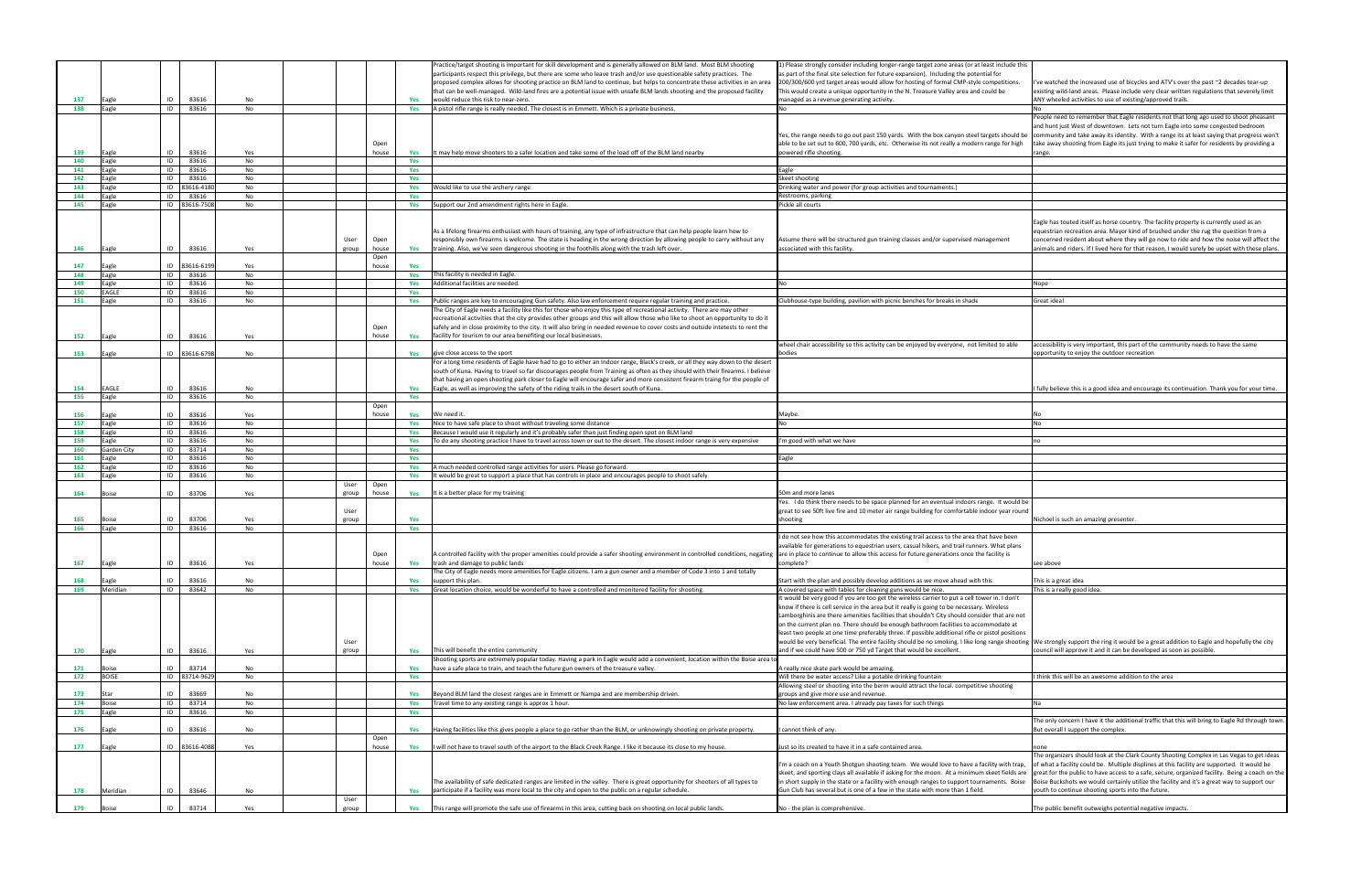| oise                            |                                                                                                                                                                                                                                                                                                                                                                                                                                                                                                                                                                                                                                                                                                                                                                                                                                                                                                                                                                                                                                                                                                                                                                                                                                    |
|---------------------------------|------------------------------------------------------------------------------------------------------------------------------------------------------------------------------------------------------------------------------------------------------------------------------------------------------------------------------------------------------------------------------------------------------------------------------------------------------------------------------------------------------------------------------------------------------------------------------------------------------------------------------------------------------------------------------------------------------------------------------------------------------------------------------------------------------------------------------------------------------------------------------------------------------------------------------------------------------------------------------------------------------------------------------------------------------------------------------------------------------------------------------------------------------------------------------------------------------------------------------------|
| g ammo                          | I wish I could have attended this meeting. How can I hear about these in the future? I just<br>found out about the survey on a Facebook post.                                                                                                                                                                                                                                                                                                                                                                                                                                                                                                                                                                                                                                                                                                                                                                                                                                                                                                                                                                                                                                                                                      |
|                                 | Ranges that are run safely and properly are tremendous for harm reduction in that they can<br>teach kids that will very likely have early access to guns how to interact with them safely.<br>The kids I knew growing up that would play with guns were the ones that were restricted<br>from them and everything they learned about them came from movies and that stuff is                                                                                                                                                                                                                                                                                                                                                                                                                                                                                                                                                                                                                                                                                                                                                                                                                                                       |
|                                 | sensationalized to a degree that is unsafe to try to replicate.                                                                                                                                                                                                                                                                                                                                                                                                                                                                                                                                                                                                                                                                                                                                                                                                                                                                                                                                                                                                                                                                                                                                                                    |
|                                 |                                                                                                                                                                                                                                                                                                                                                                                                                                                                                                                                                                                                                                                                                                                                                                                                                                                                                                                                                                                                                                                                                                                                                                                                                                    |
| in Las                          |                                                                                                                                                                                                                                                                                                                                                                                                                                                                                                                                                                                                                                                                                                                                                                                                                                                                                                                                                                                                                                                                                                                                                                                                                                    |
| s.                              | I strongly support this project.                                                                                                                                                                                                                                                                                                                                                                                                                                                                                                                                                                                                                                                                                                                                                                                                                                                                                                                                                                                                                                                                                                                                                                                                   |
|                                 | I fully support putting a facility together to help the community accommodate a controlled                                                                                                                                                                                                                                                                                                                                                                                                                                                                                                                                                                                                                                                                                                                                                                                                                                                                                                                                                                                                                                                                                                                                         |
|                                 | safe environment for these types of activities.<br>What a great and welcome idea for the city and surrounding residents!!! The Idaho fish                                                                                                                                                                                                                                                                                                                                                                                                                                                                                                                                                                                                                                                                                                                                                                                                                                                                                                                                                                                                                                                                                          |
|                                 | and game currently has a nice 3-D range, will Eagle incorporate the same target type -<br>Rhineharts? As they should require less maintenance over time as they have replaceable<br>inserts. Me, and many of my fellow hunting enthusiasts are really excited to see a<br>combination range for archers and shooters. With increased wolf presence the past 15<br>years, I now carry at least one pistol every day I am in the field during archery, prior to that I<br>never carried while archery hunting. Having a place to practice safely with both weapons is<br>paramount to hunters now. Just two years ago I went into the Eagle foothills to shoot both<br>archery and pistol. As we were leaving the area, someone was shooting just below us in the<br>draw and the way the land was layered out, they were shooting directly onto where we<br>were at between our firing point and our targets Not safe! I understand some are not<br>happy about the noise or the roads, but with some mitigation a designated safe area is<br>better for all! If the city has spoke to gun clubs, have they spoke to the archery clubs??<br>Treasure Valley Bowhunters does an archery shoot every year in this area, their members |
| etc. Large<br>odland            | and/or club leadership may also be willing to assist or provide additional input/advice.?.<br>Thank you City of Eagle and our Mayor - something I feel will have a very strong support<br>from residents and our neighbors!                                                                                                                                                                                                                                                                                                                                                                                                                                                                                                                                                                                                                                                                                                                                                                                                                                                                                                                                                                                                        |
| cally for<br>insufficient<br>d. | Having a shooting sports complex at this location is a great idea. The only caveat is that it<br>needs to be much larger than what is planned. Great idea, but it looks like it will be<br>implemented in too small of a space.                                                                                                                                                                                                                                                                                                                                                                                                                                                                                                                                                                                                                                                                                                                                                                                                                                                                                                                                                                                                    |
|                                 |                                                                                                                                                                                                                                                                                                                                                                                                                                                                                                                                                                                                                                                                                                                                                                                                                                                                                                                                                                                                                                                                                                                                                                                                                                    |
|                                 | Please go forward with this much needed project.                                                                                                                                                                                                                                                                                                                                                                                                                                                                                                                                                                                                                                                                                                                                                                                                                                                                                                                                                                                                                                                                                                                                                                                   |
|                                 |                                                                                                                                                                                                                                                                                                                                                                                                                                                                                                                                                                                                                                                                                                                                                                                                                                                                                                                                                                                                                                                                                                                                                                                                                                    |
| ce,<br>from these               | Make the range larger to accommodate more shooters. Look at the Nampa Rod & Gun Club<br>and model the size and facilities after that. We have so many shooters in the area that the<br>range (as proposed) will quickly become full. Nampa has a wait list to join that is now over a<br>year long. The range needs to be built with future needs in mind.                                                                                                                                                                                                                                                                                                                                                                                                                                                                                                                                                                                                                                                                                                                                                                                                                                                                         |
| to set the                      |                                                                                                                                                                                                                                                                                                                                                                                                                                                                                                                                                                                                                                                                                                                                                                                                                                                                                                                                                                                                                                                                                                                                                                                                                                    |
|                                 |                                                                                                                                                                                                                                                                                                                                                                                                                                                                                                                                                                                                                                                                                                                                                                                                                                                                                                                                                                                                                                                                                                                                                                                                                                    |
|                                 |                                                                                                                                                                                                                                                                                                                                                                                                                                                                                                                                                                                                                                                                                                                                                                                                                                                                                                                                                                                                                                                                                                                                                                                                                                    |
|                                 |                                                                                                                                                                                                                                                                                                                                                                                                                                                                                                                                                                                                                                                                                                                                                                                                                                                                                                                                                                                                                                                                                                                                                                                                                                    |
|                                 |                                                                                                                                                                                                                                                                                                                                                                                                                                                                                                                                                                                                                                                                                                                                                                                                                                                                                                                                                                                                                                                                                                                                                                                                                                    |
|                                 | Do it!                                                                                                                                                                                                                                                                                                                                                                                                                                                                                                                                                                                                                                                                                                                                                                                                                                                                                                                                                                                                                                                                                                                                                                                                                             |
|                                 |                                                                                                                                                                                                                                                                                                                                                                                                                                                                                                                                                                                                                                                                                                                                                                                                                                                                                                                                                                                                                                                                                                                                                                                                                                    |
|                                 | Let's build it. Would there be a possibility of being a founding member through some kind of<br>donation?                                                                                                                                                                                                                                                                                                                                                                                                                                                                                                                                                                                                                                                                                                                                                                                                                                                                                                                                                                                                                                                                                                                          |
|                                 |                                                                                                                                                                                                                                                                                                                                                                                                                                                                                                                                                                                                                                                                                                                                                                                                                                                                                                                                                                                                                                                                                                                                                                                                                                    |
|                                 | Shooting areas must be contained, especially with the development coming in.                                                                                                                                                                                                                                                                                                                                                                                                                                                                                                                                                                                                                                                                                                                                                                                                                                                                                                                                                                                                                                                                                                                                                       |
|                                 | Thank you, City of Eagle, for doing this!                                                                                                                                                                                                                                                                                                                                                                                                                                                                                                                                                                                                                                                                                                                                                                                                                                                                                                                                                                                                                                                                                                                                                                                          |
| 00 yards)<br>ld be held.        |                                                                                                                                                                                                                                                                                                                                                                                                                                                                                                                                                                                                                                                                                                                                                                                                                                                                                                                                                                                                                                                                                                                                                                                                                                    |
|                                 | Thank you for your commitment to the community and Idaho lifestyles                                                                                                                                                                                                                                                                                                                                                                                                                                                                                                                                                                                                                                                                                                                                                                                                                                                                                                                                                                                                                                                                                                                                                                |
|                                 | No.                                                                                                                                                                                                                                                                                                                                                                                                                                                                                                                                                                                                                                                                                                                                                                                                                                                                                                                                                                                                                                                                                                                                                                                                                                |
|                                 | Mayor confirmed priority for Eagle residents; hopefully discounted fee for veterans and<br>seniors?                                                                                                                                                                                                                                                                                                                                                                                                                                                                                                                                                                                                                                                                                                                                                                                                                                                                                                                                                                                                                                                                                                                                |
|                                 | Gun rages provide education in a safe and controlled environment, Eagle needs this                                                                                                                                                                                                                                                                                                                                                                                                                                                                                                                                                                                                                                                                                                                                                                                                                                                                                                                                                                                                                                                                                                                                                 |
|                                 |                                                                                                                                                                                                                                                                                                                                                                                                                                                                                                                                                                                                                                                                                                                                                                                                                                                                                                                                                                                                                                                                                                                                                                                                                                    |
|                                 |                                                                                                                                                                                                                                                                                                                                                                                                                                                                                                                                                                                                                                                                                                                                                                                                                                                                                                                                                                                                                                                                                                                                                                                                                                    |

|            |                          |          |                        |           |       |               |            |                                                                                                                                                                                                                                                                                                                                                                                                                                                                                                                                                                                                                                 | Boise Trap and skeet would be a great addition and an additional place for the Boise                                                                                                                                                                                                                                                                                                                                              |                                                                                                                                                                                                                                                                                                                                                                                                                                                                                                                                                                                                                                                                                                                                                                                                                                                                                                                                                                                                                                                                                                                                                                                                                                                                                                                                                                                                                                                                                                                                                                                                                                                                                                              |
|------------|--------------------------|----------|------------------------|-----------|-------|---------------|------------|---------------------------------------------------------------------------------------------------------------------------------------------------------------------------------------------------------------------------------------------------------------------------------------------------------------------------------------------------------------------------------------------------------------------------------------------------------------------------------------------------------------------------------------------------------------------------------------------------------------------------------|-----------------------------------------------------------------------------------------------------------------------------------------------------------------------------------------------------------------------------------------------------------------------------------------------------------------------------------------------------------------------------------------------------------------------------------|--------------------------------------------------------------------------------------------------------------------------------------------------------------------------------------------------------------------------------------------------------------------------------------------------------------------------------------------------------------------------------------------------------------------------------------------------------------------------------------------------------------------------------------------------------------------------------------------------------------------------------------------------------------------------------------------------------------------------------------------------------------------------------------------------------------------------------------------------------------------------------------------------------------------------------------------------------------------------------------------------------------------------------------------------------------------------------------------------------------------------------------------------------------------------------------------------------------------------------------------------------------------------------------------------------------------------------------------------------------------------------------------------------------------------------------------------------------------------------------------------------------------------------------------------------------------------------------------------------------------------------------------------------------------------------------------------------------|
| 180        | oise                     | ID       | 83714                  | No        |       |               | Yes        | We need a range closer to eagle or the northern part of the TV                                                                                                                                                                                                                                                                                                                                                                                                                                                                                                                                                                  | Buckshot team to practice.<br>If you are going to have an on-site range safety officer, you might consider selling ammo                                                                                                                                                                                                                                                                                                           | wish I could have attended this meeting. How can I hear about these in the future?                                                                                                                                                                                                                                                                                                                                                                                                                                                                                                                                                                                                                                                                                                                                                                                                                                                                                                                                                                                                                                                                                                                                                                                                                                                                                                                                                                                                                                                                                                                                                                                                                           |
| 181        | Eagle                    | ID       | 83616                  | No        |       |               | Yes        | Would love to have a formal shooting range on this side of the valley.                                                                                                                                                                                                                                                                                                                                                                                                                                                                                                                                                          | and targets to subsidize the cost of the range and keep costs down.                                                                                                                                                                                                                                                                                                                                                               | ound out about the survey on a Facebook post                                                                                                                                                                                                                                                                                                                                                                                                                                                                                                                                                                                                                                                                                                                                                                                                                                                                                                                                                                                                                                                                                                                                                                                                                                                                                                                                                                                                                                                                                                                                                                                                                                                                 |
|            |                          |          |                        |           | User  |               |            | Gun safety is important. A lot of safety is taught at gun ranges. Independence shooting range is much further away. I would                                                                                                                                                                                                                                                                                                                                                                                                                                                                                                     |                                                                                                                                                                                                                                                                                                                                                                                                                                   | Ranges that are run safely and properly are tremendous for harm reduction in that t<br>teach kids that will very likely have early access to guns how to interact with them s<br>The kids I knew growing up that would play with guns were the ones that were restr<br>from them and everything they learned about them came from movies and that stu                                                                                                                                                                                                                                                                                                                                                                                                                                                                                                                                                                                                                                                                                                                                                                                                                                                                                                                                                                                                                                                                                                                                                                                                                                                                                                                                                        |
| 182        | Eagle                    | ID       | 83616                  | No        | group |               | Yes        | love the conveince of having a range to practice/learn/teach closer to me.                                                                                                                                                                                                                                                                                                                                                                                                                                                                                                                                                      | No idea                                                                                                                                                                                                                                                                                                                                                                                                                           | ensationalized to a degree that is unsafe to try to replicate.                                                                                                                                                                                                                                                                                                                                                                                                                                                                                                                                                                                                                                                                                                                                                                                                                                                                                                                                                                                                                                                                                                                                                                                                                                                                                                                                                                                                                                                                                                                                                                                                                                               |
| 183<br>184 | <b>BOISE</b><br>Meridian | ID       | ID 83713-1447<br>83642 | No<br>No  |       |               | Yes<br>Yes |                                                                                                                                                                                                                                                                                                                                                                                                                                                                                                                                                                                                                                 | Regulation trap and skeet fields                                                                                                                                                                                                                                                                                                                                                                                                  |                                                                                                                                                                                                                                                                                                                                                                                                                                                                                                                                                                                                                                                                                                                                                                                                                                                                                                                                                                                                                                                                                                                                                                                                                                                                                                                                                                                                                                                                                                                                                                                                                                                                                                              |
|            |                          |          |                        |           |       |               |            | Son shoots with Boise Buckshots trap skeet sporting clays. So do 6 additional city of Eagle residents. Be nice to shoot closer to Sporting clays area. Trap and skeet as well as 5 stand. Visit the Clark County site in Las                                                                                                                                                                                                                                                                                                                                                                                                    |                                                                                                                                                                                                                                                                                                                                                                                                                                   |                                                                                                                                                                                                                                                                                                                                                                                                                                                                                                                                                                                                                                                                                                                                                                                                                                                                                                                                                                                                                                                                                                                                                                                                                                                                                                                                                                                                                                                                                                                                                                                                                                                                                                              |
| 185        | agle                     | ID       | 83616                  | No        |       |               | Yes        | home. Need to add more shotgun areas. Sport is very popular                                                                                                                                                                                                                                                                                                                                                                                                                                                                                                                                                                     | Vegas. Nicest place in the country.                                                                                                                                                                                                                                                                                                                                                                                               |                                                                                                                                                                                                                                                                                                                                                                                                                                                                                                                                                                                                                                                                                                                                                                                                                                                                                                                                                                                                                                                                                                                                                                                                                                                                                                                                                                                                                                                                                                                                                                                                                                                                                                              |
| 186        | Eagle                    | ID       | 83616                  | No        |       |               | Yes        | Local facility needed to allow law enforcement and public to maintain and improve proficiency                                                                                                                                                                                                                                                                                                                                                                                                                                                                                                                                   | Parking lots, potable water, lighting for parking areas firing lines, and target areas.                                                                                                                                                                                                                                                                                                                                           | strongly support this project.                                                                                                                                                                                                                                                                                                                                                                                                                                                                                                                                                                                                                                                                                                                                                                                                                                                                                                                                                                                                                                                                                                                                                                                                                                                                                                                                                                                                                                                                                                                                                                                                                                                                               |
|            |                          |          |                        |           |       |               |            | We need regulation skeet and trap fields as well. If we are going to do it do it right. Also, gun ranges allow a safe place for                                                                                                                                                                                                                                                                                                                                                                                                                                                                                                 |                                                                                                                                                                                                                                                                                                                                                                                                                                   |                                                                                                                                                                                                                                                                                                                                                                                                                                                                                                                                                                                                                                                                                                                                                                                                                                                                                                                                                                                                                                                                                                                                                                                                                                                                                                                                                                                                                                                                                                                                                                                                                                                                                                              |
| 187<br>188 | 3oise<br>Eagle           | ID<br>ID | 83714<br>83616         | No<br>Yes |       | Open<br>house | Yes<br>Yes | kids and adults to use fire arms.<br>I think there is a huge need for this type of controlled area                                                                                                                                                                                                                                                                                                                                                                                                                                                                                                                              | Trap and skeet field. Auto throwers<br>Skeet, trap and sporting clays with auto throwers                                                                                                                                                                                                                                                                                                                                          | I fully support putting a facility together to help the community accommodate a cor<br>safe environment for these types of activities.                                                                                                                                                                                                                                                                                                                                                                                                                                                                                                                                                                                                                                                                                                                                                                                                                                                                                                                                                                                                                                                                                                                                                                                                                                                                                                                                                                                                                                                                                                                                                                       |
| 189<br>190 | Eagle<br>Eagle           | ID<br>ID | 83616<br>83616         | No<br>No  |       |               | Yes<br>Yes | A safe place to learn, teach, and enjoy one of Idaho's most prized recreation it's land and hunting safety. To keep other small Tree cell tower. If power is available, maybe vending machine for snacks, water, etc. Large<br>pockets of land safe for others to enjoy - walking, dogs, horses, etc as the shooters will have a designated area to recreate.<br>This benefits all, shooters, archers, and individuals that want to enjoy surrounding public lands.<br>There is a lack of shooting facilities in the northern Treasure Valley area. Shooting on BLM land is unsafe, and a regulated<br>range is greatly needed. | trash and recycle receptacles. Fire/safety container with extinguishers, small woodland<br>tools, first aid boxes, etc at each lane/sight.<br>I realize size is a limiting factor, but it would be great to have ranges built specifically for<br>competition shooting (IDPA, USPSA, Cowboy Action, Steel Challenge, etc). If an insufficient<br>number of lanes/areas are built, many people will continue to shoot on BLM land. | What a great and welcome idea for the city and surrounding residents!!! The Idaho<br>and game currently has a nice 3-D range, will Eagle incorporate the same target type<br>Rhineharts? As they should require less maintenance over time as they have replac<br>inserts. Me, and many of my fellow hunting enthusiasts are really excited to see a<br>combination range for archers and shooters. With increased wolf presence the past<br>years, I now carry at least one pistol every day I am in the field during archery, prior<br>never carried while archery hunting. Having a place to practice safely with both wea<br>paramount to hunters now. Just two years ago I went into the Eagle foothills to sh<br>archery and pistol. As we were leaving the area, someone was shooting just below<br>draw and the way the land was layered out, they were shooting directly onto where<br>were at between our firing point and our targets Not safe! I understand some are<br>happy about the noise or the roads, but with some mitigation a designated safe are:<br>better for all! If the city has spoke to gun clubs, have they spoke to the archery club<br>Freasure Valley Bowhunters does an archery shoot every year in this area, their mer<br>and/or club leadership may also be willing to assist or provide additional input/advio<br>Thank you City of Eagle and our Mayor - something I feel will have a very strong sup<br>from residents and our neighbors!<br>Having a shooting sports complex at this location is a great idea. The only caveat is t<br>needs to be much larger than what is planned. Great idea, but it looks like it will be<br>mplemented in too small of a space. |
|            |                          |          |                        |           |       |               |            | This would be a wonderful addition to the amenities available to the residents of Eagle and surrounding communities. The<br>shooting sports are very popular and with many new gun owners having a facility to practice and train is valuable. Also, this                                                                                                                                                                                                                                                                                                                                                                       |                                                                                                                                                                                                                                                                                                                                                                                                                                   |                                                                                                                                                                                                                                                                                                                                                                                                                                                                                                                                                                                                                                                                                                                                                                                                                                                                                                                                                                                                                                                                                                                                                                                                                                                                                                                                                                                                                                                                                                                                                                                                                                                                                                              |
| 191        | Eagle                    | ID       | 83616                  | No        |       |               | Yes        | would be a great place for parents to teach firearm safety to their children. This is a win-win opportunity for the City of Eagle. Not sure                                                                                                                                                                                                                                                                                                                                                                                                                                                                                     |                                                                                                                                                                                                                                                                                                                                                                                                                                   | Please go forward with this much needed project.                                                                                                                                                                                                                                                                                                                                                                                                                                                                                                                                                                                                                                                                                                                                                                                                                                                                                                                                                                                                                                                                                                                                                                                                                                                                                                                                                                                                                                                                                                                                                                                                                                                             |
| 192        | Boise                    | ID       | 83714<br>83616         | No        |       |               | Yes        |                                                                                                                                                                                                                                                                                                                                                                                                                                                                                                                                                                                                                                 |                                                                                                                                                                                                                                                                                                                                                                                                                                   |                                                                                                                                                                                                                                                                                                                                                                                                                                                                                                                                                                                                                                                                                                                                                                                                                                                                                                                                                                                                                                                                                                                                                                                                                                                                                                                                                                                                                                                                                                                                                                                                                                                                                                              |
| 193<br>194 | agle<br>Eagle            | ID<br>ID | 83616                  | No<br>No  |       |               | Yes<br>Yes | It would give a place for shooters to practice in a managed and safe place.                                                                                                                                                                                                                                                                                                                                                                                                                                                                                                                                                     |                                                                                                                                                                                                                                                                                                                                                                                                                                   |                                                                                                                                                                                                                                                                                                                                                                                                                                                                                                                                                                                                                                                                                                                                                                                                                                                                                                                                                                                                                                                                                                                                                                                                                                                                                                                                                                                                                                                                                                                                                                                                                                                                                                              |
|            | Eagle                    |          | ID 83616-6147          | No        |       |               | Yes        | We need a safe place for people in the area to shoot.                                                                                                                                                                                                                                                                                                                                                                                                                                                                                                                                                                           | Expand the range so that competition disciplines could use the range. For instance,<br>organizations like IDPA, USPSA, SASS (cowboy action shooting), etc. Volunteers from these<br>organizations often provide upkeep of ranges.                                                                                                                                                                                                 | Make the range larger to accommodate more shooters. Look at the Nampa Rod & G<br>and model the size and facilities after that. We have so many shooters in the area t<br>range (as proposed) will quickly become full. Nampa has a wait list to join that is no<br>year long. The range needs to be built with future needs in mind.                                                                                                                                                                                                                                                                                                                                                                                                                                                                                                                                                                                                                                                                                                                                                                                                                                                                                                                                                                                                                                                                                                                                                                                                                                                                                                                                                                         |
| 195        |                          |          |                        |           |       |               |            | Structured range is better than having people go out to shoot wherever                                                                                                                                                                                                                                                                                                                                                                                                                                                                                                                                                          | no                                                                                                                                                                                                                                                                                                                                                                                                                                |                                                                                                                                                                                                                                                                                                                                                                                                                                                                                                                                                                                                                                                                                                                                                                                                                                                                                                                                                                                                                                                                                                                                                                                                                                                                                                                                                                                                                                                                                                                                                                                                                                                                                                              |
| 196        | Eagle                    | ID       | 83616                  | No        |       |               | Yes        |                                                                                                                                                                                                                                                                                                                                                                                                                                                                                                                                                                                                                                 |                                                                                                                                                                                                                                                                                                                                                                                                                                   |                                                                                                                                                                                                                                                                                                                                                                                                                                                                                                                                                                                                                                                                                                                                                                                                                                                                                                                                                                                                                                                                                                                                                                                                                                                                                                                                                                                                                                                                                                                                                                                                                                                                                                              |
|            |                          |          |                        |           |       | Open          |            |                                                                                                                                                                                                                                                                                                                                                                                                                                                                                                                                                                                                                                 | I assume there will be targets and target stands available at the range and ability to set the                                                                                                                                                                                                                                                                                                                                    |                                                                                                                                                                                                                                                                                                                                                                                                                                                                                                                                                                                                                                                                                                                                                                                                                                                                                                                                                                                                                                                                                                                                                                                                                                                                                                                                                                                                                                                                                                                                                                                                                                                                                                              |
| 197        | Eagle                    | ID       | 83616                  | Yes       |       | house         | Yes        | We need a shooting/achery range closer to the Eagle area.                                                                                                                                                                                                                                                                                                                                                                                                                                                                                                                                                                       | targets at multiple distances.                                                                                                                                                                                                                                                                                                                                                                                                    |                                                                                                                                                                                                                                                                                                                                                                                                                                                                                                                                                                                                                                                                                                                                                                                                                                                                                                                                                                                                                                                                                                                                                                                                                                                                                                                                                                                                                                                                                                                                                                                                                                                                                                              |
| 198<br>199 | Eagle<br>Eagle           | ID<br>ID | 83616<br>83616         | No<br>No  |       |               | Yes<br>Yes | Good use of the property and promotes gun safety                                                                                                                                                                                                                                                                                                                                                                                                                                                                                                                                                                                | Eagle                                                                                                                                                                                                                                                                                                                                                                                                                             |                                                                                                                                                                                                                                                                                                                                                                                                                                                                                                                                                                                                                                                                                                                                                                                                                                                                                                                                                                                                                                                                                                                                                                                                                                                                                                                                                                                                                                                                                                                                                                                                                                                                                                              |
| 200        | Eagle                    | ID       | 83616                  | No        |       |               | Yes        | great addition to wonderful city. Including Archery is a bonus<br>Need a local place to shoot                                                                                                                                                                                                                                                                                                                                                                                                                                                                                                                                   |                                                                                                                                                                                                                                                                                                                                                                                                                                   |                                                                                                                                                                                                                                                                                                                                                                                                                                                                                                                                                                                                                                                                                                                                                                                                                                                                                                                                                                                                                                                                                                                                                                                                                                                                                                                                                                                                                                                                                                                                                                                                                                                                                                              |
| 201        | Eagle                    |          | ID 83616-5455          | No        |       |               | Yes        | Not enough places to shoot near by                                                                                                                                                                                                                                                                                                                                                                                                                                                                                                                                                                                              |                                                                                                                                                                                                                                                                                                                                                                                                                                   |                                                                                                                                                                                                                                                                                                                                                                                                                                                                                                                                                                                                                                                                                                                                                                                                                                                                                                                                                                                                                                                                                                                                                                                                                                                                                                                                                                                                                                                                                                                                                                                                                                                                                                              |
| 202        | Eagle                    |          | ID 83616               | No        |       |               | Yes        | We need more places to shoot weapons, and not more homegrown ranging on public lands, that are not controlled                                                                                                                                                                                                                                                                                                                                                                                                                                                                                                                   | Recreation Center (similar to West Y, or Nampa rec) for all ages.                                                                                                                                                                                                                                                                                                                                                                 |                                                                                                                                                                                                                                                                                                                                                                                                                                                                                                                                                                                                                                                                                                                                                                                                                                                                                                                                                                                                                                                                                                                                                                                                                                                                                                                                                                                                                                                                                                                                                                                                                                                                                                              |
|            |                          |          |                        |           |       |               |            | Excellent proximity for an outdoor range in what is a very active responsible gun owner community. It would be constantly ir                                                                                                                                                                                                                                                                                                                                                                                                                                                                                                    |                                                                                                                                                                                                                                                                                                                                                                                                                                   |                                                                                                                                                                                                                                                                                                                                                                                                                                                                                                                                                                                                                                                                                                                                                                                                                                                                                                                                                                                                                                                                                                                                                                                                                                                                                                                                                                                                                                                                                                                                                                                                                                                                                                              |
| 203        | Eagle                    | ID       | 83616                  | No        |       |               | Yes        | use and has many benefits to giving gun owners a local venue to train                                                                                                                                                                                                                                                                                                                                                                                                                                                                                                                                                           |                                                                                                                                                                                                                                                                                                                                                                                                                                   | Do it!                                                                                                                                                                                                                                                                                                                                                                                                                                                                                                                                                                                                                                                                                                                                                                                                                                                                                                                                                                                                                                                                                                                                                                                                                                                                                                                                                                                                                                                                                                                                                                                                                                                                                                       |
| 204        | Eagle                    |          | ID 83616               | No        |       |               | Yes        | We need more places to use fire arms in a safe and controlled environment.                                                                                                                                                                                                                                                                                                                                                                                                                                                                                                                                                      |                                                                                                                                                                                                                                                                                                                                                                                                                                   |                                                                                                                                                                                                                                                                                                                                                                                                                                                                                                                                                                                                                                                                                                                                                                                                                                                                                                                                                                                                                                                                                                                                                                                                                                                                                                                                                                                                                                                                                                                                                                                                                                                                                                              |
| 205        | Eagle                    | ID       | 83616                  | No        |       |               | Yes        |                                                                                                                                                                                                                                                                                                                                                                                                                                                                                                                                                                                                                                 |                                                                                                                                                                                                                                                                                                                                                                                                                                   |                                                                                                                                                                                                                                                                                                                                                                                                                                                                                                                                                                                                                                                                                                                                                                                                                                                                                                                                                                                                                                                                                                                                                                                                                                                                                                                                                                                                                                                                                                                                                                                                                                                                                                              |
| 206        | Eagle                    | ID       | 83616                  | No        |       | Open          | Yes        | think a shooting range will be a great addition to the community. It looks like this would be a state of the art range. I am                                                                                                                                                                                                                                                                                                                                                                                                                                                                                                    |                                                                                                                                                                                                                                                                                                                                                                                                                                   |                                                                                                                                                                                                                                                                                                                                                                                                                                                                                                                                                                                                                                                                                                                                                                                                                                                                                                                                                                                                                                                                                                                                                                                                                                                                                                                                                                                                                                                                                                                                                                                                                                                                                                              |
| 207        | Eagle                    | ID       | 83616                  | Yes       |       | house         | Yes        | very imressed with your hard work.                                                                                                                                                                                                                                                                                                                                                                                                                                                                                                                                                                                              | To me, it appears you have done your homework and thought of everything.                                                                                                                                                                                                                                                                                                                                                          | donation?                                                                                                                                                                                                                                                                                                                                                                                                                                                                                                                                                                                                                                                                                                                                                                                                                                                                                                                                                                                                                                                                                                                                                                                                                                                                                                                                                                                                                                                                                                                                                                                                                                                                                                    |
| 208        | Eagle                    | ID       | 83616                  | No        |       |               | Yes        | Community would benefit from this facility.                                                                                                                                                                                                                                                                                                                                                                                                                                                                                                                                                                                     | Voice controlled clay shooting                                                                                                                                                                                                                                                                                                                                                                                                    |                                                                                                                                                                                                                                                                                                                                                                                                                                                                                                                                                                                                                                                                                                                                                                                                                                                                                                                                                                                                                                                                                                                                                                                                                                                                                                                                                                                                                                                                                                                                                                                                                                                                                                              |
| 209        | Eagle                    | ID       | 83714                  | No        |       |               | Yes        | This area needs these types of opportunities.                                                                                                                                                                                                                                                                                                                                                                                                                                                                                                                                                                                   |                                                                                                                                                                                                                                                                                                                                                                                                                                   |                                                                                                                                                                                                                                                                                                                                                                                                                                                                                                                                                                                                                                                                                                                                                                                                                                                                                                                                                                                                                                                                                                                                                                                                                                                                                                                                                                                                                                                                                                                                                                                                                                                                                                              |
|            |                          |          |                        |           |       |               |            | live across from the BLM land people shoot on now off of Hartley. It is extremely unsafe up there on the hill. You can't walk                                                                                                                                                                                                                                                                                                                                                                                                                                                                                                   |                                                                                                                                                                                                                                                                                                                                                                                                                                   | Let's build it. Would there be a possibility of being a founding member through som                                                                                                                                                                                                                                                                                                                                                                                                                                                                                                                                                                                                                                                                                                                                                                                                                                                                                                                                                                                                                                                                                                                                                                                                                                                                                                                                                                                                                                                                                                                                                                                                                          |
|            |                          |          |                        |           |       |               |            | or hike up there for fear of getting shot. It's also risky walking in the valley and in the BLM land across the valley. I've seen                                                                                                                                                                                                                                                                                                                                                                                                                                                                                               |                                                                                                                                                                                                                                                                                                                                                                                                                                   |                                                                                                                                                                                                                                                                                                                                                                                                                                                                                                                                                                                                                                                                                                                                                                                                                                                                                                                                                                                                                                                                                                                                                                                                                                                                                                                                                                                                                                                                                                                                                                                                                                                                                                              |
| 210        | Eagle                    | ID       | 83616                  | No        |       | Open          | Yes        | them shooting across the valley.                                                                                                                                                                                                                                                                                                                                                                                                                                                                                                                                                                                                | Don't know                                                                                                                                                                                                                                                                                                                                                                                                                        | Shooting areas must be contained, especially with the development coming in.                                                                                                                                                                                                                                                                                                                                                                                                                                                                                                                                                                                                                                                                                                                                                                                                                                                                                                                                                                                                                                                                                                                                                                                                                                                                                                                                                                                                                                                                                                                                                                                                                                 |
| 211        | Eagle                    | ID       | 83616                  | Yes       |       | house         | Yes        | We need a safe we'll designed and managed place to shoot. Better than BLM.                                                                                                                                                                                                                                                                                                                                                                                                                                                                                                                                                      | Active multi-target move through tactical shooting range                                                                                                                                                                                                                                                                                                                                                                          | Thank you, City of Eagle, for doing this!                                                                                                                                                                                                                                                                                                                                                                                                                                                                                                                                                                                                                                                                                                                                                                                                                                                                                                                                                                                                                                                                                                                                                                                                                                                                                                                                                                                                                                                                                                                                                                                                                                                                    |
| 212        | Eagle                    | ID       | 83616                  | No        |       |               | Yes        | Because safe places to shoot are limited, especially one where you don't have to drive and hour or more. It will help reduce<br>apparent land use conflicts and hopefully keep litter off of other BLM land.                                                                                                                                                                                                                                                                                                                                                                                                                    | It would be nice if the Sport Shooting Complex could offer a longer rifle range (500 yards)<br>and in a perfect world a clubhouse of sorts where Hunter Education courses could be held.                                                                                                                                                                                                                                          |                                                                                                                                                                                                                                                                                                                                                                                                                                                                                                                                                                                                                                                                                                                                                                                                                                                                                                                                                                                                                                                                                                                                                                                                                                                                                                                                                                                                                                                                                                                                                                                                                                                                                                              |
| 213        | Eagle                    |          | ID 83616               | No        |       |               | Yes        |                                                                                                                                                                                                                                                                                                                                                                                                                                                                                                                                                                                                                                 |                                                                                                                                                                                                                                                                                                                                                                                                                                   |                                                                                                                                                                                                                                                                                                                                                                                                                                                                                                                                                                                                                                                                                                                                                                                                                                                                                                                                                                                                                                                                                                                                                                                                                                                                                                                                                                                                                                                                                                                                                                                                                                                                                                              |
| 214        | Meridian                 |          | ID 83646               | No        |       |               | Yes        | This aligns with our communities values and activities, I fully support the park                                                                                                                                                                                                                                                                                                                                                                                                                                                                                                                                                | An advance community course hosted by the police department. Scenarios                                                                                                                                                                                                                                                                                                                                                            | Thank you for your commitment to the community and Idaho lifestyles                                                                                                                                                                                                                                                                                                                                                                                                                                                                                                                                                                                                                                                                                                                                                                                                                                                                                                                                                                                                                                                                                                                                                                                                                                                                                                                                                                                                                                                                                                                                                                                                                                          |
|            |                          |          |                        |           |       | Open          |            |                                                                                                                                                                                                                                                                                                                                                                                                                                                                                                                                                                                                                                 |                                                                                                                                                                                                                                                                                                                                                                                                                                   |                                                                                                                                                                                                                                                                                                                                                                                                                                                                                                                                                                                                                                                                                                                                                                                                                                                                                                                                                                                                                                                                                                                                                                                                                                                                                                                                                                                                                                                                                                                                                                                                                                                                                                              |
| 215        | Eagle                    | ID       | 83616                  | Yes       |       | house         | Yes        | I don't want house up there and this will keep them away!!!!!                                                                                                                                                                                                                                                                                                                                                                                                                                                                                                                                                                   | No, your current plan is fine.                                                                                                                                                                                                                                                                                                                                                                                                    |                                                                                                                                                                                                                                                                                                                                                                                                                                                                                                                                                                                                                                                                                                                                                                                                                                                                                                                                                                                                                                                                                                                                                                                                                                                                                                                                                                                                                                                                                                                                                                                                                                                                                                              |
| 216        | Eagle                    | ID       | 83616                  | No        |       |               | Yes        | Need for control                                                                                                                                                                                                                                                                                                                                                                                                                                                                                                                                                                                                                |                                                                                                                                                                                                                                                                                                                                                                                                                                   |                                                                                                                                                                                                                                                                                                                                                                                                                                                                                                                                                                                                                                                                                                                                                                                                                                                                                                                                                                                                                                                                                                                                                                                                                                                                                                                                                                                                                                                                                                                                                                                                                                                                                                              |
|            |                          |          |                        |           |       | Open          |            |                                                                                                                                                                                                                                                                                                                                                                                                                                                                                                                                                                                                                                 |                                                                                                                                                                                                                                                                                                                                                                                                                                   | Mayor confirmed priority for Eagle residents; hopefully discounted fee for veterans                                                                                                                                                                                                                                                                                                                                                                                                                                                                                                                                                                                                                                                                                                                                                                                                                                                                                                                                                                                                                                                                                                                                                                                                                                                                                                                                                                                                                                                                                                                                                                                                                          |
| 217<br>218 | Eagle                    | ID<br>ID | 83616<br>83616         | Yes<br>No |       | house         | Yes<br>Yes | Would satisfy a local need with a covenient and safe facility                                                                                                                                                                                                                                                                                                                                                                                                                                                                                                                                                                   | Food? Maybe rent out a concession? Or coordinate with food trucks?                                                                                                                                                                                                                                                                                                                                                                | eniors?                                                                                                                                                                                                                                                                                                                                                                                                                                                                                                                                                                                                                                                                                                                                                                                                                                                                                                                                                                                                                                                                                                                                                                                                                                                                                                                                                                                                                                                                                                                                                                                                                                                                                                      |
| 219        | eagle<br>Eagle           | ID       | 83616                  | No        |       |               | Yes        | Better than driving to meridian or Kuna. I would rather support locally<br>Eagle needs this, lots of gun owners. Keep my money in Eagle as to going to ranges in Kuna and meridian                                                                                                                                                                                                                                                                                                                                                                                                                                              |                                                                                                                                                                                                                                                                                                                                                                                                                                   | Gun rages provide education in a safe and controlled environment, Eagle needs this                                                                                                                                                                                                                                                                                                                                                                                                                                                                                                                                                                                                                                                                                                                                                                                                                                                                                                                                                                                                                                                                                                                                                                                                                                                                                                                                                                                                                                                                                                                                                                                                                           |
| 220        | Eagle                    | ID       | 83616                  | No        |       |               | Yes        |                                                                                                                                                                                                                                                                                                                                                                                                                                                                                                                                                                                                                                 |                                                                                                                                                                                                                                                                                                                                                                                                                                   |                                                                                                                                                                                                                                                                                                                                                                                                                                                                                                                                                                                                                                                                                                                                                                                                                                                                                                                                                                                                                                                                                                                                                                                                                                                                                                                                                                                                                                                                                                                                                                                                                                                                                                              |
| 221        | Boise                    | ID       | 83714                  | No        |       |               | Yes        |                                                                                                                                                                                                                                                                                                                                                                                                                                                                                                                                                                                                                                 |                                                                                                                                                                                                                                                                                                                                                                                                                                   |                                                                                                                                                                                                                                                                                                                                                                                                                                                                                                                                                                                                                                                                                                                                                                                                                                                                                                                                                                                                                                                                                                                                                                                                                                                                                                                                                                                                                                                                                                                                                                                                                                                                                                              |
| 222        | Eagle                    | ID       | 83616                  | No        |       |               | Yes        |                                                                                                                                                                                                                                                                                                                                                                                                                                                                                                                                                                                                                                 |                                                                                                                                                                                                                                                                                                                                                                                                                                   |                                                                                                                                                                                                                                                                                                                                                                                                                                                                                                                                                                                                                                                                                                                                                                                                                                                                                                                                                                                                                                                                                                                                                                                                                                                                                                                                                                                                                                                                                                                                                                                                                                                                                                              |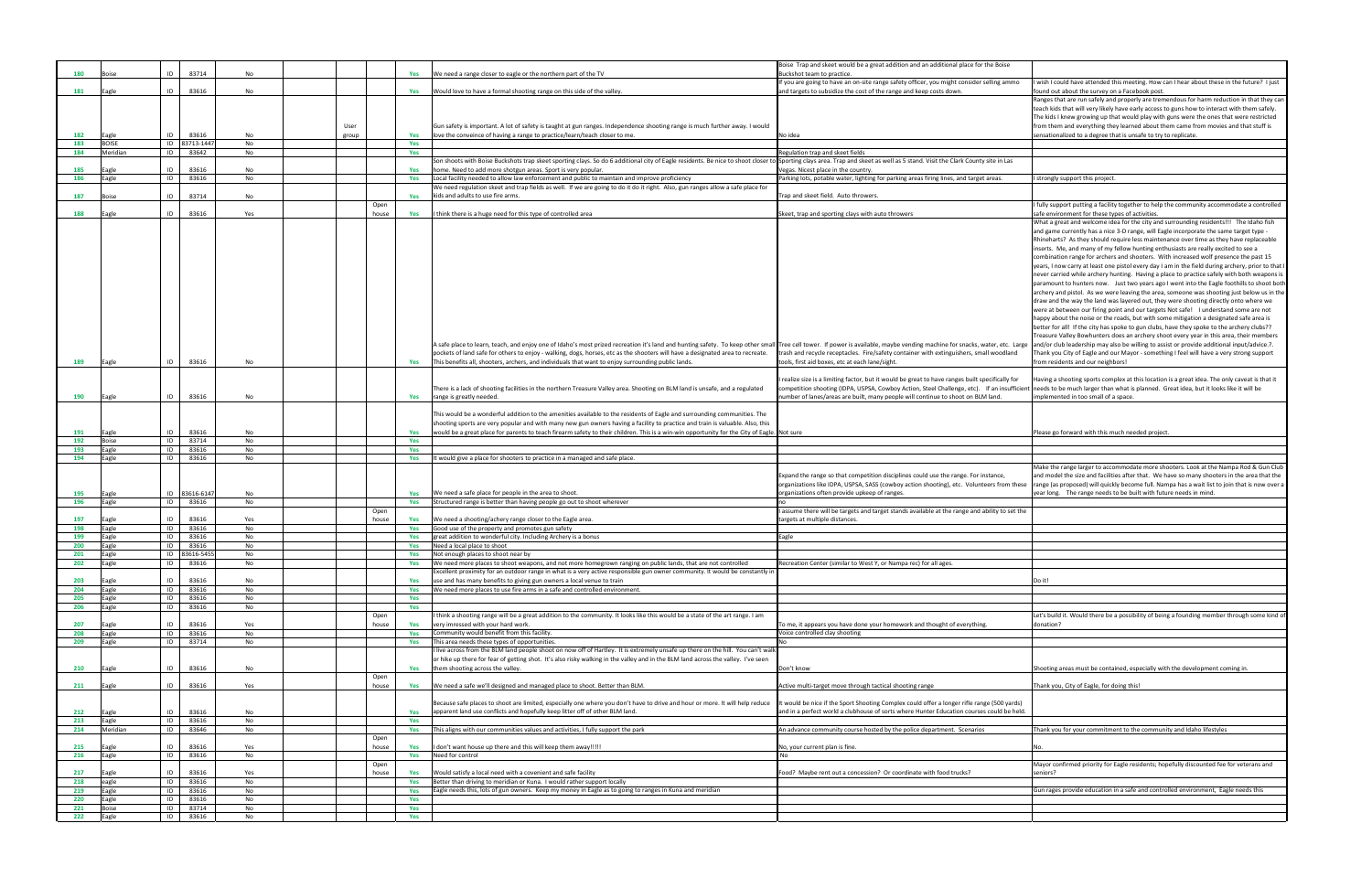| ot that I can think of! I love our city!                                                                                                                                            | Nope!                                                                                                                                                                                          |
|-------------------------------------------------------------------------------------------------------------------------------------------------------------------------------------|------------------------------------------------------------------------------------------------------------------------------------------------------------------------------------------------|
|                                                                                                                                                                                     |                                                                                                                                                                                                |
|                                                                                                                                                                                     |                                                                                                                                                                                                |
|                                                                                                                                                                                     | Please break ground quickly. This will be much closer than the Gem County facility that I go<br>to now. Thank you!!!                                                                           |
| ease, please, please consider adding skeet/trap ranges and consider and additional fee or                                                                                           |                                                                                                                                                                                                |
| b membership to fund the clays and personnel. I have been part of a club in the past that                                                                                           |                                                                                                                                                                                                |
| is operating on a pay as you go basis and was only open certain days of the week.                                                                                                   | Skeet/Trap<br>It would be great to have Competitive Shooting Sports like USPSA in Eagle.                                                                                                       |
|                                                                                                                                                                                     | I feel the law enforcement departments of Eagle should pay a small annual fee to use the                                                                                                       |
| 0 yard or longer rifle range. Area to run competitions and drills.                                                                                                                  | facilities.                                                                                                                                                                                    |
| I think it sounds good                                                                                                                                                              | Please move forward with this                                                                                                                                                                  |
|                                                                                                                                                                                     | Eagle shooters travel to ranges just like this in neighboring cities and counties. Why not                                                                                                     |
| blic classroom for gun safety training and hosting shooting events.                                                                                                                 | here? This would be great!                                                                                                                                                                     |
|                                                                                                                                                                                     |                                                                                                                                                                                                |
|                                                                                                                                                                                     |                                                                                                                                                                                                |
|                                                                                                                                                                                     |                                                                                                                                                                                                |
|                                                                                                                                                                                     |                                                                                                                                                                                                |
|                                                                                                                                                                                     |                                                                                                                                                                                                |
|                                                                                                                                                                                     | A shooting range would allow the community to improve their shooting skills                                                                                                                    |
|                                                                                                                                                                                     |                                                                                                                                                                                                |
|                                                                                                                                                                                     |                                                                                                                                                                                                |
|                                                                                                                                                                                     | fully support the plan and would patronize it.                                                                                                                                                 |
|                                                                                                                                                                                     |                                                                                                                                                                                                |
|                                                                                                                                                                                     | A shooting facility like this would be good for youth and families interested in proper and<br>safe use of firearms. Also, this would be a good facility for IDFG Hunter Education Courses.    |
|                                                                                                                                                                                     | The valley needs a facility in this portion of the area.                                                                                                                                       |
| ems reasonable as drafted                                                                                                                                                           | Thanks for considering this needed amenity                                                                                                                                                     |
| ot sure                                                                                                                                                                             | This would be a great addition to the many family amenities that Eagle has to offer.                                                                                                           |
| strooms?                                                                                                                                                                            | Good Luck                                                                                                                                                                                      |
|                                                                                                                                                                                     |                                                                                                                                                                                                |
| rhaps a growing need over time, but the proposal is a great start.                                                                                                                  |                                                                                                                                                                                                |
|                                                                                                                                                                                     | 100% support this.                                                                                                                                                                             |
| veral bays for the Cowboy Action Shooting Sport                                                                                                                                     | Good location.                                                                                                                                                                                 |
|                                                                                                                                                                                     | no                                                                                                                                                                                             |
|                                                                                                                                                                                     |                                                                                                                                                                                                |
| oossible, it would be nice if you could allow shooting at static steel targets from at least 10<br>rds away.                                                                        | I wish I'd been aware of the public hearings, so I could have attended. I am very happy to<br>learn that my City of Eagle is considering this great recreational opportunity for its residents |
| e more shooting locations the better. Educator classes: hunter safety, Conceal/Carry.                                                                                               |                                                                                                                                                                                                |
| e the rifle/pistol bays only lane oriented? Or can they be used as an entire open bay for<br>tion pistol/rifle competitions?                                                        |                                                                                                                                                                                                |
|                                                                                                                                                                                     | Any thoughts on if the bays could be reserved by organizations for monthly competitions?                                                                                                       |
| ng range shooting (1000 yd)                                                                                                                                                         | Great idea, I am in full support of the idea and applaud the city government for proposing it.                                                                                                 |
|                                                                                                                                                                                     |                                                                                                                                                                                                |
|                                                                                                                                                                                     |                                                                                                                                                                                                |
|                                                                                                                                                                                     |                                                                                                                                                                                                |
| m not aware of this is part of the existing plan, but the inclusion of baffles or other                                                                                             |                                                                                                                                                                                                |
| easures (natural or man made) that mitigate the volume and distance that noise travels                                                                                              | again voice my support in favor of the proposed range, with the expectation that it will                                                                                                       |
| en a firearm is discharged would benefit surrounding property owners and other<br>creationalists (namely equestrians).                                                              | accompany a solution to the unmanaged and irresponsible shooting that currently takes<br>place on the BLM property.                                                                            |
|                                                                                                                                                                                     | No                                                                                                                                                                                             |
|                                                                                                                                                                                     | None                                                                                                                                                                                           |
| strooms, water sources<br>me                                                                                                                                                        | No                                                                                                                                                                                             |
|                                                                                                                                                                                     |                                                                                                                                                                                                |
| onger rifle range pit                                                                                                                                                               | Well done! Thank you for taking on this tricky issue.                                                                                                                                          |
|                                                                                                                                                                                     | HURRY and build it!!!!!!                                                                                                                                                                       |
|                                                                                                                                                                                     | I hope that you move forward with this plan and you are not be discouraged by the small                                                                                                        |
| b, this one s an excellent & unique idea that has high interest in the community.                                                                                                   | but loud negative forces that do not want to allow others enjoyment.                                                                                                                           |
|                                                                                                                                                                                     |                                                                                                                                                                                                |
| e installation of trap houses for the shotgun ranges should be part of this overall plan.                                                                                           |                                                                                                                                                                                                |
| apshooting without a proper facility create an unsafe environment. Plus it is a huge part<br>Idaho's shooting community and I believe it would be utilized as much if not more than |                                                                                                                                                                                                |
| e other range facilities in the plan                                                                                                                                                |                                                                                                                                                                                                |
| earm repair facility! Probably wouldn't be city-run however, but it's a thought                                                                                                     | God bless Eagle ID, and God bless America and anyone reading this                                                                                                                              |
| stroom                                                                                                                                                                              |                                                                                                                                                                                                |
|                                                                                                                                                                                     |                                                                                                                                                                                                |
| gleno                                                                                                                                                                               | No                                                                                                                                                                                             |
| t that I can think of                                                                                                                                                               | WE LOVE EAGLE                                                                                                                                                                                  |
|                                                                                                                                                                                     |                                                                                                                                                                                                |

|            |                       |          |                |          |               |            | currently go to Independence Indoor Shooting and also belong to Gem County Rod & Gun Club. This would be closer than                                                                                                                                        |                                                                                                                                                                                               |                                                                                                                                                                                                                                                                                                                                                                                                                                                                                                        |
|------------|-----------------------|----------|----------------|----------|---------------|------------|-------------------------------------------------------------------------------------------------------------------------------------------------------------------------------------------------------------------------------------------------------------|-----------------------------------------------------------------------------------------------------------------------------------------------------------------------------------------------|--------------------------------------------------------------------------------------------------------------------------------------------------------------------------------------------------------------------------------------------------------------------------------------------------------------------------------------------------------------------------------------------------------------------------------------------------------------------------------------------------------|
| 223<br>224 | agle<br>star          | ID<br>ID | 83616<br>83669 | No<br>No |               | Yes<br>Yes | both of those and much nicer than GCRGC.<br>a public range will improve gun safety                                                                                                                                                                          |                                                                                                                                                                                               |                                                                                                                                                                                                                                                                                                                                                                                                                                                                                                        |
| 225        | Eagle                 | ID       | 83616          | No       |               | Yes        | Because I want to get my gun lisence one day and go!                                                                                                                                                                                                        | Not that I can think of! I love our city!                                                                                                                                                     | Nope!                                                                                                                                                                                                                                                                                                                                                                                                                                                                                                  |
| 226        | Meridian              | ID       | 83646          | No       |               | Yes        | Needed resource in Ada County                                                                                                                                                                                                                               |                                                                                                                                                                                               |                                                                                                                                                                                                                                                                                                                                                                                                                                                                                                        |
| 227        | agle                  | ID       | 83616          | No       |               | Yes        | A shooting range will help prevent littering in BLM land                                                                                                                                                                                                    |                                                                                                                                                                                               |                                                                                                                                                                                                                                                                                                                                                                                                                                                                                                        |
| 228        | agle                  | ID       | 83616          | No       |               | Yes        |                                                                                                                                                                                                                                                             |                                                                                                                                                                                               |                                                                                                                                                                                                                                                                                                                                                                                                                                                                                                        |
|            |                       |          |                |          | Open          |            |                                                                                                                                                                                                                                                             |                                                                                                                                                                                               | Please break ground quickly.  This will be much closer than the Gem County facility that I                                                                                                                                                                                                                                                                                                                                                                                                             |
| 229        | agle                  | ID       | 83616          | Yes      | house         | Yes        | It is well thought out and needed.                                                                                                                                                                                                                          | Please, please, please consider adding skeet/trap ranges and consider and additional fee or                                                                                                   | o now. Thank you!!!                                                                                                                                                                                                                                                                                                                                                                                                                                                                                    |
|            |                       |          |                |          | Open          |            | Nice to have a safe place to go that's close to our home. Also may help alleviate some of the shooting that is on BLM and not club membership to fund the clays and personnel. I have been part of a club in the past that                                  |                                                                                                                                                                                               |                                                                                                                                                                                                                                                                                                                                                                                                                                                                                                        |
| 230        | agle                  | ID       | 83616          | Yes      | house         | Yes        | safe at all!                                                                                                                                                                                                                                                | was operating on a pay as you go basis and was only open certain days of the week.                                                                                                            | Skeet/Trap                                                                                                                                                                                                                                                                                                                                                                                                                                                                                             |
| 231        | Nampa                 | ID       | 83686          | No       |               | Yes        | This would be a great asset to the City of Eagle.                                                                                                                                                                                                           |                                                                                                                                                                                               | t would be great to have Competitive Shooting Sports like USPSA in Eagle.                                                                                                                                                                                                                                                                                                                                                                                                                              |
|            |                       |          |                |          |               |            | agree with most of this. I feel 200 yards would be better than 150 yards for rifles. I also feel law enforcement should pay a                                                                                                                               |                                                                                                                                                                                               | feel the law enforcement departments of Eagle should pay a small annual fee to use the                                                                                                                                                                                                                                                                                                                                                                                                                 |
| 232        | Eagle                 | ID       | 83616          | No       |               | Yes        | small fee to use the facilities.                                                                                                                                                                                                                            | 200 yard or longer rifle range. Area to run competitions and drills.                                                                                                                          | facilities.                                                                                                                                                                                                                                                                                                                                                                                                                                                                                            |
| 233<br>234 | Eagle                 | ID<br>ID | 83616          | No       |               | Yes        | I would use it regularly                                                                                                                                                                                                                                    |                                                                                                                                                                                               |                                                                                                                                                                                                                                                                                                                                                                                                                                                                                                        |
|            | agle                  |          | 83616          | No       |               | Yes        | I pay membership to Gem county every year to shoot. I would rather pay the city of eagle                                                                                                                                                                    | No I think it sounds good                                                                                                                                                                     | lease move forward with this'<br>Eagle shooters travel to ranges just like this in neighboring cities and counties. Why not                                                                                                                                                                                                                                                                                                                                                                            |
| 235        | agle                  | ID       | 83616          | No       |               | Yes        | This would be a hugely popular community resource for the community and local firearms industry.                                                                                                                                                            | Public classroom for gun safety training and hosting shooting events.                                                                                                                         | here? This would be great!                                                                                                                                                                                                                                                                                                                                                                                                                                                                             |
|            |                       |          |                |          |               |            | Currently we enjoy walking at the top of Hartley Road. This place has become overrun with gun users. It's very disconcerting                                                                                                                                |                                                                                                                                                                                               |                                                                                                                                                                                                                                                                                                                                                                                                                                                                                                        |
|            |                       |          |                |          |               |            | to be walking down the road and hear loud target practice in so many areas at once. Also, the shotgun shells, glass and trash                                                                                                                               |                                                                                                                                                                                               |                                                                                                                                                                                                                                                                                                                                                                                                                                                                                                        |
|            |                       |          |                |          |               |            | left behind by these users is beyond ignorant, destroying the landscape and very unsafe for animals and it looks like a                                                                                                                                     |                                                                                                                                                                                               |                                                                                                                                                                                                                                                                                                                                                                                                                                                                                                        |
|            |                       |          |                |          |               |            | junkyard in places The area needs to be closed especially in light of the volume of homes going in so close by and the                                                                                                                                      |                                                                                                                                                                                               |                                                                                                                                                                                                                                                                                                                                                                                                                                                                                                        |
|            |                       |          |                |          |               |            | increased traffic on this road. Willow is the alternative. Users should pay for the right to shoot in a contained and monitored                                                                                                                             |                                                                                                                                                                                               |                                                                                                                                                                                                                                                                                                                                                                                                                                                                                                        |
| 236        |                       | ID       | 83616          | No       |               |            | area considering all the beforementioned harm to our foothills and potential harm to humans and animals. It's ludicrous that                                                                                                                                |                                                                                                                                                                                               |                                                                                                                                                                                                                                                                                                                                                                                                                                                                                                        |
| 237        | Eagle<br>Meridian     | ID       | 83646          | No       |               | Yes        | this is not the case. Thank you<br>am retired law enforcement                                                                                                                                                                                               |                                                                                                                                                                                               | A shooting range would allow the community to improve their shooting skills                                                                                                                                                                                                                                                                                                                                                                                                                            |
| 238        | Eagle                 | ID       | 83616          | No       |               | Yes        | I'd use it, Blacks creek is too far                                                                                                                                                                                                                         |                                                                                                                                                                                               |                                                                                                                                                                                                                                                                                                                                                                                                                                                                                                        |
| 239        | Eagle                 | ID       | 83615          | No       |               | Yes        |                                                                                                                                                                                                                                                             |                                                                                                                                                                                               |                                                                                                                                                                                                                                                                                                                                                                                                                                                                                                        |
| 240        | agle                  | ID       | 83616          | No       |               | Yes        | I do not want to drive to Parma anymore for training.                                                                                                                                                                                                       |                                                                                                                                                                                               |                                                                                                                                                                                                                                                                                                                                                                                                                                                                                                        |
|            |                       |          |                |          |               |            |                                                                                                                                                                                                                                                             |                                                                                                                                                                                               |                                                                                                                                                                                                                                                                                                                                                                                                                                                                                                        |
| 241        | oise!                 | ID       | 83703          | No       |               | Yes        | The area and Southwest Idaho could really use this. Great opportunity for people to get better and teach the next generatior                                                                                                                                |                                                                                                                                                                                               | fully support the plan and would patronize it.                                                                                                                                                                                                                                                                                                                                                                                                                                                         |
| 242        | Eagle                 | ID       | 83616          | No       |               | Yes        | Controlled environment vs. open shooting on BLM land                                                                                                                                                                                                        |                                                                                                                                                                                               |                                                                                                                                                                                                                                                                                                                                                                                                                                                                                                        |
|            |                       |          |                |          |               |            |                                                                                                                                                                                                                                                             |                                                                                                                                                                                               | A shooting facility like this would be good for youth and families interested in proper and                                                                                                                                                                                                                                                                                                                                                                                                            |
| 243        | Eagle                 | ID       | 83616          | No       |               | Yes        | Provide opportunity for individuals interested in recreational shooting.                                                                                                                                                                                    |                                                                                                                                                                                               | safe use of firearms. Also, this would be a good facility for IDFG Hunter Education Cours<br>The valley needs a facility in this portion of the area.                                                                                                                                                                                                                                                                                                                                                  |
| 244        | agle                  | ID       | 83616          | No       |               | Yes        | A public range will provide a great option for me. I currently shoot at Emmett & Blacks Creel                                                                                                                                                               | Seems reasonable as drafted                                                                                                                                                                   | Thanks for considering this needed amenity                                                                                                                                                                                                                                                                                                                                                                                                                                                             |
| 245        | Eagle                 | ID       | 83616          | No       |               | Yes        | Our family is pro 2A, we hunt and enjoy the shooting sports                                                                                                                                                                                                 | Not sure                                                                                                                                                                                      | This would be a great addition to the many family amenities that Eagle has to offer.                                                                                                                                                                                                                                                                                                                                                                                                                   |
| 246        | agle                  | ID       | 83616          | No       |               | Yes        | Promotes gun safety                                                                                                                                                                                                                                         |                                                                                                                                                                                               |                                                                                                                                                                                                                                                                                                                                                                                                                                                                                                        |
| 247        | Eagle                 | ID       | 83616          | No       |               | Yes        | yes paid for by Users with also City of Eagle helping to fund the range                                                                                                                                                                                     | Restrooms ?                                                                                                                                                                                   | Good Luck                                                                                                                                                                                                                                                                                                                                                                                                                                                                                              |
|            |                       |          |                |          |               |            | A growing population brings an increasing number of shooters.  An organized range increases shooting safety and reduces                                                                                                                                     |                                                                                                                                                                                               |                                                                                                                                                                                                                                                                                                                                                                                                                                                                                                        |
| 248        | agle                  | ID       | 83616          | No       |               |            | the mess left by inconsiderate shooters.                                                                                                                                                                                                                    | Perhaps a growing need over time, but the proposal is a great start.                                                                                                                          |                                                                                                                                                                                                                                                                                                                                                                                                                                                                                                        |
| 249        | Eagle                 | ID       | 83616          | No       |               | Yes        | Eagle residents need a closer gun range and it's a great use of space.                                                                                                                                                                                      |                                                                                                                                                                                               |                                                                                                                                                                                                                                                                                                                                                                                                                                                                                                        |
| 250<br>251 | Eagle<br>Eagle        | ID<br>ID | 83616<br>83616 | No<br>No |               | Yes<br>Yes | It's a positive improvement for the city. Provides residents with a safe and managed place to shoot.<br>Shooting sports are popular and training on ranges is essential for the safe operation of firearms                                                  | Several bays for the Cowboy Action Shooting Sport                                                                                                                                             | 100% support this.<br>Good location                                                                                                                                                                                                                                                                                                                                                                                                                                                                    |
|            | Eagle                 | ID       | 83616          | No       |               | Yes        |                                                                                                                                                                                                                                                             |                                                                                                                                                                                               |                                                                                                                                                                                                                                                                                                                                                                                                                                                                                                        |
|            |                       |          |                |          |               |            |                                                                                                                                                                                                                                                             |                                                                                                                                                                                               |                                                                                                                                                                                                                                                                                                                                                                                                                                                                                                        |
| 252        | agle                  | ID       |                |          |               |            |                                                                                                                                                                                                                                                             |                                                                                                                                                                                               |                                                                                                                                                                                                                                                                                                                                                                                                                                                                                                        |
| 253        |                       |          | 83616          | No       |               | Yes        | I think this would be a nice amenity for the community                                                                                                                                                                                                      |                                                                                                                                                                                               |                                                                                                                                                                                                                                                                                                                                                                                                                                                                                                        |
|            |                       |          |                |          |               |            | find target practice to be very relaxing and fun, but currently have to drive to an indoor shooting range. Outdoor ranges are<br>more fun. In addition, good marksmanship is a perishables skill. This range will help Eagle residents who shoot to be more | If possible, it would be nice if you could allow shooting at static steel targets from at least 10 II wish I'd been aware of the public hearings, so I could have attended. I am very happy t |                                                                                                                                                                                                                                                                                                                                                                                                                                                                                                        |
| 254        |                       | ID       | 83616          | No       |               | Yes        | skilled, and therefore safer, shooters.                                                                                                                                                                                                                     | /ards away.                                                                                                                                                                                   |                                                                                                                                                                                                                                                                                                                                                                                                                                                                                                        |
| 255        | Star                  | ID       | 83669          | No       |               | Yes        | Controlled access for shooters. Reduce impact of litter and regulations violations on BLM land                                                                                                                                                              | ne more shooting locations the better. Educator classes: hunter safety, Conceal/Carry                                                                                                         |                                                                                                                                                                                                                                                                                                                                                                                                                                                                                                        |
|            |                       |          |                |          |               |            |                                                                                                                                                                                                                                                             | Are the rifle/pistol bays only lane oriented? Or can they be used as an entire open bay for                                                                                                   |                                                                                                                                                                                                                                                                                                                                                                                                                                                                                                        |
| 256        | Emmett                | ID       | 83617          | No       |               | Yes        | Anything which promotes safe shooting and firearms training is good.                                                                                                                                                                                        | action pistol/rifle competitions?                                                                                                                                                             |                                                                                                                                                                                                                                                                                                                                                                                                                                                                                                        |
|            |                       |          |                |          |               |            | t will provide a great service to the community and a safe area for people to enjoy shooting, practicing. It also opens up the                                                                                                                              |                                                                                                                                                                                               |                                                                                                                                                                                                                                                                                                                                                                                                                                                                                                        |
| 257<br>258 | agle<br>Meridian      | ID<br>ID | 83616<br>83646 | No<br>No |               | Yes<br>Yes | option of a local sport shooting club. enjoy                                                                                                                                                                                                                | Long range shooting (1000 yd)                                                                                                                                                                 |                                                                                                                                                                                                                                                                                                                                                                                                                                                                                                        |
|            |                       |          |                |          |               |            | While I am not a gun owner, I respect our Constitution and the protections offered by the Second Amendment and having a                                                                                                                                     |                                                                                                                                                                                               |                                                                                                                                                                                                                                                                                                                                                                                                                                                                                                        |
|            |                       |          |                |          |               |            | dedicated location for area residents to safely train and improve their proficiency in the use of firearms only benefits our                                                                                                                                |                                                                                                                                                                                               |                                                                                                                                                                                                                                                                                                                                                                                                                                                                                                        |
|            |                       |          |                |          |               |            | community. Additionally, I believe that the existing unmanaged and often irresponsible shooting that occurs on the adjacent                                                                                                                                 |                                                                                                                                                                                               |                                                                                                                                                                                                                                                                                                                                                                                                                                                                                                        |
|            |                       |          |                |          |               |            | BLM property is in direct threat to the peaceful enjoyment of public lands by other users. While Hikers, Walkers, Runners,                                                                                                                                  |                                                                                                                                                                                               |                                                                                                                                                                                                                                                                                                                                                                                                                                                                                                        |
|            |                       |          |                |          |               |            | Bike, Equestrians, Dog Lovers and even some motorized users can interact on public lands with little negative interaction, the II am not aware of this is part of the existing plan, but the inclusion of baffles or other                                  |                                                                                                                                                                                               |                                                                                                                                                                                                                                                                                                                                                                                                                                                                                                        |
|            |                       |          |                |          |               |            | inclusion of unmanaged and irresponsible use of firearms in that shared space make it nearly impossible for those other user                                                                                                                                | measures (natural or man made) that mitigate the volume and distance that noise travels                                                                                                       |                                                                                                                                                                                                                                                                                                                                                                                                                                                                                                        |
| 259        |                       | ID       |                | Yes      | Open<br>house | Yes        | interests to be pursued comfortably or safely. Having a dedicated range that will move shooting off the BLM property<br>benefits every constituent and user group.                                                                                          | when a firearm is discharged would benefit surrounding property owners and other<br>recreationalists (namely equestrians).                                                                    | blace on the BLM property.                                                                                                                                                                                                                                                                                                                                                                                                                                                                             |
| 260        | Eagle<br>Eagle        | ID       | 83616<br>83616 | No       |               | Yes        | It would be a great addition to our community and keep people from trashing public land:                                                                                                                                                                    |                                                                                                                                                                                               |                                                                                                                                                                                                                                                                                                                                                                                                                                                                                                        |
| 261        | Eagle                 | ID       | 83616          | No       |               | Yes        | If it's designed right and has a FT attendant while it's open, for safety reasons, then I'm all for it                                                                                                                                                      |                                                                                                                                                                                               | None                                                                                                                                                                                                                                                                                                                                                                                                                                                                                                   |
| 262        | Eagle                 | ID       | 83616          | No       |               | Yes        | Try to get every shooting sport involved.                                                                                                                                                                                                                   | estrooms, water sources                                                                                                                                                                       |                                                                                                                                                                                                                                                                                                                                                                                                                                                                                                        |
| 263        | Eagle                 | ID       | 83616          | No       |               | Yes        | Much closer to my home. I currently travel to Black's Creek gun range                                                                                                                                                                                       | None                                                                                                                                                                                          |                                                                                                                                                                                                                                                                                                                                                                                                                                                                                                        |
|            |                       |          |                |          | Open          |            |                                                                                                                                                                                                                                                             |                                                                                                                                                                                               |                                                                                                                                                                                                                                                                                                                                                                                                                                                                                                        |
| 264        | Eagle                 |          | ID 83646-840   | Yes      | house         | Yes        |                                                                                                                                                                                                                                                             | A longer rifle range pit                                                                                                                                                                      | Well done! Thank you for taking on this tricky issue.                                                                                                                                                                                                                                                                                                                                                                                                                                                  |
|            | oise}                 | ID       |                | Yes      | Open<br>house |            |                                                                                                                                                                                                                                                             |                                                                                                                                                                                               |                                                                                                                                                                                                                                                                                                                                                                                                                                                                                                        |
| 265        |                       |          | 83703          |          |               | Yes        | WHAT A GREAT IDEA!!!!!! The entire treasure Valley needs a shooting range!                                                                                                                                                                                  |                                                                                                                                                                                               | learn that my City of Eagle is considering this great recreational opportunity for its reside<br>Any thoughts on if the bays could be reserved by organizations for monthly competitions<br>Great idea, I am in full support of the idea and applaud the city government for proposin<br>again voice my support in favor of the proposed range, with the expectation that it will<br>accompany a solution to the unmanaged and irresponsible shooting that currently takes<br>HURRY and build it!!!!!! |
| 266        | Eagle                 | ID       | 92688          | No       |               | Yes        | It is a safe & positive environment for the community to practice & develop their skills.                                                                                                                                                                   | No, this one s an excellent & unique idea that has high interest in the community.                                                                                                            | but loud negative forces that do not want to allow others enjoyment.                                                                                                                                                                                                                                                                                                                                                                                                                                   |
|            |                       |          |                |          | Open          |            |                                                                                                                                                                                                                                                             |                                                                                                                                                                                               | hope that you move forward with this plan and you are not be discouraged by the smal                                                                                                                                                                                                                                                                                                                                                                                                                   |
| 267        | Eagle                 | ID       | 83616          | Yes      | house         | Yes        | This park would be an important addition to Eagle.                                                                                                                                                                                                          |                                                                                                                                                                                               |                                                                                                                                                                                                                                                                                                                                                                                                                                                                                                        |
|            |                       |          |                |          |               |            |                                                                                                                                                                                                                                                             | The installation of trap houses for the shotgun ranges should be part of this overall plan.                                                                                                   |                                                                                                                                                                                                                                                                                                                                                                                                                                                                                                        |
|            |                       |          |                |          |               |            |                                                                                                                                                                                                                                                             | Trapshooting without a proper facility create an unsafe environment. Plus it is a huge part                                                                                                   |                                                                                                                                                                                                                                                                                                                                                                                                                                                                                                        |
| 268        |                       | ID       |                | No       |               |            | Provides and organized safer (hopefully) use area for shooting and the public lands will benefit from lower unorganized<br>shooting.                                                                                                                        | of Idaho's shooting community and I believe it would be utilized as much if not more than<br>the other range facilities in the plan.                                                          |                                                                                                                                                                                                                                                                                                                                                                                                                                                                                                        |
| 269        | Eagle<br>Eagle        | ID       | 83616<br>83616 | No       |               | Yes<br>Yes |                                                                                                                                                                                                                                                             |                                                                                                                                                                                               |                                                                                                                                                                                                                                                                                                                                                                                                                                                                                                        |
| 270        | Eagle                 | ID       | 83616          | No       |               | Yes        | People should be competent with their firearms and we need a place we can go to practice. Recreational purposes as wel                                                                                                                                      | Firearm repair facility! Probably wouldn't be city-run however, but it's a though!                                                                                                            | God bless Eagle ID, and God bless America and anyone reading this                                                                                                                                                                                                                                                                                                                                                                                                                                      |
| 271        | Eagle                 | ID       | 86316          | No       |               | Yes        | There is nothing like this locally to enable us to maintain our shooting skills and safe handling of weapons                                                                                                                                                | Restroom                                                                                                                                                                                      |                                                                                                                                                                                                                                                                                                                                                                                                                                                                                                        |
| 272        | Eagle                 | ID       | 83616          | No       |               | Yes        | This is badly needed. Current ranges are way too far from Eagle residents.                                                                                                                                                                                  |                                                                                                                                                                                               |                                                                                                                                                                                                                                                                                                                                                                                                                                                                                                        |
| 273        | Eagle                 | ID       | 83616          | No       |               | Yes        | t would be great to shoot outdoors                                                                                                                                                                                                                          | Eagleno                                                                                                                                                                                       | No                                                                                                                                                                                                                                                                                                                                                                                                                                                                                                     |
| 274<br>275 | Eagle<br><b>Boise</b> | ID<br>ID | 83616<br>83714 | No<br>No |               | Yes<br>Yes | Allowing closer access to gun area<br>Freedom! That and my family would use it all the time!!                                                                                                                                                               | Not that I can think of                                                                                                                                                                       | WE LOVE EAGLE                                                                                                                                                                                                                                                                                                                                                                                                                                                                                          |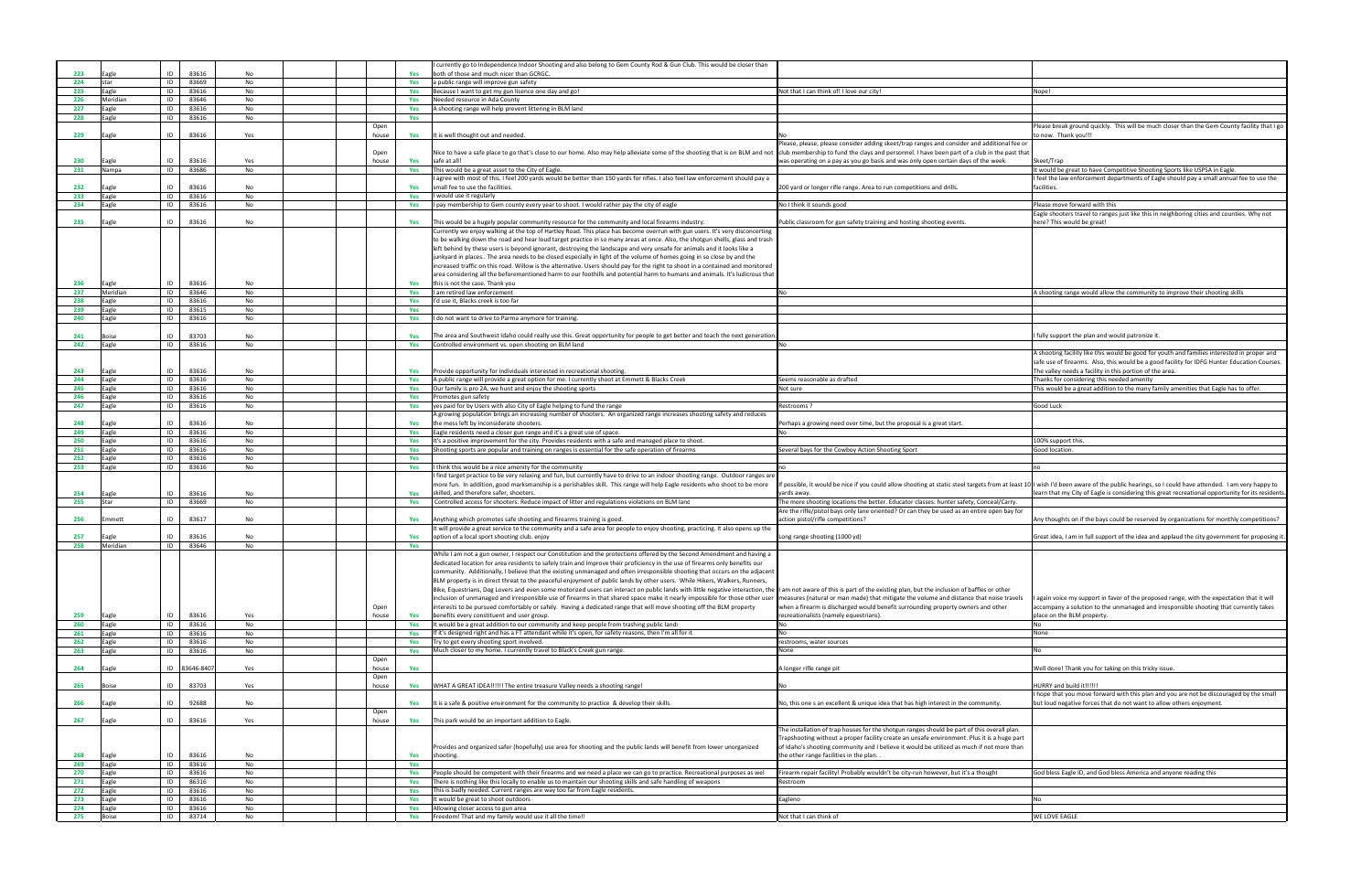| n is sufficient in my eyes. Safe lanes, garbage bins and restrooms are all we need                                                                                                                      | Thank you! Sounds like a great gun range.                                                                                                                                                                                                                                                                                                                                                                                                                                                                          |
|---------------------------------------------------------------------------------------------------------------------------------------------------------------------------------------------------------|--------------------------------------------------------------------------------------------------------------------------------------------------------------------------------------------------------------------------------------------------------------------------------------------------------------------------------------------------------------------------------------------------------------------------------------------------------------------------------------------------------------------|
|                                                                                                                                                                                                         |                                                                                                                                                                                                                                                                                                                                                                                                                                                                                                                    |
|                                                                                                                                                                                                         | Keep Eagle low density. No billboards. No tall buildings. No "affordable housing". No<br>homeless shelters. Lots of open public space. Grow out, not up. If we maintain Eagle's<br>character as it is, Eagle will always be a desirable, healthy city.                                                                                                                                                                                                                                                             |
| tations for drinking                                                                                                                                                                                    | None                                                                                                                                                                                                                                                                                                                                                                                                                                                                                                               |
|                                                                                                                                                                                                         |                                                                                                                                                                                                                                                                                                                                                                                                                                                                                                                    |
|                                                                                                                                                                                                         |                                                                                                                                                                                                                                                                                                                                                                                                                                                                                                                    |
|                                                                                                                                                                                                         |                                                                                                                                                                                                                                                                                                                                                                                                                                                                                                                    |
| a membership fee, possible classroom teaching area.                                                                                                                                                     | Great idea for Eagle                                                                                                                                                                                                                                                                                                                                                                                                                                                                                               |
|                                                                                                                                                                                                         |                                                                                                                                                                                                                                                                                                                                                                                                                                                                                                                    |
|                                                                                                                                                                                                         | Great idea.                                                                                                                                                                                                                                                                                                                                                                                                                                                                                                        |
| ooting park                                                                                                                                                                                             | No                                                                                                                                                                                                                                                                                                                                                                                                                                                                                                                 |
|                                                                                                                                                                                                         |                                                                                                                                                                                                                                                                                                                                                                                                                                                                                                                    |
| longer range for rifle, ie:, 500-1000 yards. Hand washing stations.                                                                                                                                     | Would love to see this happen.                                                                                                                                                                                                                                                                                                                                                                                                                                                                                     |
|                                                                                                                                                                                                         | In review of the archery range, people will be shooting in a southerly slight south-easterly<br>direction where they be adversely impacted by the sun in their eyes. Ideally, targets would<br>be either due north or slightly northeast to reduce this impact.                                                                                                                                                                                                                                                    |
| o cost option                                                                                                                                                                                           | Get this passed.                                                                                                                                                                                                                                                                                                                                                                                                                                                                                                   |
| ountain                                                                                                                                                                                                 | like the layout and am looking forward to joining.                                                                                                                                                                                                                                                                                                                                                                                                                                                                 |
|                                                                                                                                                                                                         |                                                                                                                                                                                                                                                                                                                                                                                                                                                                                                                    |
| rking areas and sinage<br>e clay pigeon thrower on-site.                                                                                                                                                | Thank you for providing a safe and convenient location for recreational shooting                                                                                                                                                                                                                                                                                                                                                                                                                                   |
| at includes playground, soccer fields, softball, basketball courts, etc. The city of<br>n has several parks which we drive across town to get to. It would be nice to have<br>he western part of Eagle. |                                                                                                                                                                                                                                                                                                                                                                                                                                                                                                                    |
| nd park                                                                                                                                                                                                 | Proceed                                                                                                                                                                                                                                                                                                                                                                                                                                                                                                            |
|                                                                                                                                                                                                         |                                                                                                                                                                                                                                                                                                                                                                                                                                                                                                                    |
| t I am aware of.                                                                                                                                                                                        | I'm pleased to see this proposal. It demonstrates a proactive approach to the increasing<br>complexity of our growing community.                                                                                                                                                                                                                                                                                                                                                                                   |
| e Nourse range is a good base model. If more amenities are desired, great, but they<br>he at a Cost. Nourse range is low cost and is self policing, no gate or employees on                             | Outdoor shooting is much better than indoor. We need a local facility for the many &<br>growing # of shooters. Short/small lanes for pistol shooting is really needed.                                                                                                                                                                                                                                                                                                                                             |
| tioned at the open house on March 8th, a long range rifle lane would be good.<br>ing in the 600 to 800 yard distance.                                                                                   | If this goes through, general shooting in the BLM NEEDS to be stopped. Doing both is a<br>waste of money and investment<br>The City's consultant RSD may want to go out to the Nampa Rod and Gun Club range. They<br>have 12 pistol/AR 15 ranges and possibly 15 long rifle lanes from 50 to 599 yards. They also<br>have an electronic key gate system. Their annual cost is \$150 with unlimited access<br>between sunup to sundown. If RSD needs someone to let them in to look around have<br>them contact me. |
|                                                                                                                                                                                                         |                                                                                                                                                                                                                                                                                                                                                                                                                                                                                                                    |
|                                                                                                                                                                                                         |                                                                                                                                                                                                                                                                                                                                                                                                                                                                                                                    |
|                                                                                                                                                                                                         |                                                                                                                                                                                                                                                                                                                                                                                                                                                                                                                    |
| e high density housing in Eagle                                                                                                                                                                         |                                                                                                                                                                                                                                                                                                                                                                                                                                                                                                                    |
| families to sit and maybe have a picnic.                                                                                                                                                                | Our family and friends are really looking forward to to this as Marsing off hwy 95 is a long<br>way to go for an outdoor range.                                                                                                                                                                                                                                                                                                                                                                                    |
|                                                                                                                                                                                                         |                                                                                                                                                                                                                                                                                                                                                                                                                                                                                                                    |
| fire abatement plans?<br>is a great start! Obviously as things go along there may even be improvements to                                                                                               | Discounts or preferential use to Eagle residents?                                                                                                                                                                                                                                                                                                                                                                                                                                                                  |
|                                                                                                                                                                                                         | Just a huge thank you to all the planners                                                                                                                                                                                                                                                                                                                                                                                                                                                                          |
| e section you can rent out for private use would be great. Or a membership only                                                                                                                         |                                                                                                                                                                                                                                                                                                                                                                                                                                                                                                                    |
| add sporting clay mechanical throwers to the shotgun pits.                                                                                                                                              | Looks like a very well-thought-out plangood job!!                                                                                                                                                                                                                                                                                                                                                                                                                                                                  |
|                                                                                                                                                                                                         | Would like more info on the LE range -                                                                                                                                                                                                                                                                                                                                                                                                                                                                             |
|                                                                                                                                                                                                         |                                                                                                                                                                                                                                                                                                                                                                                                                                                                                                                    |
|                                                                                                                                                                                                         |                                                                                                                                                                                                                                                                                                                                                                                                                                                                                                                    |
| a longer distance rifle range.                                                                                                                                                                          | No                                                                                                                                                                                                                                                                                                                                                                                                                                                                                                                 |
|                                                                                                                                                                                                         |                                                                                                                                                                                                                                                                                                                                                                                                                                                                                                                    |
| 10W                                                                                                                                                                                                     | No                                                                                                                                                                                                                                                                                                                                                                                                                                                                                                                 |
| ms. Maybe snack shack.                                                                                                                                                                                  |                                                                                                                                                                                                                                                                                                                                                                                                                                                                                                                    |
| ms                                                                                                                                                                                                      |                                                                                                                                                                                                                                                                                                                                                                                                                                                                                                                    |
|                                                                                                                                                                                                         |                                                                                                                                                                                                                                                                                                                                                                                                                                                                                                                    |
|                                                                                                                                                                                                         | I support this shooting range                                                                                                                                                                                                                                                                                                                                                                                                                                                                                      |
|                                                                                                                                                                                                         |                                                                                                                                                                                                                                                                                                                                                                                                                                                                                                                    |
| ood to me!                                                                                                                                                                                              | ΝA                                                                                                                                                                                                                                                                                                                                                                                                                                                                                                                 |
|                                                                                                                                                                                                         |                                                                                                                                                                                                                                                                                                                                                                                                                                                                                                                    |

| 276 | Eagle        | ID | 83616        | No  |       |       | Yes |                                                                                                                                                                                                                | Eagle                                                                                       |                                                                                    |
|-----|--------------|----|--------------|-----|-------|-------|-----|----------------------------------------------------------------------------------------------------------------------------------------------------------------------------------------------------------------|---------------------------------------------------------------------------------------------|------------------------------------------------------------------------------------|
| 277 | Eagle        | ID | 83616        | No  |       |       | Yes | A dedicated space for residents to use for target practice is much preferred to finding safe spots in the BLM lands                                                                                            | The plan is sufficient in my eyes. Safe lanes, garbage bins and restrooms are all we need   | Fhank you! Sounds like a great gun range.                                          |
|     |              |    |              |     |       |       |     |                                                                                                                                                                                                                |                                                                                             |                                                                                    |
| 278 | Meridian     | ID | 83646        | No  |       |       | Yes | Our family often goes to ranges to shoot. It would be wonderful to have one much closer                                                                                                                        |                                                                                             |                                                                                    |
|     |              |    |              |     |       |       |     |                                                                                                                                                                                                                |                                                                                             | Keep Eagle low density. No billboards. No tall buildings. No "affordable housing"  |
|     |              |    |              |     |       |       |     |                                                                                                                                                                                                                |                                                                                             |                                                                                    |
|     |              |    |              |     |       |       |     | Lots of Eagle residents would benefit from a good, local shooting range. Eagle's plan for the park seems to make efficient use                                                                                 |                                                                                             | homeless shelters. Lots of open public space. Grow out, not up. If we maintain E   |
| 279 | Eagle        | ID | 83616        | No  |       |       | Yes | of Eagle tax money.                                                                                                                                                                                            |                                                                                             | character as it is, Eagle will always be a desirable, healthy city.                |
| 280 | Eagle        | ID | 83616        | No  |       |       | Yes | A safe place for target practice rather than the alternative of outside somewhere else                                                                                                                         |                                                                                             |                                                                                    |
|     |              |    |              |     |       |       |     |                                                                                                                                                                                                                |                                                                                             |                                                                                    |
| 281 | Eagle        | ID | 83616        | No  |       |       | Yes | Well planned out and would get very much use by local public and law enforcement                                                                                                                               | Water stations for drinking                                                                 | None                                                                               |
| 282 | Eagle        | ID | 83616        | No  |       |       | Yes | It provides for diversity for outdoor activities in Eagle and a safe environment for shooting enthusiasts.                                                                                                     |                                                                                             |                                                                                    |
|     |              |    |              |     |       |       |     |                                                                                                                                                                                                                |                                                                                             |                                                                                    |
| 283 | Eagle        | ID | 83616        | No  |       |       | Yes | Would like a safe place to shoot closer to home                                                                                                                                                                |                                                                                             |                                                                                    |
| 284 | Eagle        | ID | 83616        | No  |       |       | Yes | It is needed here                                                                                                                                                                                              |                                                                                             |                                                                                    |
|     |              |    |              |     |       |       |     |                                                                                                                                                                                                                |                                                                                             |                                                                                    |
|     |              |    |              |     |       |       |     | I'm a retired LEO shooting ranges are a great tool for the community. Teaching, learning about firearms for the                                                                                                |                                                                                             |                                                                                    |
|     |              |    |              |     |       |       |     | beginners/youth to the experienced shooters having fun.I currently drive to emmett with a membership at their range. I                                                                                         |                                                                                             |                                                                                    |
| 285 | agle         | ID | 83616        | No  |       |       | Yes | would definitely use Eagle range with my kids on a weekly base                                                                                                                                                 | Make it a membership fee, possible classroom teaching area.                                 | Great idea for Eagle                                                               |
|     |              |    |              |     |       |       |     |                                                                                                                                                                                                                |                                                                                             |                                                                                    |
|     |              |    |              |     |       | Open  |     |                                                                                                                                                                                                                |                                                                                             |                                                                                    |
| 286 |              | ID | 83616        | Yes |       | house | Yes | Needed                                                                                                                                                                                                         |                                                                                             |                                                                                    |
| 287 | Eagle        | ID | 83616        | No  |       |       | Yes | A range in Eagle would be much more convenient for me than traveling weekly to ranges in Meridian.                                                                                                             |                                                                                             | Great idea.                                                                        |
|     |              |    |              |     |       |       |     |                                                                                                                                                                                                                |                                                                                             |                                                                                    |
| 288 | Eagle        | ID | 83616        | No  |       |       | Yes |                                                                                                                                                                                                                |                                                                                             |                                                                                    |
| 289 | Eagle        | ID | 83616        | No  |       |       | Yes |                                                                                                                                                                                                                | Eagle shooting park                                                                         |                                                                                    |
|     |              |    |              |     |       |       |     |                                                                                                                                                                                                                |                                                                                             |                                                                                    |
| 290 | Eagle        | ID | 83616        | No  |       |       | Yes | Both Gem County and Nampa ranges are closed to new members We need additional options which are close to Eagle                                                                                                 |                                                                                             |                                                                                    |
| 291 | Eagle        | ID | 83616        | No  |       |       | Yes | A local hight quality range for safe practice would be welcome. Much better and safer than BLM land.                                                                                                           | A single longer range for rifle, ie:, 500-1000 yards. Hand washing stations.                | Would love to see this happen.                                                     |
| 292 | Eagle        | ID | 83616        | No  |       |       |     |                                                                                                                                                                                                                |                                                                                             |                                                                                    |
|     |              |    |              |     |       |       | Yes |                                                                                                                                                                                                                | agle                                                                                        |                                                                                    |
|     |              |    |              |     |       |       |     |                                                                                                                                                                                                                |                                                                                             | In review of the archery range, people will be shooting in a southerly slight sout |
|     |              |    |              |     |       |       |     |                                                                                                                                                                                                                |                                                                                             | direction where they be adversely impacted by the sun in their eyes. Ideally, tara |
|     |              |    |              |     |       |       |     |                                                                                                                                                                                                                |                                                                                             |                                                                                    |
| 293 | Eagle        | ID | 83616        | No  |       |       | Yes | Would be used by individuals living in the area rather than traveling elsewhere.                                                                                                                               |                                                                                             | be either due north or slightly northeast to reduce this impact.                   |
| 294 | Eagle        | ID | 83616        | No  |       |       | Yes | I believe a resource like this would be a great addition to quality of life in Eagle                                                                                                                           |                                                                                             | Get this passed.                                                                   |
| 295 |              | ID | 83616        | No  |       |       |     |                                                                                                                                                                                                                |                                                                                             |                                                                                    |
|     | Eagle        |    |              |     |       |       | Yes | Would also like to see a low/no cost option, otherwise the same issues will continue                                                                                                                           | ow / no cost option.                                                                        |                                                                                    |
| 296 | Eagle        | ID | 83616        | No  |       |       | Yes | Law enforcement has enough costs versus their pay and it behooves the public to help them be as well trained as possible.                                                                                      | Nater fountain                                                                              | like the layout and am looking forward to joining.                                 |
|     |              |    |              |     |       | Open  |     |                                                                                                                                                                                                                |                                                                                             |                                                                                    |
|     |              |    |              |     |       |       |     |                                                                                                                                                                                                                |                                                                                             |                                                                                    |
| 297 | agle         | ID | 83616        | Yes |       | house | Yes | We need open space and we need places that are safe for our community.                                                                                                                                         | Safe parking areas and sinage                                                               |                                                                                    |
| 298 | Eagle        | ID | 83616        | No  |       |       | Yes | A safe and convenient location for recreational shooting is greatly needed                                                                                                                                     | Rentable clay pigeon thrower on-site.                                                       | Thank you for providing a safe and convenient location for recreational shooting   |
|     |              |    |              |     |       |       |     |                                                                                                                                                                                                                |                                                                                             |                                                                                    |
|     |              |    |              |     |       |       |     |                                                                                                                                                                                                                | Park that includes playground, soccer fields, softball, basketball courts, etc. The city of |                                                                                    |
|     |              |    |              |     |       |       |     |                                                                                                                                                                                                                | Meridian has several parks which we drive across town to get to. It would be nice to have   |                                                                                    |
|     |              |    |              |     |       |       |     |                                                                                                                                                                                                                |                                                                                             |                                                                                    |
| 299 |              | ID | 83616        | No  |       |       | Yes | There's are many outdoor enthusiasts in eagle and not enough recreational opportunities provided by the city.                                                                                                  | one in the western part of Eagle.                                                           |                                                                                    |
| 300 | Eagle        | ID | 83616        | No  |       |       | Yes |                                                                                                                                                                                                                | agle                                                                                        |                                                                                    |
| 301 | Eagle        | ID | 83616        | No  |       |       | Yes | Excellent for or community                                                                                                                                                                                     | Picnic and park                                                                             | Proceed                                                                            |
|     |              |    |              |     |       |       |     |                                                                                                                                                                                                                |                                                                                             |                                                                                    |
| 302 | Eagle        | ID | 83616        | No  |       |       | Yes |                                                                                                                                                                                                                |                                                                                             |                                                                                    |
|     |              |    |              |     |       |       |     | Controlled shooting accessibility with strong policies to guide safe shooting behavior is a missing resource in our community.                                                                                 |                                                                                             |                                                                                    |
|     |              |    |              |     |       |       |     |                                                                                                                                                                                                                |                                                                                             |                                                                                    |
|     |              |    |              |     |       |       |     | Without such a resource, the public resorts to finding and using unauthorized rural areas for shooting and often do not                                                                                        |                                                                                             | I'm pleased to see this proposal. It demonstrates a proactive approach to the ind  |
| 303 | agle:        | ID | 83616        | No  |       |       | Yes | respect the land area they use                                                                                                                                                                                 | vot that I am aware of                                                                      | complexity of our growing community.                                               |
|     |              |    |              |     |       |       |     |                                                                                                                                                                                                                |                                                                                             |                                                                                    |
| 304 | Eagle        | ID | 83616        | No  |       |       | Yes |                                                                                                                                                                                                                |                                                                                             |                                                                                    |
|     |              |    |              |     |       |       |     |                                                                                                                                                                                                                | feel the Nourse range is a good base model. If more amenities are desired, great, but they  |                                                                                    |
|     |              |    |              |     |       |       |     |                                                                                                                                                                                                                |                                                                                             |                                                                                    |
|     |              |    |              |     |       |       |     |                                                                                                                                                                                                                | will come at a Cost. Nourse range is low cost and is self policing, no gate or employees on | Outdoor shooting is much better than indoor. We need a local facility for the ma   |
| 305 | agle         | ID | 83616        | No  |       |       | Yes | I travel to the George Nourse range in Nampa which is very close to the description of this Eagle range. We need one!                                                                                          |                                                                                             | growing # of shooters. Short/small lanes for pistol shooting is really needed.     |
|     |              |    |              |     |       | Open  |     |                                                                                                                                                                                                                |                                                                                             | If this goes through, general shooting in the BLM NEEDS to be stopped. Doing b     |
|     |              |    |              |     |       |       |     |                                                                                                                                                                                                                |                                                                                             |                                                                                    |
|     | Eagle        | ID | 83616        | Yes |       | house | Yes | Unregulated shooting in the BLM today is out of control                                                                                                                                                        |                                                                                             | waste of money and investment                                                      |
| 306 |              |    |              |     |       |       |     |                                                                                                                                                                                                                |                                                                                             | The City's consultant RSD may want to go out to the Nampa Rod and Gun Club r       |
|     |              |    |              |     |       |       |     |                                                                                                                                                                                                                |                                                                                             |                                                                                    |
|     |              |    |              |     |       |       |     |                                                                                                                                                                                                                |                                                                                             |                                                                                    |
|     |              |    |              |     |       |       |     |                                                                                                                                                                                                                |                                                                                             | have 12 pistol/AR 15 ranges and possibly 15 long rifle lanes from 50 to 599 yard:  |
|     |              |    |              |     |       |       |     |                                                                                                                                                                                                                |                                                                                             |                                                                                    |
|     |              |    |              |     |       |       |     | I believe shooting (whether bow and arrow or firearms) is a part of the Idaho culture. It has now only become a point of                                                                                       |                                                                                             | have an electronic key gate system. Their annual cost is \$150 with unlimited aco  |
|     |              |    |              |     |       |       |     | contention due to many new people moving in to our area from non shooting cultures. Shooting is a very popular sport, such As mentioned at the open house on March 8th, a long range rifle lane would be good. |                                                                                             | between sunup to sundown. If RSD needs someone to let them in to look aroun        |
| 307 | :agle        | ID | 83616        | No  |       |       | Yes | as baseball and soccer.                                                                                                                                                                                        | Something in the 600 to 800 yard distance.                                                  | hem contact me.                                                                    |
|     |              |    |              |     |       |       |     |                                                                                                                                                                                                                |                                                                                             |                                                                                    |
| 308 | Eagle        | ID | 83616        | No  |       |       | Yes | Proximity to my residence-retired law enforcement.                                                                                                                                                             |                                                                                             |                                                                                    |
| 309 | Eagle        | ID | 83616        | No  |       |       | Yes |                                                                                                                                                                                                                |                                                                                             |                                                                                    |
|     |              |    |              |     |       |       |     |                                                                                                                                                                                                                |                                                                                             |                                                                                    |
| 310 | Eagle        | ID | 83616        | No  |       |       | Yes | Our family would utilize and the community and law enforcement would benefit                                                                                                                                   |                                                                                             |                                                                                    |
|     |              |    |              |     |       | Open  |     |                                                                                                                                                                                                                |                                                                                             |                                                                                    |
| 311 | Eagle        | ID | 83616        | Yes |       | house | Yes |                                                                                                                                                                                                                | Vo more high density housing in Eagle                                                       |                                                                                    |
|     |              |    |              |     |       |       |     |                                                                                                                                                                                                                |                                                                                             |                                                                                    |
|     |              |    |              |     |       |       |     | I am (among other things) a firearms instructor, so I know shooting is an important skill for citizens to learn, develop, and                                                                                  |                                                                                             |                                                                                    |
|     |              |    |              |     |       |       |     | practice. A controlled, safe environment is more conducive to learning proper skills and habits as compared to uncontrolled                                                                                    |                                                                                             |                                                                                    |
|     |              | ID | 83616        | No  |       |       | Yes | "plinking" on public (BLM) land as many people currently do.                                                                                                                                                   |                                                                                             |                                                                                    |
| 312 | Eagle        |    |              |     |       |       |     |                                                                                                                                                                                                                | Eagle                                                                                       |                                                                                    |
|     |              |    |              |     |       |       |     |                                                                                                                                                                                                                |                                                                                             | Our family and friends are really looking forward to to this as Marsing off hwy 9! |
| 313 | Eagle        | ID | 83616-411    | No  |       |       | Yes | A close outdoor range would be great for the individual and families to use in a much safer environment that how it is now.                                                                                    | Area for families to sit and maybe have a picnic.                                           | way to go for an outdoor range.                                                    |
|     |              |    |              |     |       |       |     |                                                                                                                                                                                                                |                                                                                             |                                                                                    |
|     |              |    |              |     |       |       |     | I think it fills a need and could possibly cut down on the unmanaged and possibly dangerous free range shooting that happen                                                                                    |                                                                                             |                                                                                    |
| 314 | Eagle        | ID | 83616        | No  |       |       | Yes | now on BLM land.                                                                                                                                                                                               | Wildfire/fire abatement plans?                                                              | Discounts or preferential use to Eagle residents?                                  |
|     |              |    |              |     |       | Open  |     |                                                                                                                                                                                                                | Think it is a great start! Obviously as things go along there may even be improvements to   |                                                                                    |
|     |              |    |              |     |       |       |     |                                                                                                                                                                                                                |                                                                                             |                                                                                    |
| 315 | EAGLE        | ID | 83616        | Yes |       | house | Yes | (1) It is needed (2) Best location available with minimal impacts (3) Being designed professionally (4) well thought out                                                                                       | he plans                                                                                    | ust a huge thank you to all the planners                                           |
| 316 | Eagle        |    | ID 83616-616 | No  |       |       | Yes | I moved from a small town in NE Oregon where I could shoot pretty much anywhere. I would like a safe place here                                                                                                |                                                                                             |                                                                                    |
|     | <b>Boise</b> | ID |              |     |       |       |     | It is a well thought out plan and this side of the treasure valley could use a shooting park like this.                                                                                                        |                                                                                             |                                                                                    |
| 317 |              |    | 83714        | No  |       |       | Yes |                                                                                                                                                                                                                |                                                                                             |                                                                                    |
|     |              |    |              |     |       |       |     |                                                                                                                                                                                                                | A private section you can rent out for private use would be great. Or a membership only     |                                                                                    |
| 318 | agle         | ID | 83616        | No  |       |       | Yes | It would be great to have a safe place to shoot so close.                                                                                                                                                      | section.                                                                                    |                                                                                    |
|     |              |    |              |     |       |       |     |                                                                                                                                                                                                                |                                                                                             |                                                                                    |
|     |              |    |              |     | User  | Open  |     |                                                                                                                                                                                                                |                                                                                             |                                                                                    |
| 319 | EAGLE        | ID | 83616        | Yes | group | house | Yes | Most of my neighbors are gun owners and active range shooters and will find having a gun range in Eagle as very attractive!                                                                                    | Please add sporting clay mechanical throwers to the shotgun pits.                           | Looks like a very well-thought-out plangood job!!                                  |
|     |              |    |              |     |       |       |     |                                                                                                                                                                                                                |                                                                                             |                                                                                    |
| 320 | Boise        | ID | 83714        | No  |       |       | Yes | Great addition to the city, would serve as a place for many who enjoy this hobby                                                                                                                               |                                                                                             |                                                                                    |
| 321 | Eagle        | ID | 83616        | No  |       |       | Yes | A public range locally would be beneficial                                                                                                                                                                     |                                                                                             | Would like more info on the LE range -                                             |
| 322 | Star         | ID | 83669        | No  |       |       | Yes | It will keep the noise & trash contained & out of the foothills                                                                                                                                                |                                                                                             |                                                                                    |
|     |              |    |              |     |       |       |     |                                                                                                                                                                                                                |                                                                                             |                                                                                    |
| 323 | Eagle        | ID | 83616        | No  |       |       | Yes |                                                                                                                                                                                                                |                                                                                             |                                                                                    |
| 324 |              | ID | 83616        | No  |       |       | Yes | There is a huge need for this type of facility.                                                                                                                                                                |                                                                                             |                                                                                    |
|     | Eagle        |    |              |     |       |       |     |                                                                                                                                                                                                                |                                                                                             |                                                                                    |
| 325 | Eagle        | ID | 83616        | No  |       |       | Yes |                                                                                                                                                                                                                | deally a longer distance rifle range.                                                       |                                                                                    |
| 326 | Eagle        | ID | 83616        | No  |       |       | Yes |                                                                                                                                                                                                                |                                                                                             |                                                                                    |
|     |              |    |              |     |       |       |     | No one has access to a range within a 45min drive                                                                                                                                                              |                                                                                             |                                                                                    |
| 327 | Eagle        | ID | 83717        | No  |       |       | Yes | I own a gun                                                                                                                                                                                                    | Don't know                                                                                  |                                                                                    |
| 328 | Eagle        | ID | 83616        | No  |       |       | Yes | Eagle could use something like this. $\frac{1}{2}$                                                                                                                                                             | Bathrooms. Maybe snack shack.                                                               |                                                                                    |
|     |              |    |              |     |       |       |     |                                                                                                                                                                                                                |                                                                                             |                                                                                    |
| 329 | Eagle        | ID | 83616        | No  |       |       | Yes |                                                                                                                                                                                                                | <b>Bathrooms</b>                                                                            |                                                                                    |
| 330 | <b>BOISE</b> | ID | 83713        | No  |       |       | Yes | IT WILL BE CLOSER TO MY HOUSE THAN THE OTHER OUTDOOR RANGES IN THE AREA                                                                                                                                        |                                                                                             |                                                                                    |
|     |              | ID | 83616        |     |       |       | Yes |                                                                                                                                                                                                                |                                                                                             |                                                                                    |
| 331 | Eagle        |    |              | No  |       |       |     | I like the controlled idea with a fee to cover cleanup. The garbage being left behind now is frustrating                                                                                                       | Not sure                                                                                    |                                                                                    |
| 332 | Eagle        | ID | 83616        | No  |       |       | Yes | This would be a GREAT resource for the residents of Eagle!!!                                                                                                                                                   |                                                                                             | support this shooting range                                                        |
|     |              |    |              |     |       |       |     |                                                                                                                                                                                                                |                                                                                             |                                                                                    |
|     |              |    |              |     |       |       |     | Nice to have a range that is accessible and close by. If you have firearms you have to practice to make them worth your while                                                                                  |                                                                                             |                                                                                    |
| 333 | Eagle        | ID | 83616        | No  |       |       | Yes | and to make them safe.                                                                                                                                                                                         | ooks good to me!                                                                            |                                                                                    |
| 334 | Eagle        | ID | 83616        | No  |       |       | Yes |                                                                                                                                                                                                                |                                                                                             |                                                                                    |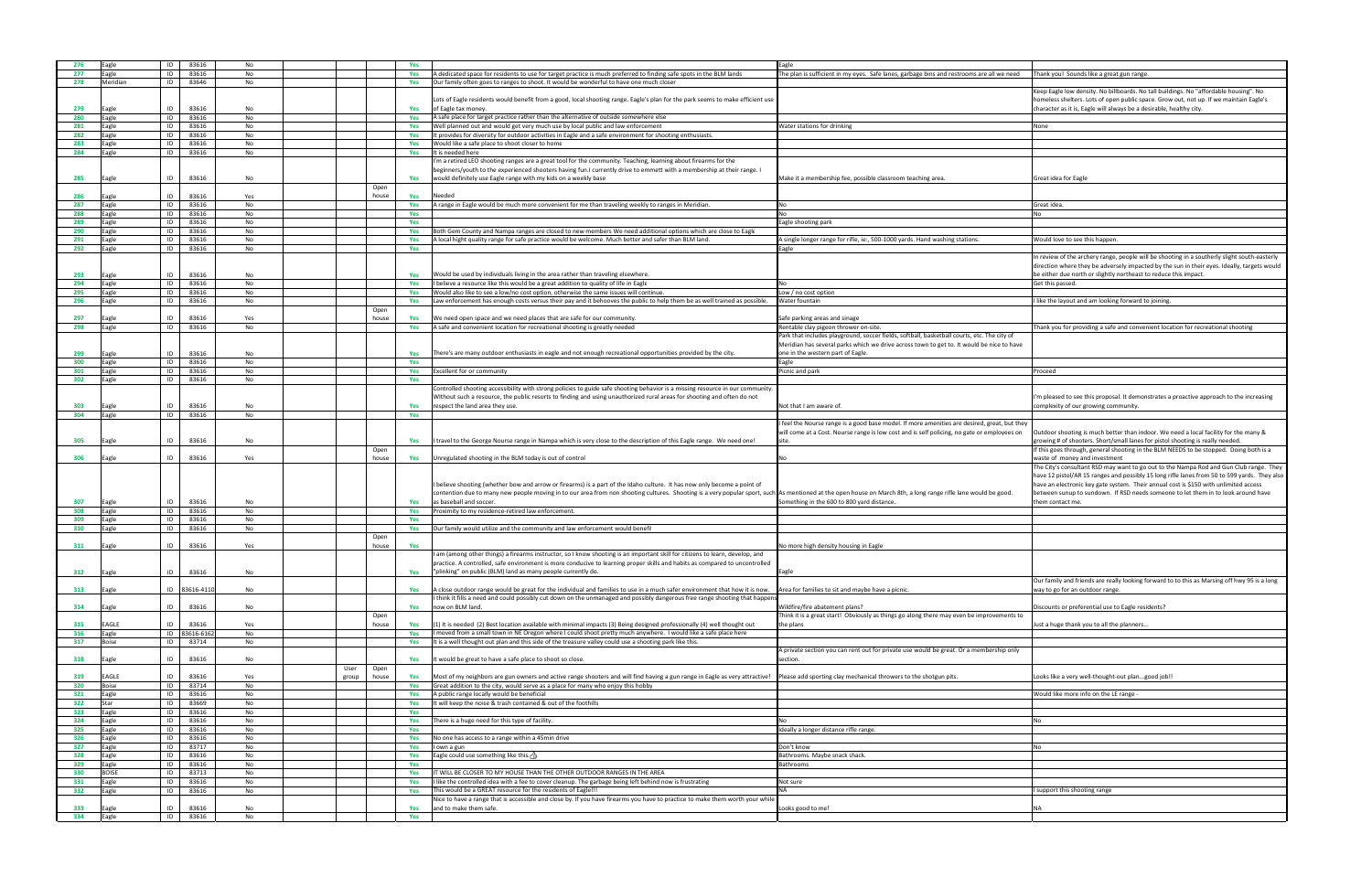| you are well                   | Thanks so much for undertaking this project. I am thrilled to have such a facility planned for                                                                                                                                   |
|--------------------------------|----------------------------------------------------------------------------------------------------------------------------------------------------------------------------------------------------------------------------------|
|                                | Eagle! If you need volunteers I am available.<br>This would be great for a lot of like minded individuals supporting an active for families and<br>friends                                                                       |
|                                |                                                                                                                                                                                                                                  |
| etition. Is<br>etitive shoots? | I am concerned about wait times to get a lane. Have you addressed a reservation system for<br>waiting lists?                                                                                                                     |
|                                | Would Love to see this sport park<br>If I can be of any assistance please contact me.                                                                                                                                            |
|                                |                                                                                                                                                                                                                                  |
|                                | Do hope we allowed as we own a home in Eagle but live in Boise. Wish we lived in Eagle<br>Good luck. This would be great.                                                                                                        |
|                                |                                                                                                                                                                                                                                  |
|                                | Let's do this!                                                                                                                                                                                                                   |
|                                | No                                                                                                                                                                                                                               |
|                                | Thank you for working on this concept!                                                                                                                                                                                           |
|                                | ΝA                                                                                                                                                                                                                               |
|                                |                                                                                                                                                                                                                                  |
| spot for                       |                                                                                                                                                                                                                                  |
|                                |                                                                                                                                                                                                                                  |
|                                | We need this range. We have no outdoor range in the immediate area.                                                                                                                                                              |
|                                |                                                                                                                                                                                                                                  |
|                                | The ability for local law enforcement and retired officers to qualify at a location like this is                                                                                                                                 |
| up would be                    | very important.                                                                                                                                                                                                                  |
| o generate                     | No                                                                                                                                                                                                                               |
| enough.                        | Please include a longer range                                                                                                                                                                                                    |
|                                |                                                                                                                                                                                                                                  |
|                                | We are very excited about the prospect of having this available to area gun owners.                                                                                                                                              |
|                                | N/A                                                                                                                                                                                                                              |
|                                |                                                                                                                                                                                                                                  |
|                                |                                                                                                                                                                                                                                  |
|                                |                                                                                                                                                                                                                                  |
|                                |                                                                                                                                                                                                                                  |
| about 350                      | I am most delighted to see such a site proposed on City land. I for one am retired and have<br>several options to employ at the range while taking advantage of such a facility so close to<br>home.                             |
|                                |                                                                                                                                                                                                                                  |
|                                |                                                                                                                                                                                                                                  |
|                                | This will be an awesome addition for all of us here.                                                                                                                                                                             |
|                                | My understanding is the approval of this facility is based on a land swap with BLM. Currently                                                                                                                                    |
| unty Range in                  | this BLM land is a popular location for target shooting for residents from the Eagle are. I<br>believe it would be appropriate to provide a safe alternative once the BLM location is no<br>longer available to target shooting. |
|                                | Would like family discounts for Eagle residents.                                                                                                                                                                                 |
| ate-wide.                      | No                                                                                                                                                                                                                               |
|                                |                                                                                                                                                                                                                                  |
|                                |                                                                                                                                                                                                                                  |
|                                |                                                                                                                                                                                                                                  |
|                                |                                                                                                                                                                                                                                  |
|                                | Thank you for listening to the public.                                                                                                                                                                                           |
|                                | If you guys build it I will come use it                                                                                                                                                                                          |
|                                |                                                                                                                                                                                                                                  |
|                                |                                                                                                                                                                                                                                  |
|                                | It is possible to look for a location further away from housing developments?                                                                                                                                                    |

| 335        |                       |          |                |           |                         |       |            |                                                                                                                                                                                        |                                                                                                                                                                                       |                                                                                                                                                                                                                                                                                        |
|------------|-----------------------|----------|----------------|-----------|-------------------------|-------|------------|----------------------------------------------------------------------------------------------------------------------------------------------------------------------------------------|---------------------------------------------------------------------------------------------------------------------------------------------------------------------------------------|----------------------------------------------------------------------------------------------------------------------------------------------------------------------------------------------------------------------------------------------------------------------------------------|
|            | Eagle                 | ID       | 83616          | No        |                         |       | Yes        | Nice to have something in Eagle instead of going to Meridian                                                                                                                           |                                                                                                                                                                                       |                                                                                                                                                                                                                                                                                        |
| 336        | Eagle                 | ID       | 83616          | No        |                         |       | Yes        |                                                                                                                                                                                        |                                                                                                                                                                                       |                                                                                                                                                                                                                                                                                        |
| 337        | Eagle                 | ID       | 83616          | No        |                         |       | Yes        | Much needed in the area.                                                                                                                                                               |                                                                                                                                                                                       |                                                                                                                                                                                                                                                                                        |
|            |                       |          |                |           |                         |       |            | Having ridden horses all of my life I've always carried a gun in the wilderness, forest and countryside. Now I'm old, don't ride                                                       |                                                                                                                                                                                       |                                                                                                                                                                                                                                                                                        |
|            |                       |          |                |           |                         |       |            |                                                                                                                                                                                        |                                                                                                                                                                                       |                                                                                                                                                                                                                                                                                        |
|            |                       |          |                |           |                         |       |            | but I still have my gun for protection. I don't think it's safe to have a gun in the house that I never fire. I just need a place to                                                   | attended your March 9 meeting at the Eagle courthouse. It sounds to me like you are well Inanks so much for undertaking this project. I am thrilled to have such a facility planned f |                                                                                                                                                                                                                                                                                        |
| 338        | Eagle                 | ID       | 83616          | No        |                         |       | Yes        | practice.                                                                                                                                                                              | I control of this project. As I said, I just need a place to practice.                                                                                                                | Eagle! If you need volunteers I am available.                                                                                                                                                                                                                                          |
|            |                       |          |                |           |                         | Open  |            |                                                                                                                                                                                        |                                                                                                                                                                                       | This would be great for a lot of like minded individuals supporting an active for families ar                                                                                                                                                                                          |
| 339        | agle                  | ID       | 83617          | Yes       |                         | house | Yes        | Do be able to have a safe and convenient location to shoot                                                                                                                             | icnic tables                                                                                                                                                                          | friends                                                                                                                                                                                                                                                                                |
|            |                       |          |                |           |                         |       |            | The BLM Land should remain open to shooting, but there is for the conscientious shooter much to consider up there. This                                                                |                                                                                                                                                                                       |                                                                                                                                                                                                                                                                                        |
|            |                       |          |                |           |                         |       |            |                                                                                                                                                                                        |                                                                                                                                                                                       |                                                                                                                                                                                                                                                                                        |
|            |                       |          |                |           |                         |       |            | outdoor range would provide a more stable shooting environment and would help ensure that people are shooting safely. It                                                               |                                                                                                                                                                                       |                                                                                                                                                                                                                                                                                        |
|            |                       |          |                |           |                         | Open  |            | will add a draw to bring others in the area to Eagle and perhaps generate additional commerce before and after their trip to                                                           | Consult with the range design team to address points brought up about competition. Is                                                                                                 | I am concerned about wait times to get a lane. Have you addressed a reservation system I                                                                                                                                                                                               |
| 340        | Eagle                 | ID       | 83616          | Yes       |                         | house | Yes        | the range.                                                                                                                                                                             | here any way that the range could be modified to increase its draw for competitive shoots? waiting lists?                                                                             |                                                                                                                                                                                                                                                                                        |
| 341        | Star                  | ID       | 83669          | No        |                         |       | Yes        | Safe and controlled sport                                                                                                                                                              | Didn't attend the meeting                                                                                                                                                             | Would Love to see this sport park                                                                                                                                                                                                                                                      |
| 342        |                       | ID       | 83616          | No        |                         |       |            | At present I travel to Emmett to use the shooting range there. I would prefer to have one closer and in our community                                                                  | The plan looks very good as is.                                                                                                                                                       | If I can be of any assistance please contact me.                                                                                                                                                                                                                                       |
|            | Eagle                 |          |                |           |                         |       | Yes        |                                                                                                                                                                                        |                                                                                                                                                                                       |                                                                                                                                                                                                                                                                                        |
| 343        | agle                  | ID       | 83616          | No        |                         |       | Yes        | Needed                                                                                                                                                                                 | Sound barriers if needed to ensure residents are not adversely impacted.                                                                                                              |                                                                                                                                                                                                                                                                                        |
|            |                       |          |                |           |                         | Open  |            | Eagle needs this. There is no place close. Would lilke to clays and skeet. Granson competes at his school (THE Ambrose                                                                 |                                                                                                                                                                                       |                                                                                                                                                                                                                                                                                        |
| 344        |                       | ID       | 83713          | Yes       |                         | house | Yes        | School) and the have to go all the way out to Boise Gun Club for practice.                                                                                                             | ops didn't know it was below. Clay and Skeet                                                                                                                                          | Do hope we allowed as we own a home in Eagle but live in Boise. Wish we lived in Eagle.                                                                                                                                                                                                |
| 345        | Eagle                 | ID       | 83616          | No        |                         |       | Yes        |                                                                                                                                                                                        | Skeet/sporting clays!                                                                                                                                                                 | Good luck. This would be great.                                                                                                                                                                                                                                                        |
|            |                       | ID       |                |           |                         |       |            |                                                                                                                                                                                        |                                                                                                                                                                                       |                                                                                                                                                                                                                                                                                        |
| 346        | Eagle                 |          | 83616          | No        |                         |       | Yes        | I personally would enjoy using the park.                                                                                                                                               |                                                                                                                                                                                       |                                                                                                                                                                                                                                                                                        |
| 347        | Eagle                 | ID       | 83616          | No        |                         |       | Yes        | Better training and access to facilities equals safer shooters.                                                                                                                        |                                                                                                                                                                                       | Let's do this!                                                                                                                                                                                                                                                                         |
|            |                       |          |                |           |                         |       |            | think it would be great to have a place to practice gun handling and safety that doesn't require a long drive or giving money                                                          |                                                                                                                                                                                       |                                                                                                                                                                                                                                                                                        |
| 348        | agle                  | ID       | 83616          | No        |                         |       | Yes        | to other communities                                                                                                                                                                   | Not sure                                                                                                                                                                              |                                                                                                                                                                                                                                                                                        |
|            |                       |          |                |           |                         |       |            | There is a need for a well organized and formal shooting area in the Eagle area. Thank you in advance for putting this                                                                 |                                                                                                                                                                                       |                                                                                                                                                                                                                                                                                        |
|            |                       |          |                |           |                         |       |            |                                                                                                                                                                                        |                                                                                                                                                                                       |                                                                                                                                                                                                                                                                                        |
| 349        | agle                  | ID       | 83616          | No        |                         |       | Yes        | ogether:                                                                                                                                                                               | onger distance rifle range please                                                                                                                                                     | Thank you for working on this concept!                                                                                                                                                                                                                                                 |
|            |                       |          |                |           | User                    |       |            |                                                                                                                                                                                        |                                                                                                                                                                                       |                                                                                                                                                                                                                                                                                        |
| 350        | Eagle                 | ID       | 83616          | No        | group                   |       | Yes        |                                                                                                                                                                                        |                                                                                                                                                                                       |                                                                                                                                                                                                                                                                                        |
| 351        | agle                  | ID       | 83616          | No        |                         |       | Yes        | I live in Eagle I would use this facility a few times a year.                                                                                                                          |                                                                                                                                                                                       |                                                                                                                                                                                                                                                                                        |
|            |                       |          |                |           |                         |       |            |                                                                                                                                                                                        |                                                                                                                                                                                       |                                                                                                                                                                                                                                                                                        |
| 352        | Nampa                 | ID       | 83687          | No        |                         |       | Yes        |                                                                                                                                                                                        |                                                                                                                                                                                       |                                                                                                                                                                                                                                                                                        |
|            |                       |          |                |           |                         |       |            | This a hobby for a large segment of our community. We support basketball and tennis courts, so this would be a great                                                                   | f you considered competitions like 3 Gun or SASS, you could be a destination spot for                                                                                                 |                                                                                                                                                                                                                                                                                        |
| 353        | agle                  | ID       | 83616          | No        |                         |       | Yes        | addition.                                                                                                                                                                              | national competitions.                                                                                                                                                                |                                                                                                                                                                                                                                                                                        |
|            |                       |          |                |           |                         | Open  |            |                                                                                                                                                                                        |                                                                                                                                                                                       |                                                                                                                                                                                                                                                                                        |
| 354        | agle                  | ID       | 83616          | Yes       |                         | house | Yes        |                                                                                                                                                                                        |                                                                                                                                                                                       |                                                                                                                                                                                                                                                                                        |
|            |                       |          |                |           |                         |       |            |                                                                                                                                                                                        |                                                                                                                                                                                       |                                                                                                                                                                                                                                                                                        |
| 355        | Eagle                 | ID       | 83616          | No        |                         |       | Yes        | Would use this range on a weekly basis.                                                                                                                                                | Paid basic amenities would be great                                                                                                                                                   | We need this range. We have no outdoor range in the immediate area.                                                                                                                                                                                                                    |
|            |                       |          |                |           |                         |       |            |                                                                                                                                                                                        |                                                                                                                                                                                       |                                                                                                                                                                                                                                                                                        |
| 356        | agle                  | ID       | 83616          | No        |                         |       | Yes        | Have a spot to shoot would make it more enjoyable to Target practice, and hopefully less people leaving trash in the foothills                                                         |                                                                                                                                                                                       |                                                                                                                                                                                                                                                                                        |
|            |                       |          |                |           |                         |       |            |                                                                                                                                                                                        |                                                                                                                                                                                       | The ability for local law enforcement and retired officers to qualify at a location like this is                                                                                                                                                                                       |
|            |                       |          |                |           |                         |       |            |                                                                                                                                                                                        |                                                                                                                                                                                       |                                                                                                                                                                                                                                                                                        |
| 357        |                       | ID       | 83669          | No        |                         |       | Yes        | This range is needed in the area to make sure people are usuing firarmes in a safe mannor and shooting in a controled fashion Shooting lanes dedicated for black powder shooters only. |                                                                                                                                                                                       | very important.                                                                                                                                                                                                                                                                        |
|            |                       |          |                |           |                         |       |            |                                                                                                                                                                                        | beleive there should be competitions held at the Eagle Shooting Range. A set up would be                                                                                              |                                                                                                                                                                                                                                                                                        |
|            |                       |          |                |           |                         |       |            |                                                                                                                                                                                        | needed to accomplish this. More revenue. Create the Eagle Shooting Club as to generate                                                                                                |                                                                                                                                                                                                                                                                                        |
| 358        | Eagle                 | ID       | 83616          | No        |                         |       | Yes        | Provide a safe and convenient method to shoot in the area. Provide a bit of revenue as well.                                                                                           | roups, regulars, and additional revenue                                                                                                                                               |                                                                                                                                                                                                                                                                                        |
|            |                       |          |                |           |                         |       |            |                                                                                                                                                                                        |                                                                                                                                                                                       |                                                                                                                                                                                                                                                                                        |
|            |                       |          |                |           |                         | Open  |            |                                                                                                                                                                                        |                                                                                                                                                                                       |                                                                                                                                                                                                                                                                                        |
| 359        | agle                  | ID       | 83616          | Yes       |                         | house | Yes        | Will be a great place to go and spend time with family and friends.                                                                                                                    | es the rifle range needs to be much more distance. 100-200 yards is just not enough.                                                                                                  | Please include a longer range                                                                                                                                                                                                                                                          |
|            |                       |          |                |           |                         |       |            | "m a coach for the Boise Buckshots, a youth competition shotgun team. We currently call Boise Gun Club home, but have                                                                  |                                                                                                                                                                                       |                                                                                                                                                                                                                                                                                        |
|            |                       |          |                |           |                         |       |            | several members from the Eagle area. We would love having a place in Eagle to shoot and maybe have as a home club. We                                                                  |                                                                                                                                                                                       |                                                                                                                                                                                                                                                                                        |
|            |                       |          |                |           |                         | Open  |            | would need skeet and trap fields with machine throwers. We could definitely work with our affiliations with youth shooting                                                             |                                                                                                                                                                                       |                                                                                                                                                                                                                                                                                        |
| 360        |                       |          | 83617          |           |                         |       |            |                                                                                                                                                                                        |                                                                                                                                                                                       |                                                                                                                                                                                                                                                                                        |
|            | Emmett                | ID       |                | Yes       |                         | house | Yes        | for possible grants.                                                                                                                                                                   | Official trap, skeet, and sporting clays fields with mechanical throwers.                                                                                                             | We are very excited about the prospect of having this available to area gun owners.                                                                                                                                                                                                    |
|            |                       |          |                |           |                         |       |            | think having a facility like this in the area is a great addition to the community. Having a safe environment so close is a great                                                      |                                                                                                                                                                                       |                                                                                                                                                                                                                                                                                        |
| 361        | Eagle                 |          | 83616          | No        |                         |       | Yes        | benefit                                                                                                                                                                                |                                                                                                                                                                                       | N/A                                                                                                                                                                                                                                                                                    |
| 362        | Eagle                 | ID       |                | No        |                         |       | Yes        | Wonderful way to teach and practice gun safety to my friends and family. I'm retired law enforcement                                                                                   | s the plan including a rifle range too?                                                                                                                                               |                                                                                                                                                                                                                                                                                        |
|            | Eagle                 |          |                |           |                         |       |            |                                                                                                                                                                                        |                                                                                                                                                                                       |                                                                                                                                                                                                                                                                                        |
|            |                       | ID       | 83616          |           |                         |       |            |                                                                                                                                                                                        |                                                                                                                                                                                       |                                                                                                                                                                                                                                                                                        |
| 363        |                       | ID       | 83616          | No        |                         |       | Yes        | We need a more dedicated area for shooters                                                                                                                                             |                                                                                                                                                                                       |                                                                                                                                                                                                                                                                                        |
| 364        | Eagle                 | ID       | 83616          | No        |                         |       | Yes        | As a gun owner I think it would be great to have a range close by to shoot at.                                                                                                         | None                                                                                                                                                                                  |                                                                                                                                                                                                                                                                                        |
|            |                       |          |                |           |                         |       |            | t will relieve BLK land of shooters, it will create a safe environment for instruction, it will reduce travel for residents who                                                        |                                                                                                                                                                                       |                                                                                                                                                                                                                                                                                        |
|            |                       |          |                |           |                         |       |            |                                                                                                                                                                                        |                                                                                                                                                                                       |                                                                                                                                                                                                                                                                                        |
| 365        | Eagle                 | ID       | 83616          | No        |                         |       | Yes        | enjoy shooting sports It will give seniors or those with limited travel options a place to practice.                                                                                   |                                                                                                                                                                                       |                                                                                                                                                                                                                                                                                        |
|            |                       |          |                |           |                         |       |            |                                                                                                                                                                                        |                                                                                                                                                                                       |                                                                                                                                                                                                                                                                                        |
|            |                       |          |                |           | User                    | Open  |            |                                                                                                                                                                                        | In the future, if the facility is successful, perhaps: 1) a longer rifle range (out to about 350                                                                                      |                                                                                                                                                                                                                                                                                        |
| 366        | Eagle                 | ID       | 83616          | Yes       | group                   | house | Yes        | Local gun owners will welcome a locat shooting facility, rather than travel to a range in another city.                                                                                | ards); and 2) the capacity to allow a vendor of food and drink on the grounds.                                                                                                        | home.                                                                                                                                                                                                                                                                                  |
|            |                       |          |                |           |                         |       |            | With the amount of growth in Eagle, the community needs a dedicated area for people in the community to gather and                                                                     |                                                                                                                                                                                       |                                                                                                                                                                                                                                                                                        |
| 367        |                       |          |                |           |                         |       | Yes        |                                                                                                                                                                                        | Bathroom                                                                                                                                                                              |                                                                                                                                                                                                                                                                                        |
|            | Eagle                 | ID       | 83616          | No        |                         |       |            | enjoy/practice/educate/compete w/ their preferred firearm/archery of choice                                                                                                            |                                                                                                                                                                                       |                                                                                                                                                                                                                                                                                        |
| 368        | Eagle                 | ID       | 83616          | No        |                         |       | Yes        | This will be a valuable outdoor resource that will encourage people to come to Eagle and visit our businesses.                                                                         | lay pigeon range                                                                                                                                                                      |                                                                                                                                                                                                                                                                                        |
|            |                       |          |                |           | User                    |       |            |                                                                                                                                                                                        |                                                                                                                                                                                       |                                                                                                                                                                                                                                                                                        |
| 369        | Meridian              | ID       | 83646          | No        | group                   |       | Yes        | This would be a great addition for people to use for fun and also training.                                                                                                            |                                                                                                                                                                                       | This will be an awesome addition for all of us here.                                                                                                                                                                                                                                   |
| 370        | Eagle                 | ID       | 83616          | No        |                         |       | Yes        | Closer than going to Meridian                                                                                                                                                          |                                                                                                                                                                                       |                                                                                                                                                                                                                                                                                        |
|            |                       |          |                |           |                         |       |            |                                                                                                                                                                                        |                                                                                                                                                                                       |                                                                                                                                                                                                                                                                                        |
|            |                       |          |                |           |                         |       |            |                                                                                                                                                                                        |                                                                                                                                                                                       |                                                                                                                                                                                                                                                                                        |
|            |                       |          |                |           |                         |       |            |                                                                                                                                                                                        |                                                                                                                                                                                       | this BLM land is a popular location for target shooting for residents from the Eagle are. I                                                                                                                                                                                            |
|            |                       |          |                |           |                         |       |            |                                                                                                                                                                                        | think the city should consider annual passes to residents. I know the Gem County Range in believe it would be appropriate to provide a safe alternative once the BLM location is no   |                                                                                                                                                                                                                                                                                        |
| 371        | <b>Garden City</b>    | ID       | 83714          | No        |                         |       | Yes        | I believe there is a great need for safe shooting in this area.                                                                                                                        | mmett has such a program.                                                                                                                                                             | longer available to target shooting.                                                                                                                                                                                                                                                   |
|            |                       |          |                |           |                         |       |            |                                                                                                                                                                                        |                                                                                                                                                                                       |                                                                                                                                                                                                                                                                                        |
|            |                       |          |                |           |                         | Open  |            |                                                                                                                                                                                        |                                                                                                                                                                                       |                                                                                                                                                                                                                                                                                        |
| 372        | Eagle                 | ID       | 83616          | Yes       |                         | house | Yes        | Would like a safe and controlled place to shoot.                                                                                                                                       | Vould like to have clay machines.                                                                                                                                                     | Would like family discounts for Eagle residents.                                                                                                                                                                                                                                       |
|            |                       |          |                |           |                         | Open  |            |                                                                                                                                                                                        |                                                                                                                                                                                       |                                                                                                                                                                                                                                                                                        |
| 373        | Nampa                 | ID       | 83687          | Yes       |                         | house | Yes        | This area badly needs more shooting ranges                                                                                                                                             | don't see a plan for a skeet range. Why? There is a shortage of skeet fields State-wide.                                                                                              |                                                                                                                                                                                                                                                                                        |
| 374        | Eagle                 | ID       | 83616          | No        |                         |       | Yes        |                                                                                                                                                                                        |                                                                                                                                                                                       | am most delighted to see such a site proposed on City land. I for one am retired and have<br>everal options to employ at the range while taking advantage of such a facility so close to<br>My understanding is the approval of this facility is based on a land swap with BLM. Curren |
|            |                       |          |                |           |                         |       |            |                                                                                                                                                                                        |                                                                                                                                                                                       |                                                                                                                                                                                                                                                                                        |
|            |                       |          |                |           |                         |       |            | If constructed correctly it should be safe and provide an area for all to enjoy and practice archery and firearm safety. I would                                                       |                                                                                                                                                                                       |                                                                                                                                                                                                                                                                                        |
| 375        | EAGLE                 |          | ID 83616-2104  | No        |                         |       | Yes        | love to have something this close to use!                                                                                                                                              | No it looks well thought out.                                                                                                                                                         |                                                                                                                                                                                                                                                                                        |
|            |                       |          |                |           |                         | Open  |            |                                                                                                                                                                                        |                                                                                                                                                                                       |                                                                                                                                                                                                                                                                                        |
| 376        | Eagle                 | ID       | 83616          | Yes       |                         | house | Yes        | We need one                                                                                                                                                                            | 1000 yard range                                                                                                                                                                       |                                                                                                                                                                                                                                                                                        |
|            |                       | ID       |                | No        |                         |       |            |                                                                                                                                                                                        |                                                                                                                                                                                       |                                                                                                                                                                                                                                                                                        |
| 377        | Eagle                 |          | 83616          |           |                         |       | Yes        | It will provide a safe place place to use and keep proficient with your fire arms.                                                                                                     |                                                                                                                                                                                       |                                                                                                                                                                                                                                                                                        |
| 378        | Eagle                 |          | 83616          | No        |                         |       | Yes        | It's a great idea to have a designated area for shooting and archery.                                                                                                                  |                                                                                                                                                                                       |                                                                                                                                                                                                                                                                                        |
| 379        | Garden City (county)  | ID       | 83714          | No        |                         |       | Yes        |                                                                                                                                                                                        | Additional public fishing ponds. Dirt bicycle track (aside from the existing one)                                                                                                     | Thank you for listening to the public.                                                                                                                                                                                                                                                 |
| 380        | Middleton             | ID       | 83644          | No        |                         |       | Yes        | We need a good place like this in a valley                                                                                                                                             | Building at the shoot stalls for all weather shooting                                                                                                                                 | you guys build it I will come use it                                                                                                                                                                                                                                                   |
| 381        | Eagle                 | ID       | 83616          | No        |                         |       | Yes        | It is needed!                                                                                                                                                                          |                                                                                                                                                                                       |                                                                                                                                                                                                                                                                                        |
|            |                       |          |                |           |                         |       |            |                                                                                                                                                                                        |                                                                                                                                                                                       |                                                                                                                                                                                                                                                                                        |
|            |                       |          |                |           | User                    | Open  |            | , my family, and many of our adult friends, are retired LEO's, as well as hunters and recreational target shooters who would                                                           |                                                                                                                                                                                       |                                                                                                                                                                                                                                                                                        |
| 382<br>383 | Eagle<br><b>Boise</b> | ID<br>ID | 83616<br>83714 | Yes<br>No | aw enforcement<br>group | house | Yes<br>Yes | use this proposed facility with an eye-to-safety, and find it of great benefit for so many Eagle residents!<br>It's good to have easier access to skills that need to be refreshed     | Unknown                                                                                                                                                                               | It is possible to look for a location further away from housing developments?                                                                                                                                                                                                          |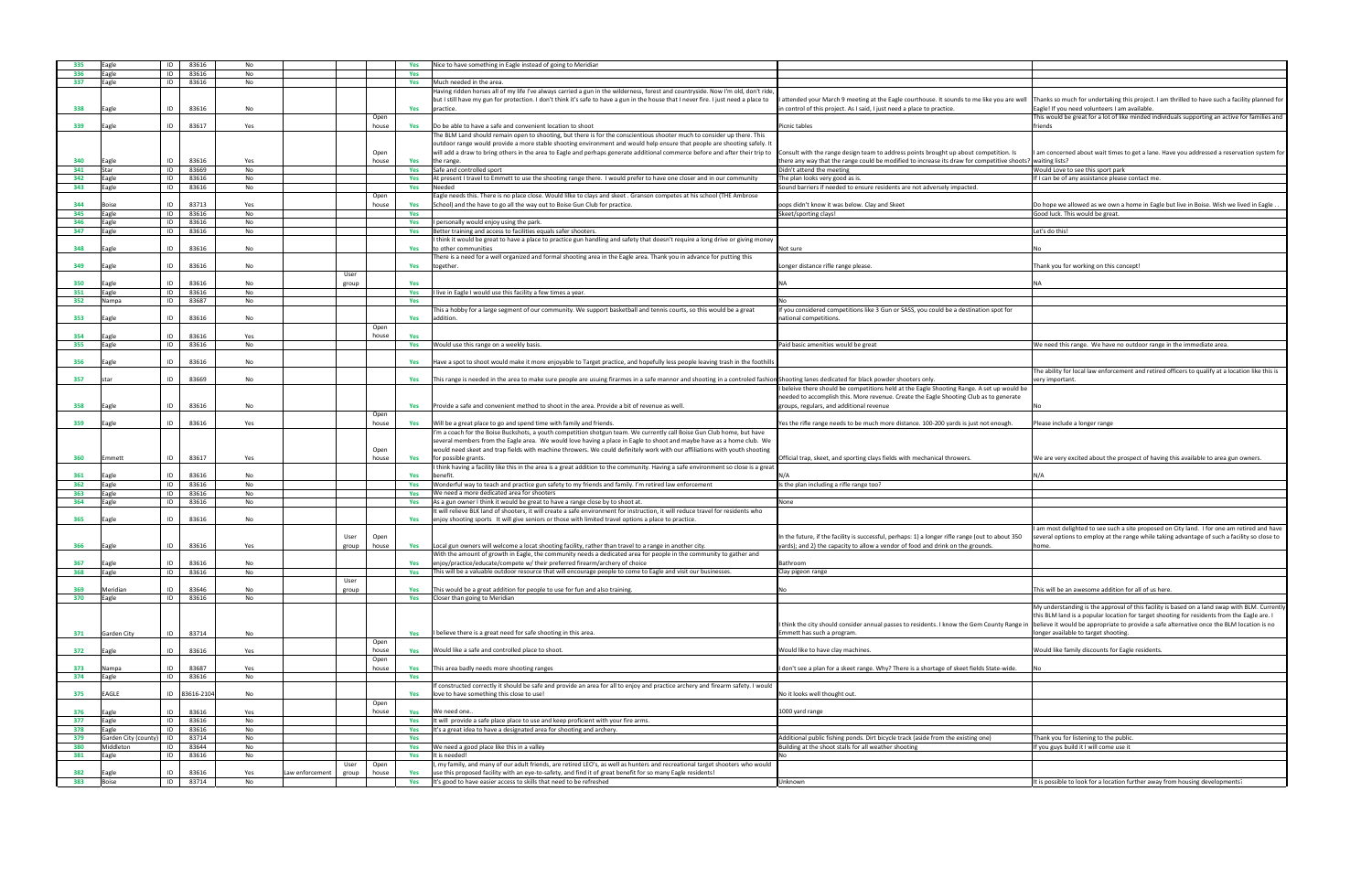|                                                                                                                                                                                                                                                                                                                           | This is a great idea. Area of Impact residents should be allowed some type of voice in this as<br>we will also be impacted by this shooting range. Many of us have been following this and<br>value the outdoor opportunities afforded us in our foothills. We don't want them wasted                                                                                                    |
|---------------------------------------------------------------------------------------------------------------------------------------------------------------------------------------------------------------------------------------------------------------------------------------------------------------------------|------------------------------------------------------------------------------------------------------------------------------------------------------------------------------------------------------------------------------------------------------------------------------------------------------------------------------------------------------------------------------------------|
| Emergency phone service, better control over parking, handicapped parking/access ramp or<br>at least one wheelchair/disabled/accessible shooting lane                                                                                                                                                                     | or used inappropriately. Rooftops are not what bring us to the foothills. Open space and<br>other outdoor amenities are sorely needed.  Wise management is needed and this looks to<br>be a worthwhile project.                                                                                                                                                                          |
| Seems like a complete plan.                                                                                                                                                                                                                                                                                               | Great concept and plan overall.                                                                                                                                                                                                                                                                                                                                                          |
| Sporting clays                                                                                                                                                                                                                                                                                                            |                                                                                                                                                                                                                                                                                                                                                                                          |
| Lead separation system to keep the ground clean.                                                                                                                                                                                                                                                                          |                                                                                                                                                                                                                                                                                                                                                                                          |
|                                                                                                                                                                                                                                                                                                                           | am a member of the Valley County Shooting Range. We used Hesco Barriers to separate<br>our shooting bays and it works very well. Is this range specifically for the residents of Eagle?                                                                                                                                                                                                  |
| A range to 500 would be great                                                                                                                                                                                                                                                                                             |                                                                                                                                                                                                                                                                                                                                                                                          |
| Covered Ranges, Skeet Range and if you have a room a Sporting Clays Range.<br>N/A                                                                                                                                                                                                                                         | Trained Range officers to facilitate safe experience.                                                                                                                                                                                                                                                                                                                                    |
| No                                                                                                                                                                                                                                                                                                                        | No                                                                                                                                                                                                                                                                                                                                                                                       |
| No                                                                                                                                                                                                                                                                                                                        | No thanks                                                                                                                                                                                                                                                                                                                                                                                |
| No                                                                                                                                                                                                                                                                                                                        | No                                                                                                                                                                                                                                                                                                                                                                                       |
|                                                                                                                                                                                                                                                                                                                           | How are you going to handle the traffic on hwy 55? When the rodeo is on, hwy 55 is<br>horrible. The noise from the Jake brakes driving too fast etc                                                                                                                                                                                                                                      |
| i dont know                                                                                                                                                                                                                                                                                                               | Safety first is a crucial creed in shooting sports and a professionally designed facility such as<br>the images portray will keep people and the wilderness much safer than people shooting in<br>random places in the footills, desrtert or wilderness.                                                                                                                                 |
|                                                                                                                                                                                                                                                                                                                           |                                                                                                                                                                                                                                                                                                                                                                                          |
| This plan is being designed by long term professionals. I would hope that they have brought<br>all feasible options to the planning table. What I would like to see is a gun safety/gun<br>handling component to this amenity.                                                                                            |                                                                                                                                                                                                                                                                                                                                                                                          |
| Restrooms                                                                                                                                                                                                                                                                                                                 | No                                                                                                                                                                                                                                                                                                                                                                                       |
| An area for Shotgun/trap shooting would be great, and will black powder rifles be ok to use<br>on the range? 200 yards on the range would be nice                                                                                                                                                                         | No                                                                                                                                                                                                                                                                                                                                                                                       |
|                                                                                                                                                                                                                                                                                                                           |                                                                                                                                                                                                                                                                                                                                                                                          |
|                                                                                                                                                                                                                                                                                                                           |                                                                                                                                                                                                                                                                                                                                                                                          |
| Trash, recycling, noise reducing berm / trees                                                                                                                                                                                                                                                                             | Currently the site is used for horse-back riding, which seems like a conflict for proposed<br>guns. Need to consider the newly proposed horse trailhead timing along with this. Also, I<br>thought there were plans for 4x4 trails, hiking / biking trails, etc along this same area as<br>well. What would combined master plan look like? Will be near future housing<br>development?? |
| Steel gallery for pistol                                                                                                                                                                                                                                                                                                  | think this is a fantastic idea.                                                                                                                                                                                                                                                                                                                                                          |
|                                                                                                                                                                                                                                                                                                                           | I strongly support this project. If there is any volunteer help needed with this project please<br>let me know. jlpalo@hotmail.com<br>If there is still shooting overlooking the new Spring Valley development when this is built,                                                                                                                                                       |
| Mayor Jason seems to only take his own counsel. I felt he was only doing this as a formality                                                                                                                                                                                                                              | there may be law suits.                                                                                                                                                                                                                                                                                                                                                                  |
|                                                                                                                                                                                                                                                                                                                           |                                                                                                                                                                                                                                                                                                                                                                                          |
| Long range sniper range                                                                                                                                                                                                                                                                                                   | None at this time.                                                                                                                                                                                                                                                                                                                                                                       |
| The plan looks fantastic. I can't think of anything, at this point.                                                                                                                                                                                                                                                       | <b>Exciting stuff!!</b>                                                                                                                                                                                                                                                                                                                                                                  |
|                                                                                                                                                                                                                                                                                                                           |                                                                                                                                                                                                                                                                                                                                                                                          |
| I like everything I saw. Good job.                                                                                                                                                                                                                                                                                        | none.<br>I currently belong to two shooting ranges. One is a rather basic facility in Emmett which                                                                                                                                                                                                                                                                                       |
| Have targets/stands/sandbags available for free or a nominal fee.  Have phone service as<br>mentioned at the open house in case of an emergency. Have a classroom building so NRA<br>safety, 4H or concealed weapons classes can be taught on site along with the qualifying<br>hands on shooting portion of the classes. | charges \$45.00 per year and allows a guest. The other is a "full service" facility in Nampa<br>which charges \$150.00 per year and allows both husband and wife to shoot. I think the<br>new facility should charge somewhere in between these two stated prices above for a<br>yearly membership and maybe a \$10.00 per day daily range fee. Looking forward to the<br>new range!     |
|                                                                                                                                                                                                                                                                                                                           |                                                                                                                                                                                                                                                                                                                                                                                          |
| Nope<br>maybe an off road vehicle area in the BLM?? 95% o us take out more than we bring in and I                                                                                                                                                                                                                         | If you need help let me know.                                                                                                                                                                                                                                                                                                                                                            |
| run some OFF ROAD groups that would be happy to help with trails<br>Access to existing trails for the public, Including equestrian use.                                                                                                                                                                                   | Sounds Great As long as the previous comment is satisfied.                                                                                                                                                                                                                                                                                                                               |
|                                                                                                                                                                                                                                                                                                                           |                                                                                                                                                                                                                                                                                                                                                                                          |
| emergency phone line or at least good cell service. road improvements to handle increased<br>traffic. good signage and rules.                                                                                                                                                                                             | this really is needed to prevent people from shooting in unsafe places and in unsafe<br>manners.                                                                                                                                                                                                                                                                                         |
| Eagle                                                                                                                                                                                                                                                                                                                     |                                                                                                                                                                                                                                                                                                                                                                                          |
| Potentially an indoor educational facility, maybe in cooperation with Idaho Fish and Game.                                                                                                                                                                                                                                | Thank you for bringing these opportunities to the Treasure Valley, specifically Eagle.                                                                                                                                                                                                                                                                                                   |
|                                                                                                                                                                                                                                                                                                                           |                                                                                                                                                                                                                                                                                                                                                                                          |
| Not that I'm aware of                                                                                                                                                                                                                                                                                                     |                                                                                                                                                                                                                                                                                                                                                                                          |
|                                                                                                                                                                                                                                                                                                                           |                                                                                                                                                                                                                                                                                                                                                                                          |

|            |                  |                              |          |               |            |                                                                                                                                                                                                                                                                                                                                                                                                                                                                                                                                                                                                                                                                                                                                                                                                                                                                                                                               |                                                                                                                                                                                                                                                                                                                                                                 | This is a great idea. Area of Impact residents should be allowed some type of voice in this a<br>we will also be impacted by this shooting range. Many of us have been following this and<br>value the outdoor opportunities afforded us in our foothills. We don't want them wasted<br>or used inappropriately. Rooftops are not what bring us to the foothills. Open space and         |
|------------|------------------|------------------------------|----------|---------------|------------|-------------------------------------------------------------------------------------------------------------------------------------------------------------------------------------------------------------------------------------------------------------------------------------------------------------------------------------------------------------------------------------------------------------------------------------------------------------------------------------------------------------------------------------------------------------------------------------------------------------------------------------------------------------------------------------------------------------------------------------------------------------------------------------------------------------------------------------------------------------------------------------------------------------------------------|-----------------------------------------------------------------------------------------------------------------------------------------------------------------------------------------------------------------------------------------------------------------------------------------------------------------------------------------------------------------|------------------------------------------------------------------------------------------------------------------------------------------------------------------------------------------------------------------------------------------------------------------------------------------------------------------------------------------------------------------------------------------|
| 384        | Eagle            | 83616<br>ID                  | Yes      | User<br>group |            | Yes It is a good idea to know where people are shooting and have a range safety officer available.                                                                                                                                                                                                                                                                                                                                                                                                                                                                                                                                                                                                                                                                                                                                                                                                                            | Emergency phone service, better control over parking, handicapped parking/access ramp or other outdoor amenities are sorely needed. Wise management is needed and this looks t<br>at least one wheelchair/disabled/accessible shooting lane                                                                                                                     | be a worthwhile project                                                                                                                                                                                                                                                                                                                                                                  |
|            |                  |                              |          |               |            | Public range, well managed would go well with the recreation spirit of Eagle and area. Also, gives us control and managemen                                                                                                                                                                                                                                                                                                                                                                                                                                                                                                                                                                                                                                                                                                                                                                                                   |                                                                                                                                                                                                                                                                                                                                                                 |                                                                                                                                                                                                                                                                                                                                                                                          |
| 385<br>386 | Eagle            | ID<br>83616<br>ID<br>83616   | No<br>No |               | Yes        | of some of the foothills area.<br>We need something like this in Eagle                                                                                                                                                                                                                                                                                                                                                                                                                                                                                                                                                                                                                                                                                                                                                                                                                                                        | Seems like a complete plan.<br>Sporting clays                                                                                                                                                                                                                                                                                                                   | Great concept and plan overall.                                                                                                                                                                                                                                                                                                                                                          |
| 387        | Esgle<br>Eagle   | ID<br>83616                  | No       |               | Yes<br>Yes |                                                                                                                                                                                                                                                                                                                                                                                                                                                                                                                                                                                                                                                                                                                                                                                                                                                                                                                               | Lead separation system to keep the ground clean.                                                                                                                                                                                                                                                                                                                |                                                                                                                                                                                                                                                                                                                                                                                          |
|            |                  |                              |          |               |            |                                                                                                                                                                                                                                                                                                                                                                                                                                                                                                                                                                                                                                                                                                                                                                                                                                                                                                                               |                                                                                                                                                                                                                                                                                                                                                                 |                                                                                                                                                                                                                                                                                                                                                                                          |
|            |                  |                              |          |               |            |                                                                                                                                                                                                                                                                                                                                                                                                                                                                                                                                                                                                                                                                                                                                                                                                                                                                                                                               |                                                                                                                                                                                                                                                                                                                                                                 | am a member of the Valley County Shooting Range. We used Hesco Barriers to separate                                                                                                                                                                                                                                                                                                      |
| 388<br>389 | Eagle            | ID<br>83669<br>ID<br>83616   | No<br>No |               | Yes<br>Yes | To have a safe place to shoot                                                                                                                                                                                                                                                                                                                                                                                                                                                                                                                                                                                                                                                                                                                                                                                                                                                                                                 | range to 500 would be great                                                                                                                                                                                                                                                                                                                                     | our shooting bays and it works very well. Is this range specifically for the residents of Eagle'                                                                                                                                                                                                                                                                                         |
|            |                  |                              |          | User          |            |                                                                                                                                                                                                                                                                                                                                                                                                                                                                                                                                                                                                                                                                                                                                                                                                                                                                                                                               |                                                                                                                                                                                                                                                                                                                                                                 |                                                                                                                                                                                                                                                                                                                                                                                          |
| 390        | <b>MIDDLETON</b> | 83644<br>ID                  | Yes      | group         | Yes        | A controlled range is safer for everyone and keeps the range trash off public lands (BLM).                                                                                                                                                                                                                                                                                                                                                                                                                                                                                                                                                                                                                                                                                                                                                                                                                                    | Covered Ranges, Skeet Range and if you have a room a Sporting Clays Range.                                                                                                                                                                                                                                                                                      | Trained Range officers to facilitate safe experience.                                                                                                                                                                                                                                                                                                                                    |
| 391<br>392 | Eagle<br>Eagle   | ID<br>83616<br>ID<br>83616   | No<br>No |               | Yes<br>Yes | A needed facility in the part of the Treasure Valley. I believe it will be well received.<br>Needed to enable gun owners to maintain skills                                                                                                                                                                                                                                                                                                                                                                                                                                                                                                                                                                                                                                                                                                                                                                                   |                                                                                                                                                                                                                                                                                                                                                                 |                                                                                                                                                                                                                                                                                                                                                                                          |
| 393        | Eagle            | ID<br>83616                  | No       |               | Yes        | I'm retired law enforcement and would love to have a closer range for my annual qualification for my HR 218. Thank you !                                                                                                                                                                                                                                                                                                                                                                                                                                                                                                                                                                                                                                                                                                                                                                                                      |                                                                                                                                                                                                                                                                                                                                                                 | No thanks                                                                                                                                                                                                                                                                                                                                                                                |
|            |                  |                              |          | Open          |            |                                                                                                                                                                                                                                                                                                                                                                                                                                                                                                                                                                                                                                                                                                                                                                                                                                                                                                                               |                                                                                                                                                                                                                                                                                                                                                                 |                                                                                                                                                                                                                                                                                                                                                                                          |
| 394        | agle             | ID<br>83616                  | Yes      | house         | Yes        | This park is something eagle residents need.<br>Pay as you go will help with the cost of maintenance etc I think that the police officer should get a huge discount on there                                                                                                                                                                                                                                                                                                                                                                                                                                                                                                                                                                                                                                                                                                                                                  |                                                                                                                                                                                                                                                                                                                                                                 | How are you going to handle the traffic on hwy 55? When the rodeo is on, hwy 55 is                                                                                                                                                                                                                                                                                                       |
| 395        | Eagle            | ID<br>83616                  | No       |               | Yes        | fees.                                                                                                                                                                                                                                                                                                                                                                                                                                                                                                                                                                                                                                                                                                                                                                                                                                                                                                                         |                                                                                                                                                                                                                                                                                                                                                                 | horrible. The noise from the Jake brakes driving too fast etc                                                                                                                                                                                                                                                                                                                            |
|            |                  |                              |          |               |            | A safe, planned, i.e. specifically laid out and controlled shooting sports area will be welcomed by myself and many other avid<br>and experienced shooters. Shooting 'out in the desert' and at some of the open, public ranges is dangerous and I decided<br>some years ago that I didnt feel safe out there with no rhyme or reason to shooting directions being applied ion the desert<br>and with only slightly better setting at the george norse range. I will gladly pay a fee to use a facility such as is being propose<br>here. I've been an avid recreational and occasional competitive shooter for nearly 50 years. I worked in the firearms industry<br>for several years and have been fortunate to shoot and be involved in competitive shooting events at many ranges, public<br>and private and understand and appreciate the importance of strictly controlled venues. I have also seen the challenges and |                                                                                                                                                                                                                                                                                                                                                                 | Safety first is a crucial creed in shooting sports and a professionally designed facility such as<br>the images portray will keep people and the wilderness much safer than people shooting in                                                                                                                                                                                           |
| 396<br>397 | Eagle<br>EAGLE   | ID<br>83616<br>ID 83616-4606 | No<br>No |               | Yes<br>Yes | dangers of loosely designated shooting areas. I highly recommend this facility be developed.                                                                                                                                                                                                                                                                                                                                                                                                                                                                                                                                                                                                                                                                                                                                                                                                                                  | dont know                                                                                                                                                                                                                                                                                                                                                       | random places in the footills, desrtert or wilderness.                                                                                                                                                                                                                                                                                                                                   |
| 398        | Eagle            | ID<br>83616                  | No       |               | Yes        | Great idea                                                                                                                                                                                                                                                                                                                                                                                                                                                                                                                                                                                                                                                                                                                                                                                                                                                                                                                    |                                                                                                                                                                                                                                                                                                                                                                 |                                                                                                                                                                                                                                                                                                                                                                                          |
| 399        | Eagle            | 83616<br>ID                  | Yes      | Open<br>house | Yes        | A regulated shooting range is an excellent addition to Eagle's amenities. Idaho is a concealed carry state and those<br>individuals need a safe, well maintained location to practice their weapon's handling and use. Also, shooting is recreation<br>sport as well as a competitive sport. Plus, this range will serve regional law enforcement.                                                                                                                                                                                                                                                                                                                                                                                                                                                                                                                                                                            | his plan is being designed by long term professionals. I would hope that they have brough<br>all feasible options to the planning table. What I would like to see is a gun safety/gun<br>nandling component to this amenity.                                                                                                                                    |                                                                                                                                                                                                                                                                                                                                                                                          |
| 400        | Eagle            | ID<br>83616                  | No       |               | Yes        | It will be a safe a controlled environment to practice using a firearm instead of using BLM                                                                                                                                                                                                                                                                                                                                                                                                                                                                                                                                                                                                                                                                                                                                                                                                                                   | <i><b>lestrooms</b></i><br>An area for Shotgun/trap shooting would be great, and will black powder rifles be ok to use                                                                                                                                                                                                                                          |                                                                                                                                                                                                                                                                                                                                                                                          |
| 401        | Eagle            | 83616<br>ID                  | No       |               | Yes        | It's needed for the area, otherwise we need to leave town to shoot                                                                                                                                                                                                                                                                                                                                                                                                                                                                                                                                                                                                                                                                                                                                                                                                                                                            | n the range? 200 yards on the range would be nice                                                                                                                                                                                                                                                                                                               |                                                                                                                                                                                                                                                                                                                                                                                          |
|            |                  |                              |          |               |            | We are lacking these type of formal facilities on this side of town. I've seen some questionable gun use in the BLM land near                                                                                                                                                                                                                                                                                                                                                                                                                                                                                                                                                                                                                                                                                                                                                                                                 |                                                                                                                                                                                                                                                                                                                                                                 |                                                                                                                                                                                                                                                                                                                                                                                          |
| 402        | Eagle            | ID<br>83616                  | No       |               | Yes        | this site. This would have been a better option for them.                                                                                                                                                                                                                                                                                                                                                                                                                                                                                                                                                                                                                                                                                                                                                                                                                                                                     |                                                                                                                                                                                                                                                                                                                                                                 |                                                                                                                                                                                                                                                                                                                                                                                          |
| 403        | Boise            | 83714<br>ID                  | No       |               | Yes        | Current alternative is that people shoot unapproved in the foothills on private property without proper cleanup.                                                                                                                                                                                                                                                                                                                                                                                                                                                                                                                                                                                                                                                                                                                                                                                                              | Trash, recycling, noise reducing berm / trees                                                                                                                                                                                                                                                                                                                   | Currently the site is used for horse-back riding, which seems like a conflict for proposed<br>guns. Need to consider the newly proposed horse trailhead timing along with this. Also, I<br>thought there were plans for 4x4 trails, hiking / biking trails, etc along this same area as<br>well. What would combined master plan look like? Will be near future housing<br>development?? |
| 404        | Eagle            | ID<br>83616                  | No       |               | Yes        | Because we need more access to recreation like this, not less.                                                                                                                                                                                                                                                                                                                                                                                                                                                                                                                                                                                                                                                                                                                                                                                                                                                                | Steel gallery for pistol                                                                                                                                                                                                                                                                                                                                        | think this is a fantastic idea.                                                                                                                                                                                                                                                                                                                                                          |
|            |                  |                              |          |               |            |                                                                                                                                                                                                                                                                                                                                                                                                                                                                                                                                                                                                                                                                                                                                                                                                                                                                                                                               |                                                                                                                                                                                                                                                                                                                                                                 | I strongly support this project. If there is any volunteer help needed with this project please                                                                                                                                                                                                                                                                                          |
| 405        | Eagle            | 83616<br>ID                  | No       | Open          | Yes        | It would be a great addition for our community to enjoy.                                                                                                                                                                                                                                                                                                                                                                                                                                                                                                                                                                                                                                                                                                                                                                                                                                                                      |                                                                                                                                                                                                                                                                                                                                                                 | et me know. jlpalo@hotmail.com<br>If there is still shooting overlooking the new Spring Valley development when this is built,                                                                                                                                                                                                                                                           |
| 406        | Eagle            | ID<br>83616                  | Yes      | house         | Yes        | evidently funds that would almost pay for it is for hunters only not law enforcers                                                                                                                                                                                                                                                                                                                                                                                                                                                                                                                                                                                                                                                                                                                                                                                                                                            | Mayor Jason seems to only take his own counsel. I felt he was only doing this as a formality. there may be law suits.                                                                                                                                                                                                                                           |                                                                                                                                                                                                                                                                                                                                                                                          |
|            |                  |                              |          |               |            | It would be wonderful to have a designated area nearby for shooting practice. I live right next to Eagle in unincorporated Ada                                                                                                                                                                                                                                                                                                                                                                                                                                                                                                                                                                                                                                                                                                                                                                                                |                                                                                                                                                                                                                                                                                                                                                                 |                                                                                                                                                                                                                                                                                                                                                                                          |
| 407<br>408 | Boise            | 83714<br>ID<br>ID<br>83616   | No       |               | Yes        | County, and currently drive an hour away for shooting. Having a closer option would be great.<br>A local, controlled place in which to practice exercising our 2A rights is never a bad idea.                                                                                                                                                                                                                                                                                                                                                                                                                                                                                                                                                                                                                                                                                                                                 | Long range sniper range                                                                                                                                                                                                                                                                                                                                         | None at this time.                                                                                                                                                                                                                                                                                                                                                                       |
|            | Eagle            |                              | No       |               | Yes        | There is nothing on this side of the valley and making something like this available should decrease the crazy amount of                                                                                                                                                                                                                                                                                                                                                                                                                                                                                                                                                                                                                                                                                                                                                                                                      |                                                                                                                                                                                                                                                                                                                                                                 |                                                                                                                                                                                                                                                                                                                                                                                          |
|            |                  |                              |          |               |            | plinkers and shooters that used to use the open spaces that no longer exist because of development. Personally, my family                                                                                                                                                                                                                                                                                                                                                                                                                                                                                                                                                                                                                                                                                                                                                                                                     |                                                                                                                                                                                                                                                                                                                                                                 |                                                                                                                                                                                                                                                                                                                                                                                          |
| 409        | Eagle            | 83616<br>ID                  | No       |               |            | Yes and I would use it regularly.                                                                                                                                                                                                                                                                                                                                                                                                                                                                                                                                                                                                                                                                                                                                                                                                                                                                                             | The plan looks fantastic. I can't think of anything, at this point                                                                                                                                                                                                                                                                                              | <b>Exciting stuff!!</b>                                                                                                                                                                                                                                                                                                                                                                  |
|            |                  |                              |          |               |            | Options for shooting are very limited in Eagle. Closest gun club is in Emmett, but their membership is usually full to out of<br>county applicants. I love shooting with my family and right now I have to drive to Prision Area -- very far. This is a great idea                                                                                                                                                                                                                                                                                                                                                                                                                                                                                                                                                                                                                                                            |                                                                                                                                                                                                                                                                                                                                                                 |                                                                                                                                                                                                                                                                                                                                                                                          |
| 410        | Eagle            | 83616<br>ID                  | No       |               | <b>Yes</b> | for Eagle area!!!!!!!                                                                                                                                                                                                                                                                                                                                                                                                                                                                                                                                                                                                                                                                                                                                                                                                                                                                                                         | I like everything I saw. Good job.                                                                                                                                                                                                                                                                                                                              |                                                                                                                                                                                                                                                                                                                                                                                          |
|            |                  |                              |          | Open          |            | Most shooters prefer a safe environment when shooting. The range and full time range officer will provide the safety                                                                                                                                                                                                                                                                                                                                                                                                                                                                                                                                                                                                                                                                                                                                                                                                          | Have targets/stands/sandbags available for free or a nominal fee. Have phone service as<br>mentioned at the open house in case of an emergency. Have a classroom building so NRA new facility should charge somewhere in between these two stated prices above for a<br>safety, 4H or concealed weapons classes can be taught on site along with the qualifying | currently belong to two shooting ranges. One is a rather basic facility in Emmett which<br>charges \$45.00 per year and allows a guest. The other is a "full service" facility in Nampa<br>which charges \$150.00 per year and allows both husband and wife to shoot. I think the<br>yearly membership and maybe a \$10.00 per day daily range fee. Looking forward to the               |
| 411        | Eagle            | 83616<br>ID                  | Yes      | house         | Yes        | necessary in order to enjoy the shooting sports and archery venues.                                                                                                                                                                                                                                                                                                                                                                                                                                                                                                                                                                                                                                                                                                                                                                                                                                                           | hands on shooting portion of the classes.                                                                                                                                                                                                                                                                                                                       | new range!                                                                                                                                                                                                                                                                                                                                                                               |
| 412        | Eagle            | ID<br>83616                  | No       |               |            | Yes We are retired law enforcement and range time is important with the safe handling of a firearm.                                                                                                                                                                                                                                                                                                                                                                                                                                                                                                                                                                                                                                                                                                                                                                                                                           |                                                                                                                                                                                                                                                                                                                                                                 |                                                                                                                                                                                                                                                                                                                                                                                          |
| 413        | Eagle            | ID<br>83616                  | No       |               | Yes        | With the growing number if people moving to the area and using our BLM to shoot the BLM is becoming harder and harder t<br>safely use for other activities. The BLM is also being trashed and I mean literally, by people that comenout to shoot and leave<br>there targets and trash everywhere. If we had a formal place for entry level shooters to come and be educated on safety and<br>ethics for shooters it would dramatically benefit our city for years to come. I fully support having the users pay for this and<br>pay for the law enforcement portion as well.                                                                                                                                                                                                                                                                                                                                                  |                                                                                                                                                                                                                                                                                                                                                                 | f you need help let me know.                                                                                                                                                                                                                                                                                                                                                             |
| 414        |                  | 83669<br>ID                  | No       |               |            | its dangerous to go to BLM, where people are idiots its a days drive to George Norse Nampa & backand why is it that we<br>have all the nice homes and people but NO RANGE?                                                                                                                                                                                                                                                                                                                                                                                                                                                                                                                                                                                                                                                                                                                                                    | maybe an off road vehicle area in the BLM?? 95% o us take out more than we bring in and I<br>un some OFF ROAD groups that would be happy to help with trails                                                                                                                                                                                                    |                                                                                                                                                                                                                                                                                                                                                                                          |
| 415        | Eagle            | ID<br>83616                  | No       |               | Yes<br>Yes | Will be a close place to enjoy shooting my Bow and guns                                                                                                                                                                                                                                                                                                                                                                                                                                                                                                                                                                                                                                                                                                                                                                                                                                                                       | Access to existing trails for the public, Including equestrian use.                                                                                                                                                                                                                                                                                             | Sounds Great As long as the previous comment is satisfied.                                                                                                                                                                                                                                                                                                                               |
| 416        | Eagle            | ID<br>83616                  | No       |               | Yes        |                                                                                                                                                                                                                                                                                                                                                                                                                                                                                                                                                                                                                                                                                                                                                                                                                                                                                                                               |                                                                                                                                                                                                                                                                                                                                                                 |                                                                                                                                                                                                                                                                                                                                                                                          |
|            |                  |                              |          |               |            |                                                                                                                                                                                                                                                                                                                                                                                                                                                                                                                                                                                                                                                                                                                                                                                                                                                                                                                               | emergency phone line or at least good cell service. road improvements to handle increased                                                                                                                                                                                                                                                                       | this really is needed to prevent people from shooting in unsafe places and in unsafe                                                                                                                                                                                                                                                                                                     |
| 417<br>418 | Eagle<br>Eagle   | ID<br>83616<br>ID 83616-5427 | No<br>No |               | Yes<br>Yes | there needs to be a safe area to shoot on the north side of the valley. others areas are too far away to enjoy.                                                                                                                                                                                                                                                                                                                                                                                                                                                                                                                                                                                                                                                                                                                                                                                                               | traffic. good signage and rules.<br>agle                                                                                                                                                                                                                                                                                                                        | manners.                                                                                                                                                                                                                                                                                                                                                                                 |
| 419        | Boise            | 83714<br>ID                  | No       |               | Yes        | Multiple reasons1) The proposed facility meets a recreational demand. 2) shooting archery and or guns is a sport, similar to<br>typical team sports. We invest in sports fields and this should be no different. 3) This provides a great opportunity to open up<br>sport that teaches responsibility, builds confidence and grows all generations. 4) Our society needs more to do outside. This<br>provides those additional opportunities.                                                                                                                                                                                                                                                                                                                                                                                                                                                                                 | Potentially an indoor educational facility, maybe in cooperation with Idaho Fish and Game.                                                                                                                                                                                                                                                                      | Thank you for bringing these opportunities to the Treasure Valley, specifically Eagle.                                                                                                                                                                                                                                                                                                   |
| 420        | Eagle            | ID<br>83616                  | No       |               | Yes        | Safe, family, friendly place to target shoot.                                                                                                                                                                                                                                                                                                                                                                                                                                                                                                                                                                                                                                                                                                                                                                                                                                                                                 |                                                                                                                                                                                                                                                                                                                                                                 |                                                                                                                                                                                                                                                                                                                                                                                          |
| 421        | Eagle            | ID<br>83626                  | No       |               | Yes        | Safe and controlled areas to recreate are a plus to our community                                                                                                                                                                                                                                                                                                                                                                                                                                                                                                                                                                                                                                                                                                                                                                                                                                                             | Not that I'm aware of                                                                                                                                                                                                                                                                                                                                           |                                                                                                                                                                                                                                                                                                                                                                                          |
| 422        | Eagle            | ID<br>83616                  | No       |               | Yes        | We need one.                                                                                                                                                                                                                                                                                                                                                                                                                                                                                                                                                                                                                                                                                                                                                                                                                                                                                                                  |                                                                                                                                                                                                                                                                                                                                                                 |                                                                                                                                                                                                                                                                                                                                                                                          |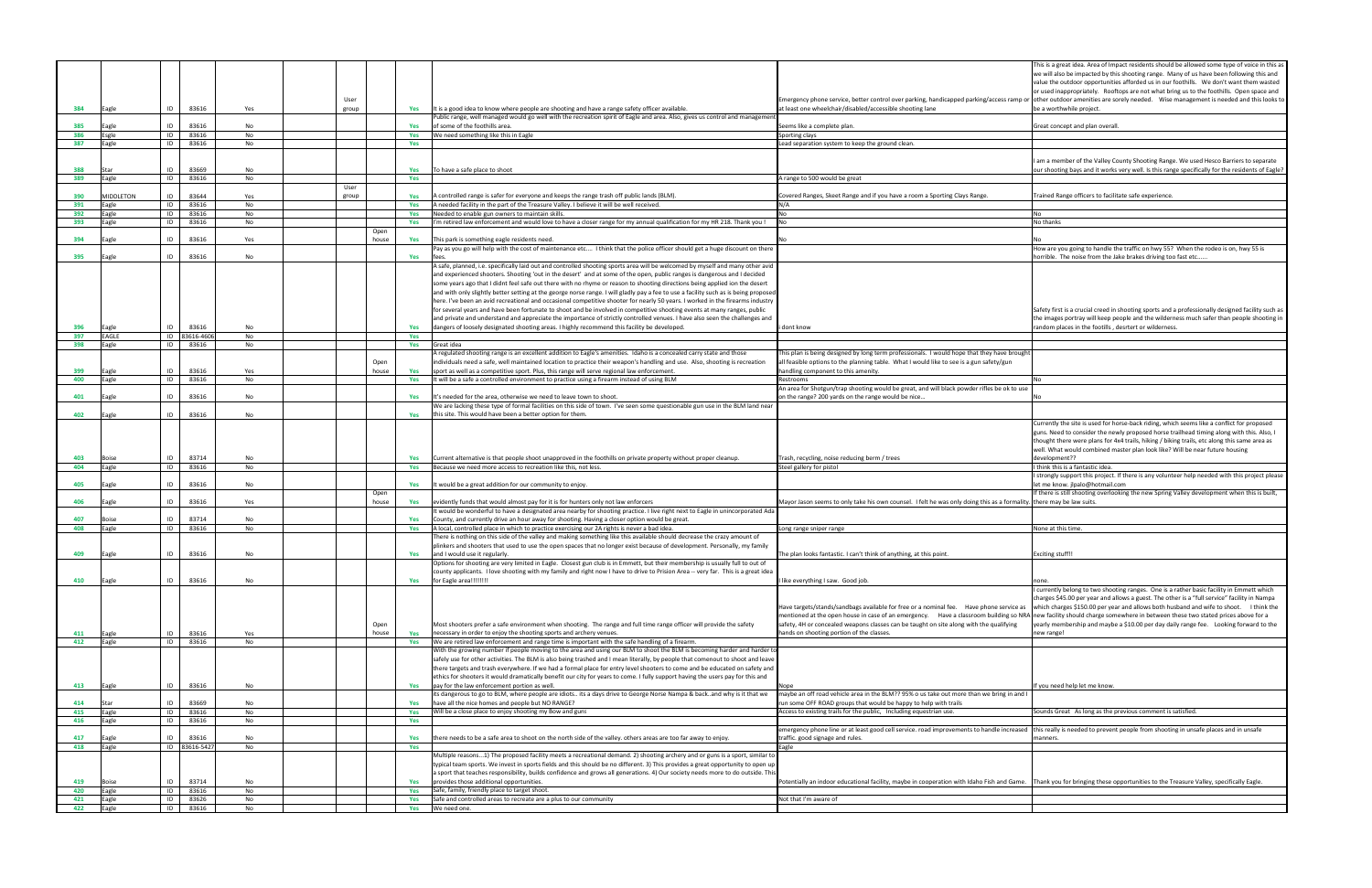|            |                  |                            |           |                 |                |            | Providing safe opportunities is best for the community. Firearm owners need to be familiar with their equipment & learn                                                                                               |                                                                                                                                                                                                       |                                                                                                                                                                                           |
|------------|------------------|----------------------------|-----------|-----------------|----------------|------------|-----------------------------------------------------------------------------------------------------------------------------------------------------------------------------------------------------------------------|-------------------------------------------------------------------------------------------------------------------------------------------------------------------------------------------------------|-------------------------------------------------------------------------------------------------------------------------------------------------------------------------------------------|
|            |                  |                            |           |                 |                |            | about safety. Especially with the high influx of new-to-Idaho residents who are eager to own or carry - we want to give them                                                                                          |                                                                                                                                                                                                       |                                                                                                                                                                                           |
| 423        | agle             | 83616<br>ID                | No        |                 |                | Yes        | every opportunity to do it safely and legally.                                                                                                                                                                        |                                                                                                                                                                                                       | I look forward to the existing plans which will facilitate training days and safety workshops.                                                                                            |
| 424        | Eagle            | ID<br>83616                | No        |                 |                | Yes        | I like this area open to recreation as long as horse and hiking will still be allowed outside of the shooting range                                                                                                   | Horse and hiking trails                                                                                                                                                                               | Thanks for keeping recreation available<br>Typo in survey contact info title (misspelled contact highlighted with *** here): Please enteı                                                 |
| 425        | agle             | ID<br>83616                | No        |                 |                | Yes        |                                                                                                                                                                                                                       |                                                                                                                                                                                                       | your *** conact*** information.                                                                                                                                                           |
| 426        | Eagle            | ID<br>83616                | No        |                 |                | Yes        |                                                                                                                                                                                                                       |                                                                                                                                                                                                       |                                                                                                                                                                                           |
| 427        | agle             | ID<br>83616                | No        |                 |                | Yes        | Gun safety requires a convenient place to practice.                                                                                                                                                                   |                                                                                                                                                                                                       |                                                                                                                                                                                           |
| 428        | sgle             | ID<br>83616                | No        |                 |                | Yes        |                                                                                                                                                                                                                       | Are there tables at each lane ?                                                                                                                                                                       |                                                                                                                                                                                           |
| 429        | <b>BOISE</b>     | ID<br>83714                | No        |                 |                | Yes        | So we can practice chose to home. Practice makes dead bad guys.                                                                                                                                                       | Just a sink and a shitter                                                                                                                                                                             | I'll help build it                                                                                                                                                                        |
| 430        | oise             | ID<br>83709                | No        |                 |                | Yes        |                                                                                                                                                                                                                       |                                                                                                                                                                                                       |                                                                                                                                                                                           |
| 431        |                  | ID<br>83616                |           |                 | User<br>Open   |            |                                                                                                                                                                                                                       |                                                                                                                                                                                                       | Great for wildlife, special status plants, and wildfire                                                                                                                                   |
| 432        | Eagle            | ID<br>83616                | Yes<br>No | aw enforcement. | group<br>house | Yes<br>Yes | Great amenity and management opportunity<br>Fun factor, training for those that want it, competitions that may bring business into the area                                                                           | Clubhouse or education center using solar<br>Eagle                                                                                                                                                    |                                                                                                                                                                                           |
|            |                  |                            |           |                 |                |            |                                                                                                                                                                                                                       |                                                                                                                                                                                                       | Pittman Robertson funds should be applied for. The advertised "Open House" on 3/9/22                                                                                                      |
|            |                  |                            |           |                 |                |            |                                                                                                                                                                                                                       |                                                                                                                                                                                                       | wasn't really an "open house". It was more like a public meeting. People were expecting                                                                                                   |
|            |                  |                            |           |                 | User<br>Open   |            |                                                                                                                                                                                                                       | There should be some kind of meeting area or amphitheater for group meetings and                                                                                                                      | displays of the park and an opportunity to walk around, look at displays and ask questions in                                                                                             |
| 433        | Eagle            | 83616<br>ID                | Yes       | aw enforcement. | group<br>house | Yes        | An alternative to the target shooting on the Eagle Foothills BLM is needed.                                                                                                                                           | un/shooting education                                                                                                                                                                                 | a more informal setting.                                                                                                                                                                  |
| 434        | Eagle            | ID<br>83616                | No        |                 |                | Yes        | This is necessary for access for firearms practice in the immediate area.                                                                                                                                             | No - the plan is adequate                                                                                                                                                                             | Thank you for proposing and hopefully building this facility                                                                                                                              |
| 435        | Eagle            | ID<br>83616                | No        |                 |                | Yes        | I support Law Enforcement, and Citizens right bare arms                                                                                                                                                               | Bathrooms                                                                                                                                                                                             |                                                                                                                                                                                           |
| 436        | Boise            | ID<br>83714                | No        |                 |                | Yes        | it will be good to have a dedicated safe place for people to go and shoot in a more controlled environmen                                                                                                             |                                                                                                                                                                                                       |                                                                                                                                                                                           |
| 437<br>438 | Meridian<br>agle | ID<br>83646<br>83616<br>ID | No<br>No  |                 |                | Yes<br>Yes | As the population in the treasure valley grows we need safe places to shoot                                                                                                                                           | N٥<br>Training                                                                                                                                                                                        | think this is a great idea and hope it gets implemented                                                                                                                                   |
| 439        | Meridian         | ID<br>83646                | No        |                 |                | Yes        |                                                                                                                                                                                                                       | Meridian                                                                                                                                                                                              |                                                                                                                                                                                           |
| 440        | agle             | ID<br>83616                | No        |                 |                | Yes        | This would be a great edition to the community                                                                                                                                                                        |                                                                                                                                                                                                       |                                                                                                                                                                                           |
| 441        | Eagle            | ID<br>83616                | No        |                 |                | Yes        | Would be great to not have to travel to another county to do these activities                                                                                                                                         | Longer rifle range                                                                                                                                                                                    |                                                                                                                                                                                           |
| 442        | Eagle            | ID<br>83616                | No        |                 |                | Yes        |                                                                                                                                                                                                                       |                                                                                                                                                                                                       |                                                                                                                                                                                           |
| 443        | tar              | 83669<br>ID                | No        |                 |                | Yes        | There should be more affordable and accessible shooting areas.                                                                                                                                                        | N/a                                                                                                                                                                                                   |                                                                                                                                                                                           |
| 444        | Meridian         | ID<br>98221                | No        |                 |                | Yes        |                                                                                                                                                                                                                       |                                                                                                                                                                                                       |                                                                                                                                                                                           |
|            |                  |                            |           |                 |                |            |                                                                                                                                                                                                                       |                                                                                                                                                                                                       | Thanks for the forward thinking and planning in regards to the citizens of Eagle and their                                                                                                |
| 445        | Eagle            | ID 83616-381               | No        |                 |                |            | Yes Nice for the citizens of Eagle to have a dedicated area to practice their second amendment rights and duties.                                                                                                     | Looks like a good start.                                                                                                                                                                              | second amendment needs                                                                                                                                                                    |
| 446        | Eagle            | ID<br>83616                | No        |                 |                | Yes        | Better opportunity for shooters to practice in a controlled safe environment.                                                                                                                                         | Vomen and child shooting days set apart monthly. Perhaps offer safety courses.                                                                                                                        |                                                                                                                                                                                           |
|            |                  |                            |           |                 | Open           |            | believe that having a controlled, safe site for shooting sports will encourage people that shoot in unsafe random areas to<br>utilize the shooting park.                                                              | Pro shop, classes, certified shooting coaches, random or contracted food trucks. Lighting for                                                                                                         |                                                                                                                                                                                           |
| 447        | Eagle            | ID<br>83616                | Yes       |                 | house<br>Open  | Yes        |                                                                                                                                                                                                                       | night shooting.                                                                                                                                                                                       | was delighted with the way the Mayor handled the Open House meeting.                                                                                                                      |
| 448        | agle             | ID<br>83616                | Yes       |                 | house          | Yes        | Organized shooting in that area is better than uncontrolled shooting.                                                                                                                                                 | Perhaps a reservation system for shooting                                                                                                                                                             | Build it!                                                                                                                                                                                 |
| 449        | Eagle            | ID<br>84616                | No        |                 |                | Yes        | Would be nice to have somewhere close to home to go to target shoot in a clean safe environment                                                                                                                       | Don't know                                                                                                                                                                                            | None                                                                                                                                                                                      |
| 450        | agle             | 83616<br>ID                | No        |                 |                | Yes        |                                                                                                                                                                                                                       |                                                                                                                                                                                                       |                                                                                                                                                                                           |
| 451        | Eagle            | ID<br>83616                | No        |                 |                | Yes        | Excellent addition to a broad range of outdoor activities and much needed in the area. Thank you                                                                                                                      | Not that I can think of presently.                                                                                                                                                                    | Thank you.                                                                                                                                                                                |
| 452        | Eagle            | ID<br>83616                | No        |                 |                | Yes        | You can never have enough training or safety with weapons. Hard to travel to other cities to a shooting range.                                                                                                        | None that I can think of at this time.                                                                                                                                                                | Thank you for continuing to make one of the greatest cities in America even greater                                                                                                       |
|            |                  |                            |           |                 |                |            |                                                                                                                                                                                                                       | Since this is an area that is currently heavily used by hikers, dog walkers, horse people, etc,                                                                                                       | If this area is developed this year, will another area be opened up right away for hikers, dog                                                                                            |
|            |                  |                            |           |                 |                |            |                                                                                                                                                                                                                       |                                                                                                                                                                                                       | will the access to open ground outside this fenced in area be restricted? There is lots of nice walkers, horse people, etc? Will the weasel colony be adversely affected? Moved? Finally, |
|            |                  |                            |           |                 |                |            | like this rather than housing which would significantly increase traffic on an already overloaded Eagle Road. Having a                                                                                                | hiking, etc to the east of this area (twin ponds, for example). Maybe a trailhead outside the                                                                                                         | you have to make sure Eagle Road north of downtown is not further burdened by car traffic                                                                                                 |
| 453        | Eagle            | 83616<br>ID                | No        |                 |                | Yes        | controlled area for shooting makes sense rather than the "Wild West" like we have now                                                                                                                                 | fenced in area could be added                                                                                                                                                                         | It currently is too busy, noisy and dangerous to walk or bike                                                                                                                             |
|            |                  |                            |           |                 |                |            |                                                                                                                                                                                                                       |                                                                                                                                                                                                       | Having a safe and secure place to shoot for sport and practice is a great idea. Eagle has                                                                                                 |
|            |                  |                            |           |                 |                |            |                                                                                                                                                                                                                       |                                                                                                                                                                                                       | already adopted a resolution declaring us a "Second Amendment Sanctuary City" so having                                                                                                   |
| 454        | Eagle            | ID<br>83616                | No        |                 |                | Yes        |                                                                                                                                                                                                                       |                                                                                                                                                                                                       | a place to hone our shooting skills here at home is a natural next step.                                                                                                                  |
| 455        | Eagle            | ID<br>83616                | Yes       |                 | Open<br>house  | Yes        | An organized safe range with a 150 yd lane                                                                                                                                                                            | Lunch area away from the lanes, with shade                                                                                                                                                            | Glad to see this moving forward!                                                                                                                                                          |
|            |                  |                            |           |                 |                |            | This kind of facility is needed for those on this side of valley. Structured facility reduces amount of random locations used                                                                                         |                                                                                                                                                                                                       | Please ensure it is either free (maybe for local residents) or affordable; else, random uses in                                                                                           |
| 456        | EAGLE            | 83616<br>ID                | No        |                 |                | Yes        | nearby, assuming it will be free or affordable                                                                                                                                                                        |                                                                                                                                                                                                       | nearby hills will still occur                                                                                                                                                             |
| 457        | Eagle            | ID<br>83616                | No        |                 |                | Yes        |                                                                                                                                                                                                                       |                                                                                                                                                                                                       |                                                                                                                                                                                           |
|            |                  |                            |           |                 |                |            |                                                                                                                                                                                                                       | heard at the meeting that cellular reception is not good at the site. I would recommend a                                                                                                             |                                                                                                                                                                                           |
|            |                  |                            |           |                 | Open           |            | I look forward to be able to enjoy and train with my firearms in a safe environment and become a member of a local club. It is method of communication, especially if an emergency occurs. Maybe a physical land-line |                                                                                                                                                                                                       | Thank you for the presentation, and I look forward to this park! I am available to help,                                                                                                  |
| 458        | Eagle            | 83616/3337<br>ID           | Yes       |                 | house          | Yes        | VERY difficult to join a nearby club, and I will gladly pay for an annual membership for myself and family.                                                                                                           | run with Wi-Fi access.                                                                                                                                                                                | volunteer in any way. I can be reached by cell 805-331-4389. Randall Kempt                                                                                                                |
|            |                  |                            |           |                 |                |            | Nearest existing facilities are 45-60 minutes away. Archery hunting is extremely popular in Treasure Valley, 100-yd is                                                                                                |                                                                                                                                                                                                       |                                                                                                                                                                                           |
|            |                  |                            |           |                 |                |            | becoming more norm for practice. Rifle sighting-in to 100 yards would be very beneficial. Would be awesome for our law                                                                                                |                                                                                                                                                                                                       |                                                                                                                                                                                           |
|            |                  |                            |           |                 |                |            | enforcement officers! User fees continue paying for it. Secure this now before development makes it unfeasible. I'm proud o                                                                                           |                                                                                                                                                                                                       |                                                                                                                                                                                           |
| 459        | EAGLE            | ID<br>83616<br>ID          | No        |                 |                | Yes        | the City considering this and being pro-active!<br>It's a much needed range because it will be closer than other ranges (outdoor) that I go to.                                                                       |                                                                                                                                                                                                       | None                                                                                                                                                                                      |
| 460        | Eagle            | 83616                      | No        |                 |                | Yes        |                                                                                                                                                                                                                       |                                                                                                                                                                                                       |                                                                                                                                                                                           |
|            |                  |                            |           |                 |                |            | As a native Idahoan who grew up hunting and target shooting I find it very helpful to have a designated shooting area. With                                                                                           | t would be great if the city disallowed open shooting anywhere near public neighborhoods.                                                                                                             |                                                                                                                                                                                           |
|            |                  |                            |           |                 |                |            | the population growth and now that I have young children I find it very important to keep shooting in a specific, controlled                                                                                          | ven the 20 acres which was recently passed by the city is clearly not enough space to                                                                                                                 |                                                                                                                                                                                           |
| 461        | Eagle            | ID<br>83616                | No        |                 |                | Yes        | and maintained location. I did not see how the funding would work but the plans seem great. Thanks for your time.                                                                                                     | prevent unintended consequences.                                                                                                                                                                      |                                                                                                                                                                                           |
|            |                  |                            |           |                 |                |            |                                                                                                                                                                                                                       |                                                                                                                                                                                                       | feel this range is going overboard by a lot. But, I feel everything Eagle does is overboard! I                                                                                            |
|            |                  |                            |           |                 |                |            |                                                                                                                                                                                                                       |                                                                                                                                                                                                       | shoot a lot out in the desert. Not around Eagle and I do have to drive a little longer                                                                                                    |
|            |                  |                            |           |                 |                |            |                                                                                                                                                                                                                       |                                                                                                                                                                                                       | distance. I also belong to Gem County Rod and Gun Club. I feel they have an excellent                                                                                                     |
|            |                  |                            |           |                 |                |            |                                                                                                                                                                                                                       |                                                                                                                                                                                                       | facility and it is managed very well. This is the type I thought Eagle had mind, but I should                                                                                             |
|            |                  |                            |           |                 |                |            |                                                                                                                                                                                                                       |                                                                                                                                                                                                       | have known better. However, yes, I feel a range is still needed. Would I use it? I don't                                                                                                  |
|            |                  |                            |           |                 | Open           |            |                                                                                                                                                                                                                       |                                                                                                                                                                                                       | know. I would probably purchase a membership and it would depend on how it was                                                                                                            |
| 462        | Eagle            | 83616<br>ID                | Yes       |                 | house          | Yes        | As an avid shooter we need a place to safely shoot.                                                                                                                                                                   |                                                                                                                                                                                                       | operated on if I used it or not.                                                                                                                                                          |
| 463        | Eagle            | ID<br>us, 83616            | Yes       |                 | Open<br>house  | Yes        | It's provides a safe and convenient location for a number of sporting activities. The challenge will be doing your best to<br>mitigate the impact on neighbors within a couple of miles of this location.             | Thus far it looks like a good idea.                                                                                                                                                                   | The city needs to make every effort possible to reduce sound pollution to the neighbors.<br>And willow creek road will need to be improved to accommodate more traffic.                   |
|            |                  |                            |           |                 |                |            |                                                                                                                                                                                                                       |                                                                                                                                                                                                       | Yes. I think that the open shotgun ranges are poorly conceived. I am a regular trap and                                                                                                   |
|            |                  |                            |           |                 |                |            |                                                                                                                                                                                                                       |                                                                                                                                                                                                       | skeet shooter and I would be very uncomfortable with someone shooting next to me with a                                                                                                   |
|            |                  |                            |           |                 |                |            |                                                                                                                                                                                                                       |                                                                                                                                                                                                       | hand thrower. I believe that machines should be installed either trap or skeet or both so the                                                                                             |
|            |                  |                            |           |                 |                |            |                                                                                                                                                                                                                       |                                                                                                                                                                                                       | trajectory of the clays is controlled into a safe direction. If free targets being thrown, as                                                                                             |
|            |                  |                            |           |                 | Open           |            |                                                                                                                                                                                                                       |                                                                                                                                                                                                       | described in the open house, I would not shoot shotgun there. It would simply not be safe                                                                                                 |
| 464        | Eagle            | 83616<br>ID                | Yes       |                 | house          | Yes        | I support this project if enough can be done to ameliorate noise concerns for neighboring existing homes.                                                                                                             | Eagle                                                                                                                                                                                                 | enough. Please reconsider how you setup the shotgun areas. Thank you.                                                                                                                     |
|            |                  |                            |           |                 |                |            |                                                                                                                                                                                                                       |                                                                                                                                                                                                       | I fully support the building of the range and would use it. I would also pay a higher                                                                                                     |
|            |                  |                            |           |                 | Open           |            |                                                                                                                                                                                                                       | Mechanical clay throwers. Hand throwers are hard to control. There are lot of hunters and                                                                                                             | membership fee to ensure the range is designed and built to provide the best shooting                                                                                                     |
|            |                  |                            |           |                 |                |            |                                                                                                                                                                                                                       |                                                                                                                                                                                                       |                                                                                                                                                                                           |
| 465        | Eagle            | 83616<br>ID                | Yes       |                 | house          | Yes        | There are no ranges close by. This range would provide a well designed and safe place to shoot without having to drive so far. trap shooters who would use that. There are no shotgun ranges close by.                |                                                                                                                                                                                                       | experience and to make it have the least impact on local residents.                                                                                                                       |
|            |                  |                            |           |                 | Open           |            |                                                                                                                                                                                                                       | Target retrieval on 1 or more pistol bays. Trap/skeet equipment. Longer range rifle bay(s).                                                                                                           |                                                                                                                                                                                           |
| 466        | Boise            | ID<br>83714                | Yes       |                 | house          | Yes        | Popularity of shooting; need for a safe place to shoot; would be an attraction for the city and the area                                                                                                              | New/expanded equestrian parking/trailhead.                                                                                                                                                            | Make it so!                                                                                                                                                                               |
|            |                  |                            |           |                 |                |            |                                                                                                                                                                                                                       |                                                                                                                                                                                                       | It's nice to know that the city of Eagle is looking after its residents and their needs. We                                                                                               |
| 467        | EAGLE            | ID 83616-7402              | Yes       |                 | Open<br>house  | <b>Yes</b> | Having a specified, controlled shooting range in the city would improve the possible risk of injury and noise experienced at<br>local BLM land just north of Beacon Light on Hartley.                                 | Cell service There are many of us that shoot clay targets and there should be an actual trap would like to keep Eagle dollars in Eagle and not in Meridian or anywhere else for that<br>house set up. | matter. Much appreciated.                                                                                                                                                                 |

| no                                                                                                                                                                                                                                                                                                                | I look forward to the existing plans which will facilitate training days and safety workshops.                                                                                            |
|-------------------------------------------------------------------------------------------------------------------------------------------------------------------------------------------------------------------------------------------------------------------------------------------------------------------|-------------------------------------------------------------------------------------------------------------------------------------------------------------------------------------------|
| Horse and hiking trails                                                                                                                                                                                                                                                                                           | Thanks for keeping recreation available                                                                                                                                                   |
|                                                                                                                                                                                                                                                                                                                   | Typo in survey contact info title (misspelled contact highlighted with *** here): Please enter                                                                                            |
|                                                                                                                                                                                                                                                                                                                   | your *** conact*** information.                                                                                                                                                           |
|                                                                                                                                                                                                                                                                                                                   |                                                                                                                                                                                           |
| Are there tables at each lane?                                                                                                                                                                                                                                                                                    |                                                                                                                                                                                           |
| Just a sink and a shitter                                                                                                                                                                                                                                                                                         | I'll help build it.                                                                                                                                                                       |
|                                                                                                                                                                                                                                                                                                                   |                                                                                                                                                                                           |
|                                                                                                                                                                                                                                                                                                                   |                                                                                                                                                                                           |
| Clubhouse or education center using solar.                                                                                                                                                                                                                                                                        | Great for wildlife, special status plants, and wildfire.                                                                                                                                  |
| Eagle                                                                                                                                                                                                                                                                                                             |                                                                                                                                                                                           |
|                                                                                                                                                                                                                                                                                                                   | Pittman Robertson funds should be applied for. The advertised "Open House" on 3/9/22<br>wasn't really an "open house". It was more like a public meeting. People were expecting           |
| There should be some kind of meeting area or amphitheater for group meetings and                                                                                                                                                                                                                                  | displays of the park and an opportunity to walk around, look at displays and ask questions in                                                                                             |
| gun/shooting education.                                                                                                                                                                                                                                                                                           | a more informal setting.                                                                                                                                                                  |
| No - the plan is adequate                                                                                                                                                                                                                                                                                         | Thank you for proposing and hopefully building this facility                                                                                                                              |
| Bathrooms                                                                                                                                                                                                                                                                                                         | No                                                                                                                                                                                        |
|                                                                                                                                                                                                                                                                                                                   |                                                                                                                                                                                           |
| No                                                                                                                                                                                                                                                                                                                | I think this is a great idea and hope it gets implemented                                                                                                                                 |
| Training<br>Meridian                                                                                                                                                                                                                                                                                              |                                                                                                                                                                                           |
| No                                                                                                                                                                                                                                                                                                                |                                                                                                                                                                                           |
| Longer rifle range                                                                                                                                                                                                                                                                                                |                                                                                                                                                                                           |
|                                                                                                                                                                                                                                                                                                                   |                                                                                                                                                                                           |
| N/a                                                                                                                                                                                                                                                                                                               |                                                                                                                                                                                           |
|                                                                                                                                                                                                                                                                                                                   |                                                                                                                                                                                           |
|                                                                                                                                                                                                                                                                                                                   | Thanks for the forward thinking and planning in regards to the citizens of Eagle and their<br>second amendment needs.                                                                     |
| Looks like a good start.<br>Women and child shooting days set apart monthly. Perhaps offer safety courses.                                                                                                                                                                                                        |                                                                                                                                                                                           |
| Pro shop, classes, certified shooting coaches, random or contracted food trucks. Lighting for                                                                                                                                                                                                                     |                                                                                                                                                                                           |
| night shooting.                                                                                                                                                                                                                                                                                                   | I was delighted with the way the Mayor handled the Open House meeting.                                                                                                                    |
|                                                                                                                                                                                                                                                                                                                   |                                                                                                                                                                                           |
| Perhaps a reservation system for shooting.                                                                                                                                                                                                                                                                        | Build it!                                                                                                                                                                                 |
| Don't know                                                                                                                                                                                                                                                                                                        | None                                                                                                                                                                                      |
| Not that I can think of presently.                                                                                                                                                                                                                                                                                | Thank you.                                                                                                                                                                                |
| None that I can think of at this time.                                                                                                                                                                                                                                                                            | Thank you for continuing to make one of the greatest cities in America even greater.                                                                                                      |
| Since this is an area that is currently heavily used by hikers, dog walkers, horse people, etc,                                                                                                                                                                                                                   | If this area is developed this year, will another area be opened up right away for hikers, dog                                                                                            |
|                                                                                                                                                                                                                                                                                                                   | will the access to open ground outside this fenced in area be restricted? There is lots of nice walkers, horse people, etc? Will the weasel colony be adversely affected? Moved? Finally, |
| hiking, etc to the east of this area (twin ponds, for example). Maybe a trailhead outside the                                                                                                                                                                                                                     | you have to make sure Eagle Road north of downtown is not further burdened by car traffic.                                                                                                |
| fenced in area could be added                                                                                                                                                                                                                                                                                     | It currently is too busy, noisy and dangerous to walk or bike.                                                                                                                            |
|                                                                                                                                                                                                                                                                                                                   | Having a safe and secure place to shoot for sport and practice is a great idea. Eagle has                                                                                                 |
|                                                                                                                                                                                                                                                                                                                   | already adopted a resolution declaring us a "Second Amendment Sanctuary City" so having<br>a place to hone our shooting skills here at home is a natural next step.                       |
|                                                                                                                                                                                                                                                                                                                   |                                                                                                                                                                                           |
| Lunch area away from the lanes, with shade                                                                                                                                                                                                                                                                        | Glad to see this moving forward!                                                                                                                                                          |
|                                                                                                                                                                                                                                                                                                                   | Please ensure it is either free (maybe for local residents) or affordable; else, random uses in                                                                                           |
| no                                                                                                                                                                                                                                                                                                                | nearby hills will still occur                                                                                                                                                             |
| I heard at the meeting that cellular reception is not good at the site. I would recommend a                                                                                                                                                                                                                       |                                                                                                                                                                                           |
| method of communication, especially if an emergency occurs. Maybe a physical land-line                                                                                                                                                                                                                            | Thank you for the presentation, and I look forward to this park! I am available to help,                                                                                                  |
| run with Wi-Fi access.                                                                                                                                                                                                                                                                                            | volunteer in any way. I can be reached by cell 805-331-4389. Randall Kempf                                                                                                                |
|                                                                                                                                                                                                                                                                                                                   |                                                                                                                                                                                           |
|                                                                                                                                                                                                                                                                                                                   |                                                                                                                                                                                           |
|                                                                                                                                                                                                                                                                                                                   |                                                                                                                                                                                           |
| None                                                                                                                                                                                                                                                                                                              | None                                                                                                                                                                                      |
|                                                                                                                                                                                                                                                                                                                   |                                                                                                                                                                                           |
| It would be great if the city disallowed open shooting anywhere near public neighborhoods.                                                                                                                                                                                                                        |                                                                                                                                                                                           |
| Even the 20 acres which was recently passed by the city is clearly not enough space to                                                                                                                                                                                                                            |                                                                                                                                                                                           |
| prevent unintended consequences.                                                                                                                                                                                                                                                                                  |                                                                                                                                                                                           |
|                                                                                                                                                                                                                                                                                                                   | I feel this range is going overboard by a lot. But, I feel everything Eagle does is overboard! I                                                                                          |
|                                                                                                                                                                                                                                                                                                                   | shoot a lot out in the desert. Not around Eagle and I do have to drive a little longer                                                                                                    |
|                                                                                                                                                                                                                                                                                                                   | distance. I also belong to Gem County Rod and Gun Club. I feel they have an excellent<br>facility and it is managed very well. This is the type I thought Eagle had mind, but I should    |
|                                                                                                                                                                                                                                                                                                                   | have known better. However, yes, I feel a range is still needed. Would I use it? I don't                                                                                                  |
|                                                                                                                                                                                                                                                                                                                   | know. I would probably purchase a membership and it would depend on how it was                                                                                                            |
|                                                                                                                                                                                                                                                                                                                   | operated on if I used it or not.                                                                                                                                                          |
|                                                                                                                                                                                                                                                                                                                   | The city needs to make every effort possible to reduce sound pollution to the neighbors.                                                                                                  |
| Thus far it looks like a good idea.                                                                                                                                                                                                                                                                               | And willow creek road will need to be improved to accommodate more traffic.                                                                                                               |
|                                                                                                                                                                                                                                                                                                                   | Yes. I think that the open shotgun ranges are poorly conceived. I am a regular trap and<br>skeet shooter and I would be very uncomfortable with someone shooting next to me with a        |
|                                                                                                                                                                                                                                                                                                                   | hand thrower. I believe that machines should be installed either trap or skeet or both so the                                                                                             |
|                                                                                                                                                                                                                                                                                                                   | trajectory of the clays is controlled into a safe direction. If free targets being thrown, as                                                                                             |
|                                                                                                                                                                                                                                                                                                                   |                                                                                                                                                                                           |
| Eagle                                                                                                                                                                                                                                                                                                             | described in the open house, I would not shoot shotgun there. It would simply not be safe                                                                                                 |
|                                                                                                                                                                                                                                                                                                                   | enough. Please reconsider how you setup the shotgun areas. Thank you.                                                                                                                     |
|                                                                                                                                                                                                                                                                                                                   | I fully support the building of the range and would use it. I would also pay a higher                                                                                                     |
|                                                                                                                                                                                                                                                                                                                   | membership fee to ensure the range is designed and built to provide the best shooting                                                                                                     |
|                                                                                                                                                                                                                                                                                                                   | experience and to make it have the least impact on local residents.                                                                                                                       |
| Mechanical clay throwers. Hand throwers are hard to control. There are lot of hunters and<br>trap shooters who would use that. There are no shotgun ranges close by.<br>Target retrieval on 1 or more pistol bays. Trap/skeet equipment. Longer range rifle bay(s).<br>New/expanded equestrian parking/trailhead. | Make it so!                                                                                                                                                                               |
|                                                                                                                                                                                                                                                                                                                   | It's nice to know that the city of Eagle is looking after its residents and their needs. We                                                                                               |
| Cell service There are many of us that shoot clay targets and there should be an actual trap would like to keep Eagle dollars in Eagle and not in Meridian or anywhere else for that                                                                                                                              |                                                                                                                                                                                           |
| house set up.                                                                                                                                                                                                                                                                                                     | matter. Much appreciated.                                                                                                                                                                 |